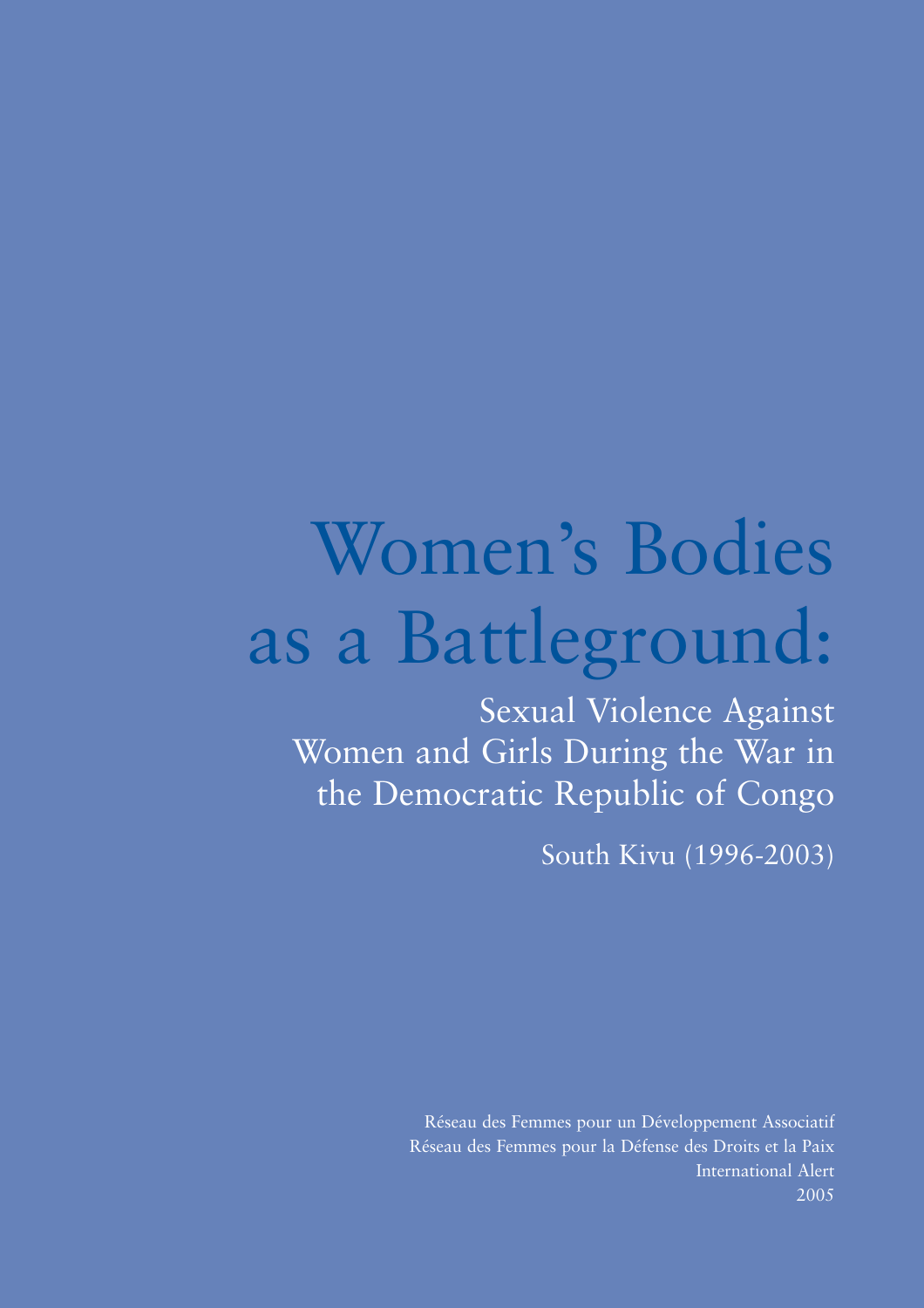#### **Réseau des Femmes pour un Développement Associatif (RFDA), Réseau des Femmes pour la Défense des Droits et la Paix (RFDP) and International Alert**

The Réseau des Femmes pour un Développement Associatif and the Réseau des Femmes pour la Défense des Droits et la Paix are based in Uvira and Bukavu respectively in the Democratic Republic of Congo. Both organisations have developed programmes on the issue of sexual violence, which include lobbying activities and the provision of support to women and girls that have been victims of this violence. The two organisations are in the process of creating a database concerning violations of women's human rights. RFDA has opened several women's refuges in Uvira, while RFDP, which is a founder member of the Coalition Contre les Violences Sexuelles en RDC (Coalition Against Sexual Violence in the DRC) is involved in advocacy work targeting the United Nations, national institutions and local administrative authorities in order to ensure the protection of vulnerable civilian populations in South Kivu, and in particular the protection of women and their families. International Alert, a non-governmental organisation based in London, UK, works for the prevention and resolution of conflicts. It has been working in the Great Lakes region since 1995 and has established a programme there supporting women's organisations dedicated to building peace and promoting women's human rights.

#### **Funders**

We would like to thank the Department for International Development (DFID)'s Africa Great Lakes and Horn Department, Comic Relief and CORDAID for the financial support that they have given towards this report.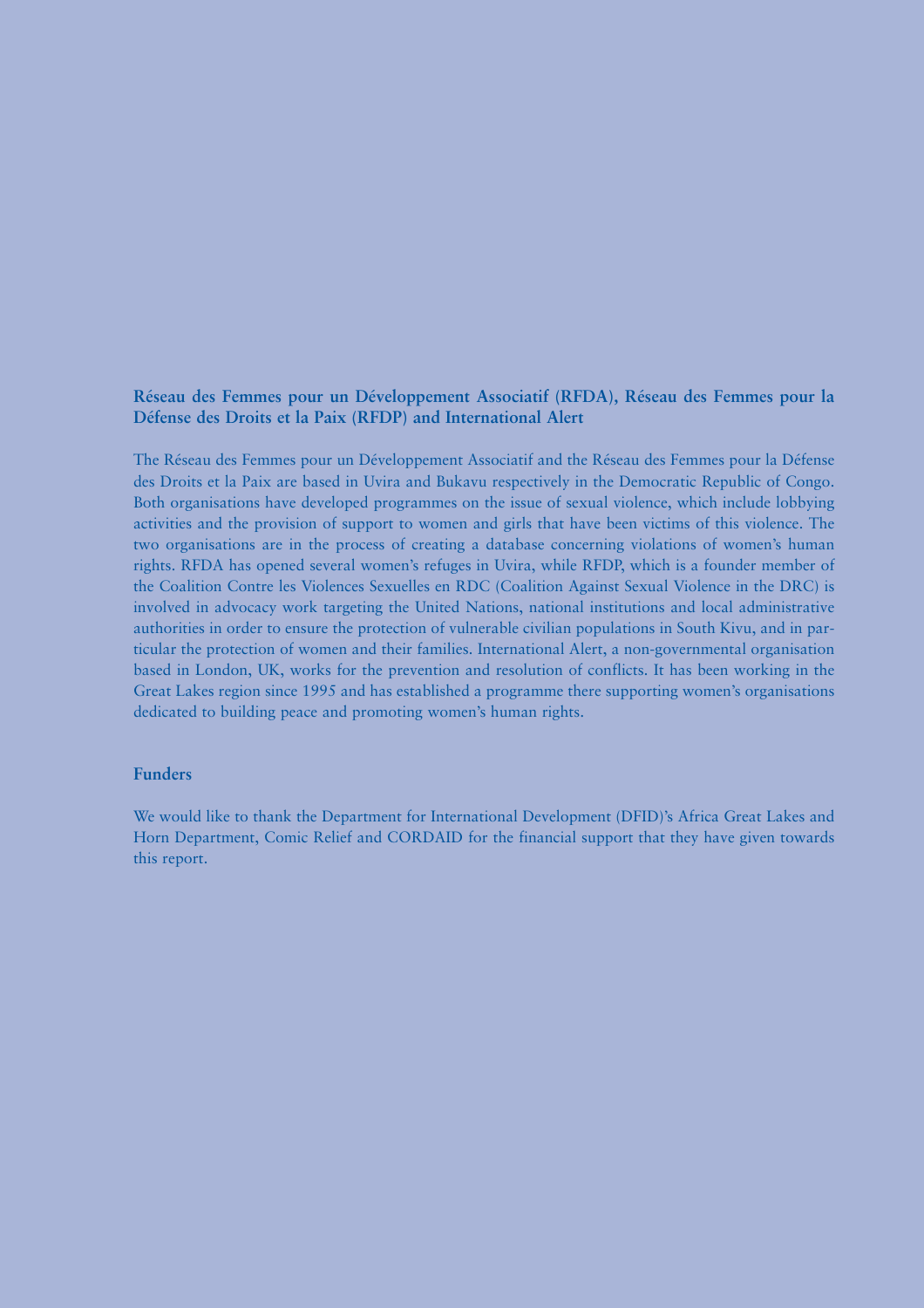## Women's Bodies as a Battleground: Sexual Violence Against Women and Girls During the War in the Democratic Republic of Congo

South Kivu (1996-2003)

*"They have destroyed our bodies and stripped us of our possessions."*

(M.C., KASHEKE, KALEHE, SOUTH KIVU, DRC)

*"The use of rape in conflict reflects the inequalities women face in their everyday lives in peacetime. Until governments live up to their obligations to ensure equality, and end discrimination against women, rape will continue to be a favourite weapon of the aggressor."*

(AMNESTY INTERNATIONAL: *HUMAN RIGHTS ARE WOMEN'S RIGHTS*, LONDON, 1995)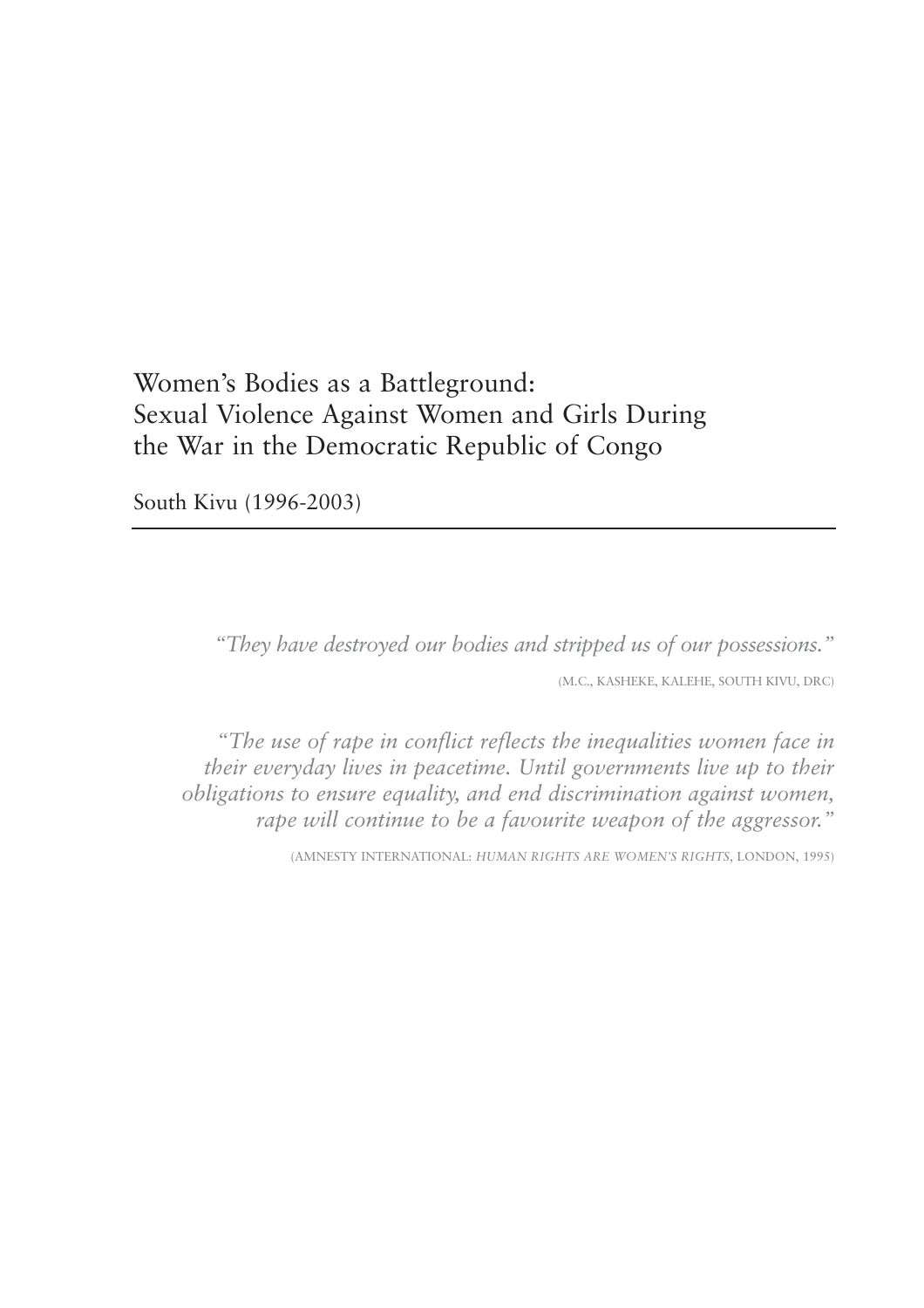#### This study was conducted and written by a team of consultants comprising:

Marie Claire Omanyondo Ohambe

Associate Professor Institut Supérieur des Techniques Médicales Section Sciences Infirmières Kinshasa Democratic Republic of Congo

Jean Berckmans Bahananga Muhigwa Professor Département de Biologie Centre Universitaire de Bukavu Bukavu Democratic Republic of Congo

Barnabé Mulyumba Wa Mamba Director Institut Supérieur Pédagogique Bukavu Democratic Republic of Congo

#### Editing was by:

#### Martine René Galloy

International Consultant Specialist in Gender, Conflict and Electoral Processes

Ndeye Sow Senior Adviser International Alert

Catherine Hall Communications Officer International Alert

#### Field data was collected by a team comprising:

Women from the Réseau des Femmes pour un Développement Associatif (RFDA), who carried out research in Uvira, the Ruzizi Plain, Mboko, Baraka, Fizi and Kazimia

- 1. Lucie Shondinda
- 2. Gégé Katana
- 3. Elise Nyandinda
- 4. Jeanne Lukesa
- 5. Judith Eca
- 6. Brigitte Kasongo
- 7. Marie-Jeanne Zagabe

Women from the Réseau des Femmes pour la Défense des Droits et la Paix (RFDP) who carried out research in Bukavu, Walungu, Kabare, Kalehe and Shabunda

- 1. Agathe Rwankuba
- 2. Noelle Ndagano
- 3. Rita Likirye
- 4. Venantie Bisimwa
- 5. Laititia Shindano
- 6. Jeanne Nkere

The research was coordinated by: Annie Bukaraba Coordinator International Alert's Women's Peace Programme, Eastern Democratic Republic of Congo

© Réseau des Femmes pour un Développement Associatif (RFDA), Réseau des Femmes pour la Défense des Droits et la Paix (RFDP), International Alert, 2004. All rights reserved. No part of this publication may be reproduced, stored in a retrieval system or transmitted in any form or by any means; electronic, mechanical, photocopying, recording or otherwise, without full attribution.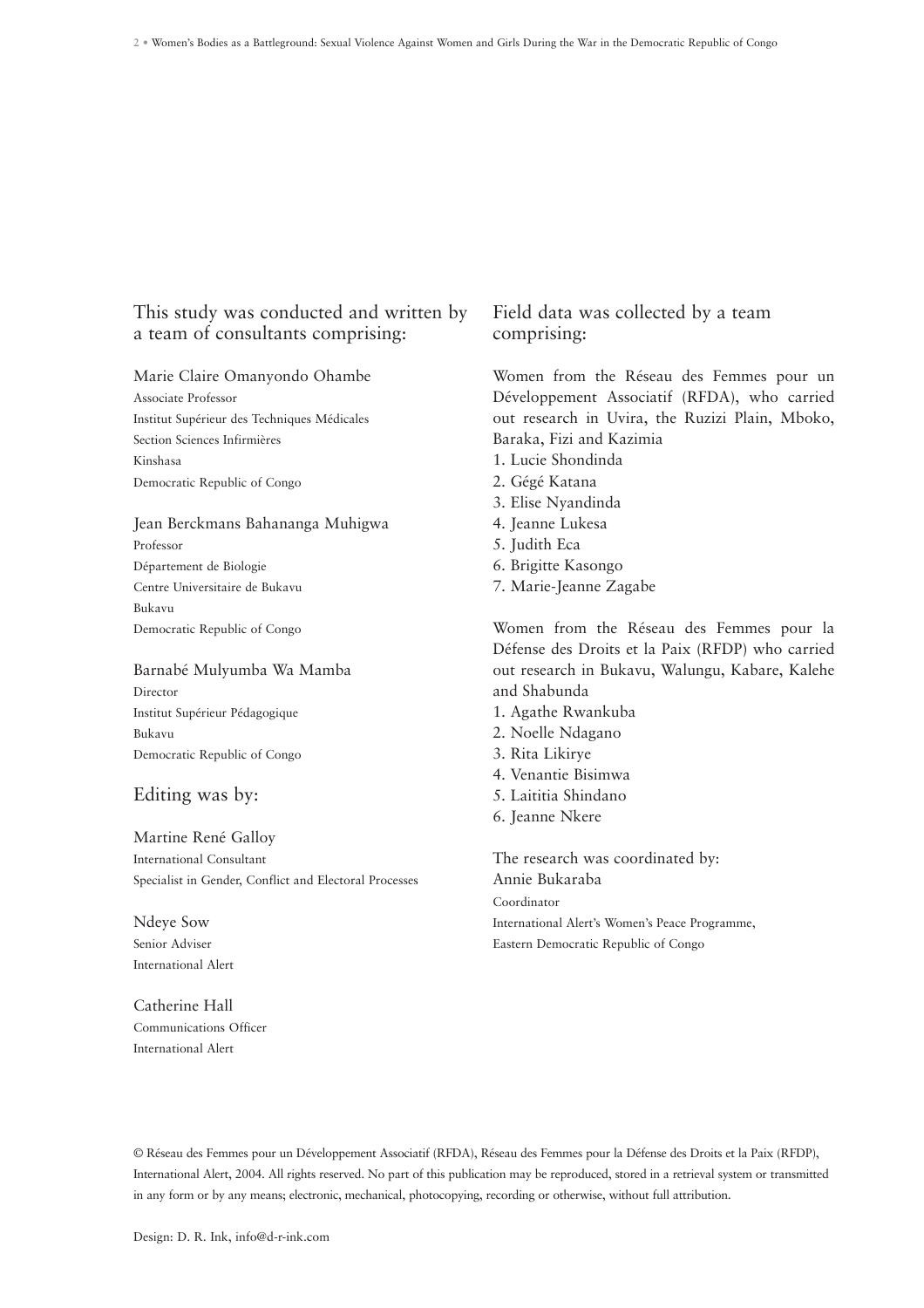

Map No. 4061<br>June 1998 UNITED NATIONS

Department of Public Information<br>Cartographic Section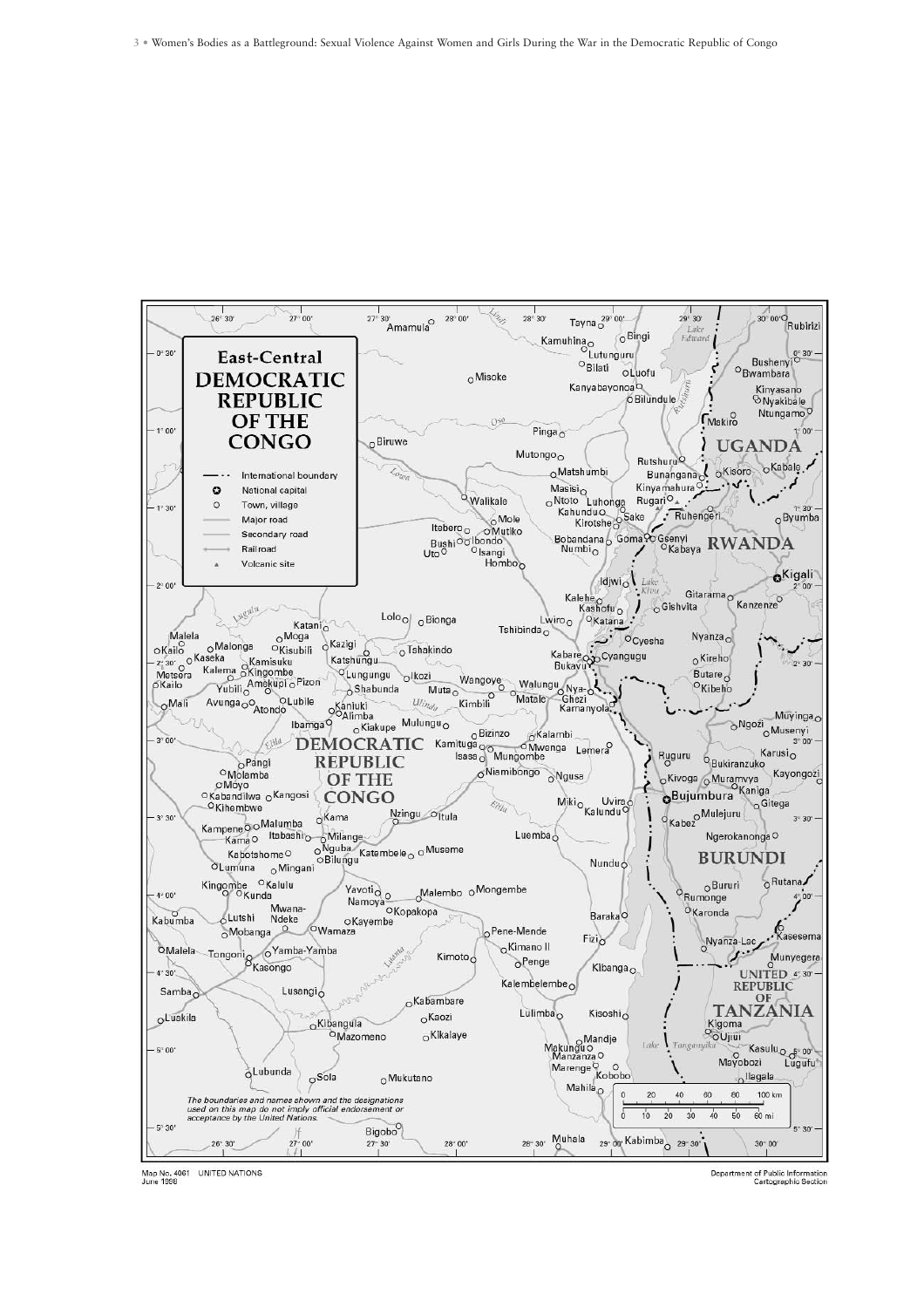## **CONTENTS**

|         | Figures, tables and graphs                                                       | 6              |
|---------|----------------------------------------------------------------------------------|----------------|
|         | Abbreviations and acronyms                                                       | $\overline{7}$ |
| Preface |                                                                                  | $\,8\,$        |
|         | Introduction                                                                     | 11             |
|         |                                                                                  |                |
|         | CHAPTER 1: Methodology                                                           | 13             |
|         |                                                                                  |                |
| 1.1     | Methodological approach                                                          | 13             |
| 1.2     | Research questions                                                               | 13             |
| 1.3     | Research objectives                                                              | 13             |
|         | 1.3.1 Overall objective                                                          | 13             |
|         | 1.3.2 Specific objectives                                                        | 13             |
| 1.4     | The sample                                                                       | 14             |
|         | 1.4.1 Selecting the sites for the research                                       | 14             |
|         | 1.4.2<br>Selecting the interviewees                                              | 14             |
|         | 1.4.2.1 Rape victims                                                             | 14             |
|         | 1.4.2.2 The military and Maï Maï rebels                                          | 15             |
| 1.5     | Data-collection techniques<br>15                                                 |                |
| 1.6     | Ethical considerations                                                           | 15             |
| 1.7     | System for analysing the data                                                    | 15             |
|         | CHAPTER 2: The Socio-Economic, Political and Military Context of South-Kivu      | 16             |
| 2.1     | South Kivu: an area of contrasts                                                 | 16             |
| 2.2     | Administrative divisions of South Kivu                                           | 16             |
| 2.3     | The socio-economic consequences of the war in South Kivu                         | 17             |
| 2.4     | The war in the areas selected for the survey                                     | 18             |
|         | An extremely militarised area<br>2.4.1                                           | 18             |
|         | The army of the Rassemblement Congolais pour la Démocratie (RCD-Goma)<br>2.4.1.1 | 19             |
|         | 2.4.1.2<br>The Rwandan Patriotic Army (RPA)                                      | 19             |
|         | 2.4.1.3<br>The Forces Armées Burundaises (FAB)                                   | 20             |
|         | The Maï Maï militias<br>2.4.1.4                                                  | 20             |
|         | The Burundian Hutu militias - Forces de Défense de la Démocratie<br>2.4.1.5      |                |
|         | (FDD) and Forces Nationales de Libération (FNL)                                  | 21             |
|         | 2.4.1.6 The Banyamulenge militias                                                | 21             |
|         | The Rwandan Hutu militias<br>2.4.1.7                                             | 21             |
|         |                                                                                  |                |

|  | 2.5 Some of the areas surveyed   |    |
|--|----------------------------------|----|
|  | 2.5.1 Uvira and Fizi Territories |    |
|  | 2.5.2 Moyens Plateaux            |    |
|  | 2.5.3 Shabunda Territory         | 23 |
|  | 2.5.4 Kalehe Territory           |    |
|  |                                  |    |

#### CHAPTER 3 : The Position of Women and Socio-Cultural Perceptions of Sexual Violence in South Kivu 25

| 3.1 | The position of women                                                    | $2.5^{\circ}$ |
|-----|--------------------------------------------------------------------------|---------------|
|     | 3.1.1 The feminisation of poverty                                        | 2.5           |
|     | 3.1.2 Customs, practices and legislation that discriminate against women | 26            |
|     | 3.1.3 The lack of policies and mechanisms for the advancement of women   |               |
| 3.2 | The significance of rape in the traditional context of South Kivu        |               |
| 3.3 | In Burundi and Rwanda, acts of sexual violence are everyday events       | 28            |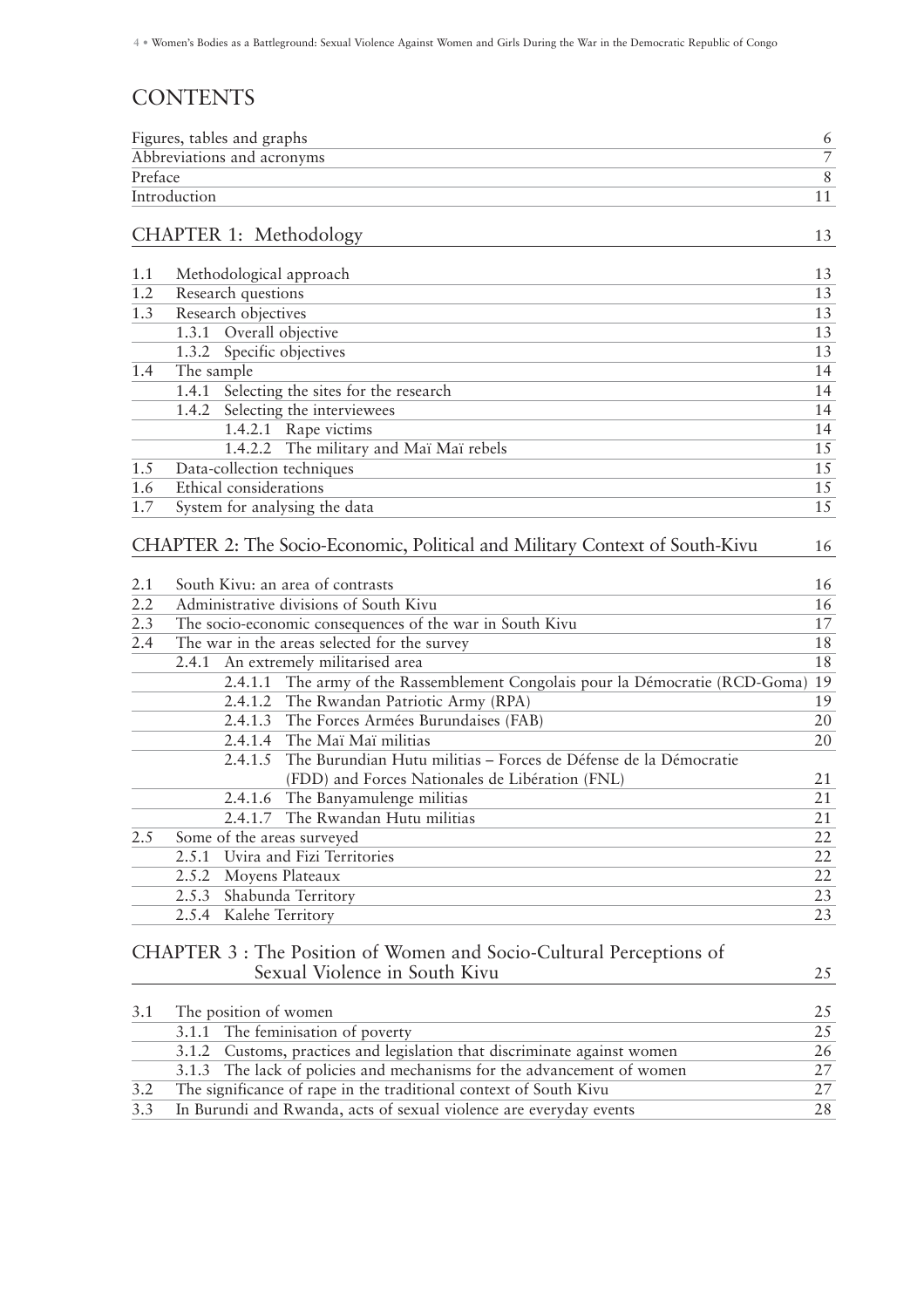|            | <b>CHAPTER 4: Socio-Demographic Characteristics of Interviewees</b>                                | 29       |
|------------|----------------------------------------------------------------------------------------------------|----------|
|            |                                                                                                    |          |
| 4.1<br>4.2 | Age<br>Marital status                                                                              | 29<br>30 |
| 4.3        | Level of education                                                                                 | 30       |
| 4.4        | Occupation                                                                                         | 31       |
| 4.5        | Religious affiliation                                                                              | 32       |
| 4.6        | Ethnic origin                                                                                      | 32       |
|            |                                                                                                    |          |
|            | <b>CHAPTER 5: Types of Rape and Sexual Violence</b>                                                | 33       |
| 5.1        | Types of rape                                                                                      | 33       |
|            | 5.1.1 Individual rape                                                                              | 33       |
|            | 5.1.2 Gang rape                                                                                    | 33       |
|            | 5.1.3 Forced rape between victims                                                                  | 34       |
|            | 5.1.4 Rape involving the insertion of objects into the victim's genitals                           | 34       |
| 5.2        | Planned rape                                                                                       | 35       |
| 5.3        | Identity of the attackers                                                                          | 36       |
|            | CHAPTER 6: The Consequences of Sexual Violence for Women                                           |          |
|            | and their Communities in South Kivu                                                                | 39       |
|            |                                                                                                    | 39       |
| 6.1        | The consequences of sexual violence for the health of women in South Kivu<br>6.1.1                 | 39       |
|            | Physical and reproductive health<br>Psycho-social consequences of the rapes<br>6.1.2               | 42       |
|            | Socio-economic consequences of the rapes<br>6.1.3                                                  | 44       |
|            |                                                                                                    |          |
|            | <b>CHAPTER 7: The Motives of Soldiers and Militiamen</b>                                           |          |
|            | Involved in Rape and Sexual Violence                                                               | 45       |
|            |                                                                                                    |          |
| 7.1        | The views and perceptions of the victims and of those members                                      |          |
|            | of armed groups who were interviewed                                                               | 45       |
|            | The lack of organisational structure, training and discipline amongst the fighting forces<br>7.1.1 | 45       |
|            | 7.1.2 Rape as a means of survival for armed forces                                                 | 46       |
|            | Legitimising rape $-$ a 'prize' for bravery and the ideal 'drug' to boost<br>7.1.3                 |          |
|            | the troops' morale                                                                                 | 47       |
|            | 7.1.4<br>Using women's bodies to humiliate the enemy                                               | 48       |
|            | Rape as a deliberate method of exterminating the Congolese people<br>7.1.5                         | 48       |
|            | Ritualising rape in order to either gain or neutralise magical powers<br>7.1.6                     | 49       |
|            | Rape as a tool for political repression against human rights campaigners<br>7.1.7                  | 50       |
|            | Score-settling between individuals or between communities<br>7.1.8                                 | 50       |
|            | Widespread banditry in the region $-$ a fertile ground for rape and sexual violence<br>7.1.9       | 50       |
|            | Conclusion                                                                                         | 51       |
|            | CHAPTER 8: Institutional Responses to Sexual Violence Against Women                                | 52       |
|            |                                                                                                    |          |
| 8.1        | The powerlessness of local customary and administrative authorities                                | 52       |
| 8.2        | Congolese law and the act of rape: the lack of a gender perspective                                | 52       |
| 8.3        | International legal instruments ratified by the DRC                                                | 54       |
|            | CHAPTER 9: Civil Society and Support for the Victims of Rape and Sexual Violence                   | 56       |
|            |                                                                                                    |          |
| 9.1        | Organisations working to care for victims: "Unity is strength"                                     | 56       |
| 9.2        | Difficulties encountered by civil society                                                          | 59       |
|            |                                                                                                    |          |
|            | CONCLUSION<br><b>RECOMMENDATIONS</b>                                                               | 60       |
|            | <b>BIBLIOGRAPHY</b>                                                                                | 63<br>65 |
|            | <b>APPENDIXES</b>                                                                                  | 68       |
|            |                                                                                                    |          |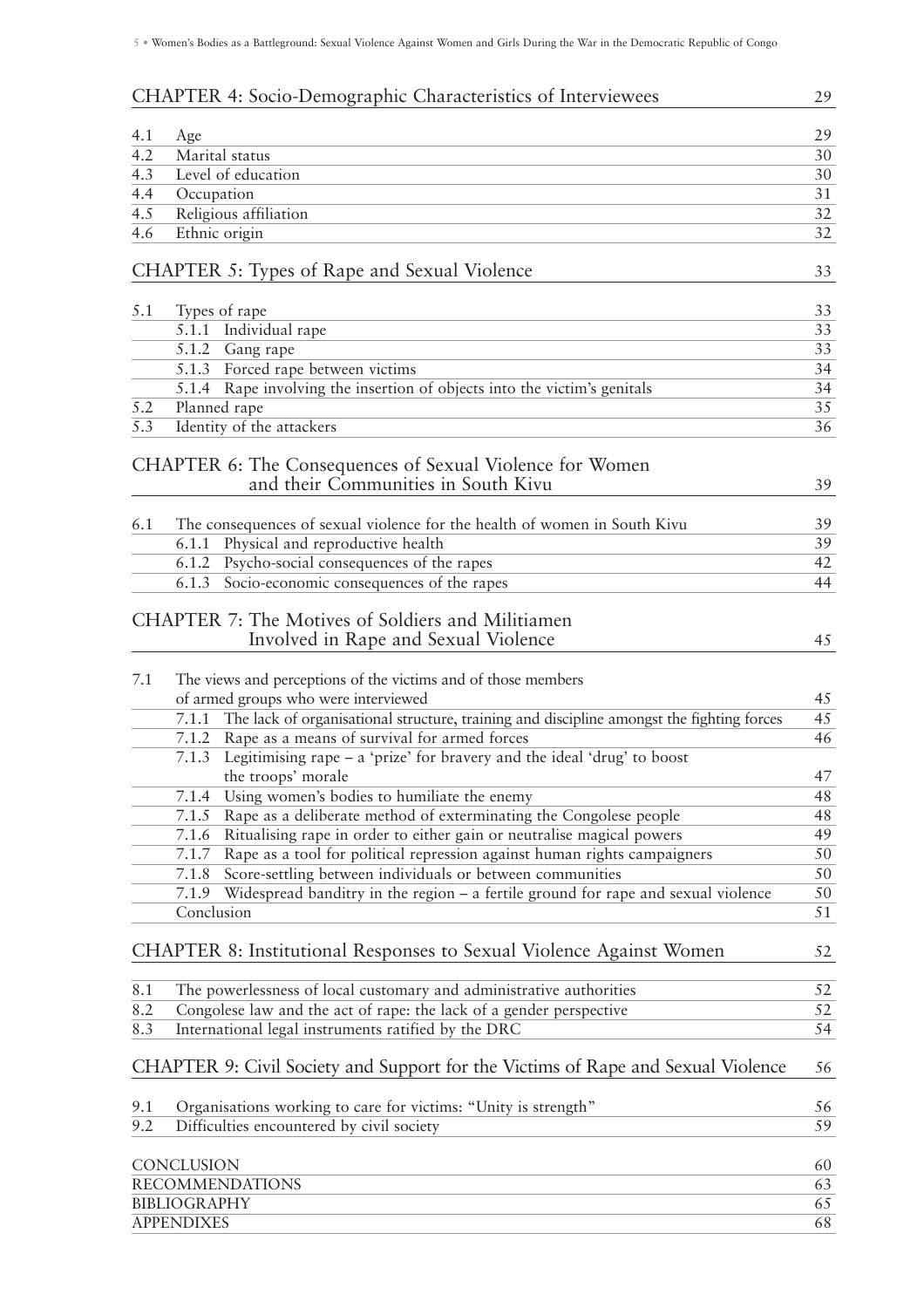## TABLES, FIGURES AND GRAPHS

## 1. TABLES

| <sup>1:</sup> | Administrative divisions and basic economic activities of South Kivu            | 17 |
|---------------|---------------------------------------------------------------------------------|----|
| 2:            | Identified by the organisation 'IFDAP: Initiatives des Femmes pour le           |    |
|               | Développement, l'Auto Promotion et la Paix/Women's initiatives for development, |    |
|               | self-promotion and peace'                                                       | 22 |
| 3:            | Distribution of interviewees by age                                             | 29 |
| 4:            | Distribution of interviewees by marital status                                  | 30 |
| 5:            | Distribution of interviewees by level of education                              | 30 |
| 6:            | Distribution of interviewees by occupation                                      | 31 |
| 7:            | Distribution of interviewees by religion                                        | 32 |
| 8:            | Distribution of interviewees by ethnic group                                    | 32 |
| 9:            | Distribution of interviewees by number of attackers                             | 33 |
| 10:           | Distribution of interviewees by place where attack occurred                     | 36 |
| 11:           | Distribution of attackers by origins, according to opinions of interviewees     | 37 |
| 12:           | Health problems resulting from the rapes                                        | 39 |
| 2. FIGURES    |                                                                                 |    |
| 1:            | Location of areas where research took place                                     | 14 |
| 2:            | Images showing how victims live                                                 | 26 |
| 3. GRAPHS     |                                                                                 |    |

| Interviewees according to level of education                               |  |
|----------------------------------------------------------------------------|--|
| Medical problems diagnosed among 658 rape victims who were patients at the |  |
| Saint Paul health centre in Uvira                                          |  |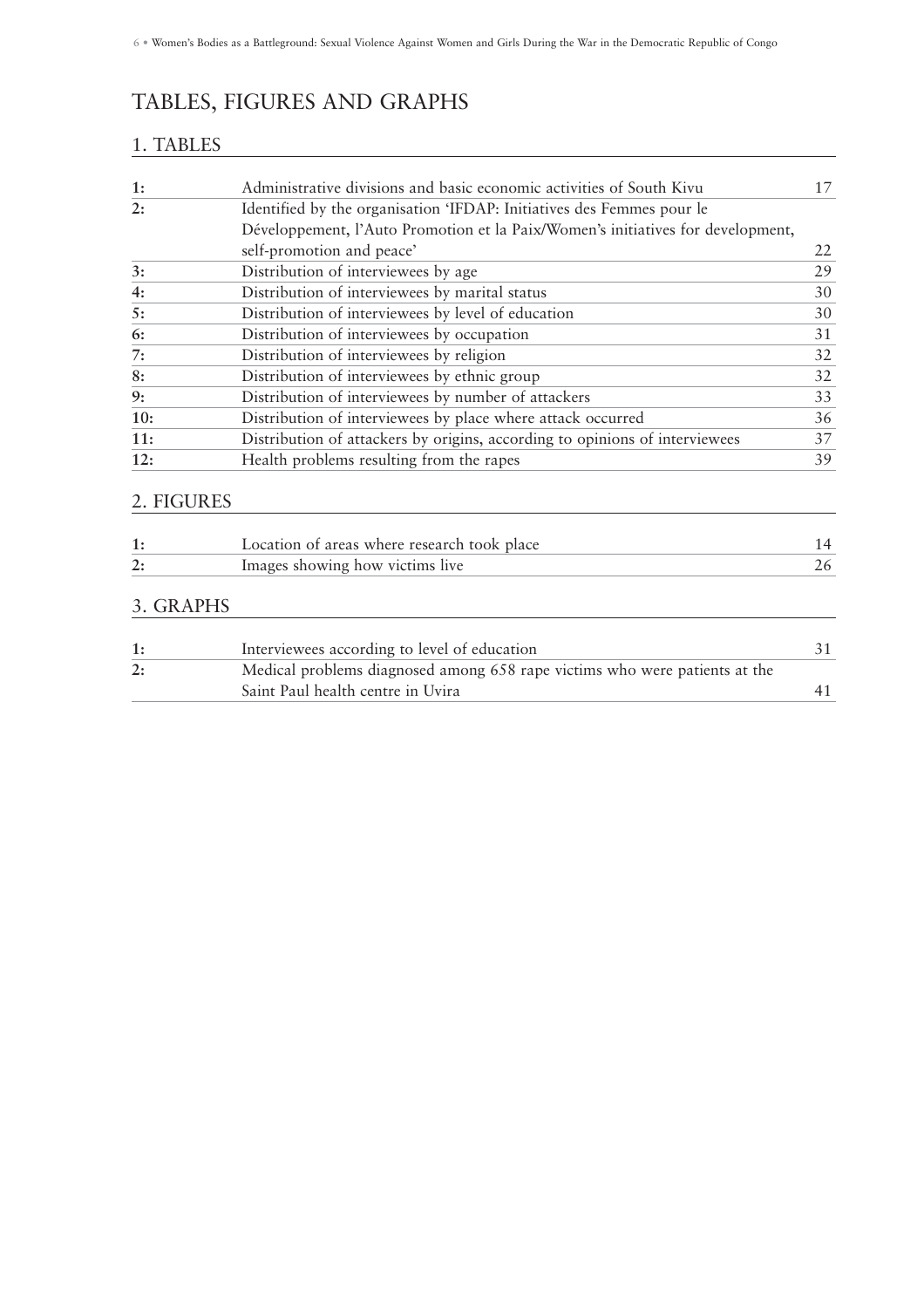## ABBREVIATIONS AND ACRONYMS

| <b>ABUBEF</b>   | Association Burundaise pour le Bien-Être Familial                          |  |  |
|-----------------|----------------------------------------------------------------------------|--|--|
| <b>ADIF</b>     | Association pour le Développement Intégral des Femmes                      |  |  |
| <b>AFDL</b>     | Alliance des Forces Démocratiques pour la Libération du Congo-Zaïre        |  |  |
| <b>AFIP</b>     | Action des Femmes pour les Initiatives de Paix                             |  |  |
| <b>ALIR</b>     | Armée de Libération du Rwanda                                              |  |  |
| <b>ALUDROFE</b> | Association de Lutte pour la Défense des Droits de la Femme et de l'Enfant |  |  |
| AMI             | Agence Médicale Internationale                                             |  |  |
| <b>ANC</b>      | Armée Nationale Congolaise                                                 |  |  |
| <b>CCVS</b>     | <b>Coalition Contre les Violences Sexuelles</b>                            |  |  |
| <b>FAR</b>      | Forces Armées Rwandaises                                                   |  |  |
| <b>FAP</b>      | Forces d'Auto-Défense Populaires                                           |  |  |
| <b>FDD</b>      | Forces de Défense de la Démocratie                                         |  |  |
| <b>FNL</b>      | Forces Nationales de Libération                                            |  |  |
| <b>IFDAP</b>    | Initiatives des Femmes pour le Développement, l'Auto-Promotion et la Paix  |  |  |
| <b>MSF</b>      | Médecins Sans Frontières                                                   |  |  |
| <b>NGO</b>      | Non governmental organisation                                              |  |  |
| <b>PSVS</b>     | Programme de Secours aux Vulnérables et Sinistrés                          |  |  |
| <b>RCD</b>      | Rassemblement Congolais pour la Démocratie                                 |  |  |
| <b>RFDA</b>     | Réseau des Femmes pour un Développement Associatif                         |  |  |
| <b>RFDP</b>     | Réseau des Femmes pour la Défense des Droits et la Paix                    |  |  |
| <b>RPA</b>      | Rwandan Patriotic Army                                                     |  |  |
| <b>RPF</b>      | Rwandan Patriotic Front                                                    |  |  |
| <b>SAF</b>      | Service des Activités Féminines                                            |  |  |
| <b>SOFAD</b>    | Solidarité des Femmes Activistes pour la Défense des Droits Humains        |  |  |
| <b>SOFIBEF</b>  | Solidarité des Femmes de Fizi pour le Bien-Être Familial                   |  |  |
| <b>UEFA</b>     | Union pour l'Emancipation des Femmes Autochtones                           |  |  |
|                 |                                                                            |  |  |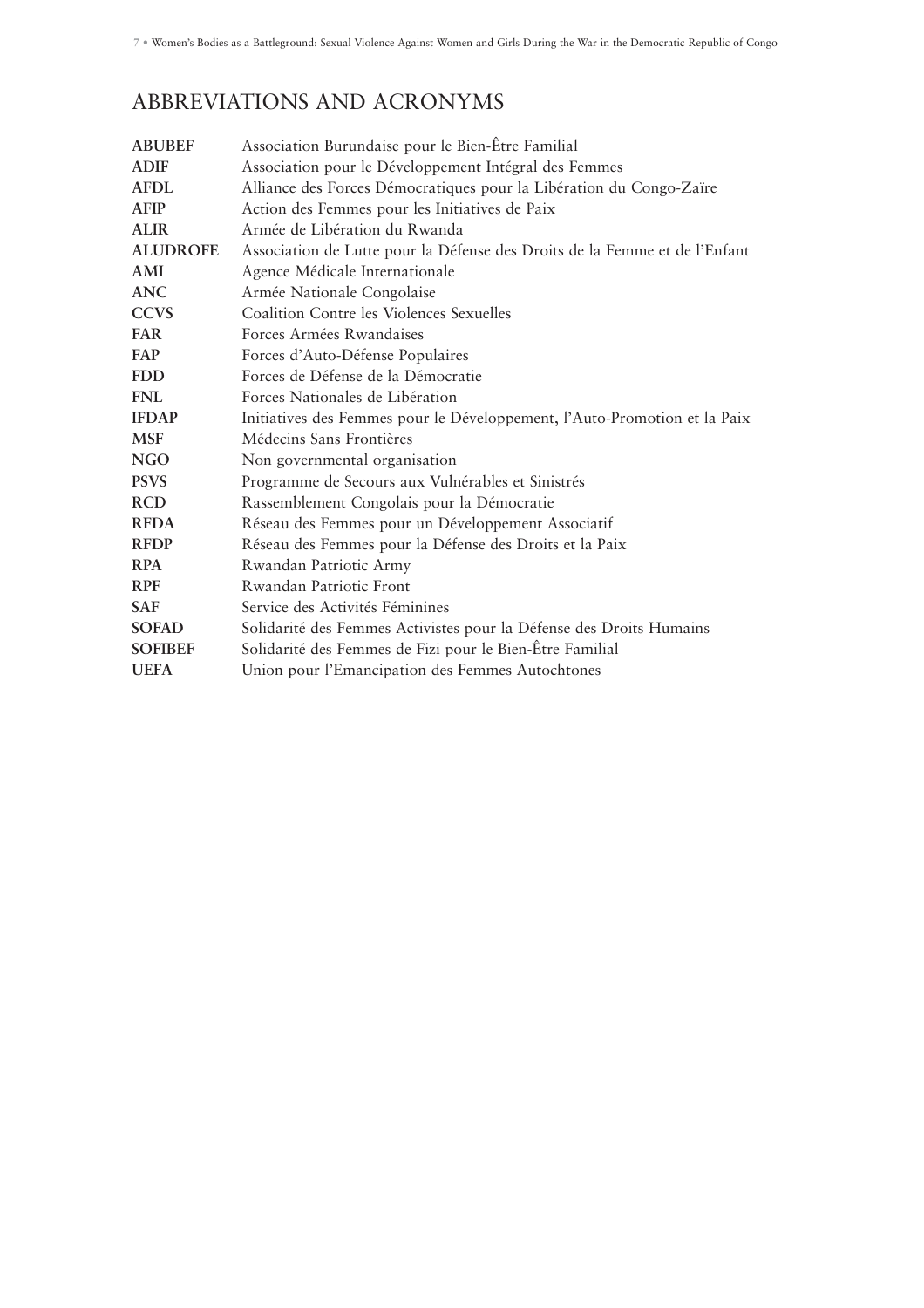## PREFACE

History has shown that there is a link between war and the control of women's sexuality and of their productive and reproductive capacities through rape, sexual harassment and prostitution.1 This is particularly true of the war that has raged since 1996 in the east of the Democratic Republic of Congo (DRC), where sexual violence and abuse against women and girls has been, and continues to be, committed on a large scale. This report shows how women and girls have been exploited as producers and reproducers both in order to maintain the fighters and ensure their day-to-day survival as well as to provide them with sexual services.

Acts of sexual violence have been committed by combatants on all sides: fighters belonging to the Rassemblement Démocratique Congolais pour la Démocratie (RCD), soldiers of the Rwandan and Burundian national armies, Maï Maï and Interahamwe militias, and Burundian rebels of the Forces pour la Défense de la Démocratie (FDD) and the Front National pour la Libération (FNL). Despite the considerable progress made on the political front in the DRC since the end of 2002, with the ratification of various peace accords and the establishment of a transitional government in June 2003, political and administrative reunification has not been fully achieved. The security situation remains worrying in the east of the country, where acts of sexual violence are still taking place. There have been reports of many cases of rape following the brutal events that shook South Kivu in May–June 2004.

Since 2000, the UN Security Council has been paying particular attention to the situation of women and girls during armed conflicts. Thus Resolution 1325, adopted by the Security Council in October 2000 recognised the extent and gravity of sexual and sexist violence against women and girls, as well as the need to put in place prevention and protection mechanisms.2 Moreover, the UN Secretary-General's two reports on 'Women, Peace and Security', which were published in October 2000 and October 2004 respectively,<sup>3</sup> devote considerable space to the issue of sexual violence as a violation of the basic rights of women and girls during armed conflict. The Secretary-General calls for this to be taken into account in the planning and execution of all peacekeeping operations.4 The two reports also underline the need to take concrete measures to put an end to the impunity enjoyed by the perpetrators of sexual and sexist violence.

The African Union (AU), of which the DRC is a member has likewise turned its attention to the problem of sexual violence, one of the main features of the deadly conflicts that ravage the African continent. In Article 11 of the Protocol to the African Charter on Human and People's Rights Relating to the Rights of Women in Africa, the member states of the AU undertake to protect women during armed conflicts from all forms of sexual violence and exploitation and to ensure that such acts of violence are

<sup>1</sup> Lorentzen, L.A., and Turpin, J. (eds.), *The Women and War Reader*, New York University Press, New York, 1998.

<sup>2</sup> Resolution 1325 was adopted by the Security Council at its 4,213th session on 31 October 2000.

<sup>3</sup> United Nations Security Council, *Report of the Secretary-General on Women, Peace and Security, 16 October 2002, S/2002/1154*, 2002. *Report of the Secretary-General on Women, Peace and Security, 13 October 2004, S/2004/814*, 2004.

<sup>4</sup> United Nations Security Council, *Women, Peace and Security*, *16 October 2002*, op. cit.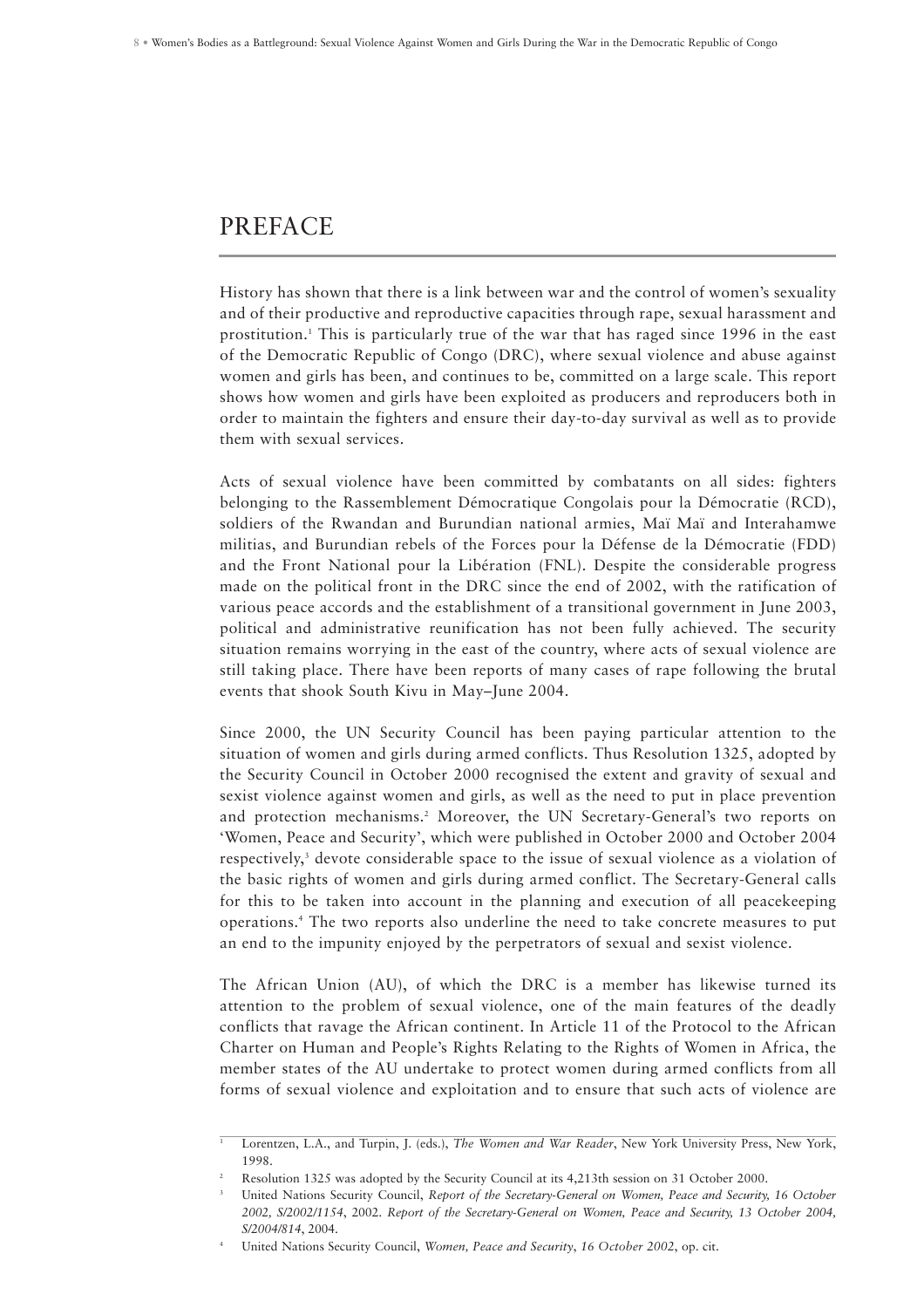regarded as war crimes, crimes of genocide and crimes against humanity, and that the perpetrators of such crimes are brought to justice in the appropriate courts of law.5

However, although these efforts on the part of the international community are to be welcomed, it has to be said that they have failed to prevent acts of sexual violence, which continue on a massive scale in conflict zones. Impunity likewise remains a major problem, despite the advances represented by the creation of the International Criminal Court (ICC) and the prospect of the perpetrators of gender-based crimes during conflicts having to answer to this court for their acts. The DRC has adhered to the Rome Statute but the ICC can only take on cases regarding crimes committed prior to 1 July 2002. In the DRC, none of the fighting forces involved in the war has been made to face up to the atrocities committed against women, girls and the entire civilian population.

The women of South Kivu mobilised very early on to denounce the sexual violence and impunity and to fight for the recovery of the victims' rights. In the provincial capital Bukavu, the CCVS (Coalition Contre les Violences Sexuelles/Coalition Against Sexual Violence) was formed following a consultative meeting between several local women's organisations. The CCVS put forward to the Congolese legislative authorities proposals for reforming the national criminal law, with a view to redefining and reinforcing provisions against rape. However, these proposals went unheeded. Congolese women have also taken steps to provide concrete assistance to victims. For example, in the Uvira area, women's refuges ('Maison des Femmes') have been opened by women's organisations, offering a place of refuge and also material, psychological and medical support to women who have been raped. Thanks to this initiative, more and more victims are finding the courage to speak openly about the atrocities committed in their own areas, which makes it easier both to take care of them and to discover the scale of the problem.

This study was commissioned, with International Alert's support, by two women's organisations in South Kivu, Réseau des Femmes pour un Développement Associatif (RFDA), based in Uvira, and Réseau des Femmes pour la Défense des Droits et la Paix (RFDP), which has its headquarters in Bukavu. The women who were interviewed displayed great courage in recounting the many forms of violence and cruelty they had endured. We extend our warmest thanks to them .

We are also deeply grateful to the organisations and centres supporting victims of rape and violence, who were not only kind enough to supply us with extremely useful documentation and raw data for our research, but also enabled us to make contact with the people we wished to interview. In particular we would like to mention: Centre Olame, Union pour l'Emancipation des Femmes Autochtones (UEFA), the Junior and Saint Paul medical centres, Vision Teqoa, the Lemera hospital at Panzi, Save Humanitarian, Arche de l'Alliance, Association de Lutte pour la Défense des Droits de la Femme et de l'Enfant (ALUDROFE), Solidarité des Femmes Activistes pour la Défense des Droits Humains (SOFAD), the Ordonnance Baraka dispensary, Solidarité des Femmes de Fizi pour le Bienêtre Familial (SOFIBEF) and Programme de Secours aux Vulnérables et Sinistrés (PSVS).

The political and military authorities were contacted in the areas where we carried out our research, and they provided our investigators with information, and a degree of security or protection, for which we thank them. We should also mention the Maï Maï and other fighters who were interviewed, even if we did not obtain a great deal from these interviews.

We can never thank enough the consultants who agreed to carry out this research in a difficult security context. Finally, we are deeply grateful to all those who made a valuable contribution to this study, through their constructive comments when the results of the research were made public, at the Round Table held at the Restaurant Bodega in Bukavu on 28 November 2003 and at the panel discussions in New York during the 48th session of the UN Commission on the Status of Women, and in Washington at the Woodrow Wilson International Center for Scholars in March 2004. We

The Protocol Relating to Women's Rights was adopted by the 2nd ordinary session of the Conference of Heads of State and of the Government of the African Union, held at Maputo in Mozambique, July 2003.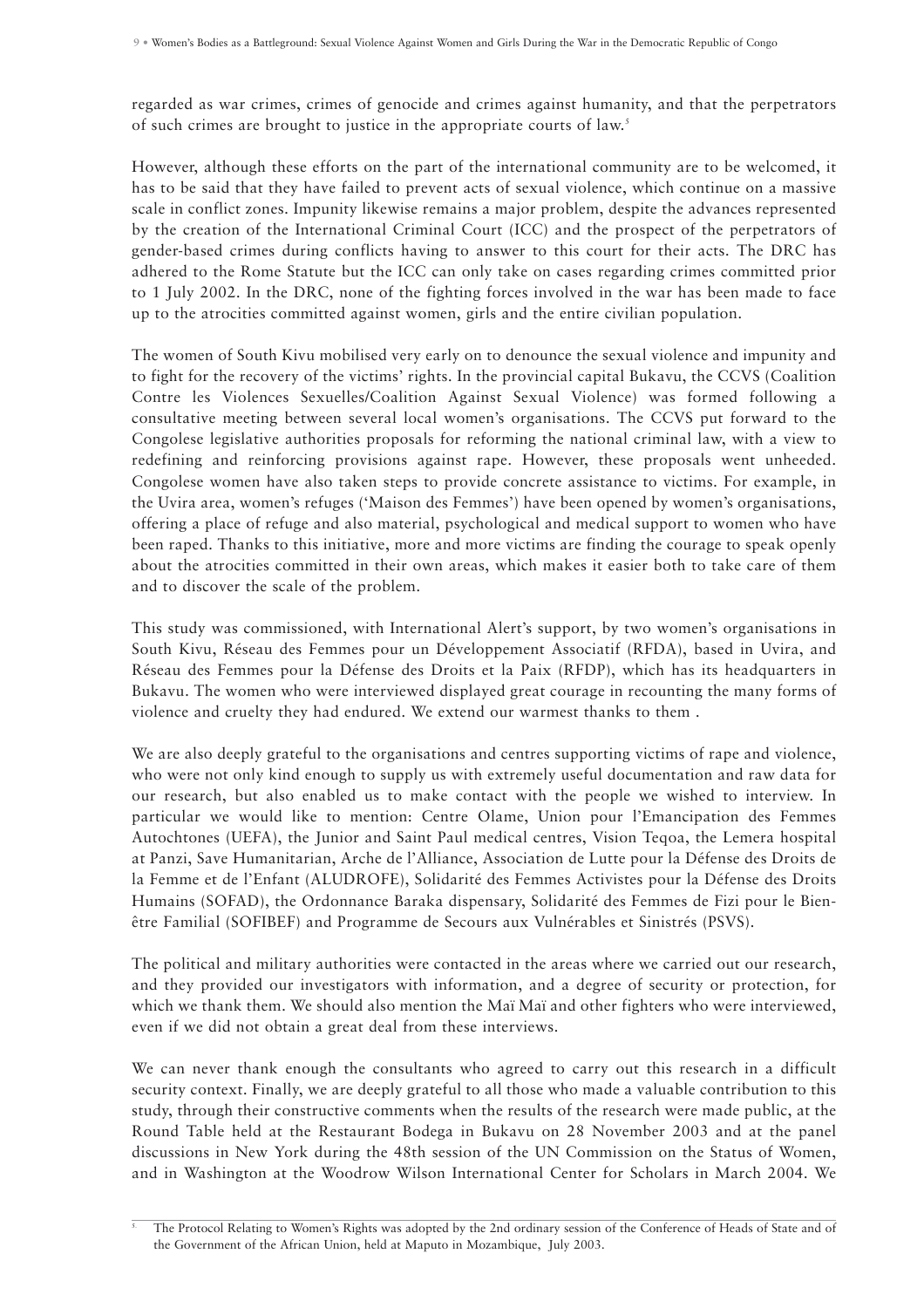would like to thank in particular Howard Wolpe, Director of the Africa Department of the Woodrow Wilson Center and former US Special Envoy to the Great Lakes region, who chaired the panel and presided over the debates held at that institution.

fleurt

Jeanne d'Arc Chakupewa Vénantie Bisimwa Ndeye Sow Executive Secretary Executive Secretary Senior Advisor Réseau des Femmes pour Réseau des Femmes pour International Alert un Développement la Défense des Droits et Associatif (RFDA) la Paix (RFDP)

Thirty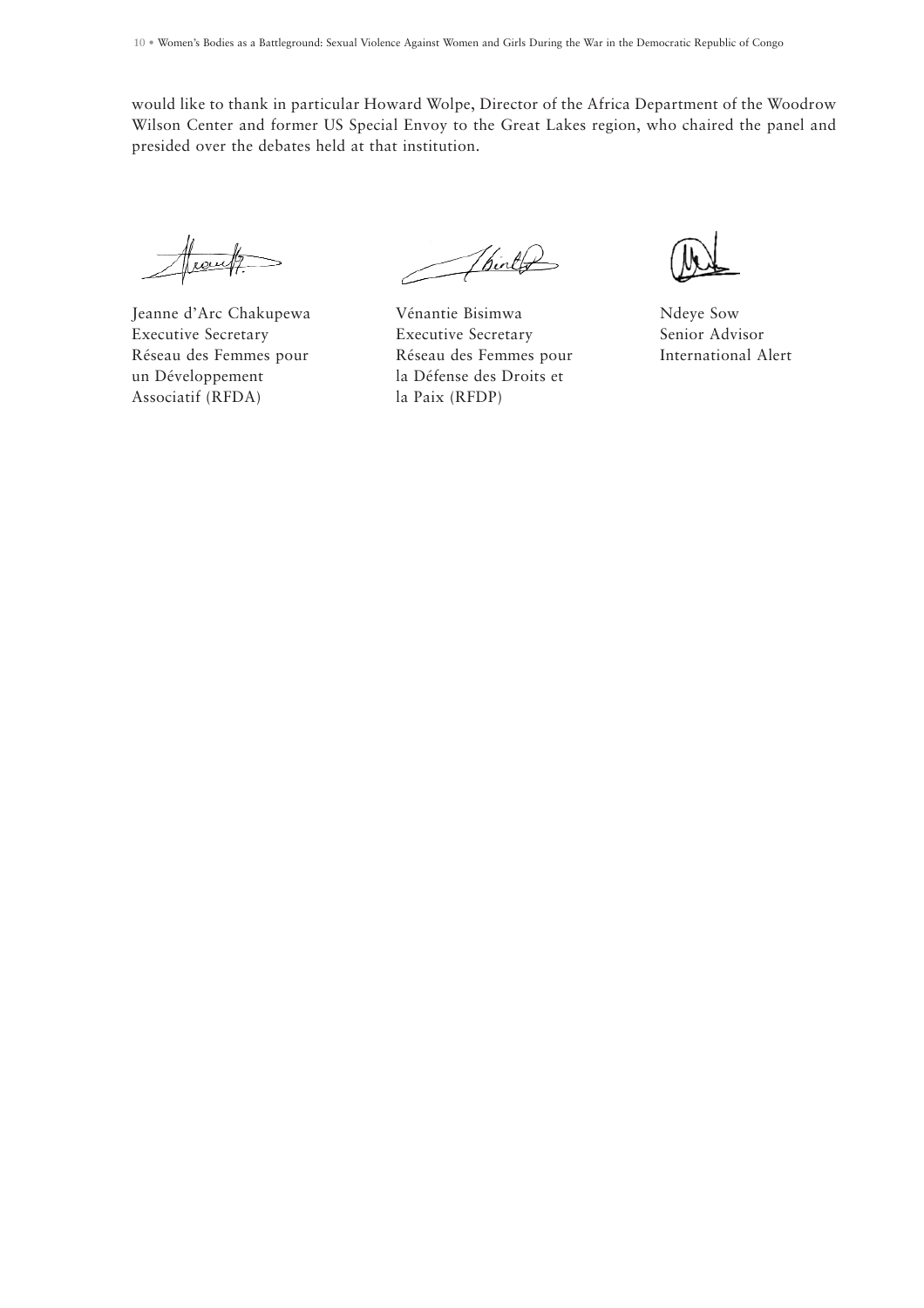## INTRODUCTION

The world today is experiencing a new type of armed conflict, different from the more traditional war between nations. These new conflicts are characterised by the 'privatisation' of violence<sup>6</sup> and the use of private armies, community self-defence groups and paramilitary forces, but above all by ethnically-based militias – combatants who have no regard for international agreements and protocols, who attack civilians and take them hostage. These acts of violence, which are inflicted on entire populations very often include rape and other forms of sexual violence, both against women, and, increasingly, also against men.

In 1996, the Democratic Republic of the Congo (DRC) in the Great Lakes region of Africa experienced a first war. This was in part due to internal factors but the country had also been affected by the shockwaves of the conflicts in Rwanda and Burundi, which had a significant destabilising effect on eastern DRC. These conflicts represent a real challenge in geopolitical terms; they have altered the overall military picture in Africa and have made a deep impression on the rest of the world, both because of the complex and entangled nature of the various forces present in the territories affected, and the appalling number of civilian victims.

The province of South Kivu, the focus of this study, borders on both Rwanda and Burundi, and has therefore served as the point of entry for the foreign troops who have made their way across the province in all directions since 1996. Before then, in 1994, South Kivu had received more than 1.5 million Rwandan refugees, escorted there by French troops in 'Opération Turquoise' after the crushing defeat of the former Rwandan army. The military situation in this part of the DRC is extremely complex and this study briefly describes the various armed groups that are active in South Kivu, either on their own or in alliance with others, according to whatever is in their own interest at any one time.

Another characteristic of the armed conflicts in the DRC is the degree of cruelty and the scale of the rape and sexual violence committed against women, young girls and sometimes men. The scale of this violence, which some observers have called 'murderous madness',<sup>7</sup> prompted RFDP and RFDA, with the support of International Alert, to examine the socio-cultural roots of this violence and the different forms that it takes. Some attention has been paid to these issues by other local and international organisations, but existing studies on sexual violence against women in South Kivu concentrate mainly on describing and condemning these inhumane acts, and on underlining the fact that they constitute a violation of women's human rights. However, no less important is the fact – observed and highlighted in other studies – that this type of violence is rarely an isolated phenomenon and that, on the contrary, there is a strong link between violence committed at individual, institutional and structural level.

This study is based on extensive data, obtained from detailed interviews with 492 rape victims and from the examination of files relating to 3,000 victims of rape and sexual violence kept by local organisations. Fifty members of the armed forces were interviewed, but their statements on the whole were rather vague and evasive compared with those of the victims.

<sup>6.</sup> Turshen, M., and Twagiramariya, C. (eds.), *Ce que font les femmes en temps de guerre: Genre et conflit en Afrique*, L'Harmattan, Paris, 2001.

<sup>7.</sup> Human Rights Watch, *La guerre dans la guerre - Violence sexuelle contre les femmes et les filles dans l'Est du Congo*, New York, 2002.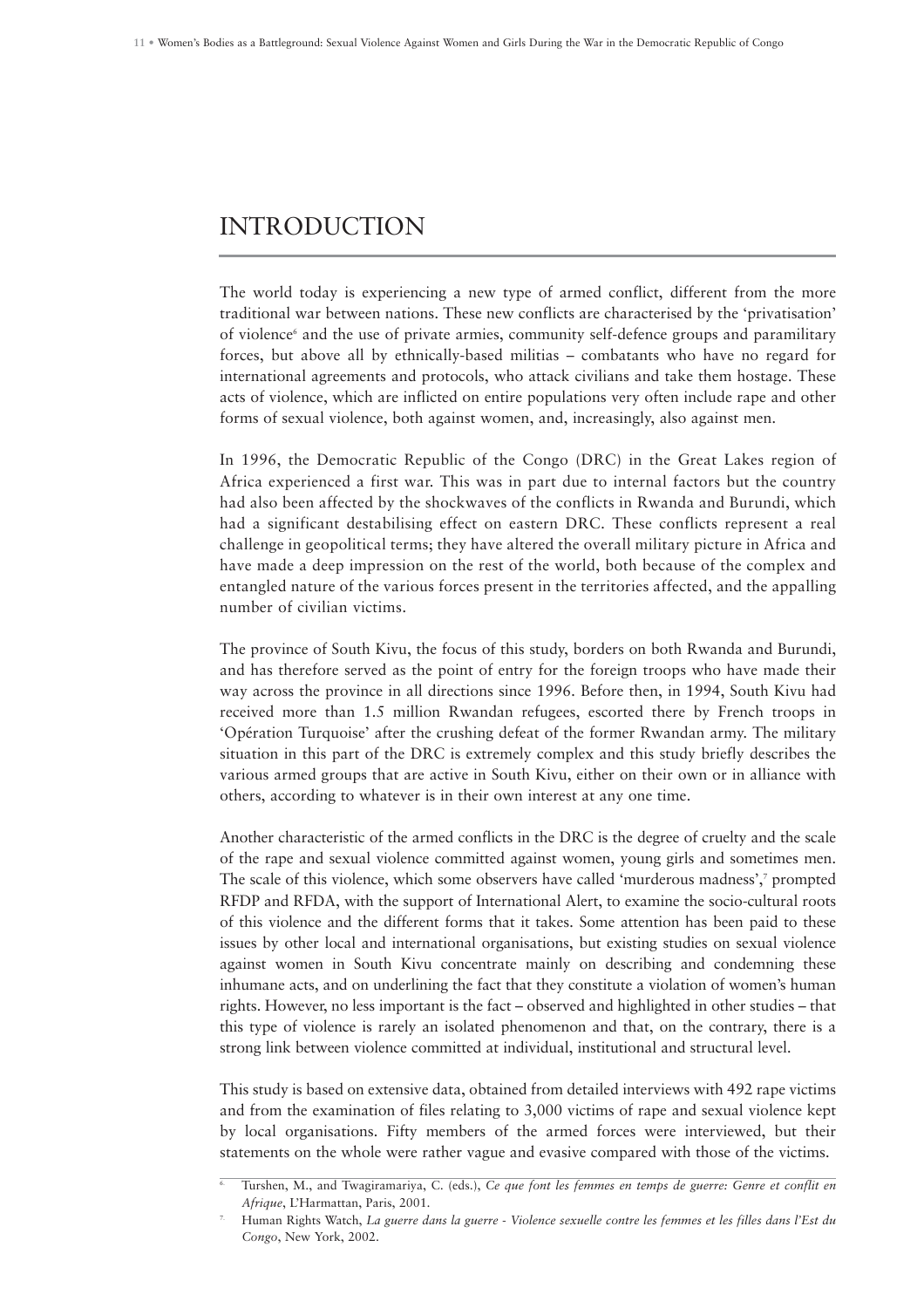The aim of the study, which is divided into nine chapters, is to contribute to an understanding of sexual violence in South Kivu. Chapter 1 begins with a description of the methodology used. Chapter 2 looks at the socio-economic, political and military context of South Kivu, also showing how the violence is perceived from a socio-cultural standpoint; Chapter 3 discusses the position of women in South Kivu society and Chapter 4 sets out the socio-demographic characteristics of those interviewed. The study also examines the extent of the violence, the forms that it takes and its perpetrators as well as identifying the survival strategies deployed by victims and their communities. Chapter 5 sets out the various forms of rape committed and Chapter 6 describes not only the physical and psychological consequences for victims of rape and sexual violence, but also the social consequences of these acts. Chapter 7 scrutinises the motives for these violent acts both as perceived by the victims themselves, and also on the basis of the statements made by those few perpetrators who agreed to talk about them. The institutional response – ie, that of local and state authorities – is covered in Chapter 8, with a particular focus on how Congolese legislation deals with sexual violence, while Chapter 9 highlights the role of civil society, which takes care of victims in a variety of ways.

Recommendations are made on the basis of the research findings, with a view to raising awareness among all those – activists, researchers but above all decision-makers with a particular interest in the situation of victims of rape and sexual violence who are working to eliminate this crime against humanity.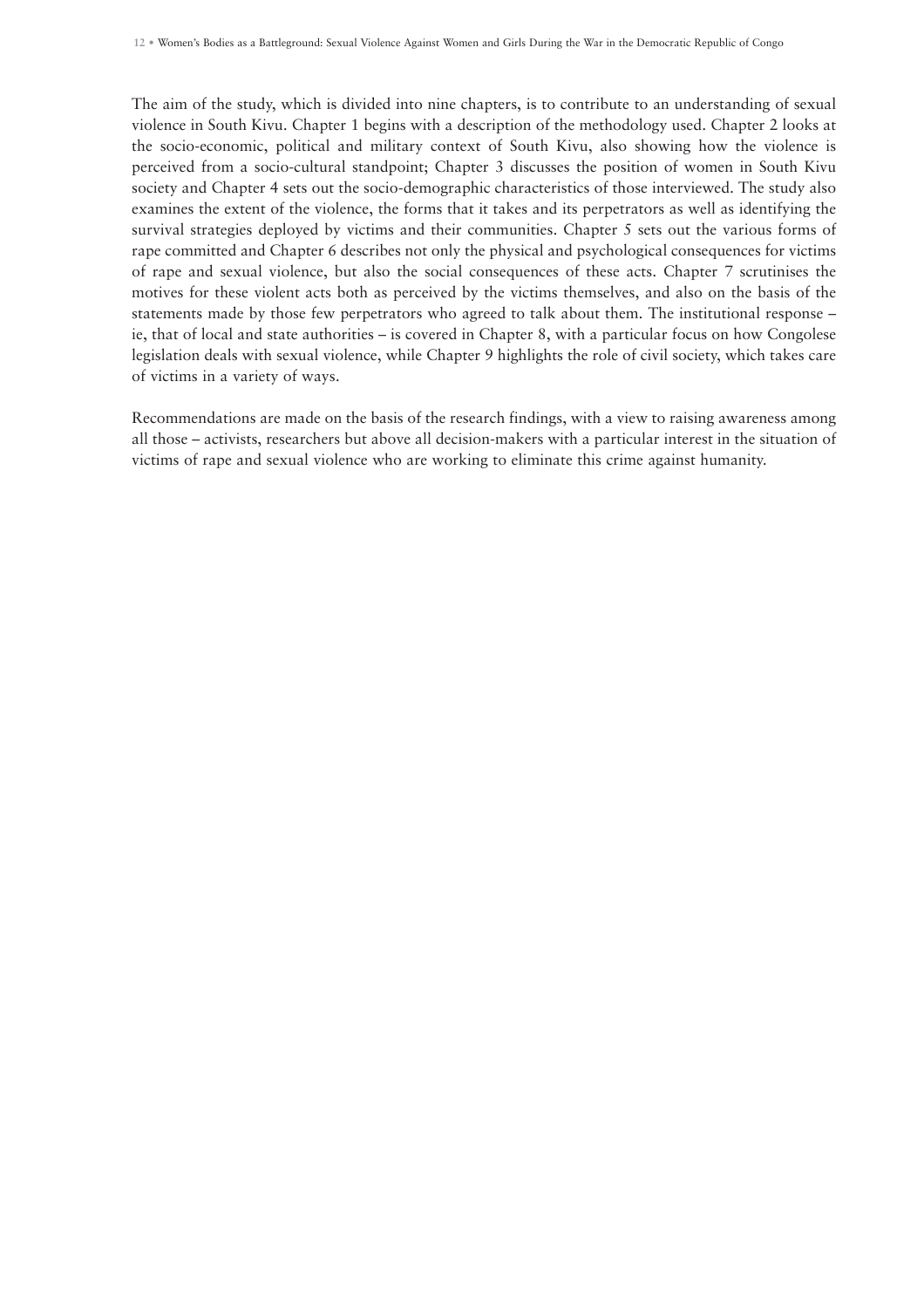## Methodology

1

#### 1.1 Methodological approach

This study is a retrospective investigation that describes and analyses the phenomenon of rape and other types of sexual abuse committed during the armed conflict in the province of South Kivu. The research was carried out between 15 September and 15 December 2003.

A participatory approach was adopted at the exploratory stage to identify and analyse the factors and motives that have driven the various combatants in the Democratic Republic of Congo (DRC) to commit acts of sexual violence against women and girls. The victims were, from the outset, placed at the heart of this research, and they were interviewed about the way in which *they* perceive and analyse their situation and the ways and means that they themselves would advocate for breaking free of it. Three data-collection techniques were used: one-to-one interviews, focus groups and a review of current literature. The use of these three methods in combination made it possible to outline the different aspects of the subject and to minimise any bias that might have been introduced by the use of one technique alone or by one particular investigator.

#### 1.2 Research questions

With the above observations in mind, the following research questions were drawn up:

- 1. What forms of sexual violence have been committed against women and girls in South Kivu?
- 2. What are the direct and indirect consequences of these acts of violence?
- 3. Do the victims themselves, their community or support organisations use or suggest any specific means of helping the victims?
- 4. What is it that drives some members of armed groups involved in the conflict in DRC to commit acts of violence and sexual abuse against girls and women?
- 5. Are there any motivating factors of an ideological, political, psychological or sociocultural nature at the core of the violence and sexual abuse perpetrated against women in South Kivu? If so, what are they?

#### 1.3 Research objectives

#### 1.3.1 Overall objective

To identify the factors and motives underlying the rape and sexual abuse in South Kivu with a view to, on the one hand, producing systematic documentation that could support a programme at local, national and international level campaigning against sexual violence against girls and women in the DRC in general and in South Kivu in particular and, on the other hand, developing new policies and strategies aimed at eradicating sexual violence and abuse in the DRC.

#### 1.3.2 Specific objectives

1. To identify and analyse the events that directly and indirectly trigger incidents of rape and sexual abuse.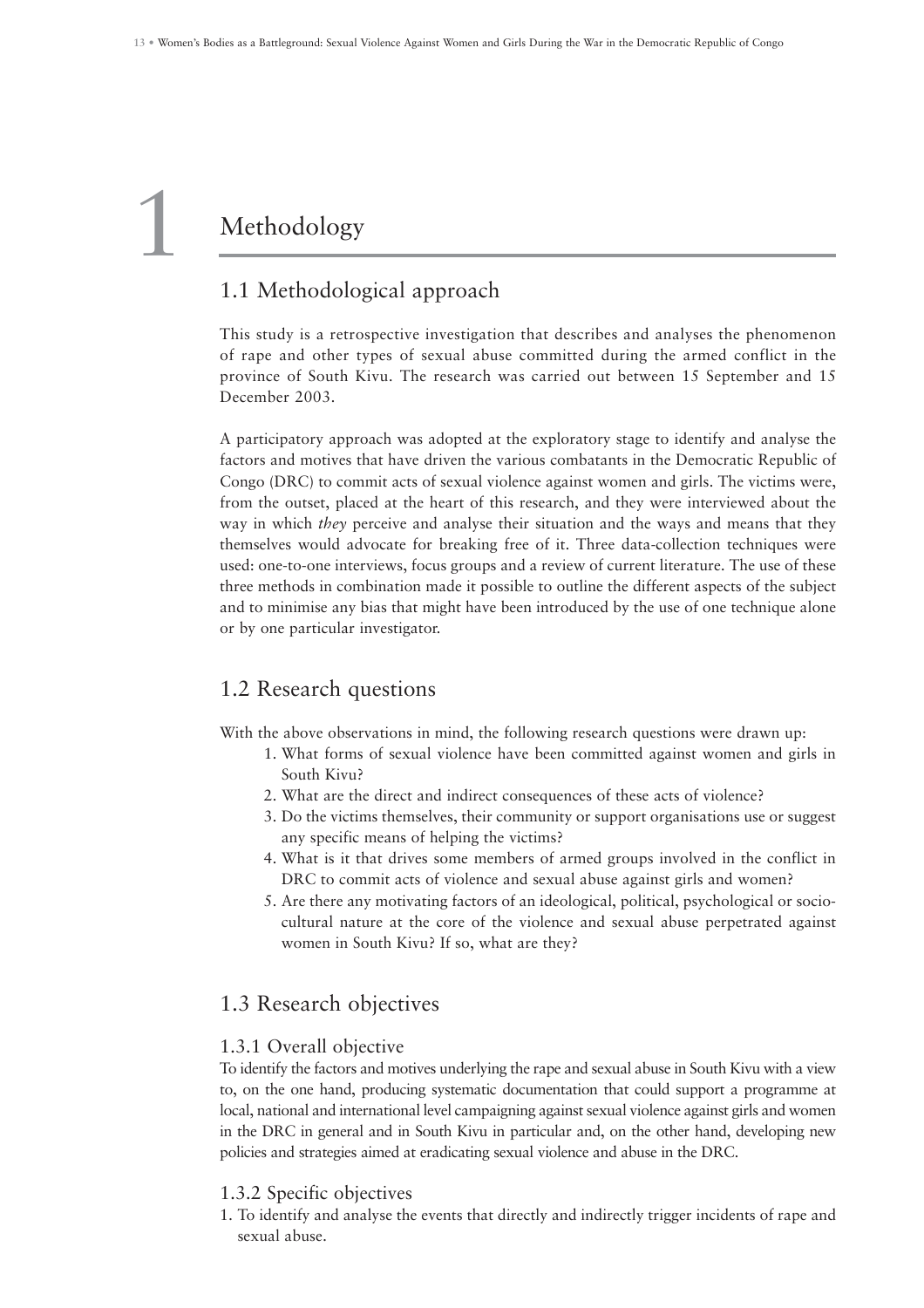- 2. To identify and describe the types and forms of sexual violence and abuse committed against women and girls by members of armed groups.
- 3. To describe the consequences of sexual violence for women and their communities.
- 4. To identify the various means used by the victims, their community and support organisations to take care of the victims and restore their psycho-social equilibrium, and that of their families.
- 5. To describe and analyse the attitudes adopted towards the victims of rape and sexual abuse by their families and the community.

#### 1.4 The sample

#### 1.4.1 Selecting the sites for research

The selection of sites was based on the following criteria:

- accessibility for the investigators
- cultural characteristics
- high incidence of rape and sexual abuse

The following sites were chosen:

- in the southern part of South Kivu: Uvira, the Ruzizi plain, Mboko, Baraka, Fizi and Kazimia
- in the northern part of South Kivu: Bukavu, Walungu, Kabare, Kalehe and Shabunda.



#### 1.4.2 Selecting the interviewees

#### 1.4.2.1 Rape victims

The survey concentrated on 492 women and girls who had been subjected to rape. Both the network or 'snowball' sampling technique (see below), and the systematic sampling technique were used for identifying and selecting interviewees. This combination was adopted because rape victims do not reveal themselves easily, for various reasons, but mostly because of the fear of being stigmatised by their community and of the subsequent rejection that follows; or because of the fear of reprisals by the perpetrators.

The snowball technique involves identifying one or several rape victims and inviting them to take part in the survey. The investigators ask them if they know of any other people who have suffered the same fate and who would agree to talk about their experience. These people are then contacted. The operation is repeated until the desired sample size is reached. The investigators must systematically take into account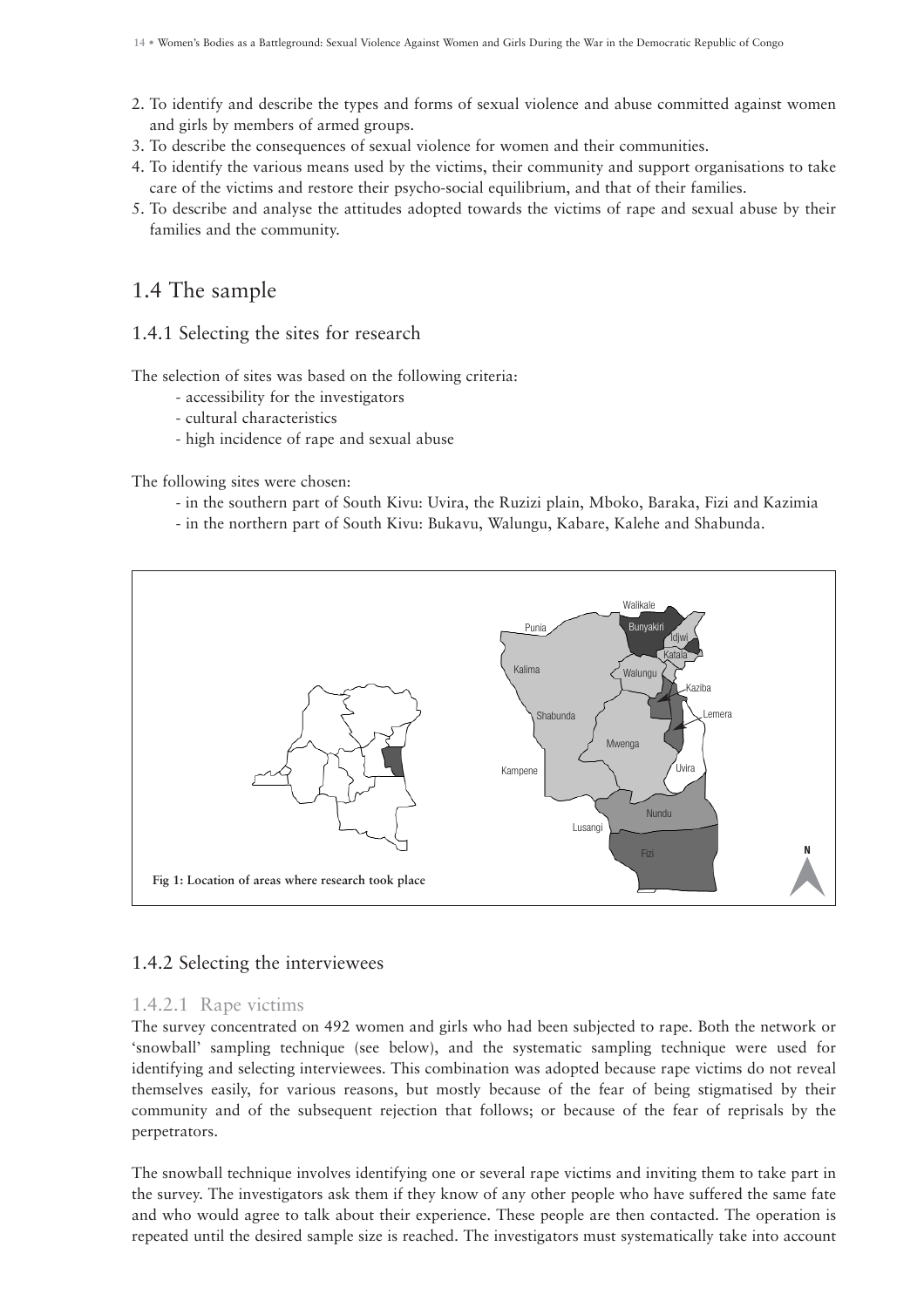all cases of rape they come across. At each data-collection site, staff of local NGOs are asked to accompany the women to the place where the interviews or focus group meeting will take place.

#### 1.4.2.2 The military and Maï Maï rebels

The sample also included Maï Maï rebels and soldiers. A total of 50 soldiers and two Maï Maï rebels took part in the survey.

## 1.5 Data-collection techniques

The two main techniques used to collect data were semi-structured individual interviews, using an outline questionnaire (see Appendix 1), and focus groups. The original version of the questionnaire was drawn up in French and translated into Kiswahili and Mashi.8 Two experts in these languages checked the accuracy and faithfulness of the translation. The examination of 3,000 files held in the archives of various local organisations helped with the analysis and validation of the information gathered directly from the victims themselves.

The victims were also interviewed through 23 focus groups, each made up of 12 participants. The advantage of the focus group method is that it allows the views and opinions of members of the group to be gathered quickly. On the other hand, it has the disadvantage that shy people do not feel sufficiently at their ease to express themselves and give their opinion in a group situation. Most of the discussions that took place within focus groups started off in a rather timid manner. However, as the debate continued, the participants began to relax and to express their viewpoint in an open and honest way.

## 1.6 Ethical considerations

The aims and significance of the study were explained to the participants before the interviews and focus groups took place. Given that the very fact of revealing the abuse they had endured could put the life of victims in danger, and because of the volatile situation in South Kivu, the possibility of bias in the study's findings was obviously increased. The principle of voluntary participation was therefore applied, and it was made clear at the start of each interview that anonymity and confidentiality were guaranteed. The informants were also told that a tape recorder would be used, so that their replies could be accurately recorded and then written down. The tapes were erased after the data had been analysed.

## 1.7 System for analysing the data

Replies were grouped into general themes and then the various categories identified. In the case of data obtained from focus groups, synthesis analysis was used for each group, followed by comparative analysis of the groups, in order to draw up general categories. The categories drawn from the individual interviews and focus groups were merged. A qualititative analysis of the data was then carried out.

The demographic data obtained from the interviews were recorded in Excel and a statistical analysis carried out with STATISTICA 5.2. Descriptive statistics were used for this purpose. The location of the sites and their description on paper were carried out using the Arcview programme. Information drawn from various documents belonging to victim-support organisations and centres was also statistically analysed. The description of the location and characteristics of the selected sites was made using Healthmap on WHO.30.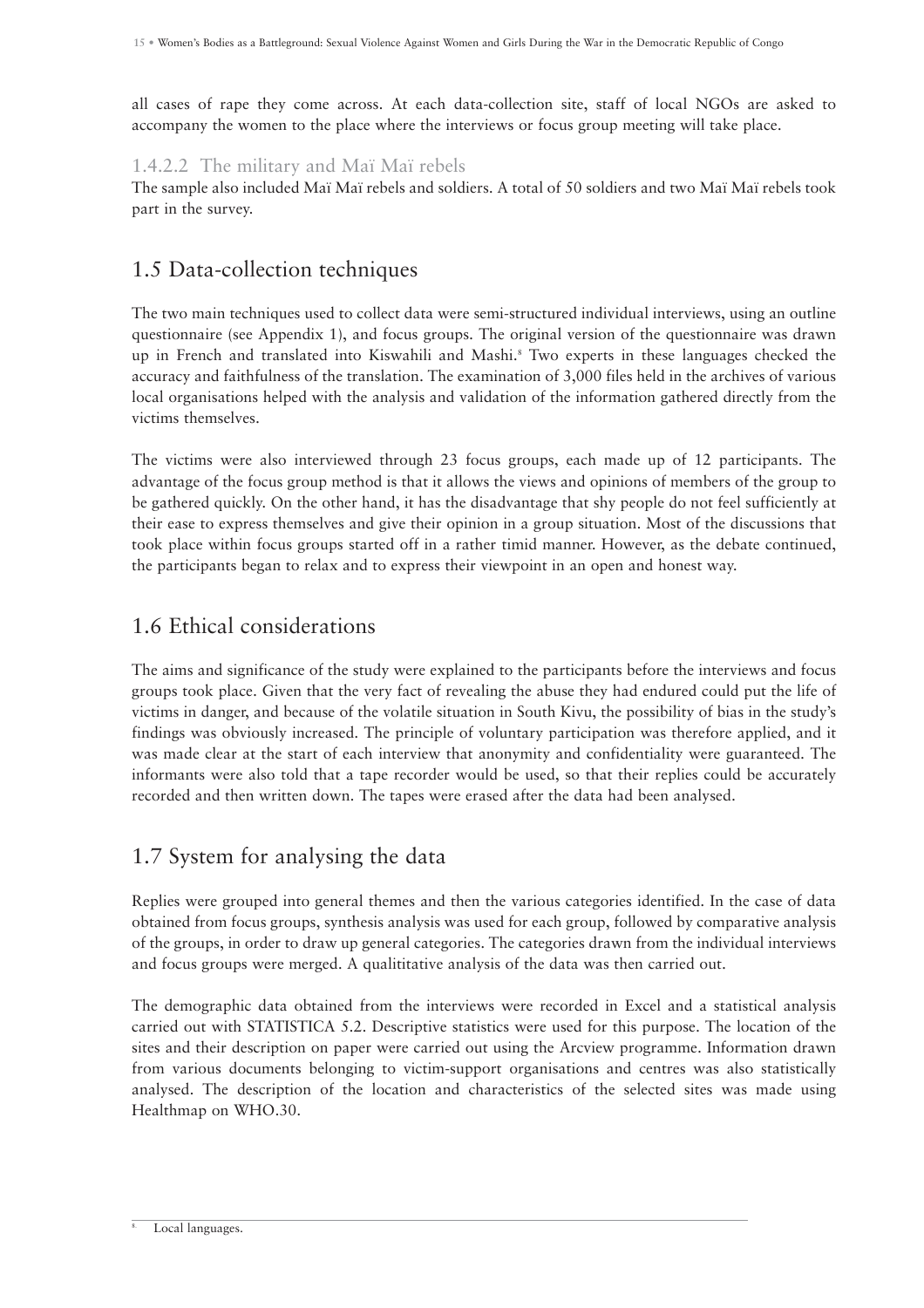# 2

## The Socio-Economic, Political and Military Context in South Kivu

#### 2.1 South Kivu: an area of contrasts

The province of South Kivu, in the south-east of the former province of Kivu-Maniema has a population of  $1,500,676$  and covers an area of  $64,915$  km<sup>2</sup> which is just over one-quarter of the former Kivu-Maniema province (256,805 km2 ). It is divided into three demographic areas:

- an area of high-density population, comprising the territories of Idjwi, Kabare, Walungu and Uvira;
- an area of medium-density population, comprising the territories of Kalehe, Mwenga and Fizi;
- an area of low-density population, corresponding to the Shabunda Territory.

The landscapes and peoples of South Kivu are varied and there are striking contrasts between the types of terrain, soils, climate and flora as well as in the different ways of life between the highlands of the eastern part of the province and the territories close to Maniema (Mwenga, Shabunda), which mark the edge of the great Congo Basin. The fresh climate of the higher lands (18 $^{\circ}$ C at Bukavu) is in marked contrast with the equatorial heat of the low-lying western lands (25°C at Kitutu). While the low-lying lands of Mwenga and Shabunda are covered in rainforest, the highlands in the east include a landscape of savannah and prairie, but they also have the Kahuzi-Biega forest, which is the source of the main rivers in Kivu-Maniema. By and large, the land in Kivu is relatively good, although soils of volcanic origin, which are exceptionally fertile, cover just 1% of the province.

The human population of the province is ethnically and culturally diverse. Numerically, the most important ethnic groups are the Shi and the Rega. Average population density is less than 10 inhabitants to the square kilometre. Districts with a density of over one hundred per square kilometre cover scarcely 4% of the province's land area. However, more than 50% of the population is concentrated on 9% of the land area (in Idjwi, Kabare, Walungu).

The people of South Kivu are mostly farmers and those who are of Rwandan descent raise livestock. There are differences in the ways that the various groups carry out everyday activities, such as trading, cultivating the soil and building rural dwellings.

#### 2.2 Administrative divisions of South Kivu

The province is divided into eight territories and their basic economic activities are agriculture, raising livestock and fishing, as shown in the table on the next page.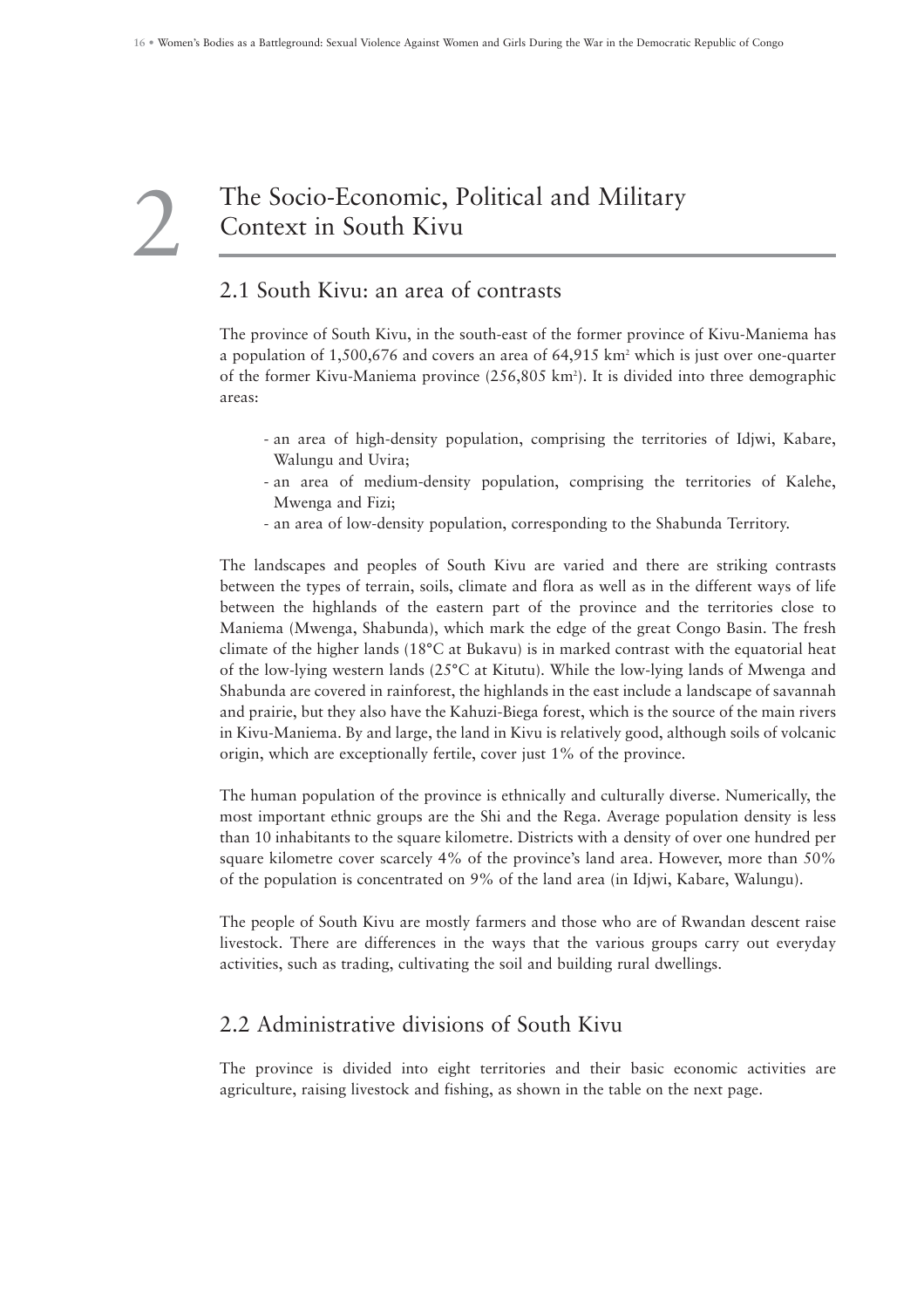| <b>TERRITORY</b>   | <b>LOCAL COMMUNITY</b> | AREA (sq.km)          | <b>BASIC ECONOMIC ACTIVITIES</b> |
|--------------------|------------------------|-----------------------|----------------------------------|
| 1. FIZI            | 1. Lulenge             | 3248 km <sup>2</sup>  | Raising livestock                |
|                    | 2. Mutambala           | 1216 km <sup>2</sup>  | Fishing                          |
|                    | 3. Ngandja             | 5074 km <sup>2</sup>  | Fishing                          |
|                    | 4. Tanganika           | 1866 km <sup>2</sup>  | Fishing                          |
| 2. IDJWI           | 1. Ntambuka            | $126$ km <sup>2</sup> | Agriculture/fishing              |
|                    | 2. Rubenga             | $153$ km <sup>2</sup> | Agriculture/fishing              |
| <b>3. KABARE</b>   | 1. Kabare              | 554 km <sup>2</sup>   | Agriculture/raising livestock    |
|                    | 2. Nindja              | $923$ km <sup>2</sup> | Agriculture/raising livestock    |
| <b>4. KALEHE</b>   | 1. Buhavu              | 2892 km <sup>2</sup>  | Agriculture/raising livestock    |
|                    | 2. Buloho              | 1180 km <sup>2</sup>  | Agriculture/raising livestock    |
| 5. MWENGA          | 1. Basile              | 2856 km <sup>2</sup>  | Agriculture                      |
|                    | 2. Burhinyi            | 325 km <sup>2</sup>   | Agriculture/raising livestock    |
|                    | 3. Itombwe             | 3574 km <sup>2</sup>  | Agriculture/raising livestock    |
|                    | 4. Luindi              | 1180 km <sup>2</sup>  | Agriculture                      |
|                    | 5. Luhwindja           | $195$ km <sup>2</sup> | Agriculture/raising livestock    |
|                    | 6. Wamuzimu            | 4176 km <sup>2</sup>  | Agriculture                      |
| <b>6. SHABUNDA</b> | 1. Bakisi              | 18,508 $km^2$         | Agriculture/logging              |
|                    | 2. Wakabongo           | 6701 km <sup>2</sup>  | Agriculture/raising livestock    |
| 7. UVIRA           | 1. Bafulero            | 1421 $km^2$           | Agriculture/raising livestock    |
|                    | 2. Bavira              | 1335 $km^2$           | Agriculture/raising livestock    |
|                    | 3. Plaine Ruzizi       | $644$ km <sup>2</sup> | Agriculture/raising livestock    |
| <b>8. WALUNGU</b>  | 1. Ngweshe             | 1599 $km^2$           | Agriculture/raising livestock    |
|                    | 2. Kaziba              | 376 km <sup>2</sup>   | Agriculture/raising livestock    |

**Table 1 : Administrative divisions and basic economic activities of South Kivu**

## 2.3 The socio-economic consequences of the war in South Kivu

The war, together with its inevitable corollary, systematic pillaging by the fighting forces, has destroyed South Kivu's economy and social infrastructure, which had already been badly affected by years of neglect and poor management under Mobutu's clientelist regime. The conflict has significantly impoverished the local people. In 2002, a manual worker earned about \$2 a day.<sup>9</sup>

The war has left no sector of the economy unscathed. In the primary sector, villages no longer produce enough food for self-sufficiency, so there is a chronic food shortage in the region. According to the UN Food and Agriculture Organization (FAO),<sup>10</sup> 10–30% of the population of South Kivu suffer from severe malnutrition. This situation is caused by two factors. Firstly, the soil is exhausted through over-exploitation and, in some areas of high population density, especially the mountainous areas of South Kivu, it has to sustain too many people. Secondly, this food shortage has been exacerbated by strain on local communities caused by the huge influx of Rwandan refugees following the 1994 genocide and the unprecedented displacement of people fleeing the endless fighting between the various political factions. It is estimated that 60% of the population of South Kivu has been displaced since war broke out in 1996.<sup>11</sup>

Moreover, livestock farming and fishing activities decreased significantly during the war because animals and equipment were plundered. Most of the region's cattle, which are particularly important on the Haut Plateaux of Itombwe and the Ruzizi plain, were stolen. Industrial poultry farming was entirely destroyed during the disturbances of October–November 1996.<sup>12</sup>

<sup>9.</sup> Médecins Sans Frontières (Holland), *The humanitarian situation in the Territories of Uvira, Nundu and Fizi, South Kivu, Democratic Republic of the Congo. An Assessment Report*, Netherlands, September 2002, p.16.

<sup>10.</sup> Failly, D. de, 'L'économie du Sud- Kivu 1990-2000 : Mutations profondes cachées par une panne' in *L'Afrique des Grands Lacs, Annuaire 1999-2000*, eds. Marysse, S., and Reyntjens, F., Centre d'Etudes de la Région des Grands Lacs, L'Harmattan, Paris, 2000, pp. 161-188.

<sup>11.</sup> Médecins Sans Frontières (Holland), op.cit.

<sup>12.</sup> Failly, D. de, op.cit.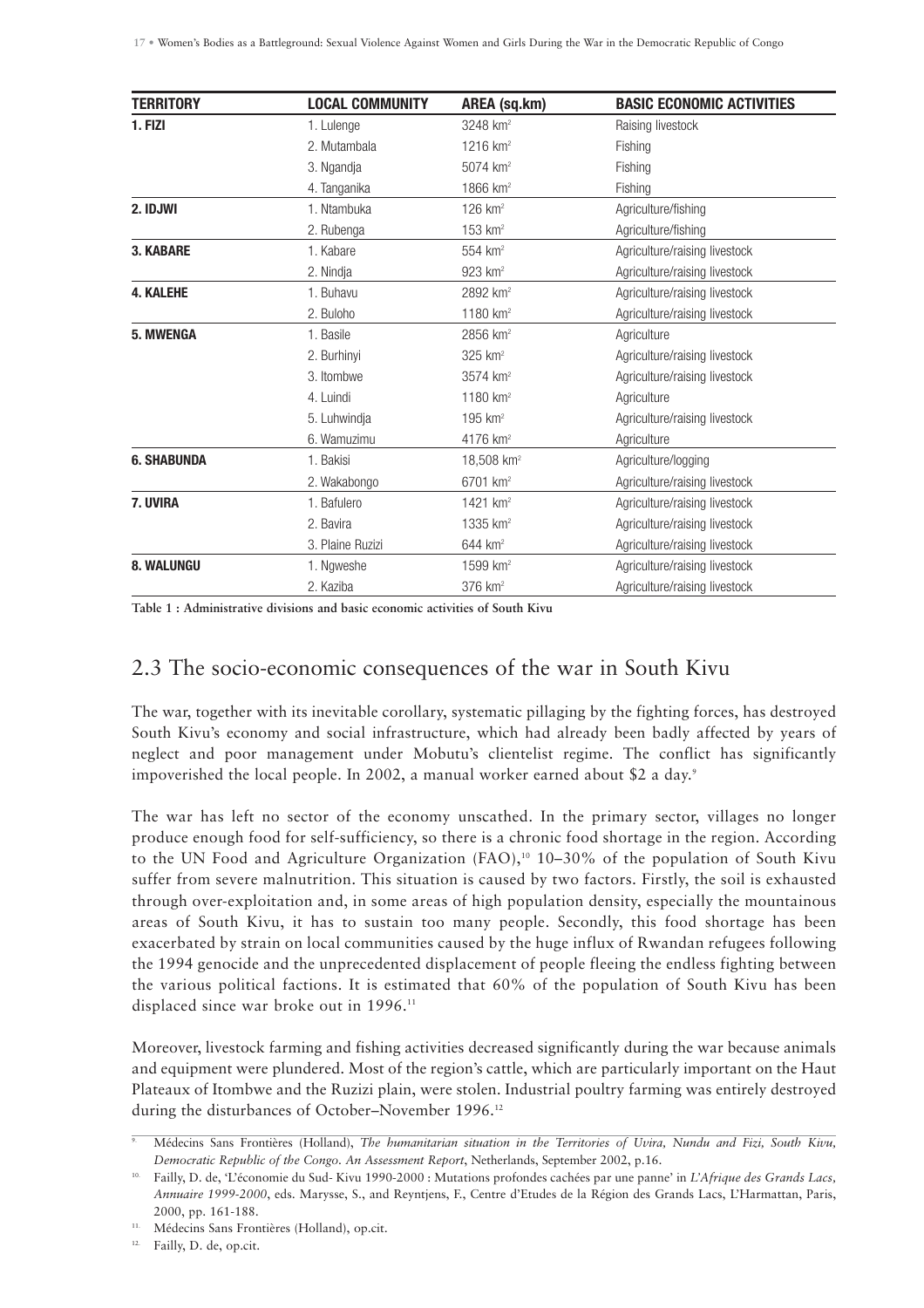Cultivation of cash crops such as coffee, tea, cotton and cinchona (used to produce quinine) suffered the same fate. The interruption of air traffic between the Kivus and Kinshasa effectively dealt a fatal blow to tea production: since the tea could no longer be sold, the plantations were abandoned. The same thing happened to coffee which, from 1998 onwards, no longer found buyers. A plant at the cotton ginneries at Uvira was subjected to widespread looting during the 1996 war bringing production to a halt.<sup>13</sup>

In the secondary and tertiary sectors, the few processing industries (brewing, sheet metal working) and practically all the numerous small and medium-sized enterprises (SMEs) have ceased to operate, or are only just managing to continue.<sup>14</sup>

Trade, which had sharply declined in volume as a result of the insecurity and road closures, nevertheless has now begun to steadily recover in certain areas of South Kivu. The opening of the road between Uvira and Baraka in 2000 contributed greatly to the resumption of trade in South Kivu.

The prominant role played by the Rwandan and Ugandan states in the pillaging of mineral resources that were sold to finance the war was the reason for the military control of mining areas and sites. The pillaging was organised by military-commercial networks controlled by individuals belonging to military, financial, political and commercial circles in Rwanda and Uganda.15 These networks made use of local structures which they themselves had set up and controlled. Many Congolese military leaders and militias, as well as the Rassemblement Congolais pour la Démocratie (RCD) were also involved in the exploitation of mineral resources, which provided them with revenue both for financing the war and for their personal gain.<sup>16</sup>

The war and the destruction of the economy has had extremely serious social and humanitarian consequences in the whole of South Kivu. Around 400,000 persons have been displaced all over South Kivu, with no possibility of access to humanitarian aid.<sup>17</sup> The insecurity that rapidly took hold in all areas of the province has led to acts of violence – pillaging, killing, rape, setting fire to houses – indiscriminately perpetrated by members of the various armed groups involved in the conflict.

The road infrastructure and the health services, which had lacked state investment for decades have deteriorated markedly, although it should be noted that the particularly poor state of the road network in South Kivu dates from before the war. Eighty per cent of the main roads are either just tracks, or in a totally dilapidated state, which makes them in effect impassable. Only 13% of these roads can be used regularly by traffic. As for local roads, more than 85% of them were abandoned many years ago. A number of health centres have been looted and destroyed; the rest have insufficient qualified staff, or none at all. According to Médecins Sans Frontières (MSF) Holland, 96% of the population of South Kivu do not have access to primary health care in any case, because they cannot afford it.<sup>18</sup>

## 2.4 The war in the areas selected for the survey

#### 2.4.1 An extremely militarised area

During the period under examination at least six or seven different armed forces were counted in eastern DRC. However, there were two main armies fighting each other: on the one side, the Rassemblement Congolais pour la Démocratie (RCD) army, supported by its Rwandan and Burundian allies, and on the other, the Maï Maï

18. Ibid.

 $13.$  Ibid. 14. Ibid.

<sup>&</sup>lt;sup>15.</sup> United Nations Security Council, *Report of the Panel of Experts on the Illegal Exploitation of Natural Resources and Other Forms of Wealth of the Democratic Republic of the Congo, S/2001/357*, 12 April 2001, p.59; see also Andre, C., 'Guerre et pillage en République Démocratique du Congo', in *L'Afrique des Grands Lacs, Annuaire 2000-2001*, eds. Marysse, S., and Reyntjens, F., Centre d'Etudes de la Région des Grands Lacs, L'Harmattan, Paris, 2001, pp. 307- 332.

<sup>16.</sup> Vlassenroot, K., 'Violences et constitution des milices dans l'Est du Congo : le cas des Mayis Mayis', in *L'Afrique des Grands Lacs, Annuaire 1999-2000* eds. Marysse, S., and Reyntjens, F., Centre d'Etudes de la Région des Grands Lacs, L'Harmattan, Paris, 2003, pp. 115-152.

<sup>17.</sup> Médecins Sans Frontières (Holland), op.cit.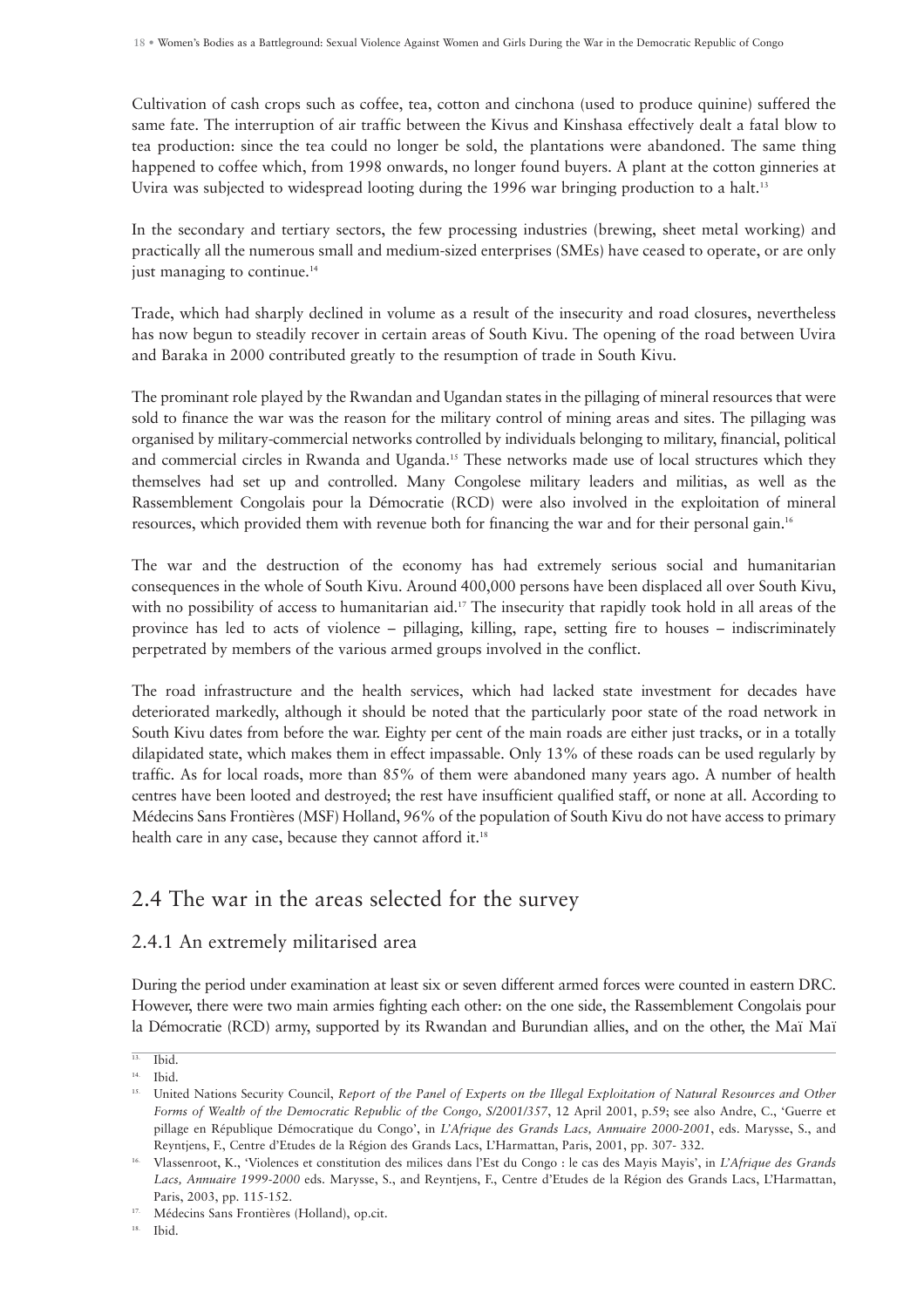militias, allied with the Rwandan and Burundian Hutu rebels. But the situation was made more complex by the volatile nature of the alliances between the various armed factions active on the ground; constantly changing according to the political context of the moment and to their own respective interests. In addition to this military action there was predatory economic activity, especially in mining and trade. All this helped to create an explosive situation in which the civilian populations were, effectively, taken hostage and there were massive violations of human rights, especially those of women. The main forces present on the ground were the following:

#### 2.4.1.1 The army of the Rassemblement Congolais pour la Démocratie (RCD-Goma)

The RCD-Goma had its own army, l'Armée Nationale Congolaise (ANC), which was the main armed opposition to the regime in Kinshasa. This heterogeneous army was made up of soldiers from the remnants of Mobutu's army, 'Kadogos'19 of the Alliance des Forces Démocratiques pour la Libération du Congo-Zaïre (AFDL), who had taken part in the capture of Kinshasa in 1996, elements from Kasaï, recruited under the patronage of Dr Adolphe Onusumba Yemba, former president of the RCD, Banyamulenge militias, who had fought in the ranks of the Rwandan Patriotic Front (RPF) in 1990, Congolese Hutus recruited in Rutshuru, and other Banyamulenge militias.<sup>20</sup> The RCD army numbered between 20,000 and 30,000 men.<sup>21</sup>

The RCD exercised political, administrative and military control in eastern DRC from 1998 to 2003, thanks to the active support of Rwanda. It justifies its existence by the need to protect the Congolese Tutsi population. It has long had very close links with the Banyamulenge community of South Kivu. However, disagreements between the rebel movement and part of that community triggered bloody fighting in the Minembwe region on the Haut Plateaux from February 2002 onwards.

The RCD joined the transitional government of national unity which was set up in Kinshasa in June 2003, following the signing of the Pretoria Accords.<sup>22</sup> Having been originally a politico-military movement, the RCD transformed itself into a political party, whilst its army was to be integrated in the new national army. However, this integration has still not taken place, since the transitional government continues to be undermined and torn apart by internal power struggles and also is paralysed by mutual suspicion among its different components. The former RCD factions, and other armed groups that are part of the new government in fact retain their own military structures, under the aegis of the restructured national army.<sup>23</sup>

Moreover, despite the official reunification of the country in June 2003, the transitional government has met with enormous difficulties in exercising its political, military and administrative authority throughout the country, especially in the provinces of South and North Kivu, where the RCD remains very influential.

#### 2.4.1.2 The Rwandan Patriotic Army  $(RPA)^{24}$

Until its official withdrawal from the east of the DRC in September–October 2002, the Rwandan army retained a strong presence there. It was obliged to withdraw its troops under pressure from the international community, notably the United States of America, but Rwanda nevertheless reorganised itself, restructuring the military arm of the RCD-Goma and creating a rapid intervention force which could be redeployed in eastern Congo if necessary.25

Before their withdrawal, it was estimated that the Rwandan troops numbered between 25,000 and 35,000. Rwanda cites security considerations as the justification for its presence in the DRC; i.e. the need to protect its borders from Rwandan Hutu rebels operating in North and South Kivus under the banner of the Forces Démocratiques de Libération du Rwanda (FDLR), numbering between 15,000 and 20,000 men.<sup>26</sup>

<sup>&</sup>lt;sup>19.</sup> Child soldiers aged  $10-15$ , recruited to fight in the ranks of the AFDL.

<sup>&</sup>lt;sup>20.</sup> International Crisis Group, *The Kivus: The forgotten crucible of the Congo conflict*, Africa Report No 56, Nairobi/Brussels, 24 January 2003, p.10.

<sup>21.</sup> Ibid.

<sup>&</sup>lt;sup>22.</sup> The Pretoria Accords on a transitional government of national union were signed in December 2002. According to the terms of these accords, Joseph Kabila was to remain President of the Republic for a period of two years, to be followed by free elections. The agreement also provides for the nomination of four vice-presidents from rebel movements (MLC, RCD-Goma), the armed opposition and civil society, and for a government comprising 36 ministers and 25 vice/deputy ministers.

<sup>23.</sup> International Crisis Group, *S'éloigner du gouffre au Congo*, Africa Report No 18, Kinshasa/ Nairobi/Brussels, 7 July 2004, p.3. 24. The RPA was renamed Forces de Défense Rwandaise in July 2002.

<sup>25.</sup> International Crisis Group, *The Kivus: the forgotten crucible*, op. cit., p.i.

Ibid., p.3.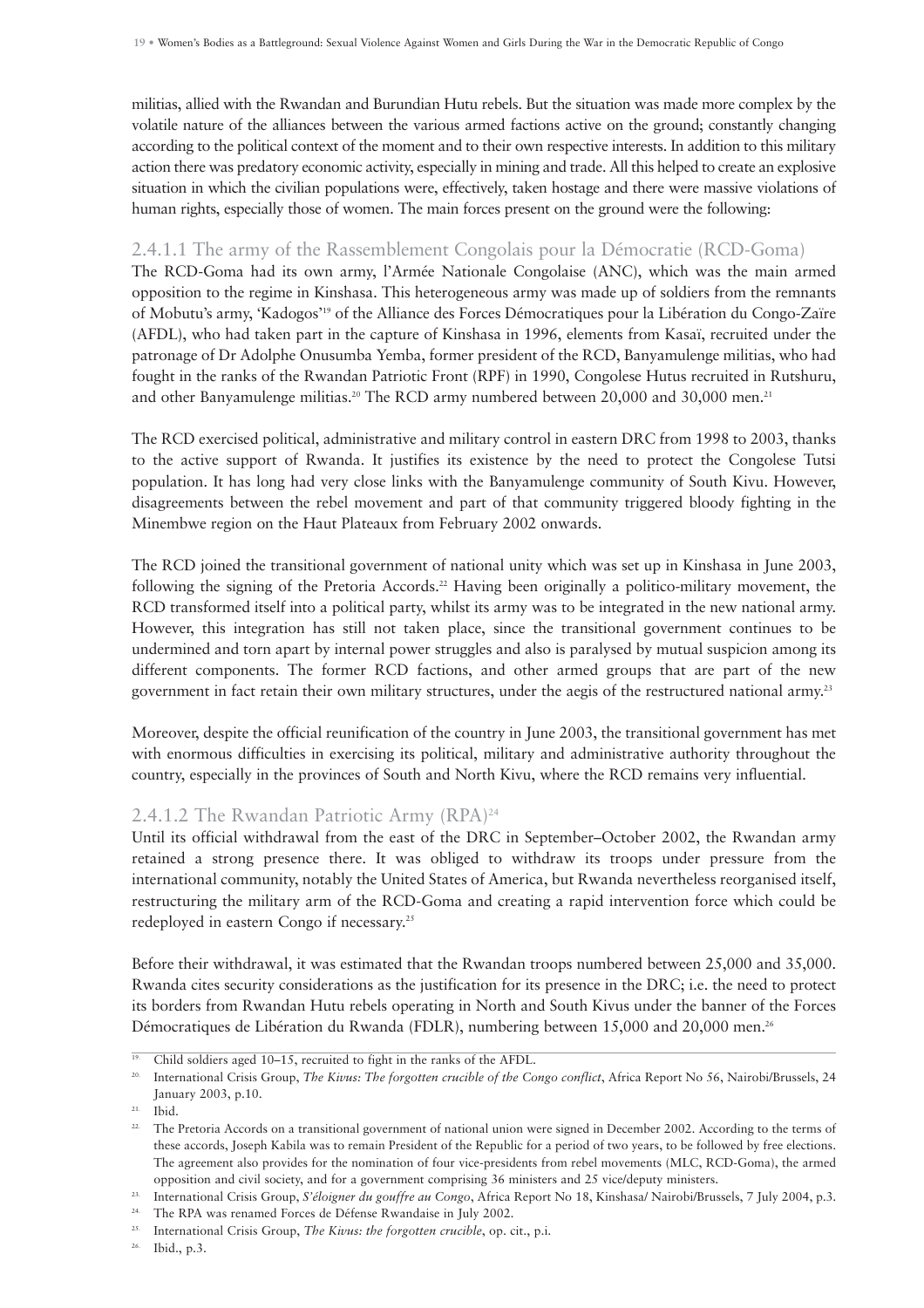#### 2.4.1.3 The Forces Armées Burundaises (FAB)

The Burundian army was present in the Fizi and Baraka regions before it officially withdrew from South Kivu in September 2002. Its presence in DRC was dictated by Burundi's concern to protect its borders from infiltration by the various rebel movements opposed to the government in Bujumbura, in particular the Forces de Défence pour la Démocratie (FDD) and the Forces Nationales de Libération (FNL). It was in this context that the Burundian army allied itself with the Rwandan army to fight against the FDD.

#### 2.4.1.4 The Maï Maï militias

For many Congolese, the idea of Maï Maï is linked to a state of mind: the determination to take up arms against the presence and domination of foreigners on Congolese soil. The Maï Maï are regarded by a large proportion of the population as groups of resistance fighters opposing the occupation,<sup>27</sup> and some Maï Maï commanders do present themselves as symbols of Congolese resistance. In South Kivu, a large part of civil society, of the Catholic church and of the rural population back the Maï Maï struggle against the Rwandan occupation. The men at the head of the Maï Maï movement are almost always leaders of ethnic groups and their partisans are recruited mainly from their respective communities. This explains why one of their main objectives is to protect and defend the communities they come from. One of the cornerstones of the Maï Maï movements is, in a reflection of the 'Simba'28 of the 'muléliste' rebellion of the 1960s, the use of magicalreligious practices which basically consist of initiation and immunisation rites, and specific prohibitions. These practices have the dual function of protecting the combatants on the battlefield and enhancing discipline and the internal cohesion of the group.

Four Maï Maï movements are particularly active in South Kivu: the FAP<sup>29</sup> from Fizi, the FAP from Uvira, the Union des Forces pour la Libération du Congo from Walungo – more commonly known as Mudundu 40 – and the Division Spéciale Maï Maï from Kalehe.30 These movements are made up mainly of peasants and young men who are unemployed and uneducated victims of social exclusion, living in extremely precarious conditions. For these men, therefore, to be involved in the rebellion is not only a means of fighting the occupying foreigner, but also and above all a "strategy for survival and self-defence against a political and social order which is predatory in its conduct".<sup>31</sup>

These movements are by their nature highly diversified and very unstable. Many of them were set up spontaneously around a leadership which had no previous political experience. The ups and downs, the risks inherent in fighting, the internal conflicts, the constant splits and regrouping that these movements experience mean that their structures and their methods are constantly called into question.<sup>32</sup> This results in a lack of cohesion within the groups and in opportunism on the part of many Maï Maï fighters who, while presenting themselves as symbols of the resistance, kill, pillage, rape, seize local people's property, and engage in the illegal exploitation of resources.

The structural weakness of the Maï Maï militias also partly explains the volatile nature of the alliances which they forge with various other armed groups. The Maï Maï ran joint operations with the FDD and the Forces Démocratiques de la Libération du Rwanda (FDLR), who seemed to be their natural allies, against the RCD and the Rwandan and Burundian armies. However, in October 1999, the Maï Maï of Fizi formed an alliance with the Banyamulenge militias to attack positions of the FDD rebels at Nundu and at Bibokoboko.33 Likewise, the Mudundu 40 group, based at Ngweshe, joined the RPA's military campaign against factions of the Armée de Libération du Rwanda (ALiR). In exchange, Mudundu 40

<sup>27.</sup> Lubala Mugisho, E., 'L'émergence d'un phénomène résistant au Sud-Kivu (1996-2000)' in *L'Afrique des Grands Lacs, Annuaire 1999-2000* eds. Marysse, S., and Reyntjens, F., Centre d'Etudes de la Région des Grands Lacs, L'Harmattan, Paris, 2000, pp.188-223.

<sup>28.</sup> 'Lions' in Kiswahili: the name given to the 'muléliste' combatants.

<sup>29.</sup> FAP: Forces d'Auto-Défense Populaires.

Lubala Mugisho, E., op. cit., p.208.

<sup>31.</sup> Vlassenroot, K., op. cit.

<sup>&</sup>lt;sup>32.</sup> Lubala Mugisho, E., op. cit.<br><sup>33.</sup> Ibid

Ibid.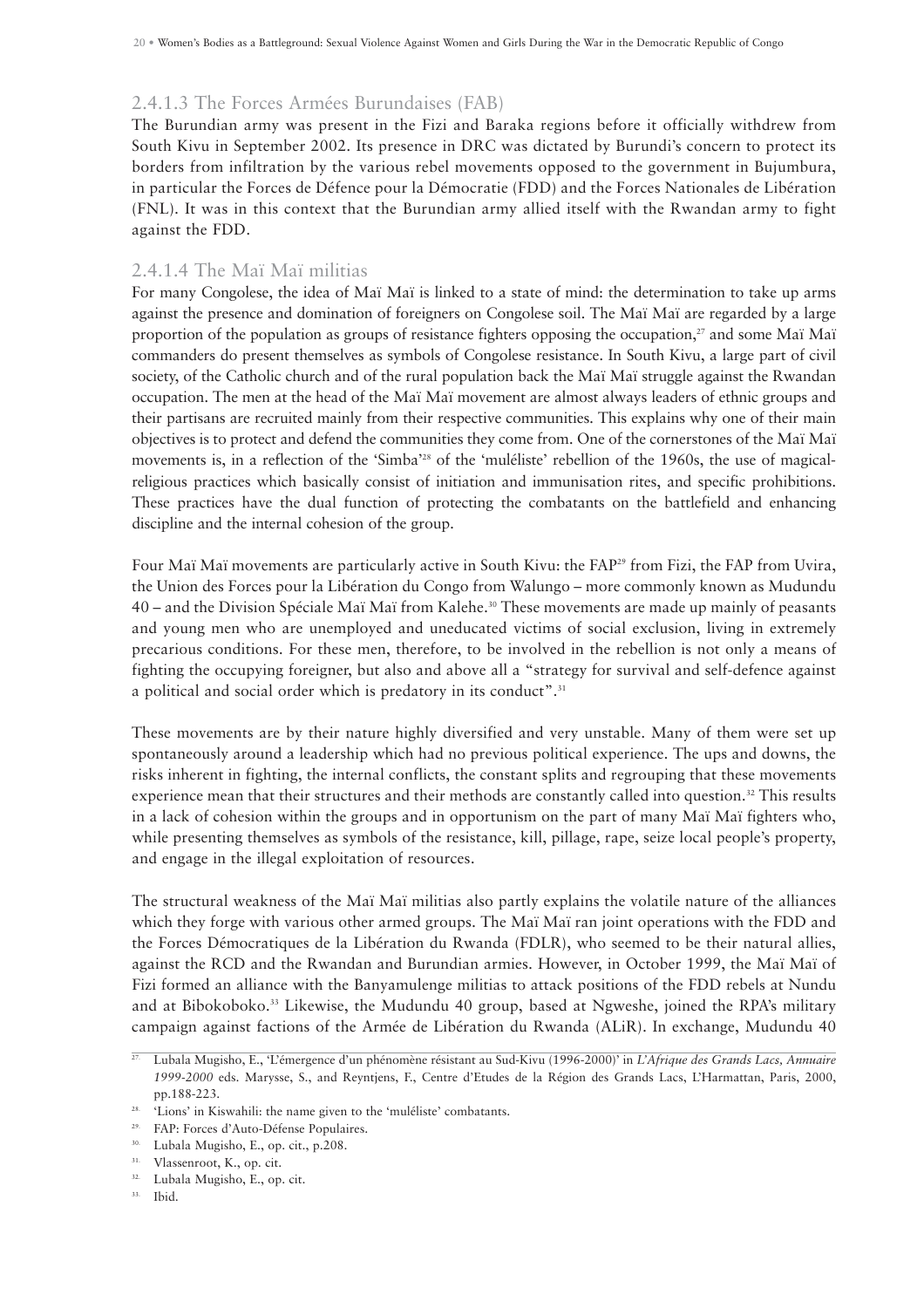demanded that the Rwandan army withdrew from its region. The RCD on several occasions tried, unsuccessfully, to forge an alliance with the Maï Maï leader Padiri, in order to conduct joint operations against the ALiR.34 These alliances generally served to make the military and political situation on the ground extremely complex and volatile.

#### 2.4.1.5 The Burundian Hutu militias: Forces de Défenses de la Démocratie (FDD) and Forces Nationales de Libération (FNL)

The FDD and FNL used eastern DRC as a home base from which to attack Burundi. The FDD made alliances with Maï Maï, Babembe and Bafulero groups of combatants. They also carried out particularly bloody attacks on the Haut Plateaux of Itombwe, where a large Banyamulenge community lives. The FNL also benefited from the military support of Maï Maï groups. The ceasefire agreements signed between Burundi's transitional government and the two rival branches of the CNDD-FDD<sup>35</sup> in November and December 2002 respectively, provided for the withdrawal of the FDD militias from Congolese territory. The FNL, for their part, remain active in South Kivu.<sup>36</sup>

#### 2.4.1.6 The Banyamulenge militia

Under the leadership of Major Masunzu, a former RCD army major, these militias fought for months on the Haut Plateaux of Minembwe against the forces of their old ally, the RCD. Masunzu's troops were joined in this fighting by Bafulero, Babembe and Bavira Maï Maï combatants.

#### 2.4.1.7 The Rwandan Hutu militia

The Rwandan Hutu rebels present on Congolese territory have, since 2000, been grouped together in a politico-military formation called Forces Démocratiques de la Libération du Rwanda (FDLR), which numbers between 15,000 and 20,000 men. This rebel force is made up of three main groups: the ex-FAR and Interahamwe who took part in the genocide in Rwanda in 1994; the ex-FAR who did not take part in the genocide; and new, post-genocide recruits, who constitute the majority of the troops.<sup>37</sup>

Since 1994, Congolese territory has been used as a home base for Rwandan Hutu militias in their war against the regime in Kigali. After the Hutu refugee camps in the east of the DRC were dismantled in 1996, almost 20,000 militiamen and soldiers of the former Forces Armées Rwandaises (FAR) formed the Armée de Libération du Rwanda (ALiR) and, starting from Kivu, infiltrated the north-west of Rwanda. Here, for two years they led an insurrection, which was eventually crushed by the RPA in mid-1998.<sup>38</sup>

The Rwandan Hutu militias, better known in the region under the label of Interahamwe, were allied for several years with the Burundian FDD rebels. However, this alliance came to an end when the FDD laid down their arms after signing a ceasefire agreement with the Burundian government. The Hutu militias have committed widespread acts of violence in eastern DRC. In the course of the research for this study, they were identified as the armed group most actively engaged in acts of sexual violence and assaults against women in South Kivu.

Vlassenroot, K., op. cit.

<sup>35</sup> In December 2002, President Buyoya of Burundi signed a ceasefire agreement with the Conseil National pour la Défense de la Démocratie, CNDD-FDD, which was the most important rebel movement in Burundi, led by Pierre Nkurunziza. In November of the same year, ceasefire agreements had already been concluded between the transitional government of Burundi and the rival CNDD-FDD group led by Jean Bosco Ndayikengurukiye. The two rebel movements joined the transitional government.

<sup>36</sup> The PALIPEHUTU-FNL, the oldest rebel movement in Burundi and the second most important after the CNDD-FDD, under the leadership of Agathon Rwaza refused to sign the ceasefire agreement and to join the transitional government. The less important rival faction of the PALIPEHUTU-FNL, led by Alain Mugabarabona, did join the government.

<sup>37</sup> International Crisis Group, *Les rebelles hutu rwandais au Congo. Pour une nouvelle approche du désarmement et de la réintégration*, Africa Report No. 63, Nairobi/Brussels, 23 May 2003.

<sup>38</sup> Ibid.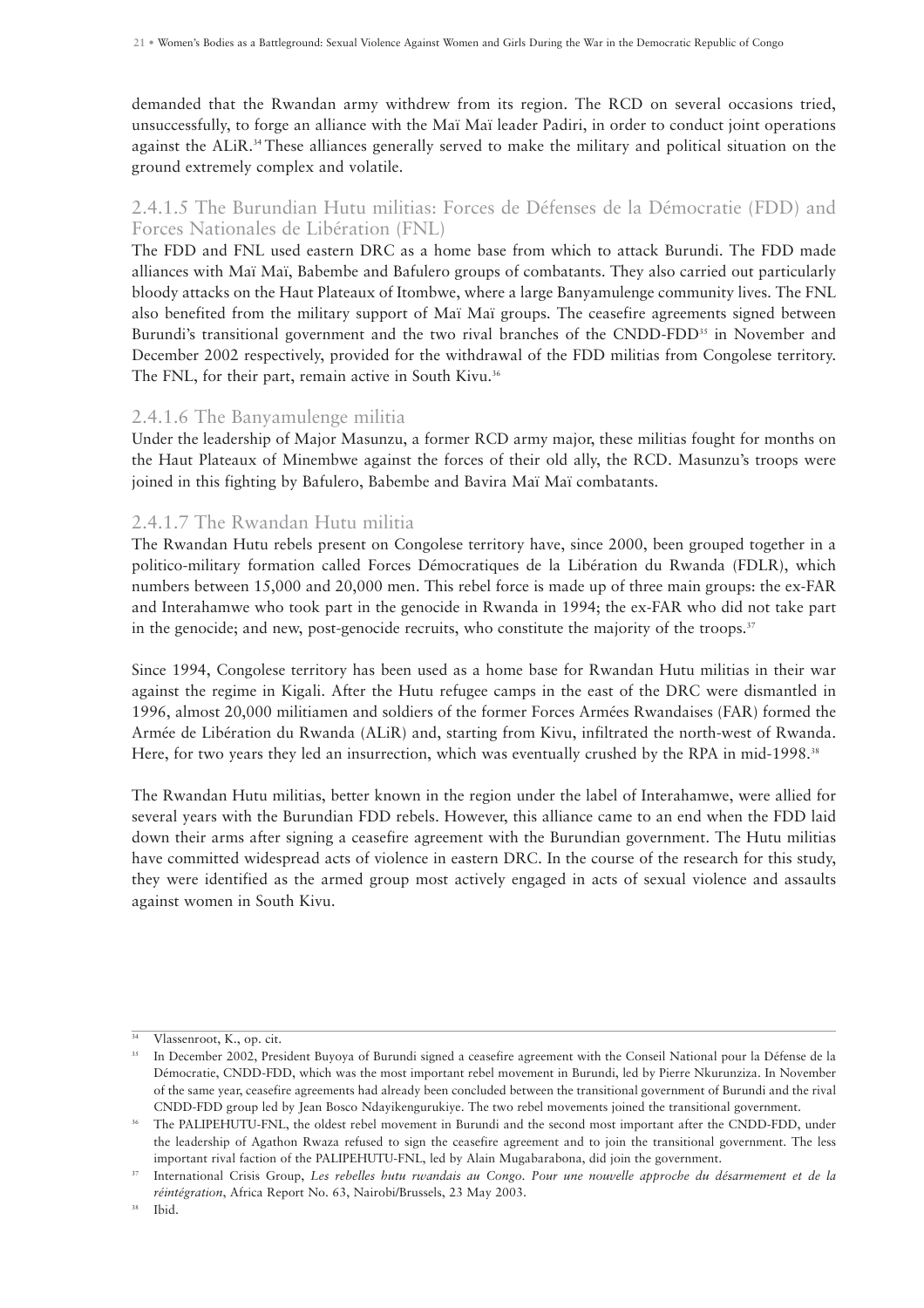## 2.5 Some of the areas surveyed

#### 2.5.1. Uvira and Fizi Territories

The adjacent Territories of Uvira and Fizi, in the south-east of South Kivu province, are bordered on the north by Walungu Territory, on the south by the provinces of Maniema and Katanga, on the west by Mwenga Territory, and on the east by Lake Tanganyika, which separates them from the neighbouring countries of Burundi and Tanzania.

Uvira, which covers 3,146 km<sup>2</sup>, is inhabited mainly by Vira, Fulero, Banyamulenge and Barundi peoples, who make a living by fishing, farming, trade and rearing livestock. Fizi, covering 15,786 km<sup>2</sup> has 200,909 inhabitants, whose main activities are fishing and farming.

These two territories were severely affected by the two successive wars of 1996 and 1998, and by the ongoing armed confrontation involving soldiers of the RCD and their Rwandan and Burundian allies, the Maï Maï and Banyamulenge fighters, the FDD of Burundi and the Interahamwe. The violent fighting between the troops of the Munyamulenge Major Patrick Masunzu and those of the RPA on the Haut Plateaux of Minembwe/Itombwe, from April 2002 onwards has resulted in an unprecedented humanitarian crisis. More than 40,000 people were displaced and more than a hundred villages abandoned by their inhabitants. The people living in villages on the Ruzizi plain in Uvira and in Fizi are regularly attacked by armed groups who murder, rape, take hostages, set fire to houses and plunder people's belongings.

Numerous incidents of rape and sexual abuse have taken place in these two territories. In Uvira Territory, for example, many women and girls were raped in October 2002 by RCD soldiers when they were chased by the FAP out of the town of Uvira and when they subsequently retook the town. In Fizi Territory, there was widespread rape committed by RCD soldiers, the FAP, the FDD and the Interahamwe.

Three local associations reported a total of 1,031 women having been raped in 2002: 403 in Uvira and 628 in Fizi.

In July 2003 alone, the 'Maison des Femmes'39 in Uvira listed 837 victims in the Ruzizi plain area, Uvira-Centre and Mboko-Baraka.

|              | <b>Victims identified</b> | Victims looked after | Victims given psycho-social support |
|--------------|---------------------------|----------------------|-------------------------------------|
| Ruzizi plain | 348                       | 203                  | - 27                                |
| Uvira-Centre | 156                       | 154                  | 112                                 |
| Mboko-Baraka | 333                       | 149                  | 200                                 |
| <b>Total</b> | 837                       | 506                  | 583                                 |

**Table 2 : Victims in July 2003 identified by the organisation 'Initiatives des Femmes pour le Développement, l'Auto Promotion et la Paix' (IFDAP; 'Women's initiatives for development, self-promotion and peace')**

#### 2.5.2 The Moyens Plateaux

The Moyens Plateaux of Katobo, lying to the west of the Ruzizi plain and the town of Uvira, consist of eight districts – Lemera, Runingu, Kigoma, Kitundu, Muhungu, Kijaga, Kabindula and Katala – which are inhabited by a variety of ethnic groups, including in particular the Fulero, Vira, Nyindu, Bembe and Banyamulenge, who practise farming and livestock rearing.

<sup>39.</sup> In the Uvira area, several women's refuges ('Maison des Femmes') have been opened by local women's associations to take in women and girls who have been subjected to rape and other types of sexual abuse, and to ofter them medical, psychological and material support.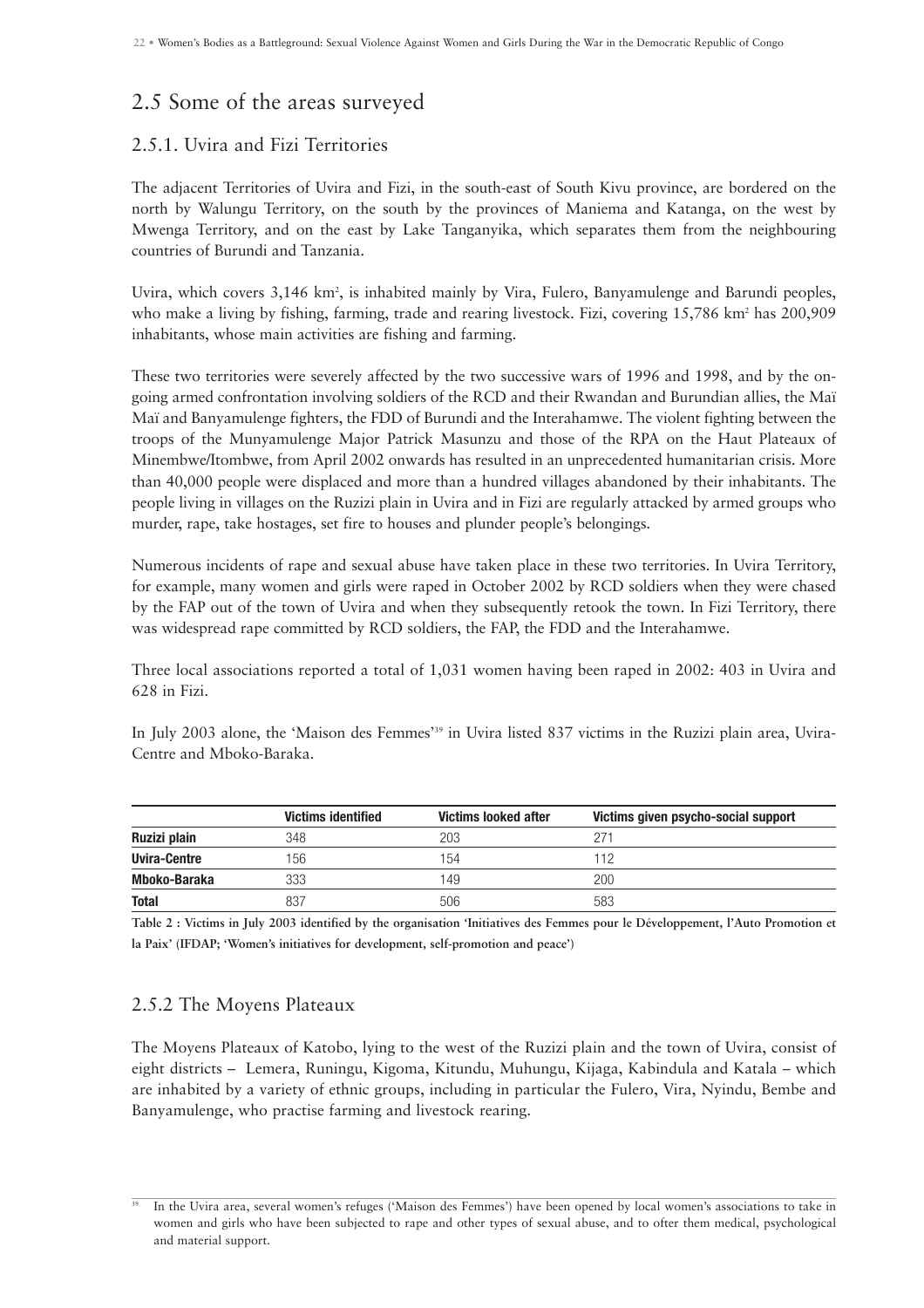The combined effects of the war that broke out in Rwanda in the early 1990s and the successive conflicts of 1996 and 1998 in Congo helped to exacerbate the already latent ethnic and inter-communal conflicts in this area. The fact that numerous Banyamulenge joined the ranks of the RPA, which was regarded by the other ethnic groups as an army of aggression and occupation gave rise to sharp divisions among the communities and made the situation an explosive one. The Banyamulenge combatants were thus on the one side, while on the other the Bembe, Fulero and Vira enrolled in the Maï Maï militias. The situation became even more complex and volatile when alliances were formed between the Burundian FDD armed groups, the ex-FAR and the Interahamwe militia to oppose the RCD, the Rwandan army and the Banyamulenge. At the time of the second Congolese war in 1998, splits appeared within the Banyamulenge community. These divisions became clearer from 2002, when one part of the Banyamulenge continued fighting alongside the RCD and its Rwandan allies, while the other, under the command of Masunzu, allied itself with its former enemy the Maï Maï to oppose the allied RCD-RPA, which had become the common enemy.

This conflict situation in the Moyens Plateaux was to persist almost until the ceasefire accords of 2003. It was marked by massacres of the civilian population, pillaging, forced displacement of people and widespread rape and sexual violence against women and girls.

#### 2.5.3 Shabunda Territory

Shabunda Territory is the largest in the DRC, covering 28,000 km<sup>2</sup>. Situated in the great tropical rainforest, Shabunda is relatively cut off, with its roads impassable or unsafe, so the only link with other areas is by air. The distance between the main town of Shabunda and the provincial capital, Bukavu, is 340 km.

Two mutually hostile groups, the RCD and the Maï Maï indulged in a brutal war in this vast territory after the second Congolese war broke out in 1998. The confrontations intensified between February 1999 and September 2002. The RCD eventually took military control of the larger towns, and so the only way to get from Shabunda-Centre to Lulingu, stronghold of the Maï Maï leader Padiri, was by air.

The territory's socio-economic situation has deteriorated significantly since 1998, with disastrous consequences for people's health. When the RCD seized the main town of Shabunda in September 1998, aerial bombardments destroyed the town's main hospital as well as a large number of houses. What remained of the hospital was subsequently looted. Before the war the territory had 66 health centres. By 2001, only 34 remained operational – and these were out of stock of essential medicines. The other centres had been either destroyed in the fighting, or else looted. At the time when this survey was carried out, 66% of the children brought to these centres were suffering from severe malnutrition and 33% from moderate malnutrition. At least 1,060 children are treated in the centres for malnutrition every year. In 2003, there were only two doctors in post in the whole territory. The main causes of morbity are malaria, acute respiratory infections, malnutrition, schistosomiasis, sexually transmitted diseases and HIV/AIDS, anaemia and tuberculosis.

As in many other areas, the war led to a massive exodus of the population. There has been widespread sexual violence against women. Many women had been engaged in productive activities in the fields or the forest at the time when they were raped, but now were just cultivating small patches of land around their homes in order to ensure their families' survival.

#### 2.5.4 Kalehe Territory

Kalehe Territory remains extremely militarised. Numerous militias and armed groups have been fighting each other since the first war in 1996. The Haut Plateaux area of Kalehe consists of forests which stretch from Kalehe to Masisi. Its exceptionally abundant mineral resources and very fertile soil mean that it is highly coveted land. According to local people, Rwandan Hutu militias are the principal perpetrators of violence and abuse against them. They state that numerous Rwandan Hutus, and in particular soldiers of the ex-FAR moved into the territory after the Hutu refugee camps were closed by the Rwandan Patriotic Army in 1996.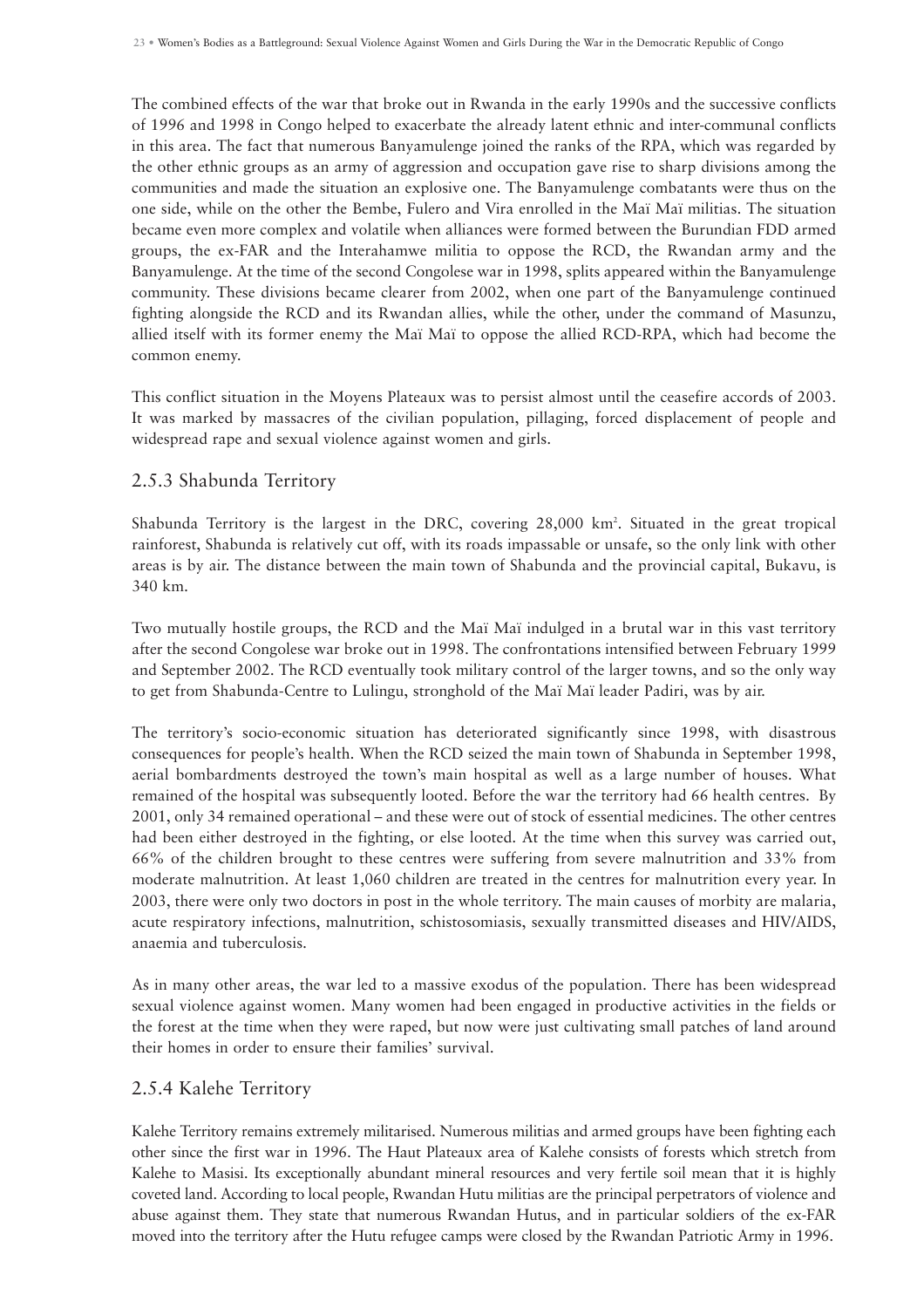The armed groups used intimidation against the local people, forcing them to move from their homes in order to seize possession of the mines. On 24 August 2003, the Congolese families living in the neighbourhood of the cassiterite mine commonly known as 'ku lijiwe' were evicted from their lands by Hutu Interahamwe militias. Likewise, some families saw their fields expropriated and then worked by these Hutu militas. In the village of Bushushu the expropriations and evictions were accompanied by pillaging, the rape of local women and abductions. The heavy military presence in Kalehe Territory eroded and undermined the power of the administrative authority and that of local traditional chiefs. All the lands of the 'Mwami'<sup>40</sup> also became occupied by Hutu fighters and refugees.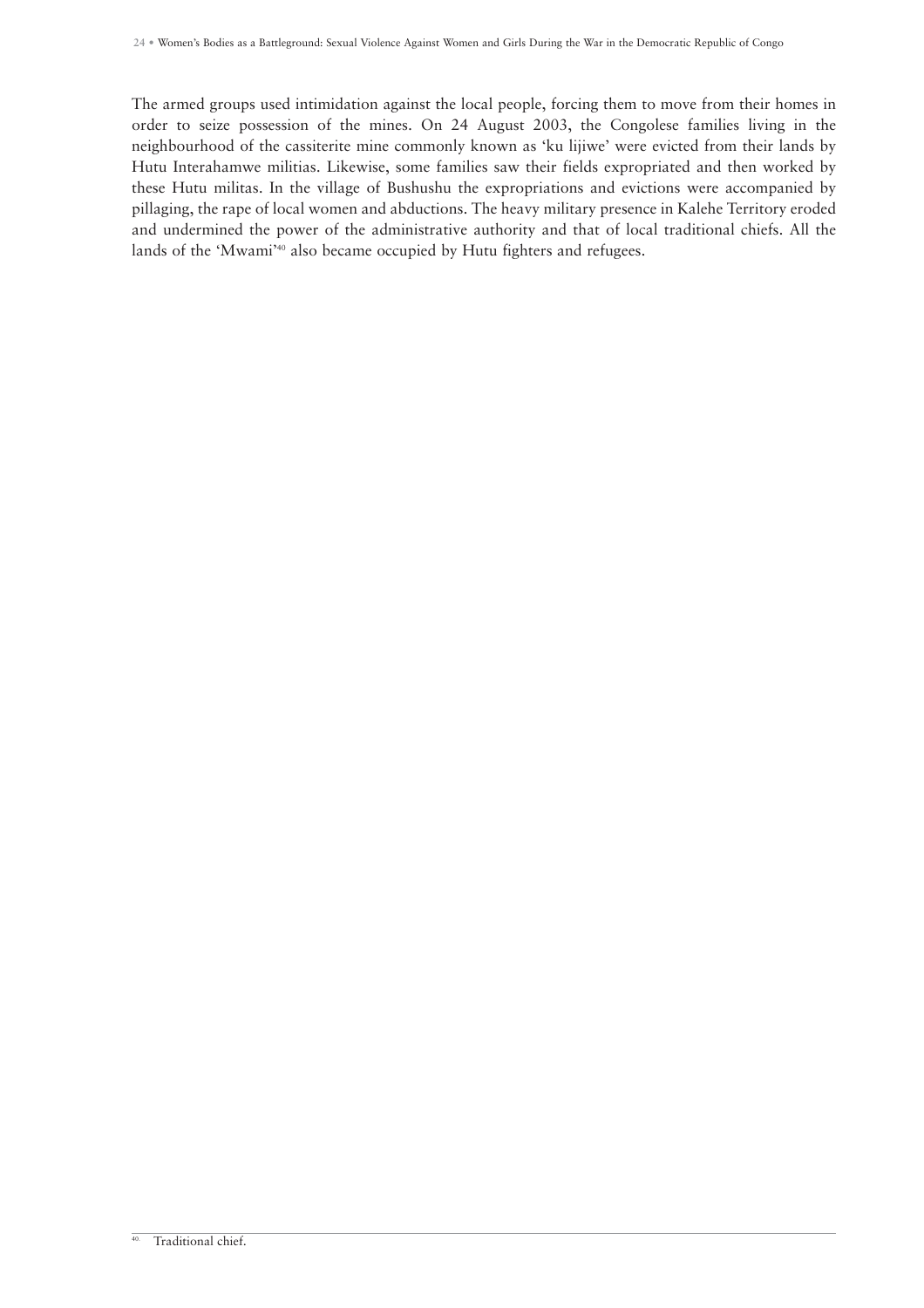3

## The Position of Women and Socio-Cultural Perceptions of Sexual Violence in South Kivu

To understand why these acts of sexual violence are taking place, it is necessary to take into consideration the social situation and economic status of women in South Kivu. An awareness of the way social gender relations are perceived, and, above all, of men's attitudes to women's bodies in times of peace in South Kivu and in the neighbouring countries where some of the perpetrators of this violence come from makes it easier to understand how such atrocities could have occurred. This chapter therefore briefly analyses the position of women in South Kivu society, and the socio-cultural and economic context in which they live.

#### 3.1. The position of women

The position of women in South Kivu is characterised in economic terms by the 'feminisation of poverty', exacerbated by the lack of any policies or mechanisms for women's advancement, and in socio-cultural terms by the persistence of customs, practices and legislation that discriminate against women. These factors make women vulnerable in a situation of armed conflict. Not only do they make gender-based violence more likely, but, in the eyes of the abusers at least, they even legitimise it.

#### 3.1.1 The feminisation of poverty

When the war broke out in the DRC it was against a background in which the local population, and especially women had already been made vulnerable by the dysfunctional state structures and the lack of viable economic and social infrastructures caused by 30 years under the dictatorial regime of President Mobutu. For decades the salaries of civil servants and employees of state enterprises had often gone unpaid, and so local people had been obliged to take on responsibility, as far as they were able, for certain tasks that properly belonged to the state, such as the building of schools, payment of teachers' salaries, maintenance of roads and provision of medical services.

Against this background of generalised impoverishment, the burden of finding survival strategies has increasingly fallen on women, while the lack of economic and social development has meant the impoverishment of the female population, especially in rural and semi-urban areas. Women are the main driving force behind the subsistence economy of South Kivu, which, essentially, is based on farming and livestock. Some 80% of the province's population are engaged in agriculture, and 70% of these people are women. Women are also active in the informal sector, particularly in petty trade, sewing, dyeing, pottery and basketry. They are found as well on the fringes of the mining industry, where they are employed as exploited and underpaid labourers.

The war has had a devastating effect on women's economic and social activities. The already meagre resources and revenue of grassroots women's organisations, as well as their means of production, have been destroyed or looted. In addition to the volatile security situation, women also face basic structural problems that exacerbate their impoverishment. First of all, it is difficult for them to have access to land because of over-exploitation and overpopulation of fertile lands, and because of patriarchal traditions; on top of this, the economic infrastructure that would have enabled them to carry on productive activity has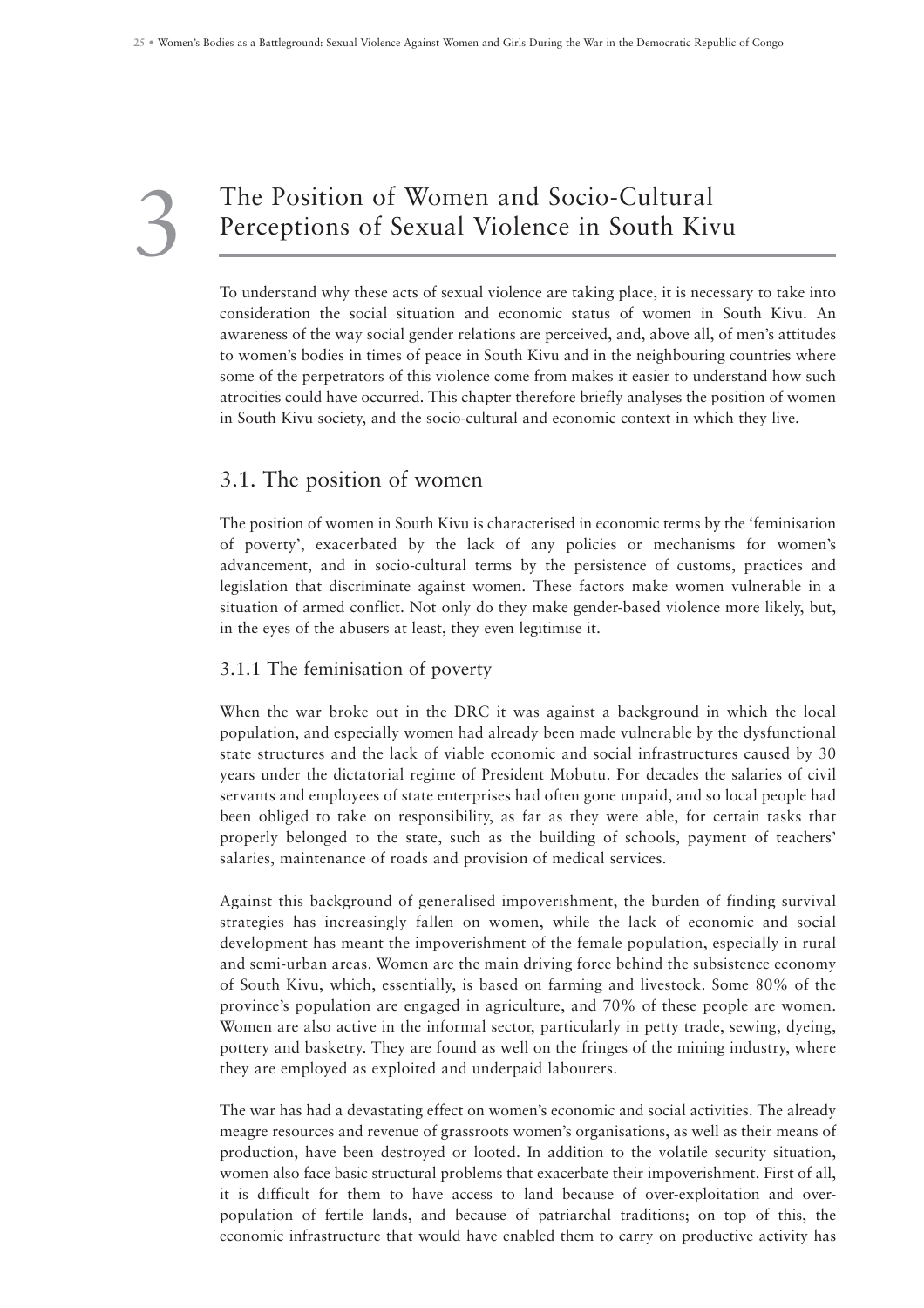



Fig. 2: Images showing how victims live © International Alert/Jenny Matthews

been destroyed, or did not exist anyway. Moreover, the heavy taxes imposed during the period of administration by the Rassemblement Démocratique Congolaise (RCD), especially on economic activities, have helped to erode women's incomes in particular.

The war has produced a large number of widows and displaced women who have become heads of household without their having had any preparation for this role. They live below the poverty line and depend largely on food aid (when it is available) for their survival. There are high rates of HIV/AIDS, partly owing to the widespread incidence of rape committed against women by forces fighting on the ground.

War and poverty have also forced many women and girls into prostitution as a means of survival, and this makes them particularly vulnerable to sexual violence. This has been described as 'survival sex' and creates conditions "… in which abusive sexual relations are more widely accepted and where many men, both civilians and combatants, regard sex as a service that is easy to obtain by means of coercion".<sup>41</sup> At the same time, domestic violence has increased, as a result of tension caused by the upsurge of unemployment among men, as well as fear and uncertainty regarding the country's political future. It should be noted that increase in levels of domestic violence in time of war is a widespread phenomenon, which has been corroborated by research carried out, notably in the former Yugoslavia, where incidents of sexual violence of unprecedented cruelty took place during the bloody conflict that ravaged that country.42

#### 3.1.2 Customs, practices and legislation that discriminate against women

Certain customs, practices and laws constitute an obstacle to women in getting access to property, education, modern technology and information. Women suffer from illiteracy or a poor education because in many families boys still get preference over girls when it comes to schooling. Moreover, a large number of girls from the most disadvantaged communities drop out of school because of marriage or early pregnancy. It is difficult for women to obtain access to means of production such as land, property or credit. Certain aspects of Congolese legislation still discriminate against women. For example, a married woman must obtain her husband's permission before undertaking certain initiatives such as opening a bank account or asking for credit. Traditionally, women cannot inherit from their fathers or from their husbands. In the rural areas, women produce and manage 75% of food production, process their produce

<sup>41.</sup> Human Rights Watch, *La guerre dans la guerre,* op. cit.

Lorentzen, L.A., Turpin, J., op. cit.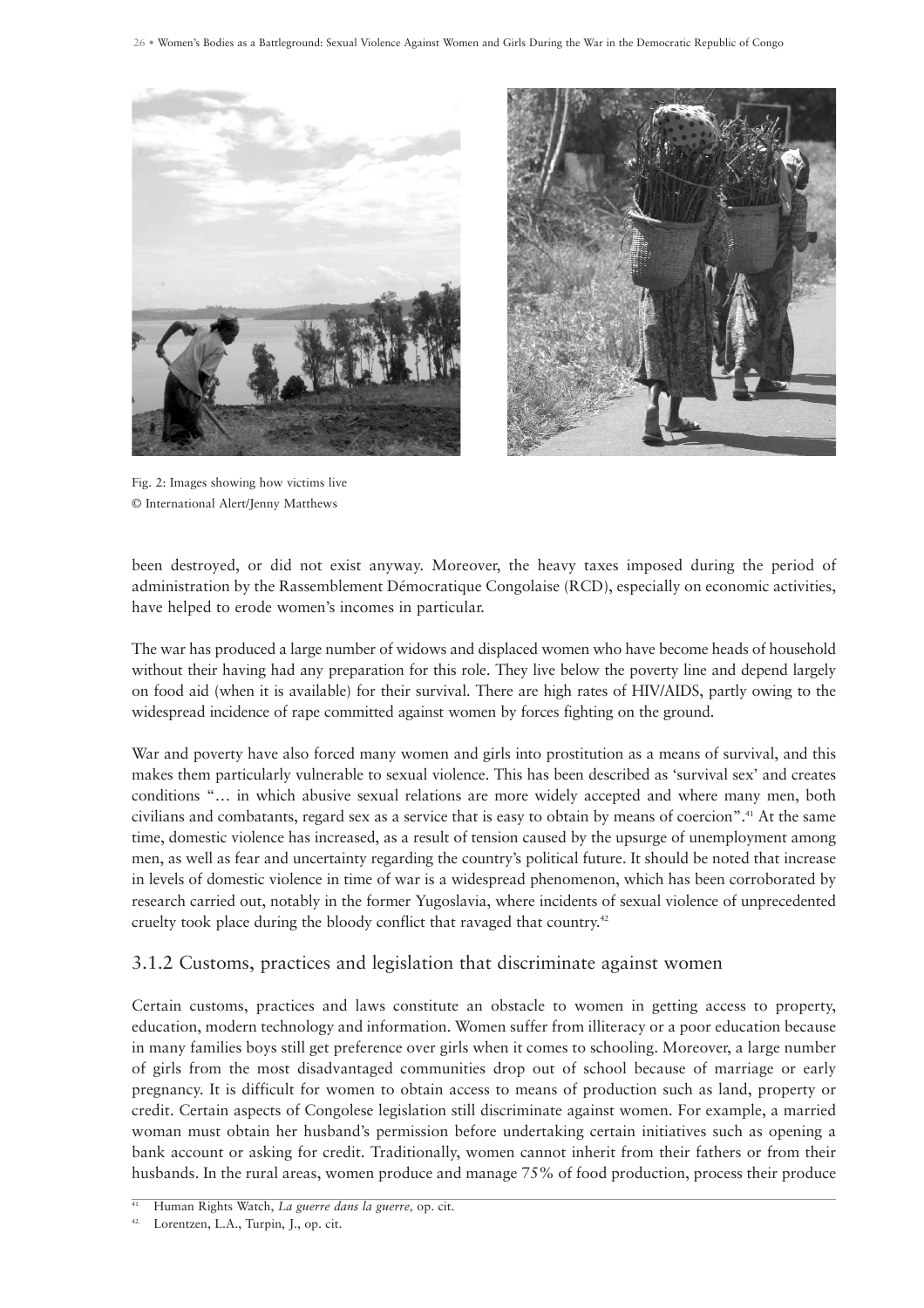for family consumption, and sell 60% of their output at the local market, yet often they get nothing back from the proceeds, which tend to go directly into the pocket of their husbands.<sup>43</sup>

Many ethnic groups retain the traditional practices that perpetuate the subservience of women by reducing them to the status of private property. Among the Bashi, Bavira, Fulero and Bembe peoples, the custom of levirate<sup>44</sup> remains very much alive even today, thus depriving women of the right to freely choose a new spouse. Among the Banyamulenge, women have long been regarded as the common property of the clan. The father-in-law, brother-in-law, and the husband of a married woman's sister-inlaw all used to have the right, with her husband's knowledge, to have sexual relations with her. These practices were curtailed only slightly under the influence of Christianity and are still far from dying out. Some 'Bami'45 used to claim droit de seigneur with any women or girls of the community who pleased them and who were therefore 'delivered' to their homes, either for a forced marriage or for sexual relations. Today, some Bamis from the Lega, Fulero, Bembe and Bashi ethnic groups continue these customs. Parents generally turn a blind eye to these practices, because of the prestige and advantages that links with the Bami can give them.

#### 3.1.3 The lack of policies and mechanisms for women's advancement

The province of South Kivu has almost no mechanisms in place for the advancement of women. A national Ministry of Women's Affairs was created at the start of the 1980s, with a provincial branch at Bukavu, the provincial capital of South Kivu. However, many women's organisations viewed this ministry as merely a means of mobilising the female electorate in order to boost the power of President Mobutu. The funds allocated for women's advancement were cut when the ministry was replaced by a Ministry of Social Affairs and the Ministry of Women's Affairs became no more than a department of this new ministry.

The administration of the Rassemblement Démocratique Congolais (RDC), in power in South Kivu from 1998 to 2003, set up a Provincial Women's Council, although not until March 2001. This Council, which was separate from the Ministry of Social Affairs in Kinshasa, had no resources to enable it to devise and put in place any development projects for women. The various international instruments for women's advancement, such as the Convention on the Elimination of all Forms of Discrimination against Women (CEDAW), and the Beijing Platform have rarely been applied because of the lack of adequate funding. A survey carried out in 2001 by the DRC government and UNICEF across the whole of the Congo produced a damning assessment of the situation of women and children, revealing that it had deteriorated on almost all counts since 1995.

## 3.2 The significance of rape in the traditional context of South Kivu

Although rape has always existed in the traditional society of South Kivu, it has been regarded nevertheless as a deeply reprehensible act and an extreme humiliation for the victim and her family, especially her husband. Therefore, among the Fulero and Vira living around Lake Tanganyika and along the river Ruzizi, a woman who had been raped did not return home immediately. She would send a message to her husband to warn him of what had occurred. He would then arm himself with a spear and went in search of the rapist, whom he absolutely had to kill, to avenge the insult. As for the woman, she had to wash herself on the edge of the village to purify herself, and change her clothes before returning to the marital home. This deeply humiliating aspect of rape is still very much alive in South Kivu today. Women who have suffered rape feel this humiliation, as do their families and the whole community. In some villages, the men try to protect women from rape by accompanying them when they go to perform certain tasks away from their houses, such as drawing water from the well or gathering firewood in the forest. But most communities stigmatise women who have been raped and hold them equally responsible for the shame and humiliation that they have suffered. This is why many women victims of rape prefer to keep quiet about what has happened to them.

<sup>43.</sup> International Monetary Fund, *Interim Poverty Reduction Strategy Paper*, Democratic Republic of the Congo, Kinshasa, March 2002, p.15.

Whereby the brother-in-law of a widow 'inherits' her.

<sup>45.</sup> Traditional chiefs.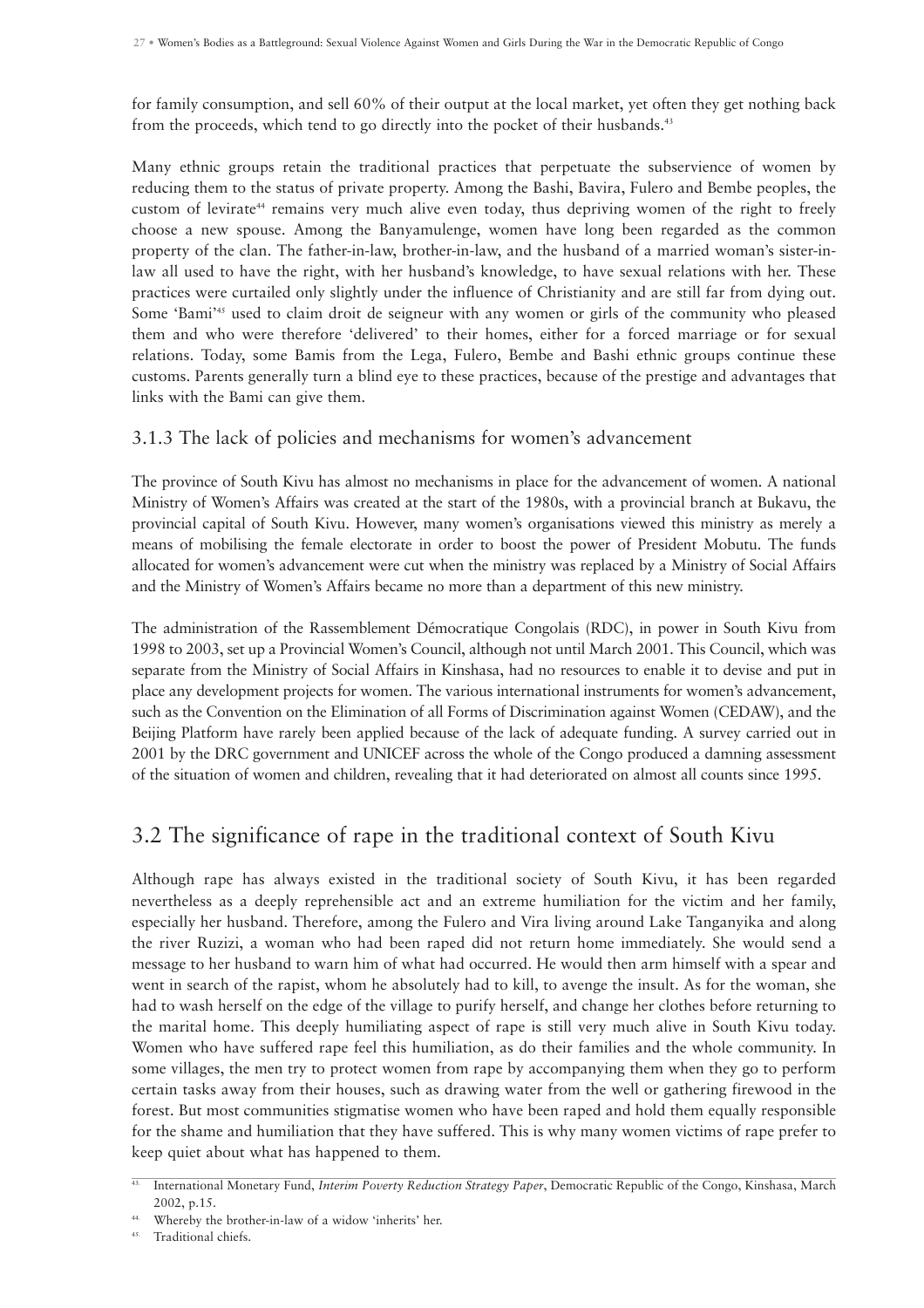## 3.3 In Burundi and Rwanda, acts of sexual violence are everyday events

Why do members of militia groups from neighbouring countries who are involved in the armed conflict in South Kivu systematically commit rape? Given that Rwandans and Burundians are among the armed forces involved in this war, it might be worth tracing the recent history of these two countries where the picture is also one of sexual violence and unequal gender relations.

In Rwanda, during the genocide of 1994 women were subjected to widespread sexual violence committed by Hutu militias, soldiers of the Rwandan army (Forces Armées Rwandaises – FAR) and by civilians. Members of militia groups and soldiers raped Tutsi women but also Hutu women, particularly educated women belonging to the intellectual elite.<sup>46</sup> Administrative, military and political officials and militia leaders encouraged and sometimes even directed, at local and national level, the murders and the sexual crimes. After the victory of the Rwandan Patriotic Front (RPF), the Tutsi soldiers of the Rwandan Patriotic Army (RPA) raped Hutu women with the aim of avenging the Tutsi women who had been raped by members of the Hutu militia.<sup>47</sup>

Testimonies concur on the brutality with which these acts of violence were committed. Thousands of women were raped by one or several individuals, with objects such as sharpened sticks or rifle barrels, and subjected to sexual slavery. They were raped after being forced to watch the torture and murder of their families, as well as the ransacking of their houses. Many women were killed after being raped.

Similarly in Burundi, all the fighting forces, including the Burundian army, committed acts of sexual violence against women and girls from the most vulnerable and fragile social groups: the disaster-stricken, living either within communities or in displaced persons' camps, and widows. The newsletter La Veilleuse,<sup>48</sup> published in Bujumbura by the local women's association Dushirehamwe has highlighted the extent of rape in the country. According to this newsletter, not only has there been an extremely large number of rape cases, but the consequences of these acts still constitute one of the main problems facing rural women in Burundi. For fear of reprisals women dare not denounce the men who raped them.

Although sexual violence has worsened due to the war, all evidence suggests that it already existed, albeit on a smaller scale, in peacetime. In fact, in both countries, domestic violence has always been widespread. In the private sphere, many women are subjected to sexual, physical and psychological violence. In Burundi, it is often members of armed groups who are blamed for sexual violence, but according to *La Veilleuse*, they are not the only ones to commit these crimes. Incest is being committed within families, with fathers sexually abusing their daughters. There have also been reports of children, and even babies being raped by people employed in the home to look after them. The situation in Rwanda is the same: the rural areas have experienced a resurgence of domestic violence and of cases of rape committed against women and young girls following the war and the genocide. All these facts strongly attest to the correlation between the domestic violence that takes place within the privacy of the home, and the violence perpetrated against women in the public sphere by soldiers and members of militia groups during times of armed conflict.

<sup>46.</sup> Turschen, M., Twagiramariya, C., op. cit.

<sup>47.</sup> Ibid.

<sup>48.</sup> Association Dushirehamwe, *La Veilleuse*, Bujumbura, 3 August 2003.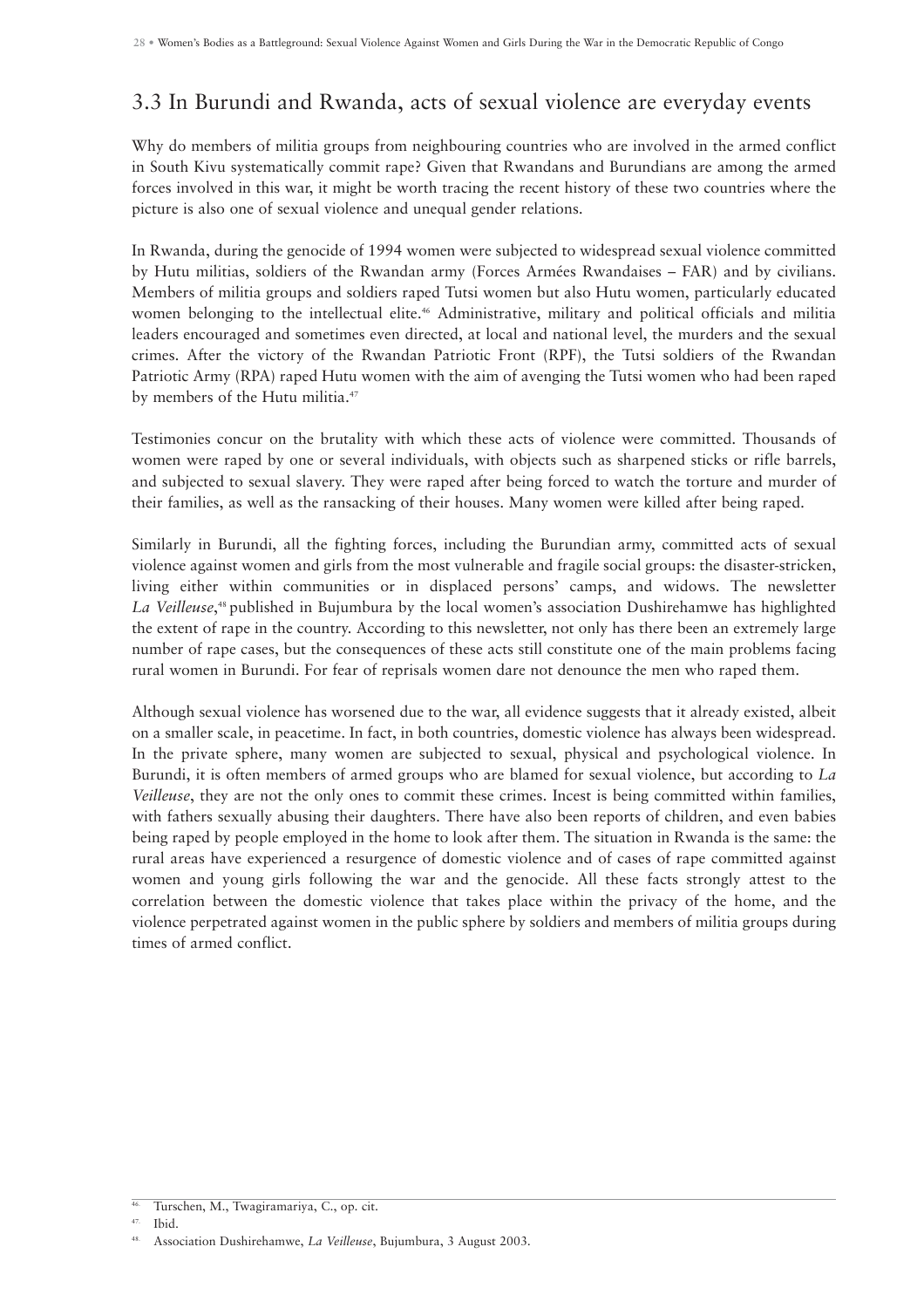## Socio-Demographic Characteristics of the Interviewees 4

This chapter sets out to examine the socio-demographic characteristics of the interviewees: their marital status, age, level of education, occupation, religion and ethnic group.

An analysis of the data shows that women who come from the most disadvantaged and vulnerable social groups are the main victims of rape and sexual violence perpetrated by armed groups in South Kivu.

| Age range | No. (Total = $492$ ) | $\%$ |
|-----------|----------------------|------|
| $10 - 14$ | 14                   | 2.8  |
| $15 - 19$ | 59                   | 12.0 |
| $20 - 24$ | 66                   | 13.4 |
| $25 - 29$ | 71                   | 14.4 |
| $30 - 34$ | 73                   | 14.8 |
| $35 - 39$ | 53                   | 10.8 |
| $40 - 44$ | 48                   | 9.8  |
| $45 - 49$ | 50                   | 10.2 |
| $50 - 54$ | 33                   | 6.7  |
| $55 - 59$ | 3                    | 0.6  |
| $60 - 64$ | 18                   | 3.7  |
| $65 - 69$ | $\overline{2}$       | 0.4  |
| $70 +$    | $\overline{2}$       | 0.4  |
| Total     | 492                  | 100  |

#### 4.1 Age

**Table 3: Distribution of interviewees by age.**

The interviewees were aged between 12 and 70 years. The average age was 32 years and the median age is within the range 30-34, representing 14.8% of the interviewees. This distribution of the informants also shows that 14.4% of the victims were in the age range 25-29; 13.4% were aged 20-24; 12% aged 15-19, 10.8% 35-39 years, 10.2% 45- 49 years. Women over 50 accounted for 11% of the total, and those under 15, 2.8%.

The data shows that women of all ages have been subjected to rape and sexual abuse. The main victims were women farmers and women of childbearing age, so the socioeconomic consequences are disastrous on two counts. Firstly, women farmers are the main producers and the driving force behind the whole subsistence economy of the region – therefore attacks on them have led to a considerable reduction in their incomes and increased poverty within the community, and second, the victims who are of childbearing age have developed serious reproductive health problems.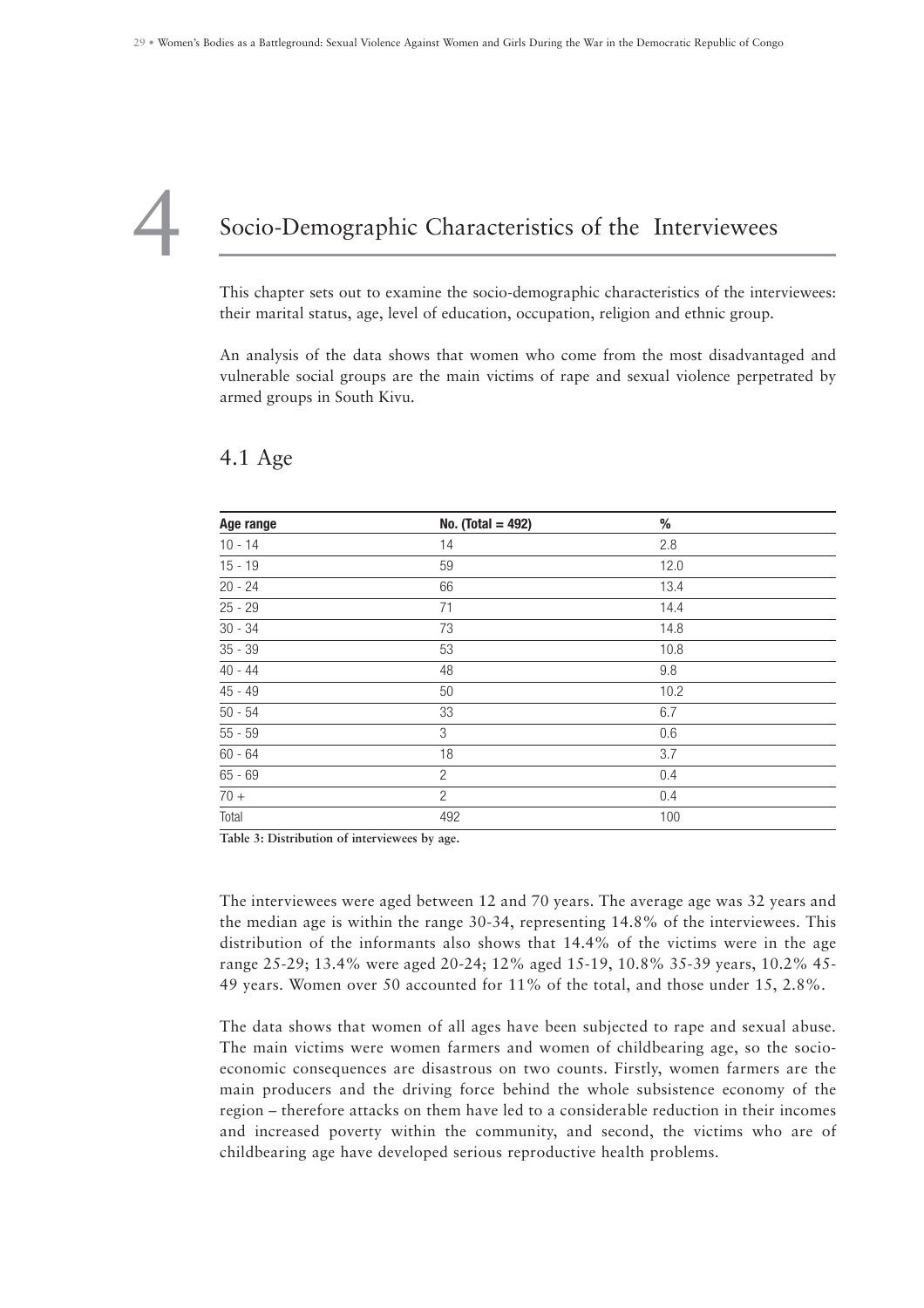## 4.2 Marital Status

| <b>Marital state</b> | No. (Total = $492$ ) | %    |
|----------------------|----------------------|------|
| Single               | 87                   | 17.7 |
| Married              | 291                  | 59.1 |
| Widowed              | 91                   | 18.5 |
| ___<br>Divorced      | 23                   | 4.7  |
| Total                | 492                  | 100  |

**Table 4: Distribution of interviewees by marital status**

The sample included single, married, widowed and divorced women. The majority were married women, representing 59.1% of the sample, followed by widows (18.5%), single women (17.7%), and divorced women (4.7%).

The reasons for the predominance of married women in this area are the low rate of school enrolment in rural areas and the custom of early marriage for young girls. This is partly due to the Family Code which fixes the minimum age for marriage at 15 years for girls and 18 years for the boys. Given this situation, the main preoccupation of an uneducated girl is, from the age of 15 onwards, to get married and start her own home. The education of boys is given preference over that of girls, especially in poor families.

Another explanation for the predominance of married women in this area could be the constraints of marriage, which mean that a wife has to stay at her husband's side, whereas many unmarried girls had the opportunity to leave the rural areas to find refuge in urban centres long before the violence became rife.

Almost all the widows in the sample said that their husbands had died during the past years of brutal conflict, leaving them completely responsible for their family. Among the single women, some of the rape victims were under 19 years of age, so they were still expecting to be married. Those who were past the traditional age of marriage felt themselves compelled to remain single, having been stigmatised and labelled as 'old maids'. Some had decided to give up the idea of marrying because of the disgust that they felt after the traumatic experience of rape and sexual abuse.

| No. (Total = $492$ ) | %    |  |
|----------------------|------|--|
| 329                  | 66.9 |  |
| 75                   | 15.2 |  |
| 87                   | 17.7 |  |
|                      | 0.2  |  |
| 492                  | 100  |  |
|                      |      |  |

#### 4.3 Educational level

**Table 5: Distribution of interviewees by level of education**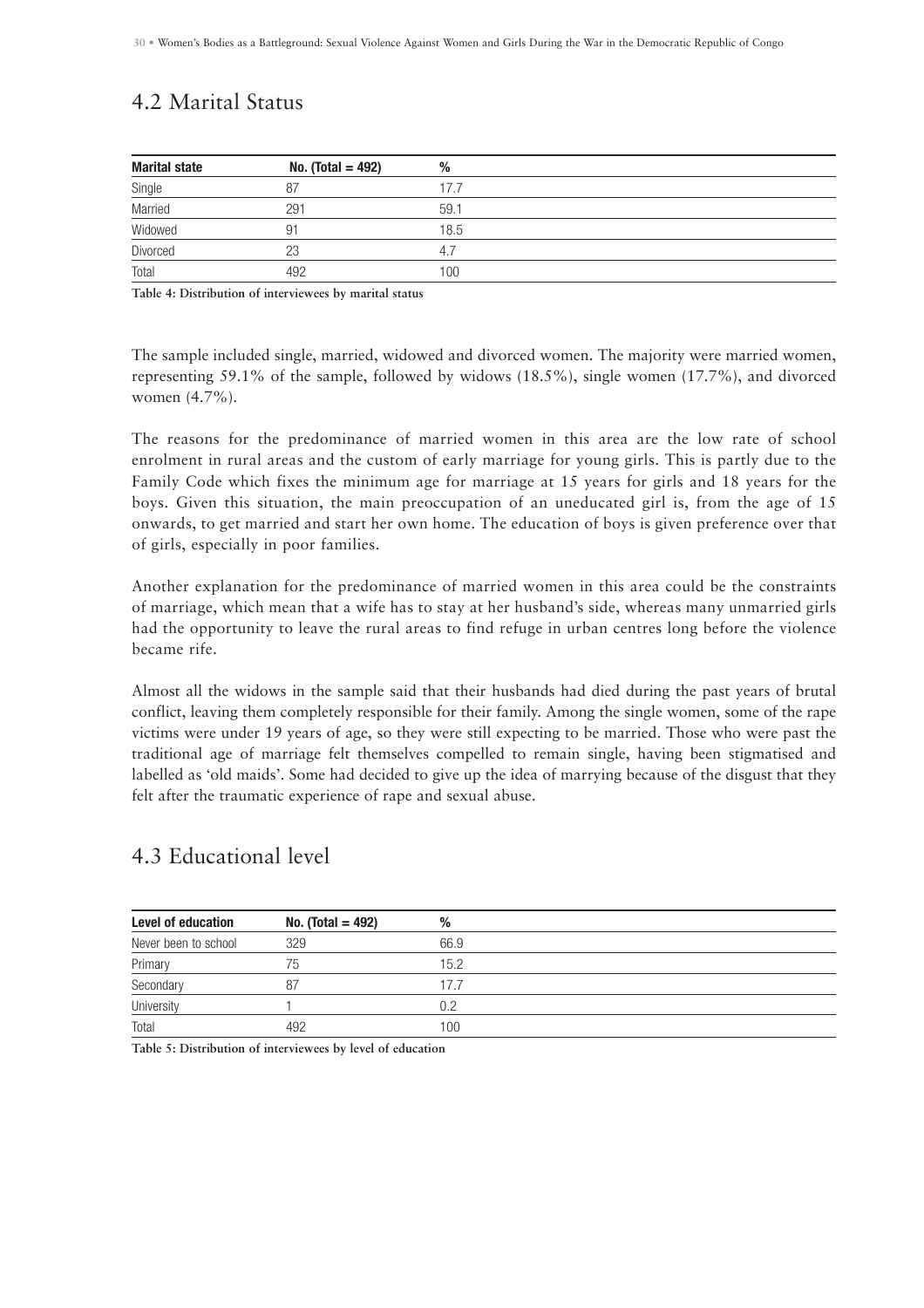

**Graph 1: Interviewees according to level of education**

The majority of women interviewed – 66.9% of the total – had never been to school. Those who had been to primary school represent 15.2% of the total sample, those who had had secondary education 17.7% and those who had been to university, 0.2%. Uneducated women and those who had been educated at primary level together make up 81.9% of the sample. This is not surprising, as girls living in rural areas in the DRC generally get very little education. According to national public health surveys carried out by UNICEF in  $2001$ ,<sup>49</sup> the illiteracy rate among Congolese women is  $46\%$ . The literacy rate is even lower in rural areas and the longer the distance from towns, the less schooling children have.

| 4.4 Occupation |  |
|----------------|--|
|                |  |
|                |  |

| <b>Occupation</b> | No. (Total = $492$ ) | %    |  |
|-------------------|----------------------|------|--|
| Unemployed        | 47                   | 9.6  |  |
| Trader            | 32                   | 6.5  |  |
| Farmer            | 374                  | 76.0 |  |
| Student           | 35                   | 7.1  |  |
| Teacher           | ◠                    | 0.6  |  |
| Labourer          |                      | 0.2  |  |
| Total             | 492                  | 100  |  |

**Table 6 : Distribution of interviewees by occupation**

Many of the women were farmers: they made up 76% of the sample. Unemployed women accounted for 9.6% and school pupils or students 7.1%. The victims of rape and sexual abuse in South Kivu are thus mainly farmers. In the rural areas, where  $65\%$  of the population live,<sup>50</sup> women's tasks include cultivating the fields (ploughing, hoeing and sowing), harvesting, gathering firewood for cooking and fetching water. Since most of these activities are carried out in relatively isolated places, the women are exposed to assaults of all kinds by the combatants who, when they are not looting houses, roam the fields in search of agricultural produce for their own consumption.

<sup>50.</sup> Boute, J., and Moulin, L.S., *Perpectives régionales, 1975 – 1985 et 1984 – 1991*, Département du Plan, Kinshasha /Limete, 2003.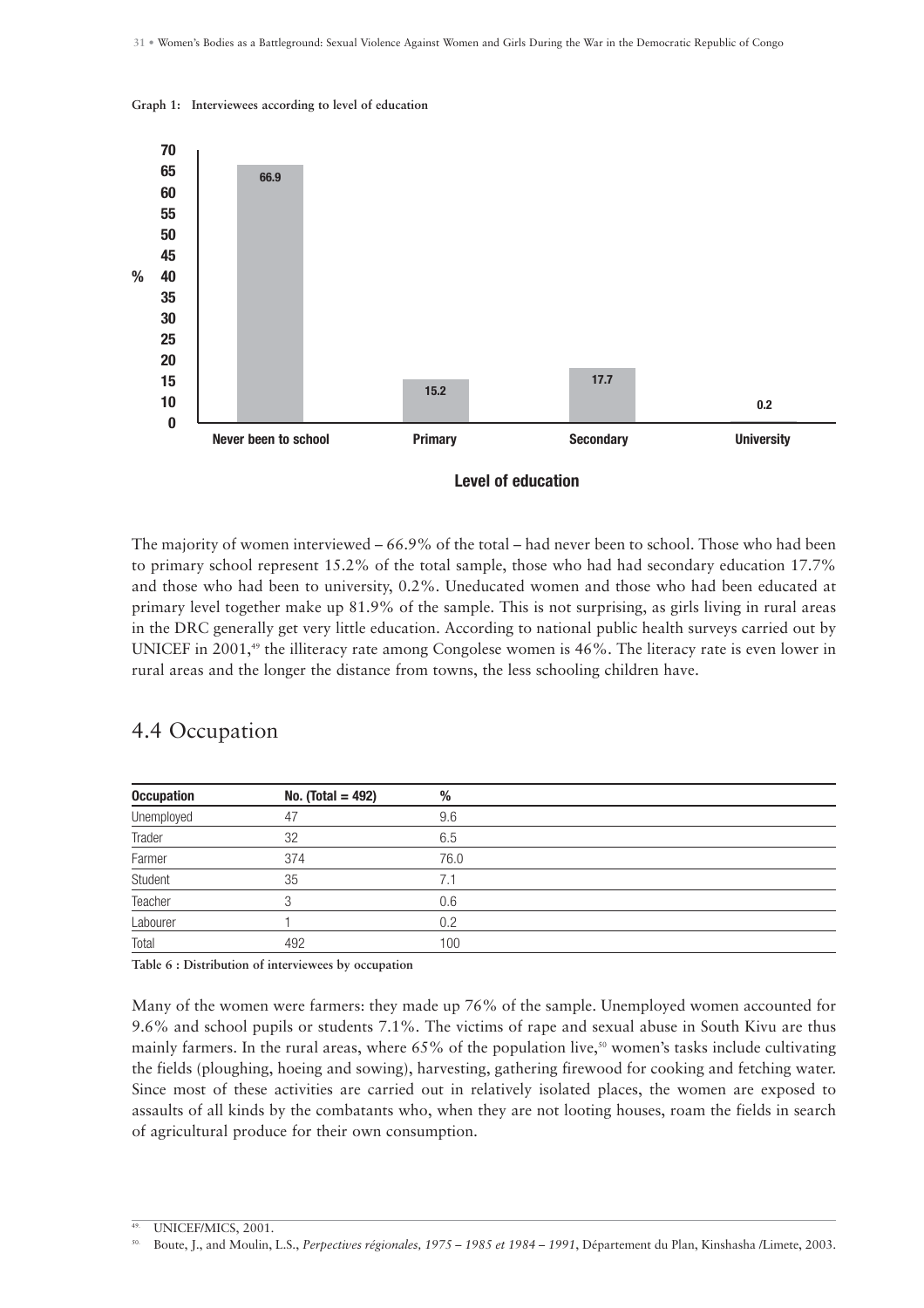## 4.5 Religious affiliation

| Religion         | No. (Total = $492$ ) | %    |
|------------------|----------------------|------|
| Catholic         | 239                  | 48.6 |
| Protestant       | 213                  | 43.3 |
| Kimbanguiste     |                      | 0.2  |
| Muslim           | 15                   | 3.0  |
| Religious sects* | 20                   | 4.0  |
| No religion      | 4                    | 0.8  |
| Total            | 492                  | 100  |

**Table 7: Distribution of interviewees by religion. \*The religious sects include: Baha'i, Domineur, Maelo and Malkia**

Of the women interviewed, 48.6% were Catholic, 43.3% Protestant. Catholicism is the dominant religion in South Kivu. Another 4% of the women belonged to various religious sects and 3% were Muslim.

| <b>Ethnic group</b> | No. (Total = 492) | $\%$ |
|---------------------|-------------------|------|
| Balinga             |                   | 0.2  |
| Bangubang           | 3                 | 0.6  |
| Bazoba              | 1                 | 0.2  |
| Babembe             | 182               | 37.0 |
| Babuyu              | $\overline{2}$    | 0.4  |
| Babwari             | $6\,$             | 1.2  |
| Bafulero            | 40                | 8.1  |
| Bahavu              | 45                | 9.1  |
| Bakusu              |                   | 0.2  |
| Baluba              | 4                 | 0.8  |
| Banyamulenge        | $\overline{c}$    | 0.4  |
| Bashi               | 131               | 26.6 |
| Banyindu            |                   | 0.2  |
| Balega              | 61                | 12.4 |
| Batembo             | 3                 | 0.6  |
| Bavira              | 8                 | 1.6  |
| Bazimba             | 1                 | 0.2  |
| Total               | 492               | 100  |
|                     |                   |      |

#### 4.6 Ethnic group

**Table 8: Distribution of interviewees by ethnic group** 

The interviewees came from 18 different ethnic groups. The majority of the rape victims was Bembe, accounting for 37% of the sample. Given that the area inhabited by the Bembe people borders on Burundi, Bembe women are easy targets for the armed groups from that country. Next come Bashi women (26% of the sample), Balega (12.4%), Havu (9%) and Fulero (7.5%). These ethnic groups are the most numerous in South Kivu province. Kabare and Walungu Territories are inhabited exclusively by the Bashi people, who are also found in part of Mwenga Territory. These three territories, which are geographically close to Rwanda, were occupied at the start of the war by troops of the Rwandan Patriotic Army (RPA) and of the Rassemblement Congolais pour la Démocratie (RCD). Like Shabunda Territory, they are covered with forests that are particularly rich in flora, fauna and minerals, and are the hideouts of both Rwandan Hutu and Congolese armed groups. The proportion of women belonging to other ethnic groups is very small, ranging from 0.2–1.6% of the total sample.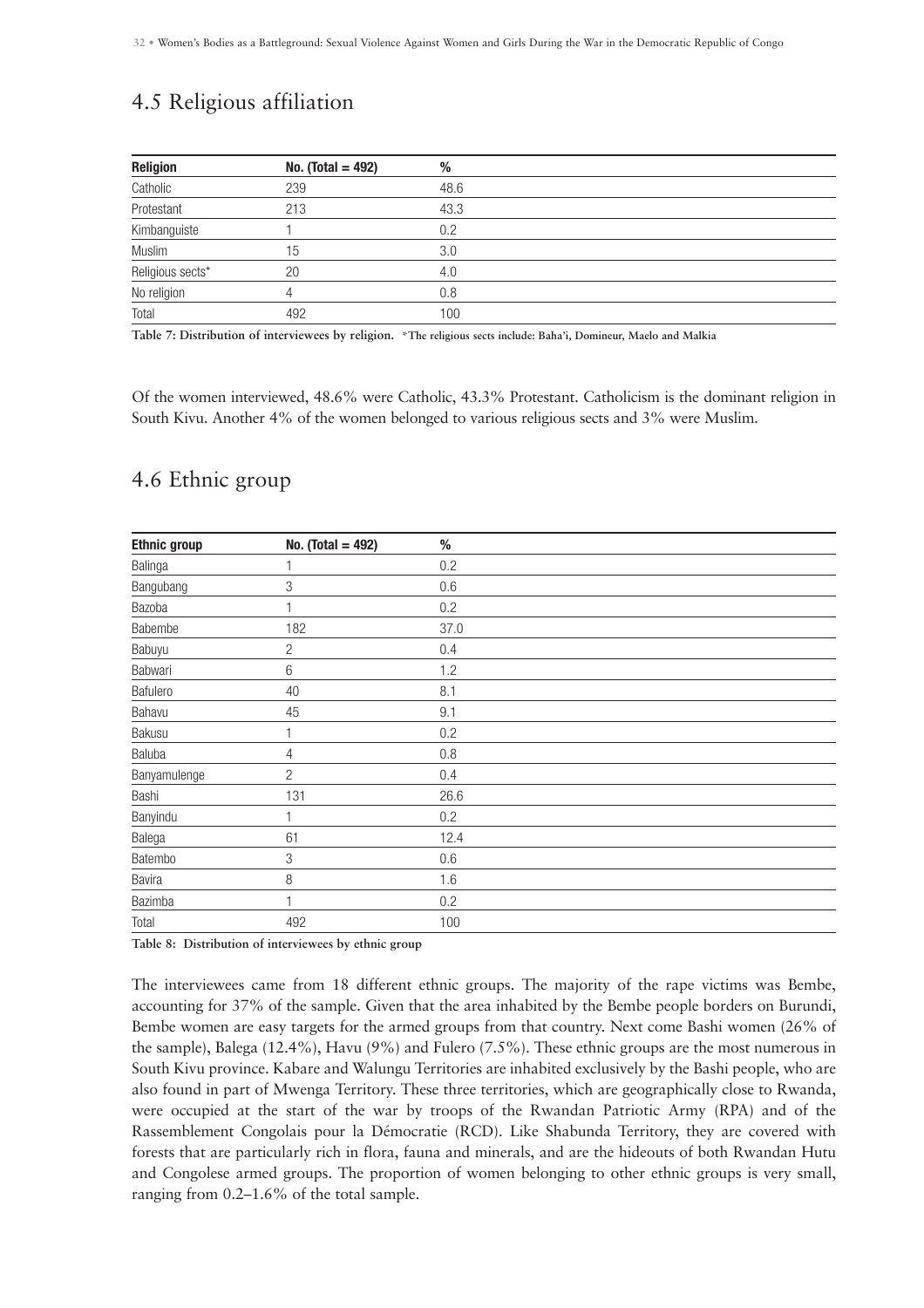## Types of Rape and Sexual Violence 5

In this chapter we identify the different types of rape and sexual violence that were committed, according to the victims' own testimonies. We have classified them according to a series of criteria, such as the number of rapists per victim, the kind of place where the rape took place, how the rape was carried out, the ethnic identity of the perpetrator(s), and, finally, the type of torture inflicted on the victim. The chapter closes with the opinions of the victims on the ethnic identity of the rapists and on their state of mind when the attacks took place.

#### 5.1 Types of rape

The rapes and sexual abuse were committed with unprecedented cruelty, the perpetrators having devised the most humiliating and degrading treatment they could inflict on their victims. A large number of rapes occurred in public places and in the presence of witnesses. Four types of rape have been identified: individual rape, gang rape, rape in which victims are forced to rape each other and rape involving objects being inserted into the victims' genitals. In many cases, the rape victims were tortured and others were murdered.

#### 5.1.1 Individual rape

This is where a single perpetrator rapes a single victim. Of the 492 informants, 105, or 21.3%, had been subjected to this type of rape.

| <b>Number of attackers</b> | No. (Total = 492) | $\%$ |
|----------------------------|-------------------|------|
|                            | 105               | 21.3 |
| 2                          | 142               | 28.9 |
| 3                          | 107               | 21.7 |
| 4                          | 49                | 9.9  |
| $\mathbf 5$                | 46                | 9.3  |
| 6                          | 23                | 4.7  |
| 7                          | 8                 | 1.6  |
| 8                          | 4                 | 0.8  |
| 10                         | $\overline{2}$    | 0.4  |
| 14                         |                   | 0.2  |
| 15                         | 3                 | 0.6  |
| 18                         |                   | 0.2  |
| 20                         |                   | 0.2  |
| Total                      |                   | 100  |

**Table 9: Distribution of interviewees by number of attackers** 

#### 5.1.2 Gang rape

Table 9 indicates that 390, or 79% of the women interviewed had been raped by at least two attackers, either one after the other or simultaneously. The number of attackers ranged from 1 to 20, giving an average of 4.5 attackers per victim.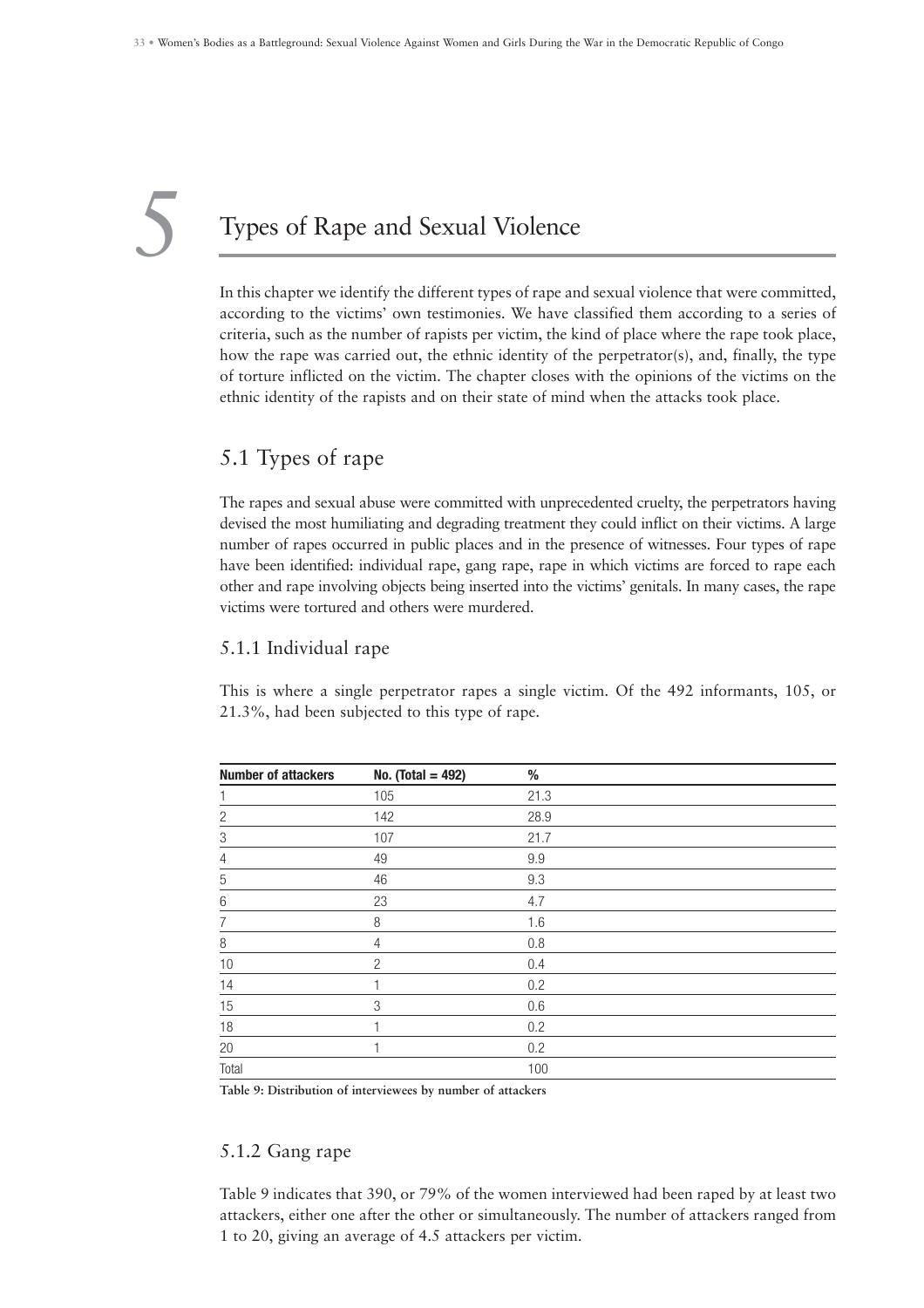Thirty per cent of the victims of gang rape were raped by two attackers simultaneously. One of the interviewees gave the following testimony:

*"I was in my field, busy cutting wood, when four armed men suddenly appeared at the other end of the field. They told me to undress and to volunteer myself to one of them. I refused. Then they took me, spreading my legs out and tying them, one to the bottom of a tree, the other to another tree trunk. They stuck my head between two sticks held diagonally, so that I couldn't sit up without strangling myself. I stayed in this position and one of the attackers penetrated me forcefully from behind in the vagina, and the other pushed his penis into my mouth, right into my throat… I was retrieved by some neighbours who had watched my ordeal from a distance. When they found me I had fainted and was covered in blood…"* 

Some women also said how, sometimes, during these gang rapes, after one man had finished raping the victim, the attackers would insert the end of a rifle, wrapped in a cloth soaked in water, into the woman's vagina, so as to 'clean' it ready for the next attacker.

5.1.3 Forced rape between victims

Often, after having committed gang rape, the attackers would force members of the same family to have incestuous sexual relations with each other: between mother and son, father and daughter, brother and sister, aunt and nephew. Families were also forced to watch the gang rape of one of their members, usually the mother or sisters. They were then made to dance naked, to applaud, and to sing obscene songs, while the rape was going on. Likewise, sons were forced to hold their mother or sister to prevent them struggling while they were being raped. Although this type of rape happened all over South Kivu, the largest number of testimonies came from Shabunda.

#### 5.1.4 Rape involving the insertion of objects into the victim's genitals

Of the 492 informants, 61, or 12.4%, had experienced this atrocity. The objects mentioned as having been used were sticks, bottles, green bananas, pestles coated in chilli pepper and rifle barrels. One victim, interviewed in a local hospital, supplied the following testimony:

*"A few moments after the Interahamwe arrived in the village I heard my neighbour screaming. I looked out of the window and I saw some men, all holding rifles. Immediately I wanted to run away and hide but three of them turned up at our house. My husband pretended to be asleep… They grabbed me roughly. One of them restrained me, while another took my pili pili51 pestle and pushed it several times into my vagina, as if he was pounding. This agony seemed to be a never-ending hell… then they suddenly left. For two weeks my vagina was discharging. I was operated on, you can see… [the women pulled up her gown]… I have to relieve myself into a bag tied to an opening in the side of my belly. They also killed my husband and my son."*

Another informant, beaten and raped by four FDD fighters one after the other said:

*"… They took my bottle of water, which I'd put down beside me, and they pushed it into my vagina, ordering me to sit down. One of them held me down with all his weight, to make it easier to push the bottle in. I bled a lot, because my vagina was torn."*

A number of these rapes were accompanied by torture, especially if the victims resisted: 71.7% of the interviewees were tortured while the rape was being committed, especially when they put up a fight. They were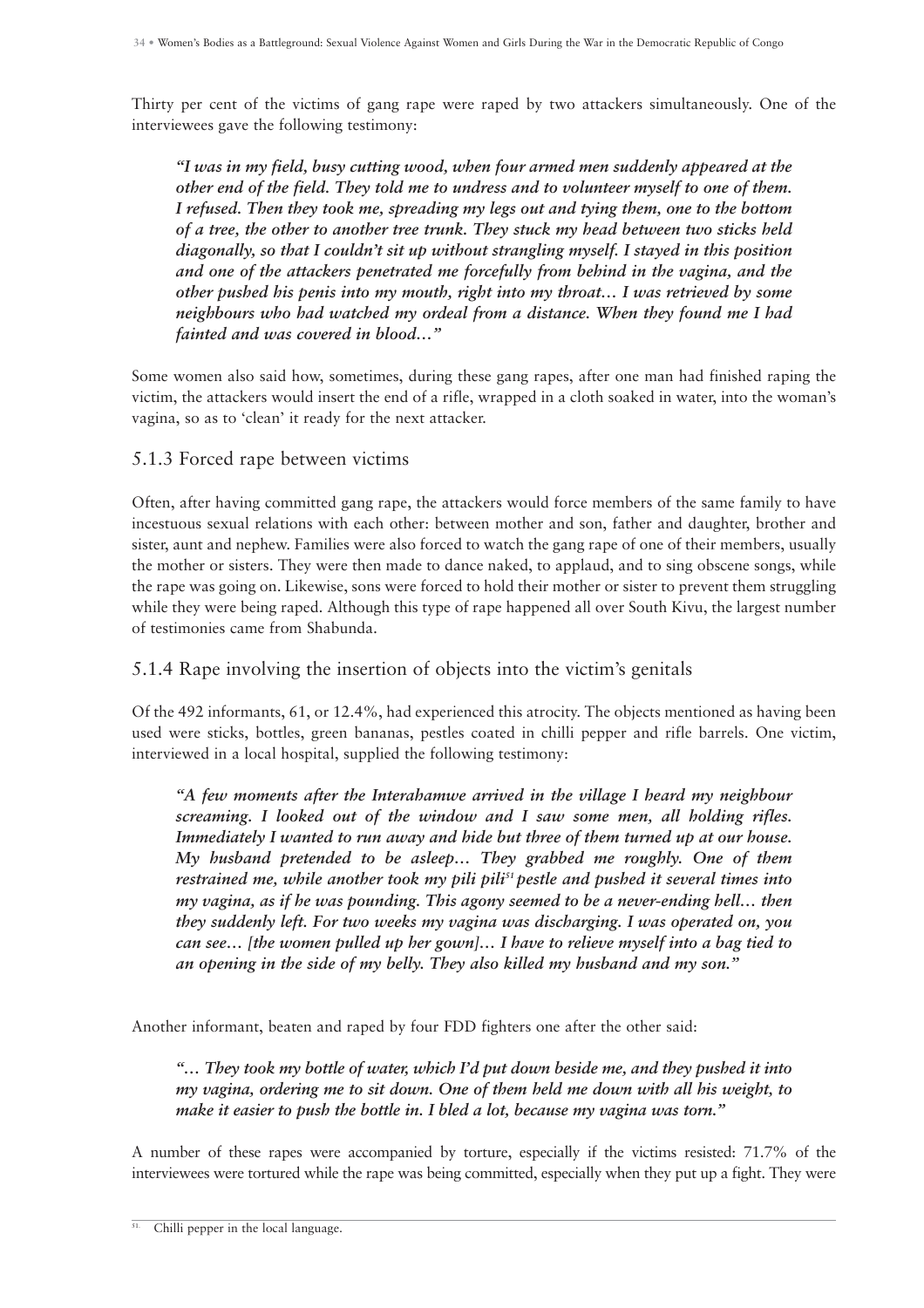beaten, wounded with machetes, or they had their genitals mutilated or burnt with drops of plastic melted by a flame. Some women, after they had been raped, were killed by a shot fired into their vaginas. One woman, whose 17-year-old daughter had been tortured to death in front of her, gave this horrific testimony:

*"… my daughter refused to obey the order to get undressed. So they ordered her to choose between rape and death. She chose death. So they started to torture her, cutting off her breasts one at a time with a knife, then her ears and then they completely cut open her belly… after a time, my daughter breathed her last… I was powerless, I wasn't able to protect her. Since then I haven't been able to do anything, I'm ill, suffering extreme trauma."*

Seventy per cent of the victims declared that their attackers were in a normal and lucid state of mind, even while meting out such cruel treatment. The other 30%, however, noted that their attackers displayed extreme nervousness and irrational behaviour, which made them think that they were acting under the influence of drugs. One victim declared:

*"I was in the field and getting ready to go home when these men came out of their hiding place. They tied me to a tree trunk that was lying on the ground. They tied my legs, spread out, to two other tree trunks. All of them, one after the other, raped me. Then they took one of the unripe bananas that I had gathered and pushed it into my vagina, moving it about, several times, claiming that I had been acting like a whore but that I had rejected the advances of one of them. They mocked me in Kiswahili saying that four men were not enough for me, that I needed ten… The banana was the end of their raping… My attackers spoke Kinyarwanda very well among themselves. I was bathed in blood when my friends untied me. So far, I've had no medical treatment because it's very expensive. I still suffer bad pains low down in my abdomen. The leaders of those troops ought to take care of us."*

These acts of sexual violence have left the victims with profound physical, psychological and emotional trauma. All of them said that the manner in which they had been assaulted and raped constituted the most degrading and humiliating experience they had ever lived through. They said that they had lost their dignity, their honour and their self-esteem. Their sense of self and their spiritual sensibilities had been seriously damaged. Several women interviewed in Kalehe said they felt profound regret at having had extra-marital sexual relations, which was contrary to their religious convictions. This trauma was exacerbated by the fact that many women who had been raped were stigmatised and ostracised by their spouse, family and community.

#### 5.2 Planned rape

An analysis of the interviewees' replies indicates that most of the rapes and sexual abuse seem to have been planned in advance by the attackers: seventy per cent of the victims said that this was the case. For example, the rapes and looting committed by the Interahamwe around the Kahuzi-Biega National Park, at Kalehe and Izege in particular, from 2000 onwards seem to have been planned and co-ordinated. Rape and pillage nearly always went hand in hand. The attackers came with a specific aim in mind: to terrorise, loot, rape and then leave, taking with them the goods they had stolen (livestock, agricultural produce, kitchen utensils, farming implements, etc.). They picked out a number of villagers and forced them to carry the heavy items for them.

*"They arrive in a band in the afternoon or after nightfall, overruning the whole village, barging into the houses in small groups and terrorising the people… one lot rape the girls and women while the others pack up the goods to take away. And at the signal for departure, the attackers pick out from among the inhabitants the ones who are going to carry the booty. They leave the village straight away. That makes you think there has been a certain amount of planning behind it all."*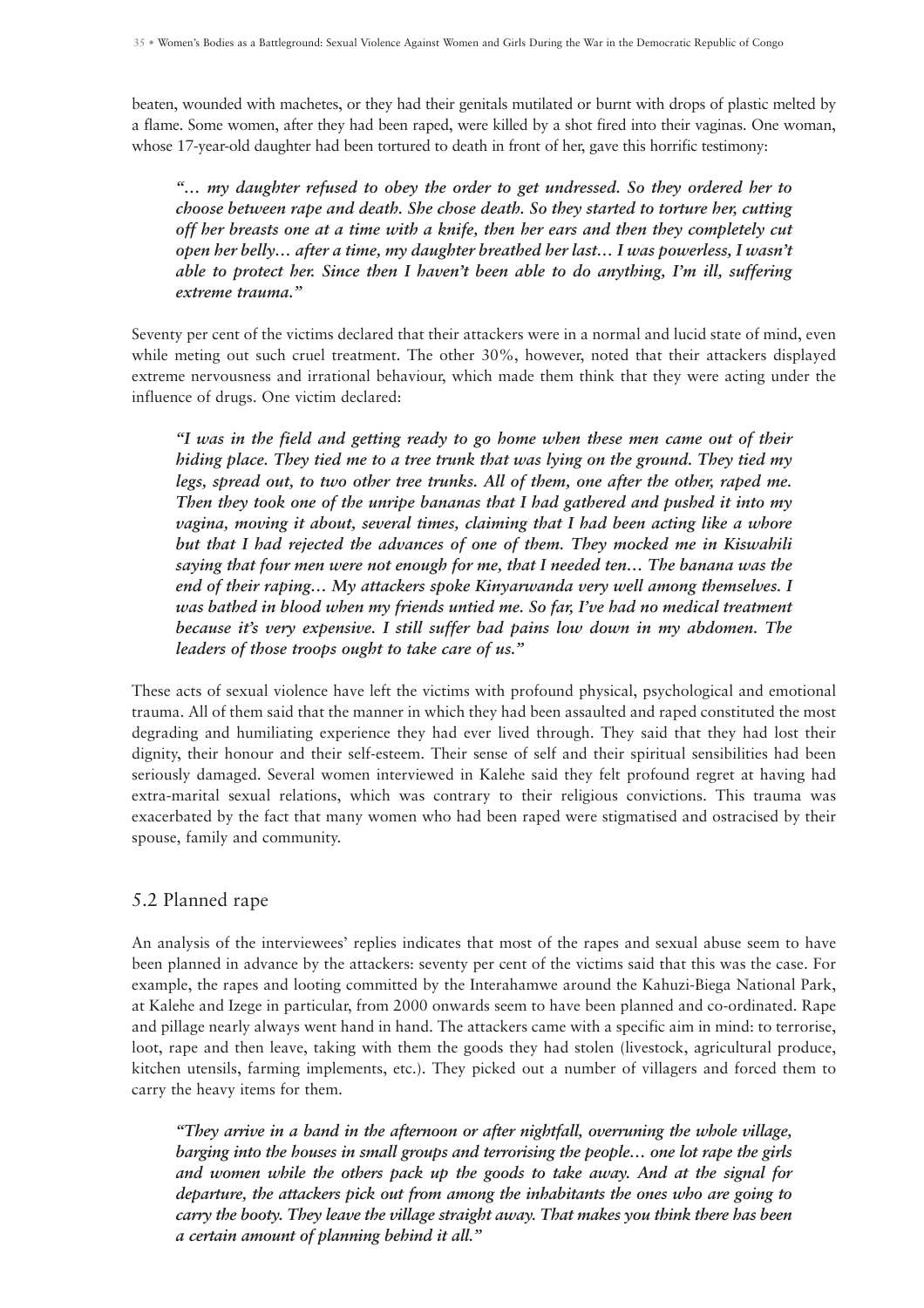Some of the women who had been kidnapped and kept as sex slaves and cooks in the attackers' camps had witnessed the men returning to the camp with goods stolen from the peasants, and getting permission from the leader, as a form of thanks, to invade a village for one or two hours and to rape the women, for 'relief'.

However, there were also incidents of unplanned rape, especially when the women found themselves, by chance, face-to-face with attackers – in the fields, in the woods, at a spring or at a remote spot or isolated house. This was what had happened to 30% of the informants.

Thirty-eight per cent of the women were raped in a public place and in the presence of witnesses who, in most cases, were close members of the family or of the woman's immediate circle. By contrast, 61.8% of the informants were raped in a place that was at a distance from the village, and without any witnesses. Most of them said that they did not dare tell their spouse and their family about what they had been subjected to, for fear of being rejected.

Table 9 shows the responses of the women interviewed as to whether the rape took place in public or in an out-of-the-way place.

| Type of place | No. (Total = $492$ ) | %    |  |
|---------------|----------------------|------|--|
| Public        | 188                  | 38.2 |  |
| Isolated      | 304                  | 61.8 |  |
| Total         | 492                  | 100  |  |

**Table 10: Distribution of interviewees by place where attack occurred**

It should be noted that in both cases, the great majority of the women interviewed had been subjected to gang rape.

# 5.3 Identity of the attackers

Trying to identify with any precision the perpetrators of the rapes and sexual violence is an impossible task. The identification in this research is based on information provided by the victims. In order to reduce the possibility of bias and to increase the degree of reliability of the replies, the victims were asked detailed questions that were formulated in a way that meant they had to explain how they had been able to positively recognise their attackers.

Ten per cent of the interviewees; those who had been kept prisoner, sometimes for long periods (several months or even years) in the fighting groups' camps, were able to accurately recognise the origins of their kidnappers. Other women who had been raped, and also the witnesses to the rapes were able to identify the perpetrators because they knew the armed groups that fought in that particular area. The attackers could also be recognised by the grievances that they expressed against the victims while abusing them. For example, if they accused the women of having collaborated with the Maï Maï, then the women realised that they were dealing with members of an opposing force, which in this case was the RCD, the RPA or sometimes even the FDD.

Some of the women said that the attackers' features and physical build, the language they spoke and the nuances of their accent provided the clue to their identity. However, it would be unwise to regard indications of this sort as totally reliable. The widely held view that Tutsis are tall and thin and Hutus short and stocky is in most cases erroneous. With regard to language, many Congolese speak Kinyarwanda or Kirundi, the national languages of Rwanda and Burundi respectively.

Nevertheless, language and accent are more reliable criteria for identification than physical appearance. Most of the attackers are soldiers belonging to the labouring and peasant classes, and would be unlikely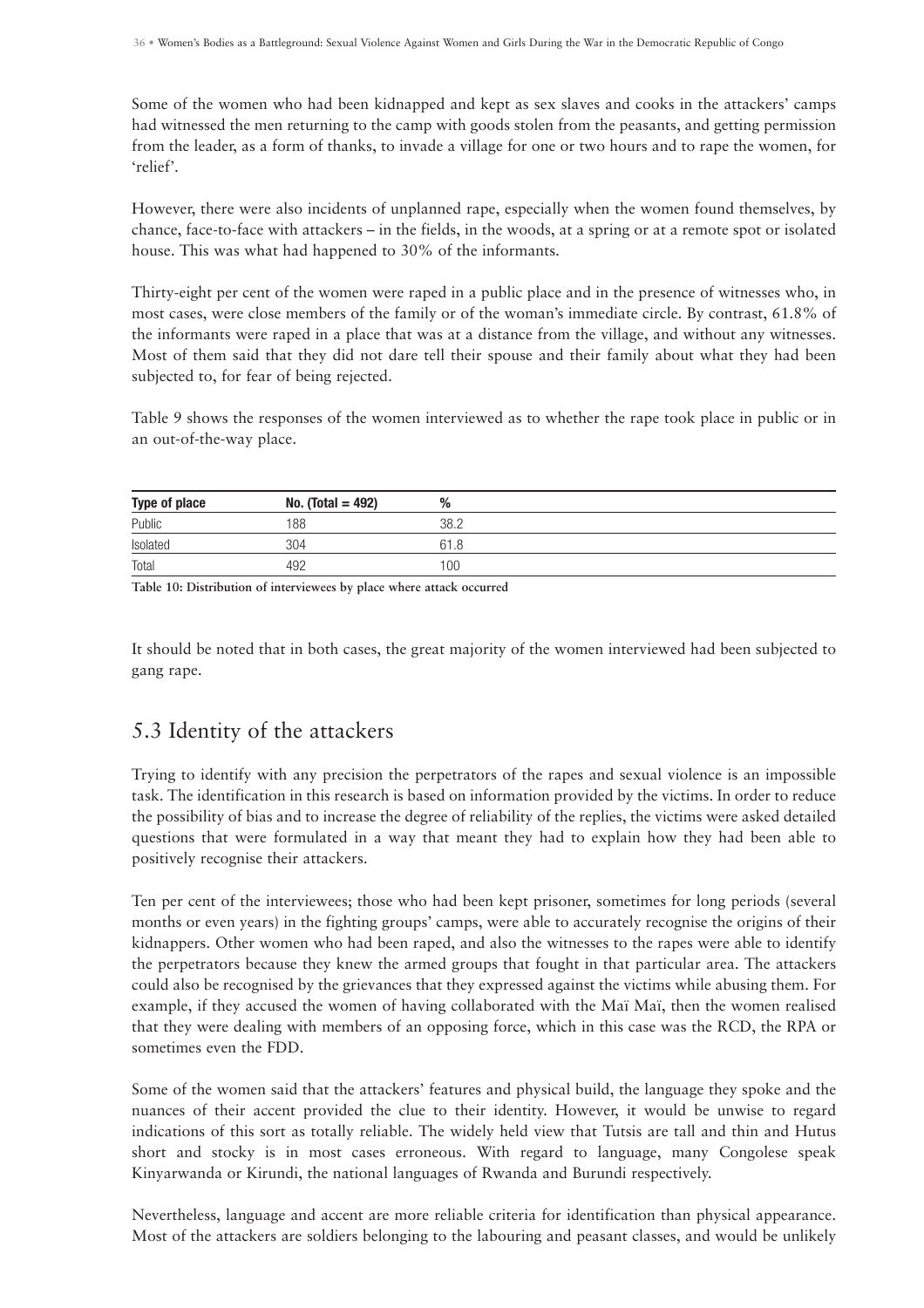to lose their local accent. Moreover, the people who live in the areas near the border between South Kivu and Rwanda and Burundi are familiar with each other, not only because of the shared borders but also because of the longstanding hostility between them. They can therefore recognise each other relatively easily.

Drawing on this range of evidence, the research team was able to reduce the degree of bias in the replies and to draw up the table below, which it believes is a relatively accurate reflection of the truth. The table below sets out the identity of the attackers, according to the opinions of the victims.

| <b>Attackers</b>                | <b>No of Victims</b> | %    |
|---------------------------------|----------------------|------|
| Interahamwe                     | 133                  | 27.0 |
| <b>FDD</b>                      | 131                  | 26.6 |
| <b>RCD</b>                      | 99                   | 20.0 |
| Maï Maï                         | 79                   | 16.0 |
| Unidentified uniformed fighters | 18                   | 3.6  |
| Unknown                         | 15                   | 3.4  |
| <b>RPA</b>                      | 9                    | 1.8  |
| Banyamulenge militias           |                      | 1.4  |
| Thieves                         |                      | 0.2  |
| Total                           | 492                  | 100  |

**Table 11: Distribution of attackers by origin, according to interviewees** 

It emerges from this table that 133 women and young girls, or 27% of the sample claim to have been raped by members of the Interahamwe; 131 others (26.6%) by FDD fighters; 106 (21%) by Banyamulenge militiamen or RCD combatants; 79 (16%) by Maï Maï militiamen; 18 (3.6%) by men in uniform, not otherwise identified; 15 (3.4%) by unknown men; and 9 (1.8%) by RPA soldiers.

A total of 33 women were not able to identify their attackers because, they said, of the trauma they had suffered, because of fear or because they were left unconscious by the rape. This was the case for some of the women who were raped when they were alone at a stream, in the fields or in the banana plantations.

*"I was alone in the field. I saw five men in uniform come straight towards me, armed with rifles. They tied my legs apart, one attached to the bottom of a tree, the other to a tree trunk on the ground. They started to brutally rape me. I began to bleed and I fainted. The people from the village picked me up and took me back to the house. With all that, how could you expect me to identify my attackers?"*

Many of the women interviewed said that that the most brutal and degrading acts of sexual violence had been committed by members of foreign armed forces, especially the FDD, the Interahamwe and the RPA. According to them, these men raped their victims in a particularly cruel way, torturing them by, for example inserting objects into their genitals. However, they had also witnessed similar degrees of cruelty among Congolese fighters, in particular the Maï Maï militias stationed in the forests of Shabunda. These militiamen, not content with torturing their victims, also forced members of the same family to have incestuous sexual relations.

For the women, the rape and sexual violence perpetrated by the Maï Maï are all the more shocking and reprehensible because they represent a breach of the rules and prohibitions that traditionally regulate the behaviour of these militias. In fact, for Maï Maï militias, "the concept of ritual purity is of greatest importance, because it protects them during fighting, which ensures their victory over their enemies."52 This purity is acquired in the course of a ritual ceremony that bestows energy, power and invulnerability on the militiamen. Retention of this ritual purity depends on observing certain norms and precepts during a war, and especially in relations with women. They are forbidden to eat food prepared by women, to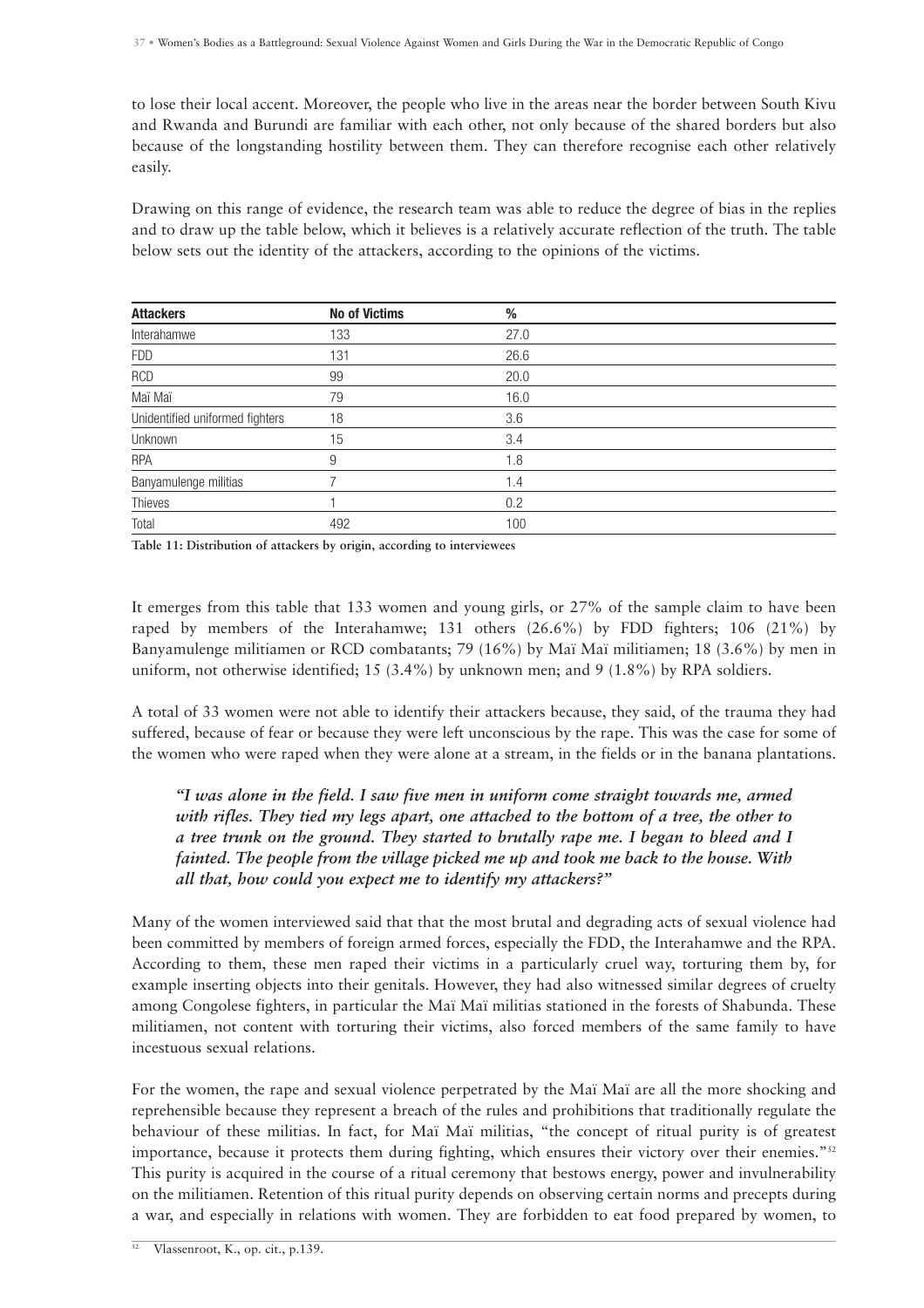have sexual relations with women, including their own wives, or to be on a path that is used by women.<sup>53</sup> These rules apply equally to military activities. It is forbidden, for example, for militiamen to carry out military action against civilian populations and indeed they are under an obligation to sprinkle villages with water so as to protect the local communities.<sup>54</sup> Contravening these precepts meant the combatants lose their protection and invulnerability on the battlefield, and they have to undergo purification rites to recover them.

These military ethics have won the respect of the local population and generated sympathy towards the Maï Maï. This explains why, despite being responsible for violent acts, many Maï Maï militiamen continue to enjoy strong popular support and are regarded as patriots working for the liberation of the national territory. The violence is therefore attributed by the people to what they call the 'false' Maï Maï – that is, they say, impostors who assume the Maï Maï identity for criminal or political reasons: for example, the hordes of thieves who take advantage of the general lack of order to rob and rape, or enemy troops' agents and informers who deliberately terrorise the people, with the aim of discrediting the Maï Maï 'patriots'.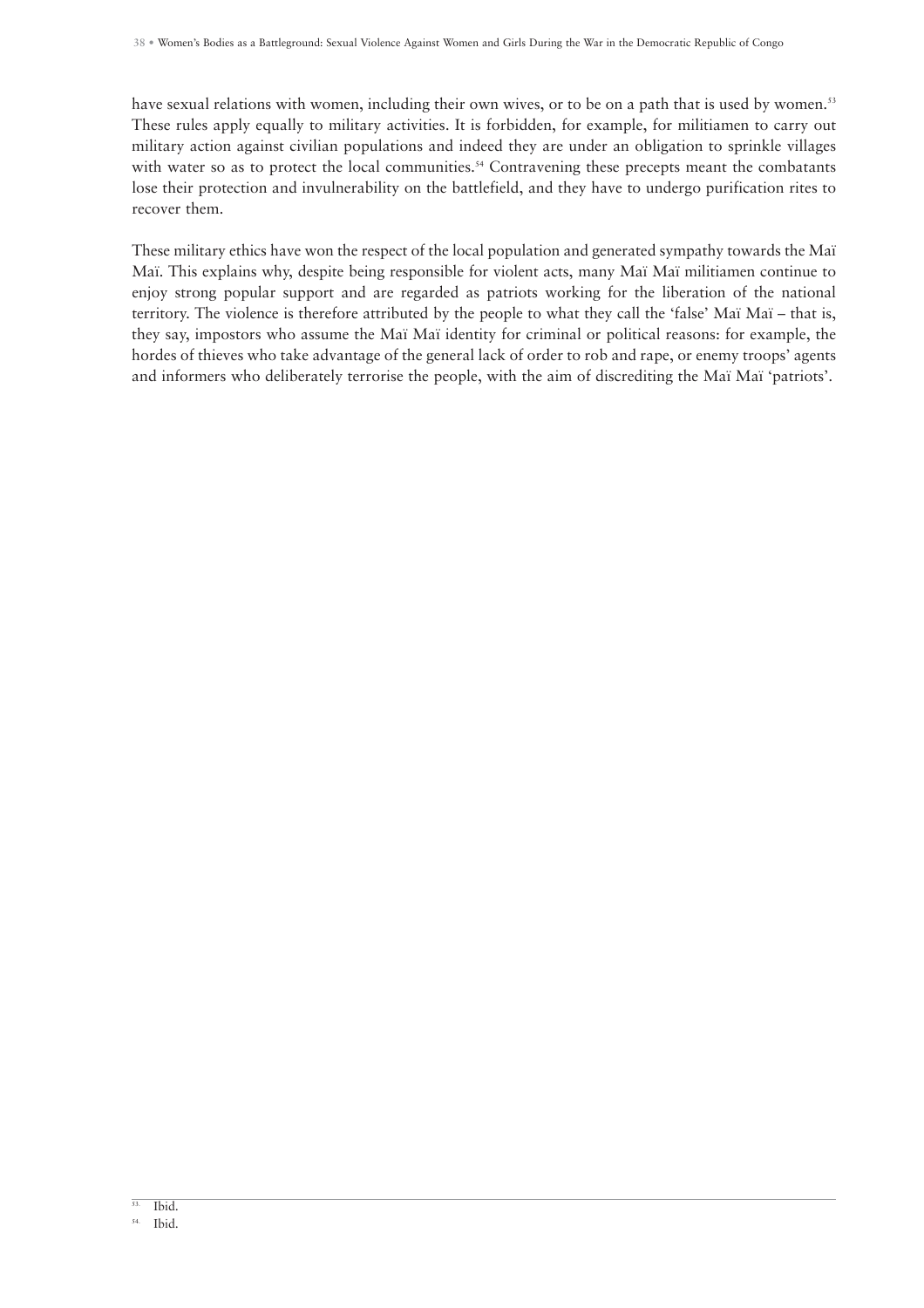# The Consequences of Sexual Violence on Women and their Communities in South Kivu

The findings in this chapter derive from individual discussions and also from the examination of reports from various health centres and local organisations that provide victims with medical or social care.

What emerges very clearly is that the sexual violence has severely harmed not only the victims themselves, but also their families and communities. The victims' physical and moral integrity has been badly damaged as has their dignity. Given the scale and nature of the sexual abuse, and the devastating consequences for the women and their communities, the DRC is faced with a serious public health problem. This violence has also contributed to the erosion of the economic and social fabric of rural communities and the impoverishment of the most disadvantaged social groups in South Kivu.

## 6.1 The consequences of sexual violence for the health of women in South Kivu

#### 6.1.1Physical and reproductive health

6

As Table 12 shows, the majority of victims – 91.5% of the sample – suffers from one or more rape-related physical or psychological problems.

| <b>Affliction</b>                                        | No. (total = $492$ ) | %    |
|----------------------------------------------------------|----------------------|------|
| Leucorrhoea                                              | 420                  | 85.4 |
| Dyspareunia                                              | 421                  | 85.6 |
| Asthenia                                                 | 340                  | 69.1 |
| Amenorrhoea with no pregnancy                            | 50                   | 10.2 |
| Vaginal discharge (blood)                                | 121                  | 24.6 |
| Vaginal discharge (urine or faeces)                      | 200                  | 40.7 |
| Dysuria                                                  | 322                  | 65.4 |
| Pain in lower abdomen                                    | 391                  | 79.5 |
| Lumbago                                                  | 150                  | 30.5 |
| Prolapsed uterus                                         | 28                   | 5.7  |
| Miscarriage following rape                               | 24                   | 4.9  |
| Headaches                                                | 180                  | 36.6 |
| Insomnia and nightmares                                  | 382                  | 77.6 |
| Irregular periods                                        | 321                  | 65.2 |
| Various injuries caused by blows with machetes or sticks | 21                   | 4.3  |
| Inflammation of the vulva                                | 112                  | 22.8 |
| Vaginal tearing                                          | 69                   | 14.0 |
| Fear and shame                                           | 450                  | 91.5 |
| Phobia about soldiers                                    | 89                   | 18.1 |
| Dysmenorrhoea                                            | 280                  | 56.9 |
| Pregnancy following rape                                 | 51                   | 10.4 |
| Feelings of disgust around sex                           | 183                  | 37.2 |
| None                                                     | 42                   | 8.5  |

**Table 12: Health problems resulting from the rapes**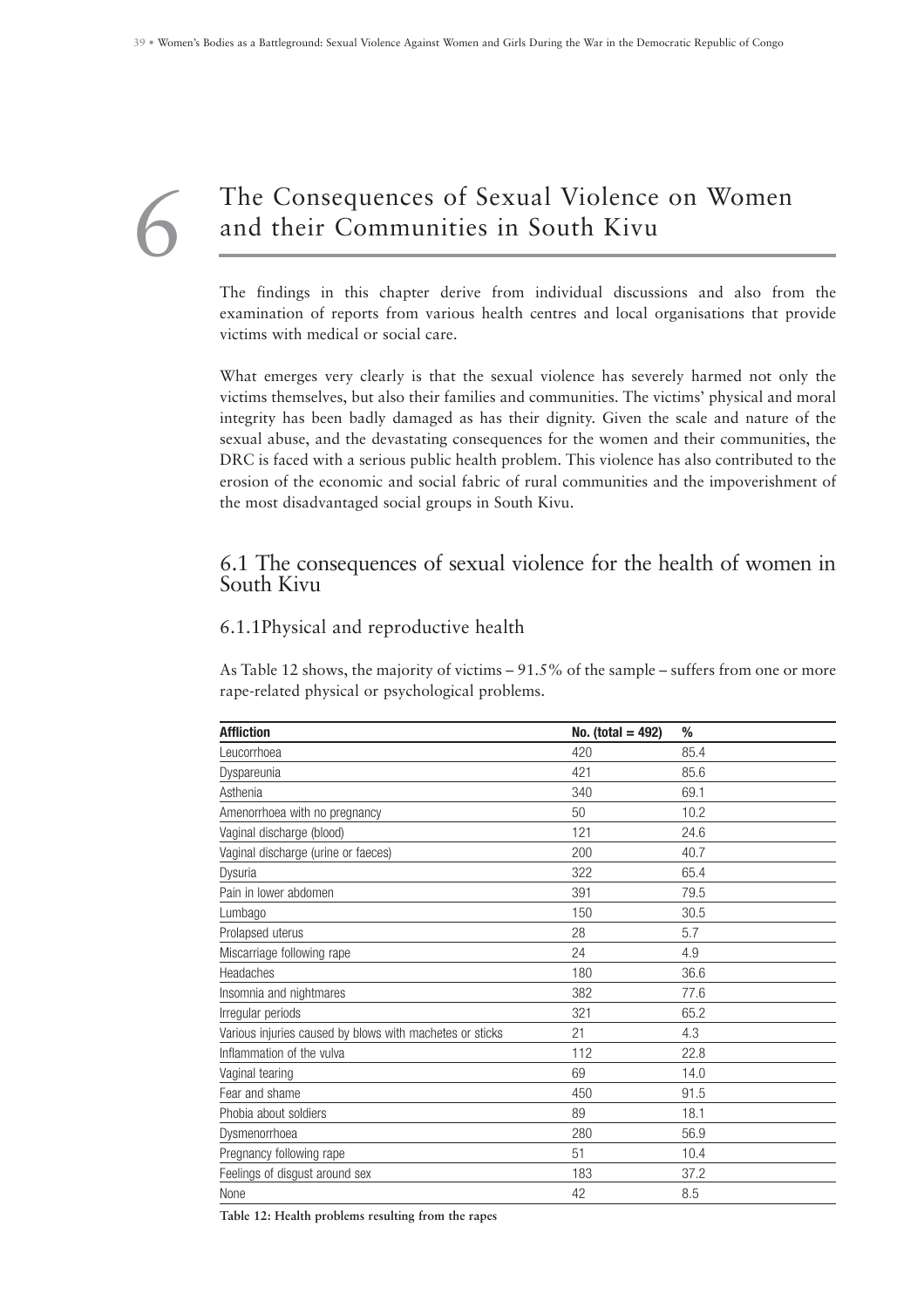Most of the problems mentioned in Table 12 are damaging to women's reproductive health, and this is particularly significant as the majority of the women interviewed are of childbearing age. Leucorrhoea (heavy periods), for example, immediately suggests the presence of a sexually transmitted infection. Dysuria (difficult or painful urinating), pains in the lower abdomen, and irregular periods can also all be symptoms of vaginal infections. These medical conditions can lead to primary sterility in women who have never given birth, or secondary sterility in those who have already had at least one baby. This is because, if they do not receive appropriate treatment in time, the infection can travel up the vagina and uterus and infect and block the Fallopian tubes, thereby rendering fertilisation almost impossible and thus compromising the women's future childbearing prospects. The same is true for prolapse of the womb and for vaginal tearing, which requires surgical repair, especially in the case of women of childbearing age.

Urine and faeces flowing from the vagina are signs of vesico-vaginal and recto-vaginal fistulas, which also need surgical intervention. Women suffering from this have to wear sanitary towels constantly or in most cases, because of the poverty in which most of them live, just a piece of cloth, which they have to wash frequently. Women with vaginal fistulas often live apart from the rest of the community, because of the bad smells that they give off. One victim described the effects of this:

*"Since I was raped, I've had water permanently running down between my legs. I have to wear a piece of cloth that I must wash five to seven times a day and this means having water and soap available. Sometimes when I am in company, I see the others get up one after the other, or else their mood changes suddenly, they cut short the conversation and leave as fast as they can. Then I realise that I've begun to give off… and I go home to wash myself and to shut myself up in my hut, to hide my shame."*

Most of the victims do not fully understand the extent or gravity of the health problems and complications that leucorrhoea and vaginal discharges can cause, and they try to conceal them from their husband and their family. This situation only serves to deepen their distress, because they need medical help and the moral support of those close to them.

It has not been possible within the framework of this survey to determine the number of women in the sample who are infected with HIV/AIDS. However, it is estimated that nearly 60% of combatants involved in the war in the DRC are HIV-positive,<sup>55</sup> which means that there is a high risk of infection. It is known, moreover, that the risk of HIV/AIDS being transmitted during forced and violent sexual intercourse is much higher than in the case of consensual intercourse. Genital injuries, including tears and scratches to the vagina or to other organs, increase the probability of transmission if the attacker is HIV-positive. Also, the protective vaginal secretions that are present during normal sexual intercourse are absent in the case of rape. Girls who have not yet reached puberty run a high risk of HIV infection, in that they are more liable than older girls and adult women to suffer vaginal injuries during rape.

At the Saint Paul health centre in Uvira, the research team read the medical records of 658 women who had been raped between January 2002 and February 2003. On the basis of the results of clinical examination, 493 women received treatment. Of these, 121 failed to respond to the initial treatment, which meant they had to be given broad-spectrum antibiotics to deal with the infection.

Of the victims who were examined and treated at this health centre, the overwhelming majority presented with two or three sexually transmitted infections and these cases had be treated with the use of several additional antibiotics. The main diseases found in these patients were gonorrhoea, primary syphilis, soft chancre, genital herpes, vaginal bubo, vaginal trichomonad, HIV/AIDS. The graph on the next page shows the percentage of women affected by these various diseases.<sup>56</sup>

<sup>55.</sup> Human Rights Watch, *La guerre dans la guerre,* op. cit., p.62.

<sup>56.</sup> This figure was drawn on the basis of data obtained from an activity report of the Saint Paul centre in Uvira, covering the period from December 2002 to February 2003.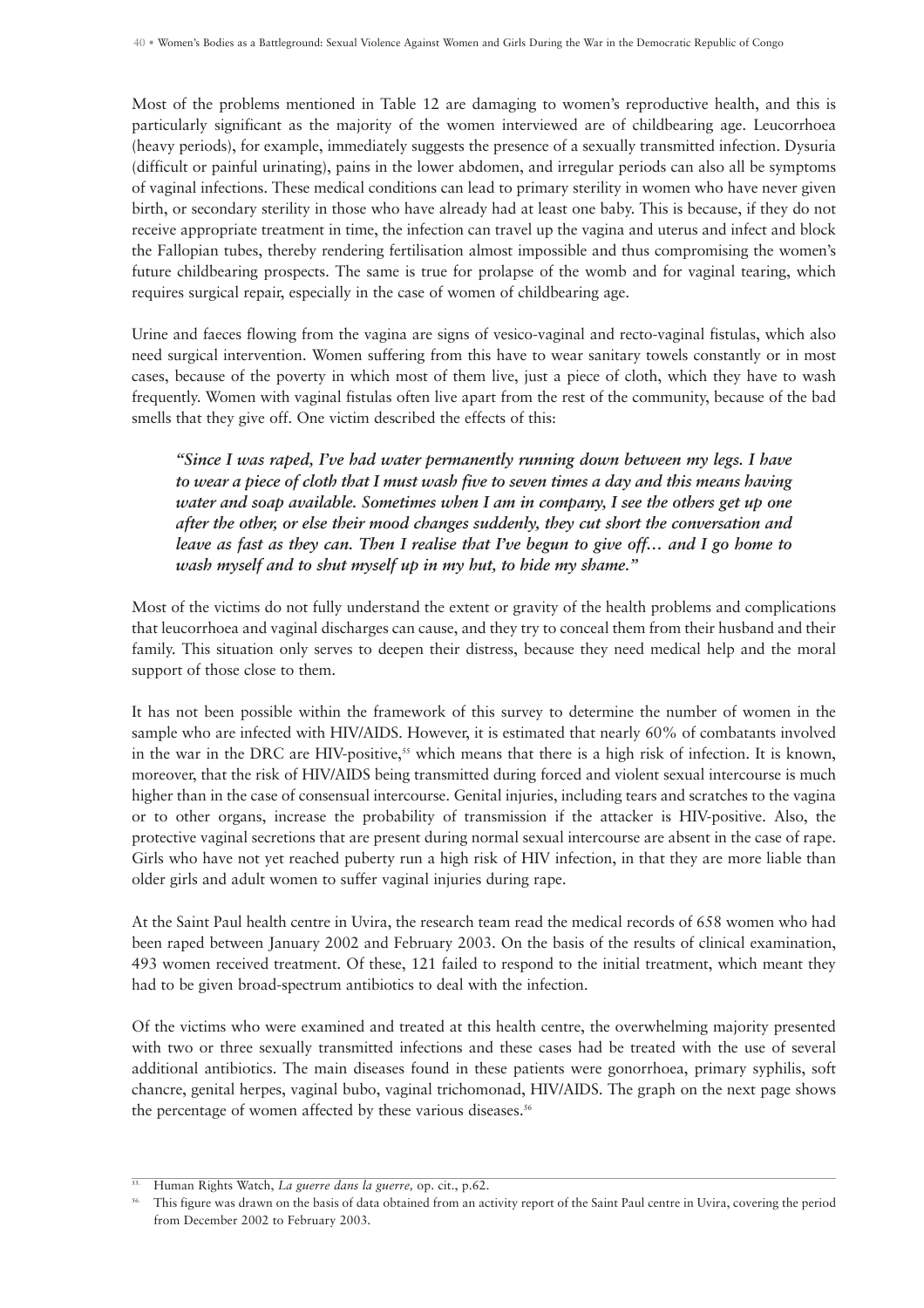

Nine per cent of the women who were tested for HIV/AIDS turned out to be HIV-positive. These results are probably not an accurate reflection of the real situation, given that techniques for taking blood samples in the rural areas are not entirely reliable, and that the tests were carried out on the patients only once, between December 2002 and February 2003. The incubation period for HIV can be as long as a year and therefore the test ought to be carried out several times, the last test taking place one year after the suspect sexual contact. It is only at that point that a reliable diagnosis can be made.

The majority of the rape victims – 70% of the women interviewed – had received no medical treatment at all. Some had decided not to go to a health centre, preferring not to reveal what had happened for fear of being stigmatised. Others could not get access to treatment, either because there was no health centre in their area, of if there was, because it was too far from where they lived. The roads were unsafe, and many women were unwilling to set out alone, for fear of being attacked and raped again. Some of the interviewees had been robbed and stripped of their belongings after being subjected to rape, and were totally without financial means and incapable of meeting any medical expenses, or of getting themselves to a specialised clinic in a town.

The destruction of much of the public health infrastructure poses many problems. A large number of hospitals and rural health centres have been completely looted and ransacked and have had to close. Medical staff have quit their jobs because of the lack of security, rapes, abductions and pillaging. In the most remote rural areas the lack of competent nursing staff means that victims have little chance of receiving proper medical care. The few health centres in the rural areas that are still functioning are not equipped to deal with the more complicated cases. In urban centres such as Bukavu the general hospital and the clinics are stretched beyond their capacity and are unable to properly deal with all the cases presented to them.

More than half of all the medical facilities in South Kivu suffer from a dire shortage of medicines, to the point that they are no longer able to give their patients even basic primary care. Shabunda, for example, has 66 health centres, of which only 34 are functioning – and this only since 2001. There are only two general practitioners in post for the whole area. The 34 functioning centres have experienced interruptions in the supply of essential medicines since the outbreak of the war. Only ten of them receive emergency medical support, from Médecins sans Frontières Holland.

A number of local organisations also look after victims of sexual violence and 18.6% of the women interviewed had benefited from their support. These associations arrange first aid for the the victims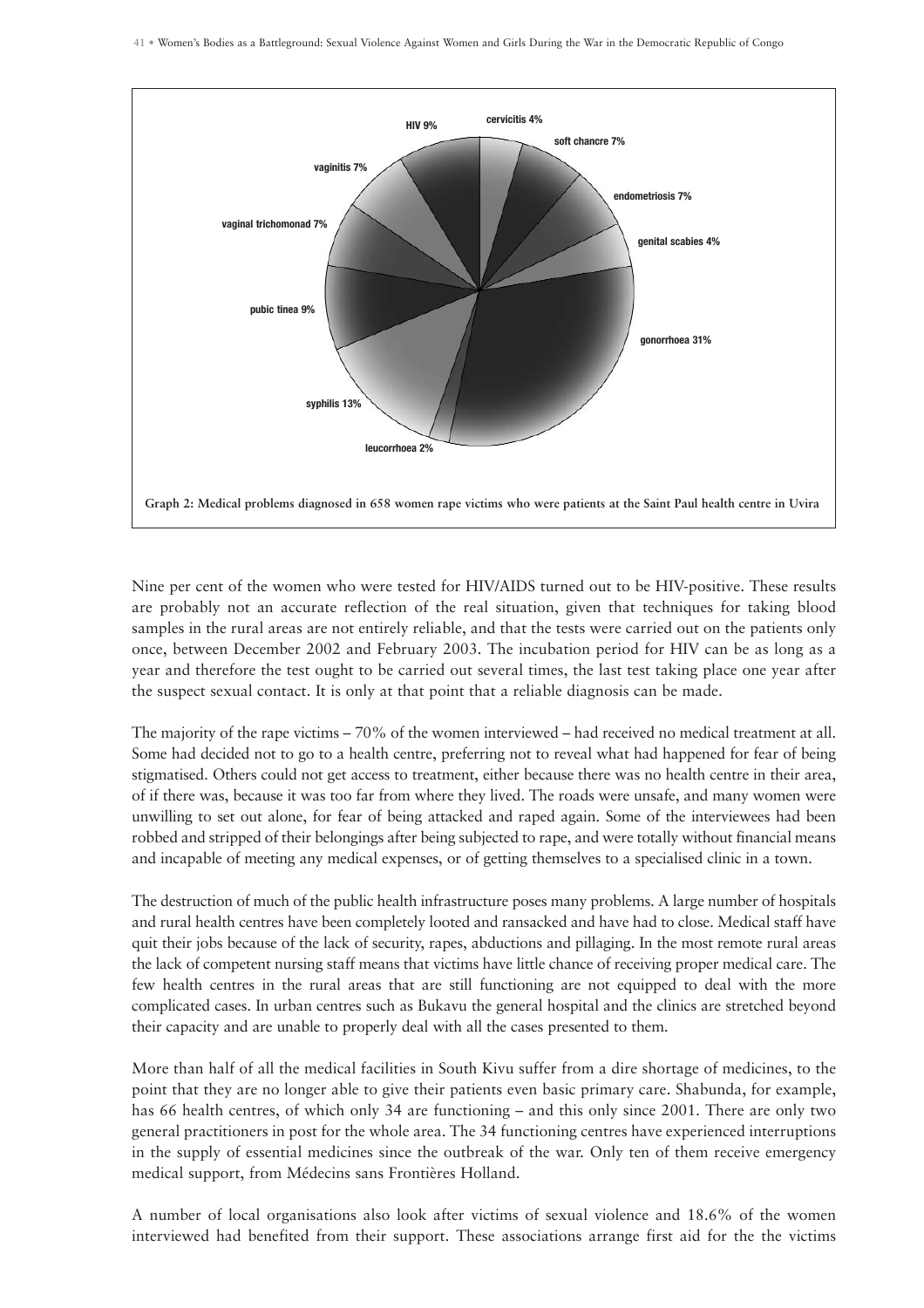before sending them to a dispensary. They provide clothes and soap for victims who have been stripped of their possessions, and offer shelter in refuges for women who find themselves homeless as a result of being stigmatised. They also organise monitoring visits for those women whom it has not been possible to accommodate in the refuges. Despite the excellent work that they do, these organisations, small in number, have neither sufficient financial means nor the appropriate expertise to give these patients the kind of treatment and special care they need.

In this situation, many of the women interviewed had no alternative but to look after themselves, within their very modest means. 13.4% of the informants had relied on self-medication with common basic medicines such as aspirin or bactrim. For 42% of them, living in remote rural communities, bathing and douching with the use of local medicinal plants helped to slightly ease the pain. In 91.6% of cases, the women simply washed themselves in plain tepid water.

Sometimes families gave moral support. This was the case for 32.5% of the victims, who were nevertheless urged by their families not to make public what had happened to them, to avoid being stigmatised by their friends or by the community as a whole. Of the women in the sample, 49.6% had been supported by their mothers, who gave them advice and supplied remedies to ease the pain. A small percentage of the women also received the support of their husbands: in 7.1% of the cases, the husbands took a close interest in the treatment their wives received and gave them moral support.

#### 6.1.2 Psycho-social consequences of the rapes

Almost all (91%) of the interviewees claimed they were suffering from behavioural problems. The most frequently cited were latent fear and shame but they also mentioned self-loathing, excessive sweating, insomnia, nightmares, memory loss, aggression, anxiety, sense of dread, and withdrawal into themselves.

These are all symptomatic of the deep trauma that most of the informants were suffering. A substantial number of them were tormented by the fear of having contracted HIV/AIDS or other sexually transmitted diseases. Many of the women were suffering from dyspareunia (85.6%), feelings of disgust about sex, and libido problems (37.2%), or severe pain in the lower abdomen (79.4%) had found it difficult to have an untroubled sex life again. For them, sexual relations had become a real nightmare.

Many women blamed themselves for what happened to them. This feeling was made worse by their experience of being stigmatised and ostracised by their families and by their communities, who hold them responsible for the sexual violence they endured. This stigmatisation, together with the fear of contracting HIV was one of the main reasons why most of the victims' husbands had either shunned them or left them altogether. Some even demanded that their wives provide a medical certificate declaring that they were HIV-negative before starting to live together again. The screening test is expensive and the women, many of whom are extremely poor, usually cannot afford to have it done. This situation has led to numerous divorces. In Fizi and Uvira districts, for example, 26% of the married women who had been victims of rape had been abandoned by their husbands, most of whom had then remarried.

The problem is most acute for single girls and young women. Infection or even the suspicion of being HIV positive considerably reduces their chances of getting married. Given the health and socio-economic situation in DRC their chances of having children, or of having children with a life expectancy of more than five years, are also reduced. All this adds up to a grim picture for the women who are single and has a profound effect on their mental equilibrium – especially in a country like the DRC where encouraging a high birth rate remains deeply entrenched in its culture. Women who have suffered sexual violence and who as a result will not be able to fulfil the reproductive role that society assigns to them often find themselves judged for it.

The ostracism and stigmatisation are even worse when rape results in pregnancy. Women and girls who found themselves pregnant as a result of being raped represent 6% of the sample. They regard their unwanted pregnancies – together with HIV infection – as one of the most serious consequences of rape. On a psychological level, the child they are carrying is the living and permanent symbol of the rape they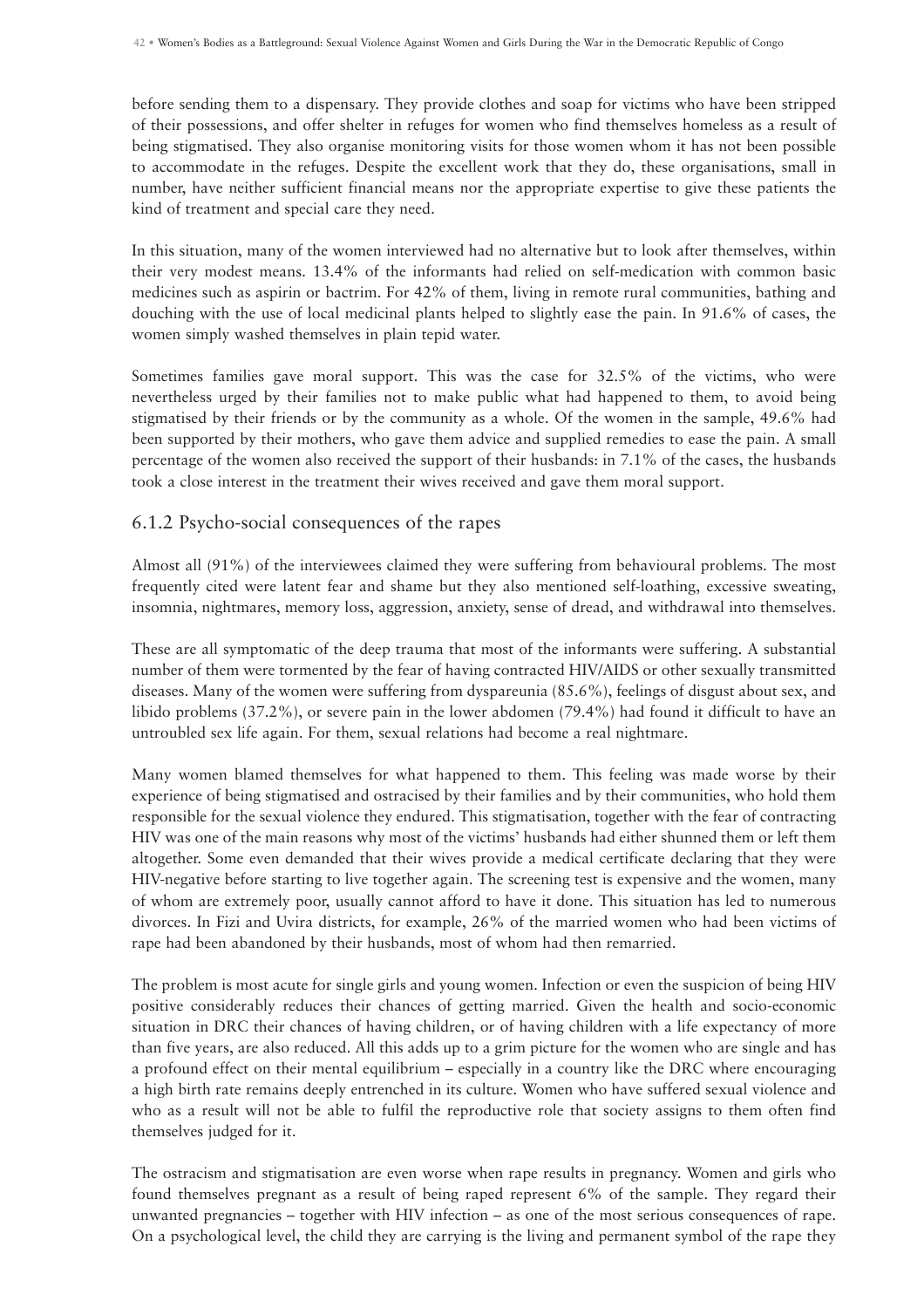were subjected to. This is an unbearable situation to be in, particularly since families and communities very often blame the women themselves for it. The pregnancies cause arguments between couples, and very few husbands accept children who are not theirs. One interviewee who was in this kind of situation declared:

*"… the baby himself is innocent but my husband doesn't even want to touch him. He has told me to wean the baby as soon as possible and give him to my mother to look after, if I want to be forgiven. The presence of the child rekindles his anger and means his feelings cannot be healed…"*

Divorce among these couples is common - 36%. The women's immediate family, their in-laws and the whole community regard these babies conceived through rape as an affront - a bad memory left by the attackers and above all as a future threat to the community, because, they say, these children resemble their fathers. One woman heard someone saying about her son:

#### *"… it's a little snake in the grass, sooner or later it will bite…"*

One girl from Shabunda who, together with her mother, had spent two years as a sex slave in a Maï Maï camp and had given birth to a child before being freed, said:

*"… when we returned, we were well received by our family, but the neighbours sneered at us. The presence of this child in the family is not accepted. My uncles were talking among themselves saying that this is a Maï Maï child, unruly and brutal like its father. The child is almost naked, like the Maï Maï were at the start, when their movement was formed."*

These children are therefore subject to terrible social pressure. They are commonly referred to as "mutoto wa haramu,"<sup>57</sup> Interahamwe or Maï Maï – depending on which group the man or men who raped their mothers belonged to.

Women who are forced to divorce after being raped have little chance of remarrying. The same goes for unmarried girls, who not only lose their fiancés, if they have one, but also subsequently have enormous difficulty in finding another partner. Often the husbands' families adopt a very hard attitude towards their daughters-in-law or sisters-in-law who have been raped, particularly in cases where the husband was murdered during the attack. These women are then held responsible for the loss of a member of the family.

Many of the women who are raped end up losing all confidence and self-esteem. Some fall into prostitution. Others have broken away from their community to find refuge in places where they cannot be identified. In Bushwira and Kabare, for example, almost all the women who became pregnant as a result of rape had left home to lose themselves in the anonymity of urban centres such as Uvira, Bukavu or Goma.

Unfortunately, stigmatisation encourages a culture of silence. Women opt to conceal what has happened to them rather than face the censure of their family and community. Among Pygmy women, who were raped en masse around the area of the Kahuzi-Biega national park, only 36% dared to inform their spouses; 9% told no one about what had happened to them, and the others told only a member of their family: sister, mother, brother or father. Out of the husbands who were told, 47% reacted very badly, becoming suspicious of their wives and 26% showed compassion, supported their wives and shared their secret. At Fizi, 63% of the women interviewed had never told anybody.

Sexual violence perpetrated against women has led to dysfunction within the family unit, which in some cases is no longer in a position to play the role of guardian of moral and ethical values. Children and young people who witnessed the rape of their mother or sister, or who were forced to commit incest have

<sup>57.</sup> Bastard in Kiswahili.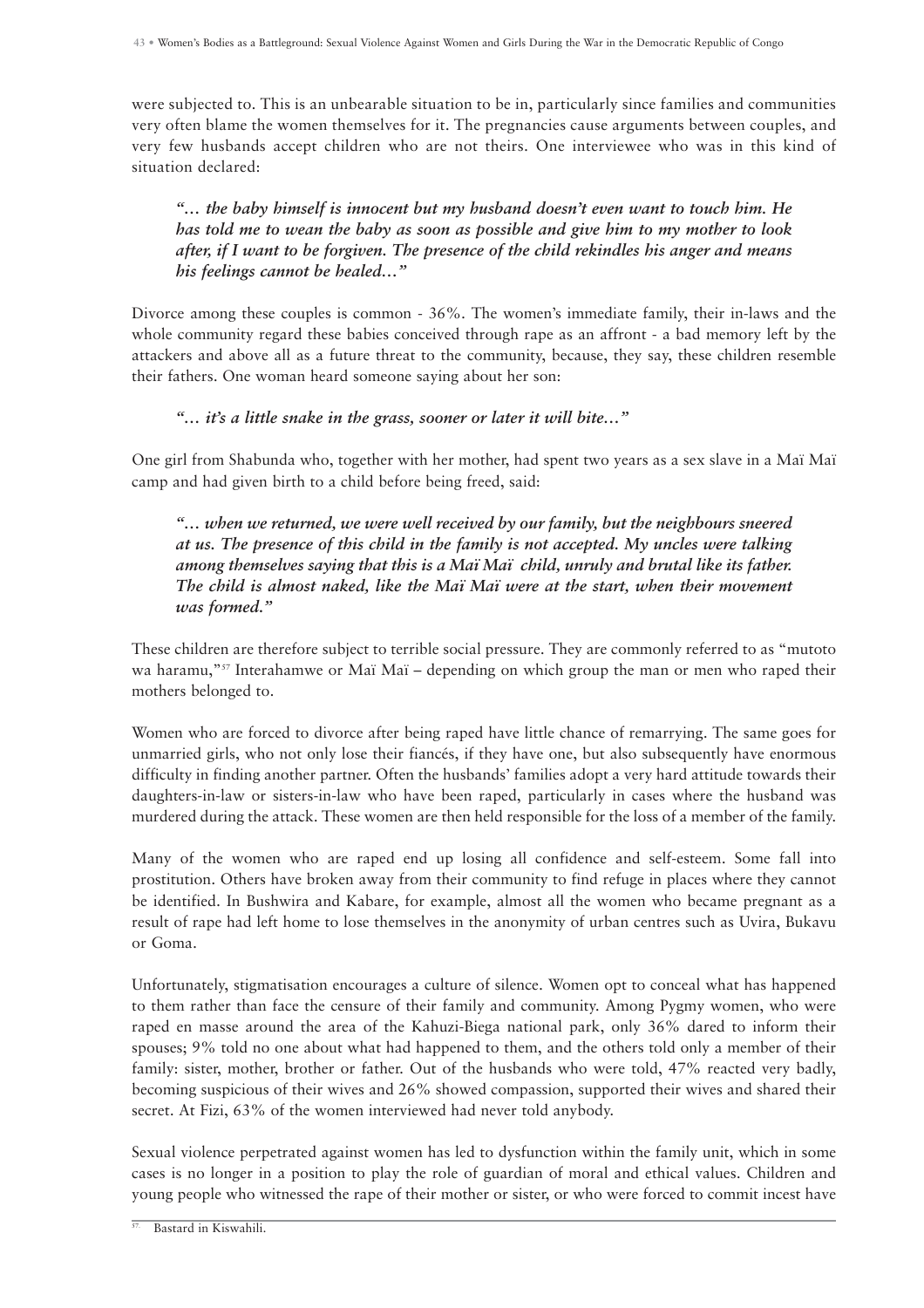been left deeply traumatised by these experiences. It has been noted that many of them display an altered attitude towards family authority, ranging from lack of respect and intolerance to contempt and even blame for their parents for not having managed to prevent what happened.

#### 6.1.3 Socio-economic consequences of the rapes

As mentioned above, the war and the sexual violence perpetrated against women has contributed in large measure to the erosion of the economic and social fabric of communities in South Kivu, because the victims are the active members of the female population and thus the main driving force behind the rural subsistence economy.

Eighty per cent of the population of the Kivus are engaged in agriculture and 70% of that group is women. They are essential workers, responsible for the upkeep and preservation of their communities, whose survival depends largely on their productive and reproductive capacities. As farmers, rural women provide for their families' everyday needs, and they sell their surplus produce to meet the families' other vital needs such as education, clothing, medical expenses and, when they are able, the purchase of tools for cultivating their fields. The tasks of drawing water and gathering firewood in the forest also fall to them. In addition, the women are active in the informal economy, through selling goods locally for everyday consumption, including basic essentials such as cassava, fish, vegetables, palm oil, salt, soap and charcoal.

Sexual violence has led to a lowering of women's productivity and therefore the impoverishment of communities. Physically and morally weakened, some victims can no longer work in the fields, or carry on their trading activities. In addition, rape is always accompanied by pillage, leaving the women completely stripped of the fruits of their labour and of their means of production – such as they were. Rapes that are committed against women farmers working in their fields are systematically followed by the pillaging of their crops and their farming implements. When the attacks take place in the victims' homes, their small livestock, poultry, kitchen utensils, money, clothing and provisions are all stolen. In Fizi, Shabunda and Walungu the family home is often burned down. When attacks occur on the roads, the perpetrators strip their victims of their money and sometimes their clothes. Given this situation, women traders are increasingly wary of venturing onto the roads or taking their produce to local markets for fear of being raped, robbed or killed. Many rural communities have therefore lost their main sources of supply and cases of severe malnutrition are increasing at a dangerous rate. In some communities, the women farmers have tried to get round the problem of insecurity by cultivating small plots around their homes, which enables them to continue growing vegetables and other basic items necessary for their families' survival.

Given this situation and the resulting precariousness of their lives, the fear of being stigmatised and the lack of any prospects for lasting peace in the short or medium term, many women who have endured sexual violence have opted to leave their communities, which are thus deprived of their essential social and economic driving force. The abduction of girls and young women and their confinement in the armed groups' camps also represents a loss of active members of society. In addition, many productive young men have either been killed in combat or forced to join rebel groups, which does not augur well for the socio-economic future of South Kivu.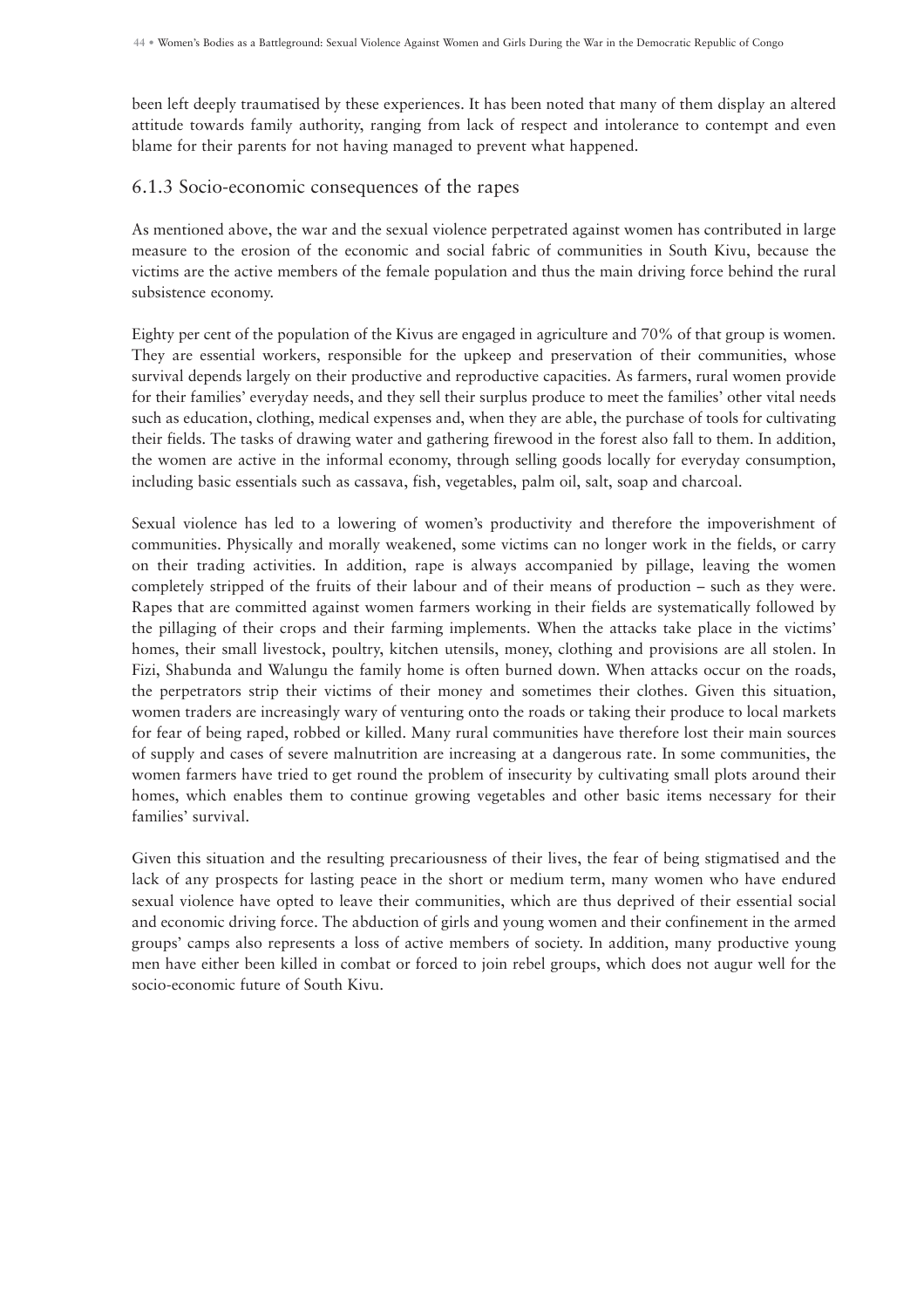7

# The Motives of the Soldiers and Militiamen Involved in Rape and Sexual Violence

This chapter attempts to decode and gain an understanding of the reasons behind the sexual violence committed by members of the various armed forces involved in the war in the DRC. What drives them to indulge in these particularly barbaric acts of sexual violence and abuse against Congolese women and girls?

It is clear that these acts of violence are linked to the persistence of unequal gender relations and particularly to the way women's bodies are regarded. War exacerbates this inequality of power relations because the general security crisis places women in an even weaker and more vulnerable position. However, there are also other reasons, no less important, of a political, socio-economic and psychological nature. This chapter endeavours to identify and analyse these reasons, mainly on the basis of the data gathered from the 492 women and 50 RCD soldiers and Maï Maï militiamen who took part in the survey.

Given the small number of combatants interviewed, the authors took the decision to base their analysis on the perceptions, interpretation and understanding of the women interviewed regarding the sexual violence and torture they had experienced. The reasons for the violence are thus presented in this chapter from the viewpoint of the victims.

The few RCD soldiers and Maï Maï militiamen interviewed did provide some explanations regarding the motives of their respective armed forces. However, these piecemeal testimonies do not make the issue any more understandable in all its aspects and complexity. To have gained a real understanding it would have been necessary to interview members of all the principal armed groups active on Congolese soil – that is, as well as the Maï Maï and the RCD troops, the Interahamwe, FDD, FNL, Banyamulenge, the national armies of Rwanda and Burundi – and above all, representatives of the high command of these forces. Unfortunately, the research team's repeated attempts to contact all the parties involved were unsuccessful. This aspect of the research would be worth investigating further.

## 7.1 The viewpoint and perceptions of the victims and of those members of armed groups who were interviewed

The women's own interpretations, confirmed by the comments of the soldiers and Maï Maï fighters who were interviewed, demonstrate the multiplicity and diversity of the motives of those responsible for the rapes and sexual violence. It seems clear that a broad range of factors – political, ideological, psychological and socio-cultural – is at the root of these acts of extreme violence.

#### 7.1.1 The lack of organisational structure, training and discipline among the fighting forces

Eighty-three per cent of the women interviewed gave structural reasons as one of the main factors behind the perpetration of sexual violence. In their opinion, these acts are a result of the disorganisation and predatory nature of most of the armies and militias active in South Kivu, as well as the lack of discipline among the combatants.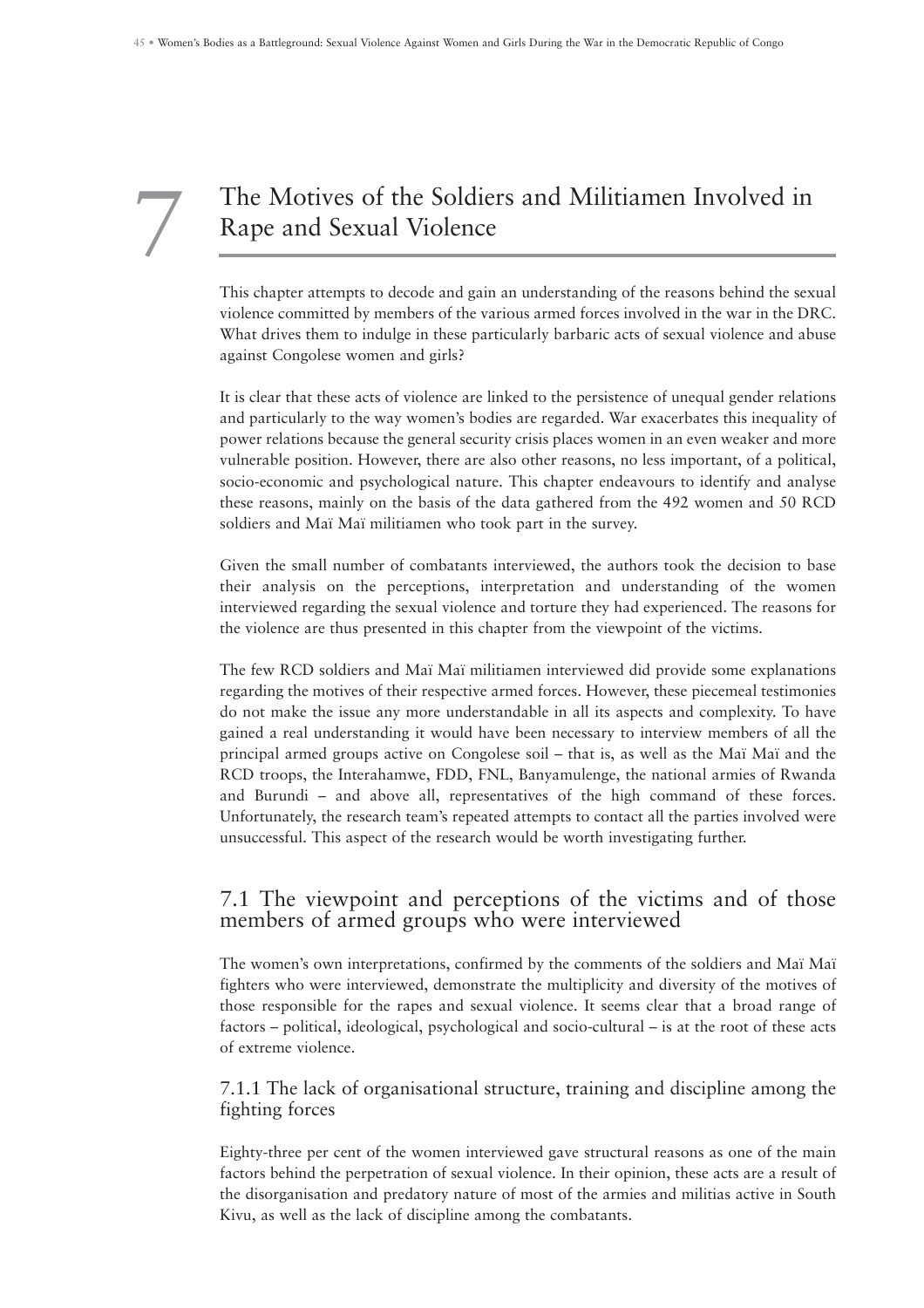The armies and militias are made up mostly of young men, often with very little education or who are completely illiterate. Some were forcibly conscripted, whilst others took up arms by choice in a socioeconomic situation marked by extreme poverty and an absence of alternative employment opportunities for young men in the whole of the sub-region. For these young men without work, the rifle becomes a means of getting an income, and of gaining social promotion and power. The armies of Burundi and Rwanda, despite being regular armies, also fit this picture to a certain extent, and they are unable to prevent their troops from committing sexual attacks against women.

The young militia recruits are initiated at the outset into violence and drug-taking through a ritual designed to strengthen their character and toughen them up. In Shabunda, for example, they are ordered to kill a member of their own family, generally their father or mother. They are also forced to take drugs. Indian hemp, which is grown in some parts of South Kivu, is available at prices ranging from 1–15 US dollars, and the combatants obtain this money by holding local people to ransom, often by setting up roadblocks and demanding payment from people before they will allow them to pass. The combatants live off the local people and they have to cope as best they can in terms of getting food, clothing and anything else they need for daily survival, because the majority do not get paid at all - or if they do, it is only very irregularly. Only soldiers of the RPA receive regular pay. In the absence of a proper command structure and rigorous training, these troops, who are often left to their own devices in the forest and in places a long way from army authorities, constitute a real threat to the civilian population. The RCD troops, notoriously undisciplined and rarely paid, display particularly predatory behaviour out in the field. One of the few RCD soldiers who agreed to talk to the data-collectors stated that:

#### *"Militias rape and pillage because many of them are not properly organised. The fighters wait four months to get paid. They've got nothing to eat, they have to cope as best they can."*

But according to another soldier, who explained the reason for rapes as being the combatants' need to satisfy their sexual urges, the combatants' motivation is of a purely physiological nature.

#### *"Our combatants don't get paid. Therefore they can't use prostitutes. If we politely ask women to come with us, they are not going to accept. So, we have to frighten them to make them obey us so we can get what we want."*

However, the RCD troops, have also committed human rights violations on a vast scale, which they said was because of the support that the local civilian population gave to Maï Maï fighters.

Of the women interviewed, 41% suggested that another reason for the sexual violence was the fighters' need to satisfy their sexual urges. Most of these young men were married and had been separated from their wives and families for months, or even years. Some of the women interviewed in the Uvira region explained the situation in these terms: "They say that their wives have remained in Burundi while they are here, far away in the bush, so they are going to satisfy their needs with us."

#### 7.1.2 Rape as a means of survival for the armed forces

The combatants utilise the women's productive and reproductive capacities as a means of ensuring their own day-to-day survival. Women are abducted and kept as slaves in the forces' camps to provide sexual, domestic and agricultural services. As well as providing sex, they have to cook, wash and mend the men's clothes, cultivate small patches of land in the forest, gather firewood, fetch water and carry weapons and ammunition or other items. Often, the combatants take the women's clothes away from them so that they cannot run away. This happened to 10% of the women interviewed. Women can be confined in the camps for several months or even several years.

Rape is a means of obtaining access both to produce intended for the market and to the harvest, which is mainly controlled by the women, most of whom are farmers. In localities such as Bushushu, for example,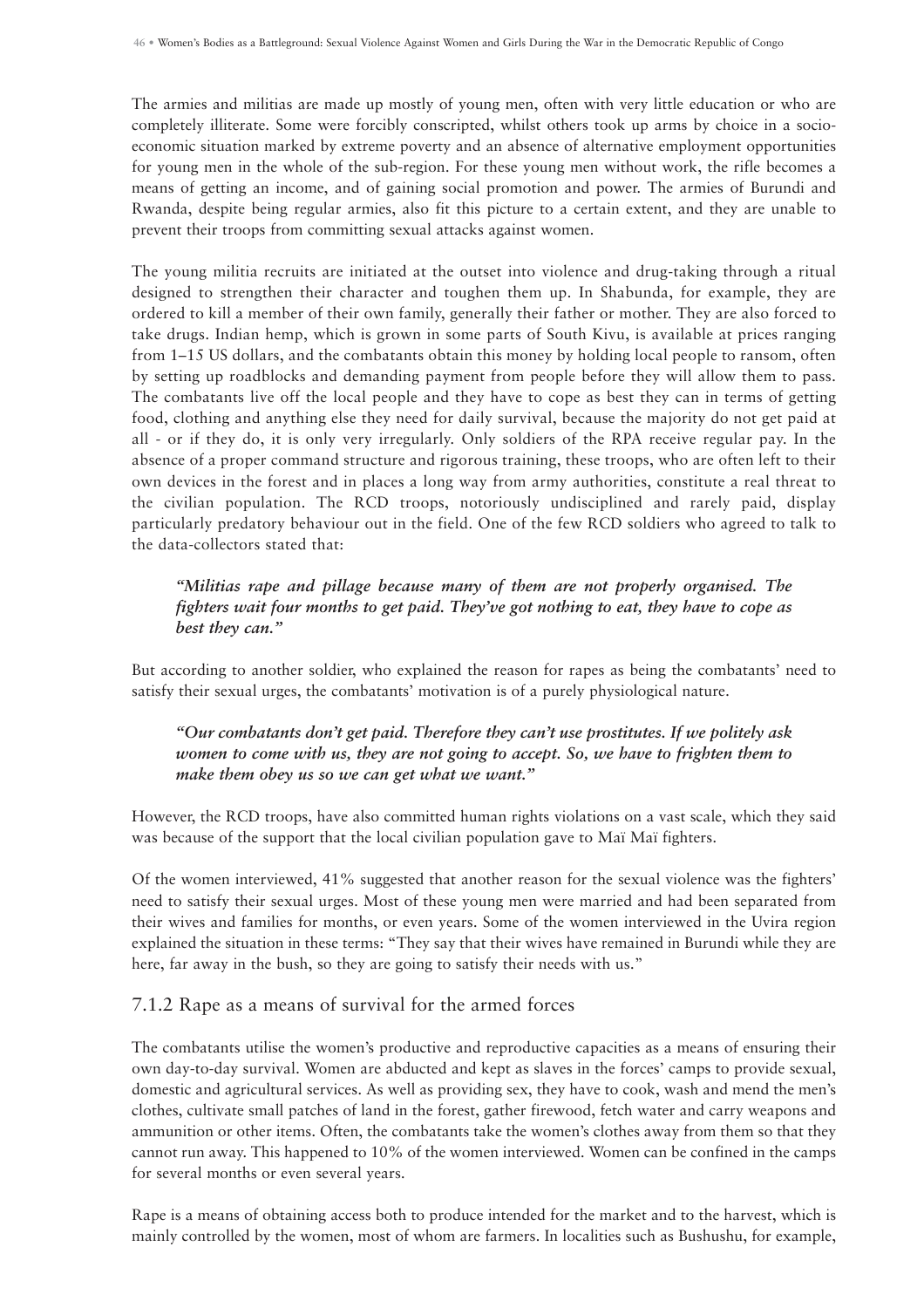incidents of rape and pillage were particularly numerous in September 2002, and in January, February and June 2003 – which are periods of busy harvesting in the fields of coffee, cassava and bananas. At Bugobe, on the edge of the Kahuzi-Biega Forest Park, it was noted that a large number of rapes, accompanied by pillaging, were committed during the bean harvest in June 2003. Rapes also took place the day before major market days in the villages. The women were raped and then stripped of the produce that they had intended to sell at the market the next day.

The stolen produce is used for the combatants' own consumption, but it can also be sold. According to testimonies collected at Shabunda, the wives or concubines of the fighters are given the task of looking after the stolen goods and selling them in the markets at a high price. These women who follow their partners live in extremely precarious conditions and have to manage as best they can and by any means available, including encouraging their men to pillage, in order to feed their families.

*"Prices have increased a lot. The soldiers become the suppliers of oil, flour and cassava which they take from our houses and our fields. Their women resell these products at Shabunda market and in various commercial centres in the District. These soldiers' women encouraged the pillaging of clothes and foodstuffs. They'd arrived from Lubao in Katanga in a pitiful state. They wear or sell the clothes that their husbands have stolen from other women…"*

A victim

Rape has also sometimes been accompanied by hostage-taking and demands for a ransom in order to obtain cash. In a number of cases women confined in the camps have been freed against the payment of a ransom by their family. Men, too, have been taken hostage for the purpose of obtaining money. The FDD, for example, have frequently kidnapped men and women travelling between Uvira and Bukavu across the Ruzizi plain. The sums demanded for freeing hostages are sometimes very high; the FDD have demanded as much as \$3,000 per victim. The Interahamwe, operating around the Kahuzi-Biega National Park, have also demanded the payment of ransom money by the families of people they have kidnapped.

Given this situation, it is clear that rape is no longer just an act of social violence, as it is commonly regarded, but it has also become an act of economic violence.

#### 7.1.3 Legitimising rape: a 'prize' for bravery and the ideal 'drug' to boost the troops' morale

It emerged from the interviews that those in charge of the soldiers gave their backing for and legitimised the perpetration of rape by authorising their troops to rape as a 'reward'. A number of victims who had been kidnapped and confined in the camps talked about this.

#### *"Often we saw the soldiers turning up with stolen goods and their boss, to reward them, allowed them two hours in which to go back to the village to rape, so as to satisfy their sexual needs."*

There are instances where the military leaders send their escorts to go and look for beautiful young women for them whom they will appropriate and use as they please. The victims are sent home after a certain time and replaced by new kidnap victims. Some of these women have even been raped along the way by the escorts, who told them that they were taking the opportunity to rape them quickly, because once they were back at the camp, they would become the exclusive property of the commander. When they conquer a town, the combatants always try to procure women for the duration of their stay there. Thus, in one example, when they arrived at Fizi, the military leaders 'negotiated' with the village chiefs for the latter to show them the women living alone, the unmarried mothers and the widows. At the end of their stay, the combatants went off, leaving behind them these women who were traumatised, sometimes pregnant, and denounced by their own community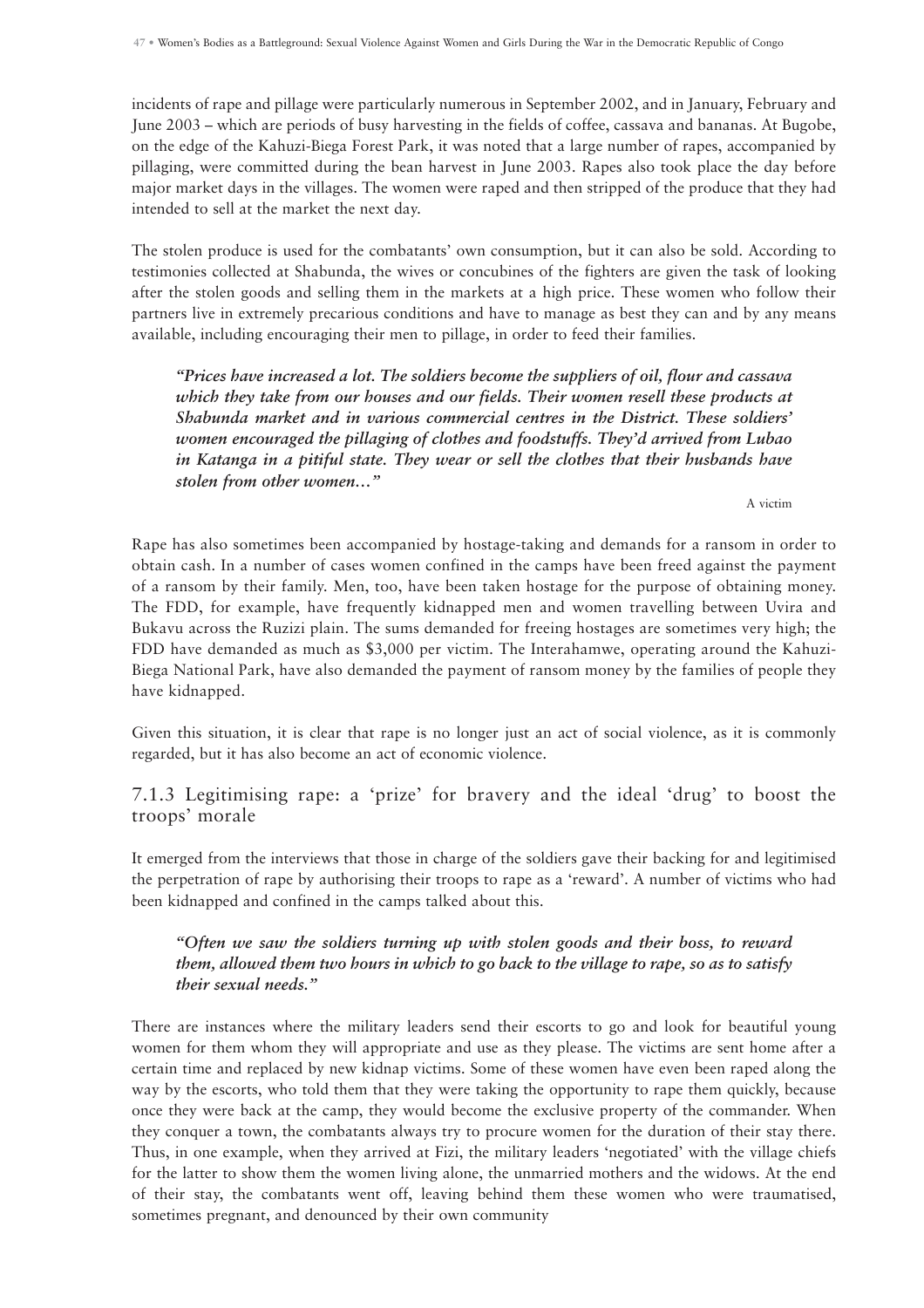## 7.1.4 Using women's bodies to humiliate the enemy

Women's bodies have been used as a battlefield by all of the forces, foreign as well as Congolese that are engaged in the war. The women are sexually abused, tortured, terrorised and humiliated because they symbolise their community. The men of the community are targeted through them and through their bodies. One woman heard her attacker say: "You look after the men who kill us, so you too are our enemy." The capture of a town after fighting between two opposing forces has almost always been followed by the rape of women assumed to belong to the defeated enemy group as a means of taking revenge. In October 2000, mass rape marked the recapture of Uvira by the RCD, after the Maï Maï had retreated from the town by night. In the same way, in December 2002 when the Maï Maï clashed with soldiers of the RCD who were occupying Katogota, they raped the women there on the assumption that they supported the RCD. At the time of the confrontations on the Ruzizi plain in June 2002 between the RCD-RPA coalition and that of the Maï Maï and Interahamwe, many women were raped on both sides. Rapes were also committed at Baraka after the occupation of this small town by the Burundian army in 2002. Unfortunately, there are many examples of this.

RCD soldiers who were interviewed confirmed this extension of fighting to women's bodies as a means of damaging the morale of the enemy troops and explained the logic behind it:

*"The rapes took place because the Maï Maï wanted to terrorise our soldiers. By raping and torturing the women, cutting off their breasts or their heads… they could terrorise our soldiers who might be passing that way or else hear about these atrocities."*

According to the same soldiers, sometimes women assumed to belong to their side are abducted and kept prisoner by the enemy as a means of obtaining information:

#### *"It's ideological - they want to know what's happening in our ranks by making the women speak."*

The reason for the foreign militias raping women, according to the combatants interviewed, was the desire to assert their superiority by 'marking the territory', so as to consolidate their presence on Congolese soil. Thus, according to an RCD soldier:

*"The foreign militias, such as the FDD, FNL and Interahamwe are like mercenaries in a far-off land, where they have neither father nor aunt nor brother and they act without scruple. They also have to demonstrate that they control the area."*

#### 7.1.5 Rape as a deliberate method of exterminating the Congolese people

Of the women interviewed, 57.3% were firmly convinced that the extreme violence and cruelty shown towards them by members of the foreign fighting forces was proof that there was a plan to destroy and exterminate the Congolese people or in any case the communities that these women belonged to. For many of the women who hold this view, the theory of rape being just a means of satisfying sexual need does not stand up to analysis. As one informant said:

*"They come to kill and destroy, because if it was only to satisfy their sexual urges, they would not set about raping 86-year-old women or children less than 11 years old. It means they are trying to harm and destroy."*

Moreover, 19% of the victims think that Congo is coveted by its neighbours who are jealous, they say, of its immense wealth. This is how one group of women interviewed at Shabunda put it:

*"They use torture to overcome and destroy us, because they are jealous of us. Ours is a big country with great wealth. They were chased out of their own country and*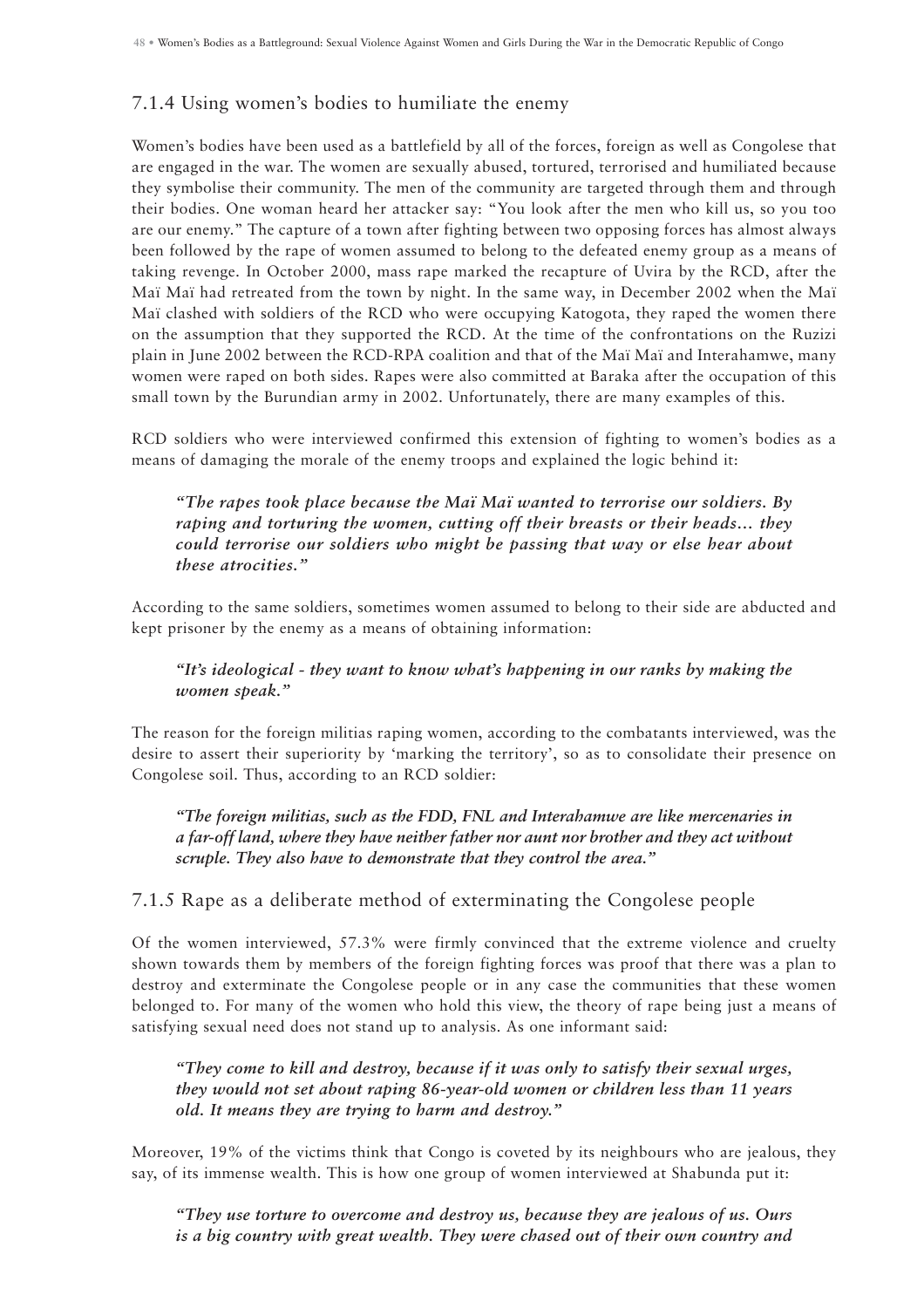*now they're living in the bush. They've brought a culture of violence with them – in their country, violence is a national sport."*

The victims believe there is a deliberate policy of spreading HIV/AIDS to as many women as possible so that they in turn will infect the men of their community. The rapes, in their opinion, are aimed at destroying women's identity by means of 'ethnic cleansing'. They assert that deliberately getting women pregnant so as to produce non-Congolese babies is a definite part of the plan.

#### 7.1.6 Ritualising rape in order to either gain or neutralise magical powers

During wartime the relationship between magic and power is played out in the rape and sexual violence perpetrated against women. There is a widespread belief in the sub-region and more particularly among combatants, according to which the act of raping a woman of a particular category serves a double purpose because it confers magical powers and invincibility on the battlefield. Rape in this context becomes primarily a ritual. The target groups are young virgins, pregnant and breastfeeding women, and Pygmy women.

At Amba, a village to the south of the town of Uvira, 17 young girls were abducted from their school by about 30 Maï Maï. They were kept captive in the forest and their virginity taken by rape. The vaginal fluid was carefully collected in bowls and on handkerchiefs. At Mboko, Basmukuma and Babungwe a large number of girls aged between 12 and 18 years and women aged between 18 and 45 were raped because they were either virgins, pregnant or breastfeeding. Pygmy women were likewise raped en masse. One combatant declared to the Pygmy woman he was raping:

#### *"You are our medicine and we are going to come and rape you whenever we want."*

Rape is also supposed to neutralise the 'magical powers' of elderly women who are the guardians of fetishes. According to a tradition that dates back to the Muléliste rebellion<sup>58</sup> in the early 1960s, elderly women were the possessors and guardians of fetishes that gave the Maï Maï fighters their power and invulnerability during fighting. During the Muléliste rebellion, most of the elderly women of Kindu and Kisangani were reputed to possess magical powers that enabled them to prepare and administer the 'dawa' and the 'mongana', which gave soldiers immunity against bullets.<sup>59</sup> The Simba fighters were therefore believed to be endowed with magical powers that enabled them to transform rifle bullets into water,<sup>60</sup> or to make themselves invisible on the battlefield. The 'dawa' therefore constituted "a set of magical-religious powers that conferred invulnerability, strength, protection and victory".61 During an initiation ceremony, these elderly women sprinkled the new recruit with sacred water, scarified his forehead, and inserted special powders in a scratch made on his body. The 'dawa' had the dual objective of protecting the fighters, thus creating internal cohesion within the group, and convincing the enemy and local population of the Simba militias' immunity against bullets.<sup>62</sup>

Present-day Maï Maï militias have taken up these beliefs and rituals. Following the example of the Simba fighters, they place great weight on the notion of 'purity', and practise an almost identical initiation ceremony, with the same objectives: to protect the combatant on the battle field and ensure internal cohesion within the militia groups. Again, it is elderly women, most often Bembe women from Fizi who are the guardians and administrators of the initiation rites, which include sprinkling the militiaman with sacred water and inserting a substance in an incision made on the back of the hand.<sup>63</sup>

This role, as guardians of the initiation rites, largely explains the rape of elderly women by the military forces fighting against the Maï Maï, especially the RCD and the RPA. Raping women

<sup>58.</sup> Also known as the Simba rebellion.

Vlassenroot, K., op. cit.

<sup>60.</sup> Willame, J. C., *L'Odyssée Kabila. Trajectoire pour un Congo nouveau*, Karthala, 1999.

<sup>61.</sup> Vlassenroot, K., op. cit.

 $\frac{62.}{63.}$  Ibid.

Ibid.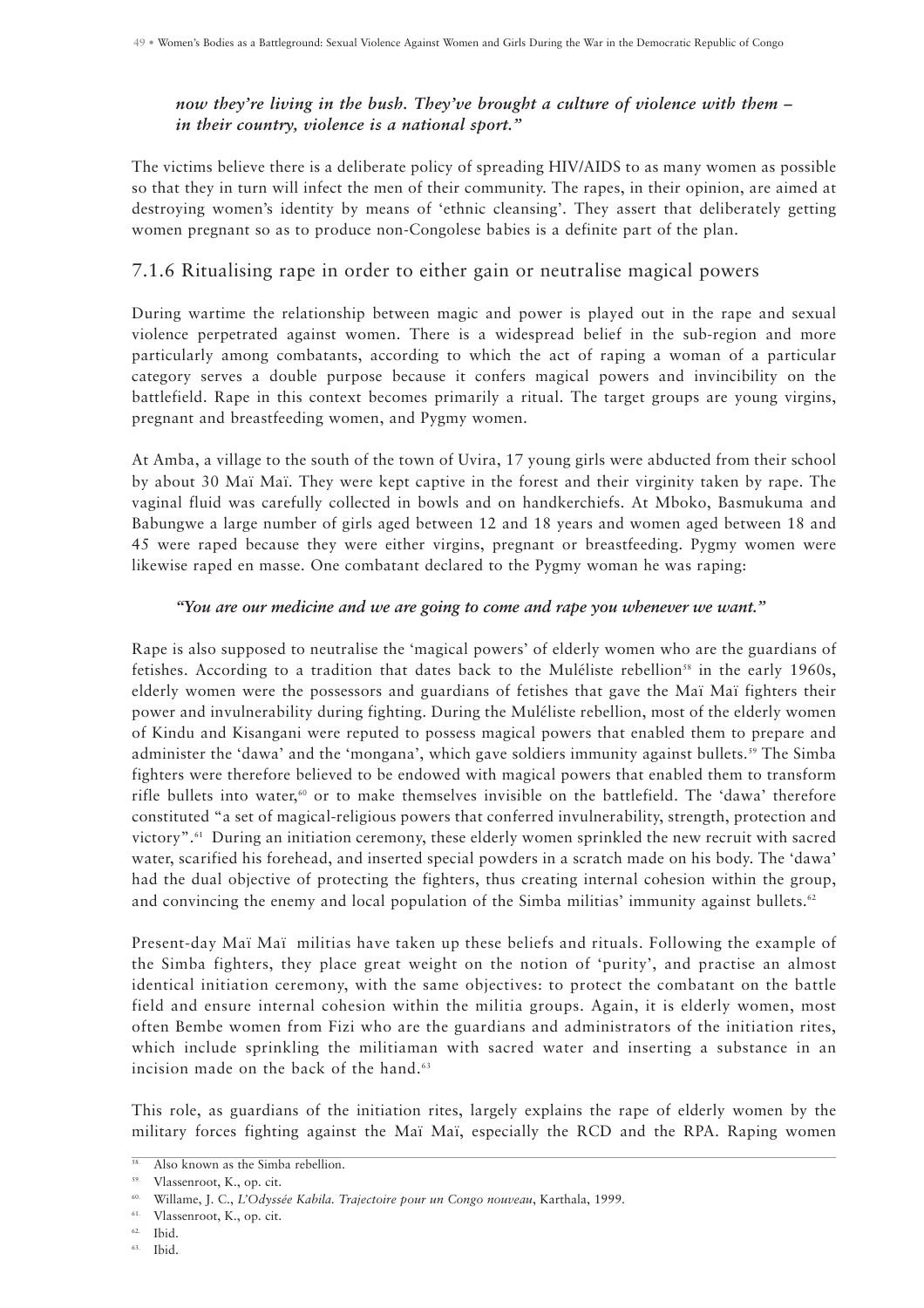labelled as witches means taking away their magical powers, destroying their sacred nature by 'sullying' them through the act of rape, thereby nullifying the power and invincibility of the Maï Maï. However, many women have been stigmatised simply because of their old age and wrongly accused of practising witchcraft on behalf of the Maï Maï. They have been raped and very often executed in a particularly brutal and cruel manner by the enemy forces. One of them declared:

#### *"Because of my age, I was suspected of being a witch in the service of the Maï Maï. The RPA soldiers raped me, saying that they were doing this because they wanted to neutralise the magical powers of the Maï Maï ."*

However, it should be noted that many other elderly women have been savagely raped and murdered in South Kivu without having been accused of witchcraft. The rape of elderly women is a relatively widespread phenomenon during armed conflict. These women are often not very mobile, because of their age, and may live alone so are particularly vulnerable to being attacked by solders.<sup>64</sup>

## 7.1.7 Rape as a tool for political repression against human rights campaigners

Women activists who mobilise within their communities to publicly condemn the rapes, sexual violence, abductions and forced confinement committed against women and girls are often, in their turn, abducted and raped. One of them, who was questioned by RCD security police and imprisoned for nine days was raped every night by each of the policemen on duty in turn.

## 7.1.8 Score-settling between individuals or between communities

The general climate of violence exacerbates the conflict and rape is used as a means of settling disputes between individuals and between communities. Thus men from the marginalised Banbouti Pygmy community sometimes pretend to be FDD rebels or Maï Maï fighters and pillage and rape women from the neighbouring communities as a way of avenging the contempt and lack of respect with which these communities treat them. Likewise, individuals can take advantage of the general lawlessness to attack women with whom they have quarrelled in the past. One interview said:

*"I saw a Maï Maï that I'd known for a long time and who had asked me to marry him when I was still a girl. Now he asked me to leave my husband to go with him. I refused, and then he jumped on me and raped me."*

## 7.1.9 Widespread banditry in the region – fertile ground for rape and sexual violence

The administrative neglect, absence of proper local administration, insecurity and general confusion provide fertile ground for organised crime. Hordes of thieves pretending to be FDD militias, Interahamwe, Maï Maï and other fighters take advantage of the situation to perpetrate all sorts of violent crimes, pillage and rape against the already poverty-stricken local people. Many of the thieves operate on the Ruzizi plain, where they pillage, in full daylight, the markets that are set up along the main road, or they steal cows which they then sell in the markets of Burundi. In Uvira, for example, some 'false' Maï Maï held families to ransom, threatening reprisals unless they each handed over the sum of \$50 as a contribution to the 'resistance' of the Congolese people that they said they represented and were defending against the foreign occupation. Acts such as these occur again and again, because the perpetrators are assured of total impunity due to the complete breakdown of administrative and institutional authority.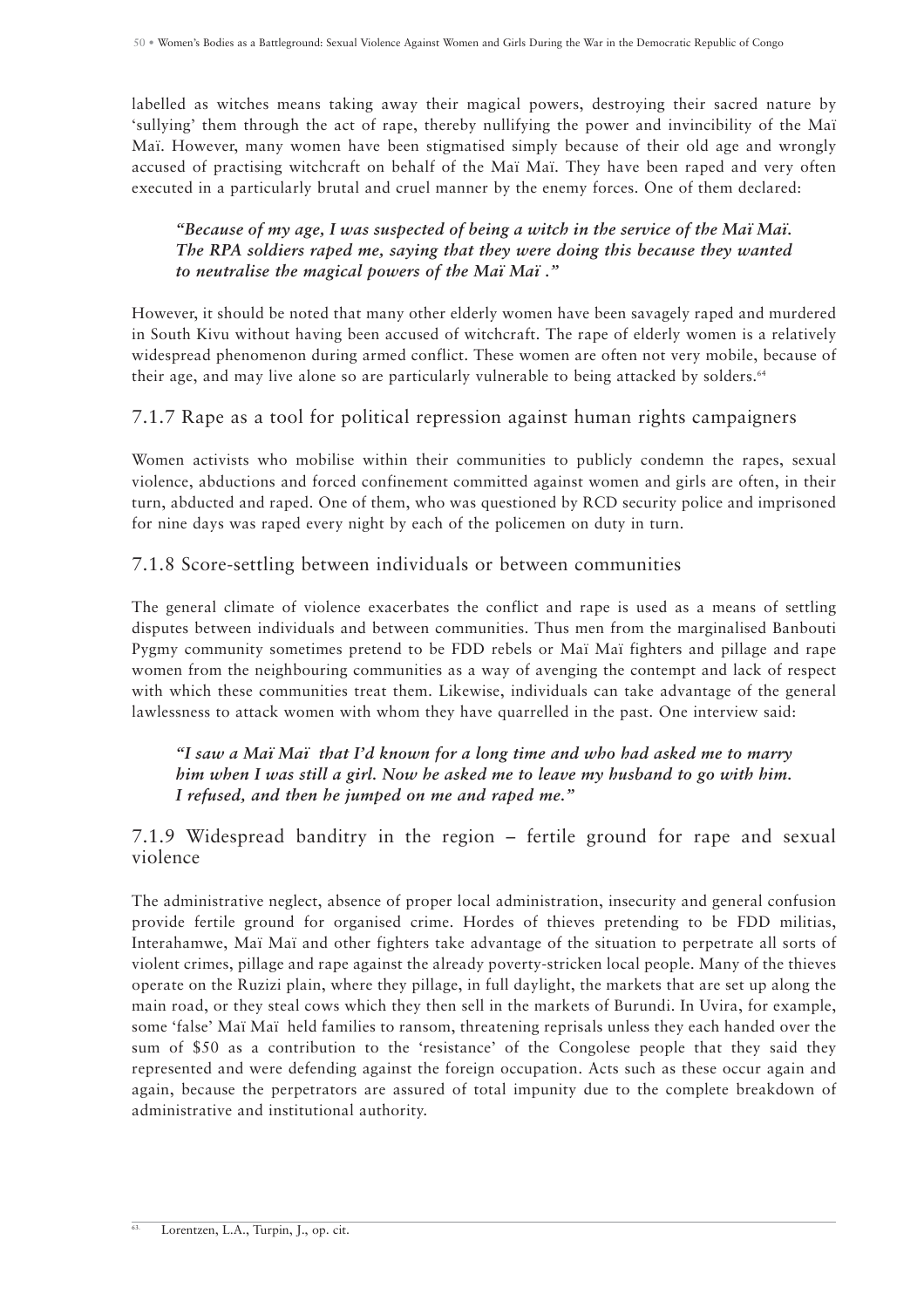#### Conclusion

The general climate of impunity has favoured the escalation of rape, which is no longer committed solely by members of the fighting forces but also by policemen, prison guards and individuals in positions of power. Civilians are also involved in rape, as indicated above. Eighty-four per cent of the victims said that they were absolutely certain they would have to continue to live in this state of terror until an end was brought to the perpetrators' impunity.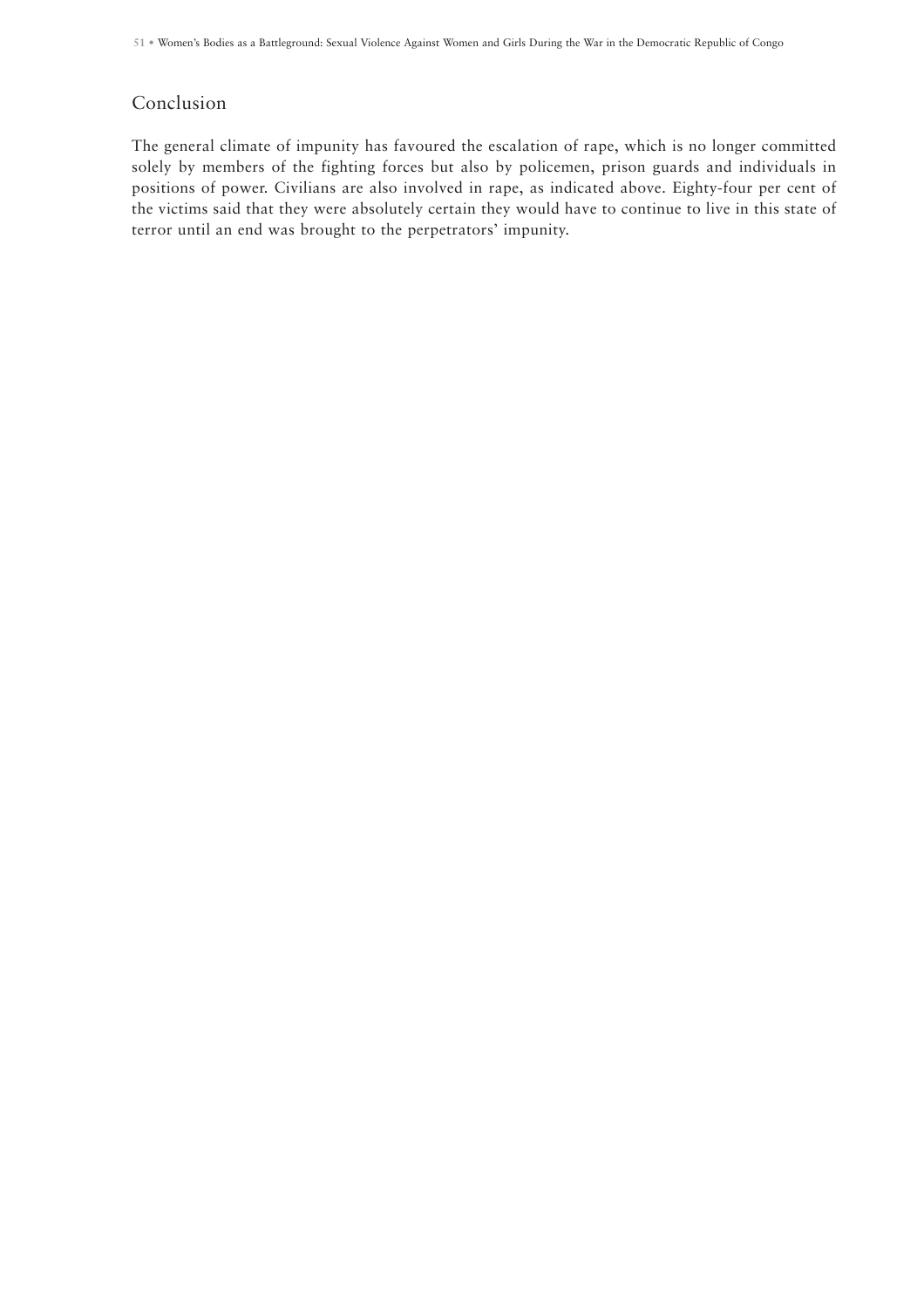# 8

# Institutional Responses to Sexual Violence Against Women

## 8.1 The powerlessness of local customary and administrative authorities

In this climate of general insecurity, the local customary and administrative authorities are as powerless in the face of combatants' acts of violence as the people they are supposed to protect, according to a number of victims who had reported the violence that had been perpetrated against them. This was certainly the case in Fizi, where 25% of the women who had been raped contacted the head of the neighbourhood, road, district or village where they lived. In the villages, victims went to the important elders. Generally speaking, the victims were disappointed with the apathy shown by the communal authorities, who themselves were powerless and terrorised by the presence of the soldiers. It is true that standing up to soldiers in this context requires considerable strength and the few who are courageous enough to do it expose themselves to considerable risk, even of death. For example, when, in May 2003, one of neighbourhood heads in the Mlenga district of Fizi dared to forbid soldiers from raping women, he had to flee the town, pursued by the soldiers.

Most of the authorities contacted during the survey said that the only thing they could do was to commiserate with the victims and recommend that they avoid isolated and dangerous spots. The more daring among them said they had taken due note of the complaints and promised to inform their superiors about them. But very often the customary chiefs simply tried to smooth things over, even going as far as to minimise the seriousness of the acts that had been perpetrated, as in the case of one chief who told a mother who had been raped:

#### *"It was your children who did it, try to understand them"*

Some head men have actively supported the women. They have acted as mediators to help divided families, advising the husbands to give moral support to their wives and not abandon them, and have also tried to provide moral and material support themselves, visiting the families concerned to express sympathy on behalf of the community, supplying traditional medicines to the victims and paying transport costs for those women who wanted to go to distant health centres for treatment or to leave their community where they felt disgraced and vilified. However, will the Congolese national institutions provide any legislation to deal with these sorts of attacks?

# 8.2 Congolese law and rape: the lack of a gender perspective

Gender-based violence, in particular rape and other types of sexual violence is dealt with in Congolese legislation, yet there have virtually never been any convictions for rape, while the fighting forces have been raping and pillaging for years without any concrete steps being taken to put an end to these attacks on the most basic of human rights. In South Kivu, the RCD authorities, backed by Rwanda, were in charge during the war years and they continue to exert considerable influence in the province. However, they have done almost nothing to protect women and girls from being raped by their own soldiers and by soldiers of enemy armies and militias.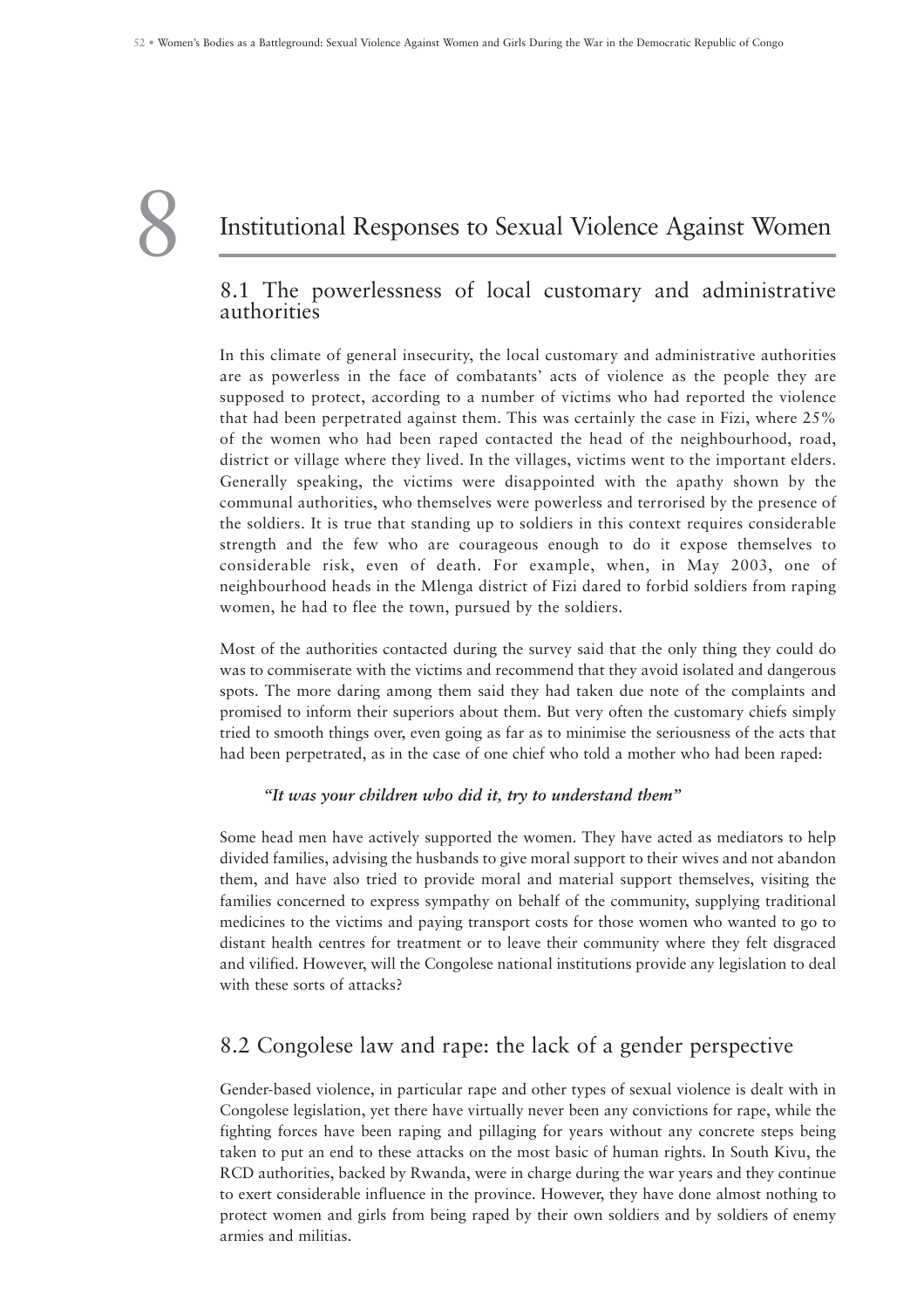The victims are generally wary of lodging a complaint, both for fear of reprisals and because they do not want to make public what has happened to them. In any case, the judiciary system as it operates in South Kivu deters them from reporting the attacks, because the victim has to pay in advance a sum equivalent to \$20 in order for the complaint to be admissible. Very few women living in the towns, and even fewer in the rural areas, could get hold of such a large sum, and even if they had the money, it would be required for the needs of their families. This situation was confirmed by an examination of the archives of the Public Prosecutor's Office in Bukavu, which showed that, of the 1,341 cases heard between 1997 and 2003, only 35 concerned sexual violence. Moreover, magistrates, who are often badly paid, if they are paid at all, have to work in very difficult conditions. But there is also the political problem of how the law is interpreted and a lack of a gender perspective within the law. Congolese legislation does not deal clearly with these two problems, and there is therefore a gap in the law, which explains the rare instances of convictions in the few cases of sexual violence that do come to court.

How is rape defined in Congolese law and what sanctions are incurred by convicted rapists? The Decree of 27 June 1960 and Edict No. 78-015 of 4 July 1978 relating to Article 170 of the Congolese Penal Code as amended on that day prohibits the offence of rape committed against women and provides for a sentence of 5–20 years' hard labour for anyone who has committed rape, either by means of violence or serious threats, or by trickery.

Congolese law defines rape as: "sexual union that a man imposes on a woman with the use of violence. In other words, the act in which a person of the male sex has relations with a person of the female sex against the will of the latter, whether the lack of consent results from physical or mental violence or from any other means of constraint or from her having been taken by surprise."<sup>65</sup>

In this definition the act of rape can only be the insertion of the man's genital organ into the woman's genitalia and it is not rape if there is no coitus. Thus if rape is committed with the use of an object, in Congolese law it is not regarded as rape.

In fact, Congolese law<sup>66</sup> establishes a hierarchy of different types of rape, and differentiates between rape and indecent assault. Thus, the act of inserting into a woman's vagina a finger, stick or any other object against her will, or the act of breaking the hymen of a virgin by any other means than by inserting the male organ can be the subject of a prosecution either as an act of public outrage or as indecent assault. The same applies to homosexual acts.

Furthermore, if a man uses violence to force a woman to have sex via the anus or the mouth, this is also regarded as indecent assault and not rape, while the offence of rape exists only when there is sexual intercourse.67 The victim of rape can only be a woman. Therefore, no homosexual or similar kind of act can be described as rape. This means that men cannot have the status of victim even though they, too, are being subjected in ever greater numbers to rape and sexual violence in situations of armed conflict in South Kivu.

According to Congolese law, rape can only be regarded as such if sexual union has been obtained with the use of violence. The notion of violence, which can be either physical or mental, likewise lends itself to a variety of interpretations. Physical violence, as considered here, is that which is directly deployed on the victim. Under Congolese penal law, if a man forcibly removes a woman's clothes, tears her clothes and underwear and knocks her to the ground, but the woman then yields to him voluntarily, there is no possibility of him being prosecuted for rape. With regard to psychological violence, this presupposes that the woman yielded only because of being in the grip of genuine fear of exposing herself, or her family, to significant and immediate harm. The same applies to a woman who yields only in order to save either her own life which is under threat from the attacker, or that of her parents, or that of her child, whom the attacker also threatens to kill.

<sup>65.</sup> Likulia Bolongo, *Droit pénal Spécial Zaïrois*, T1, 2ème éd, 1985.

Ibid.

Ibid.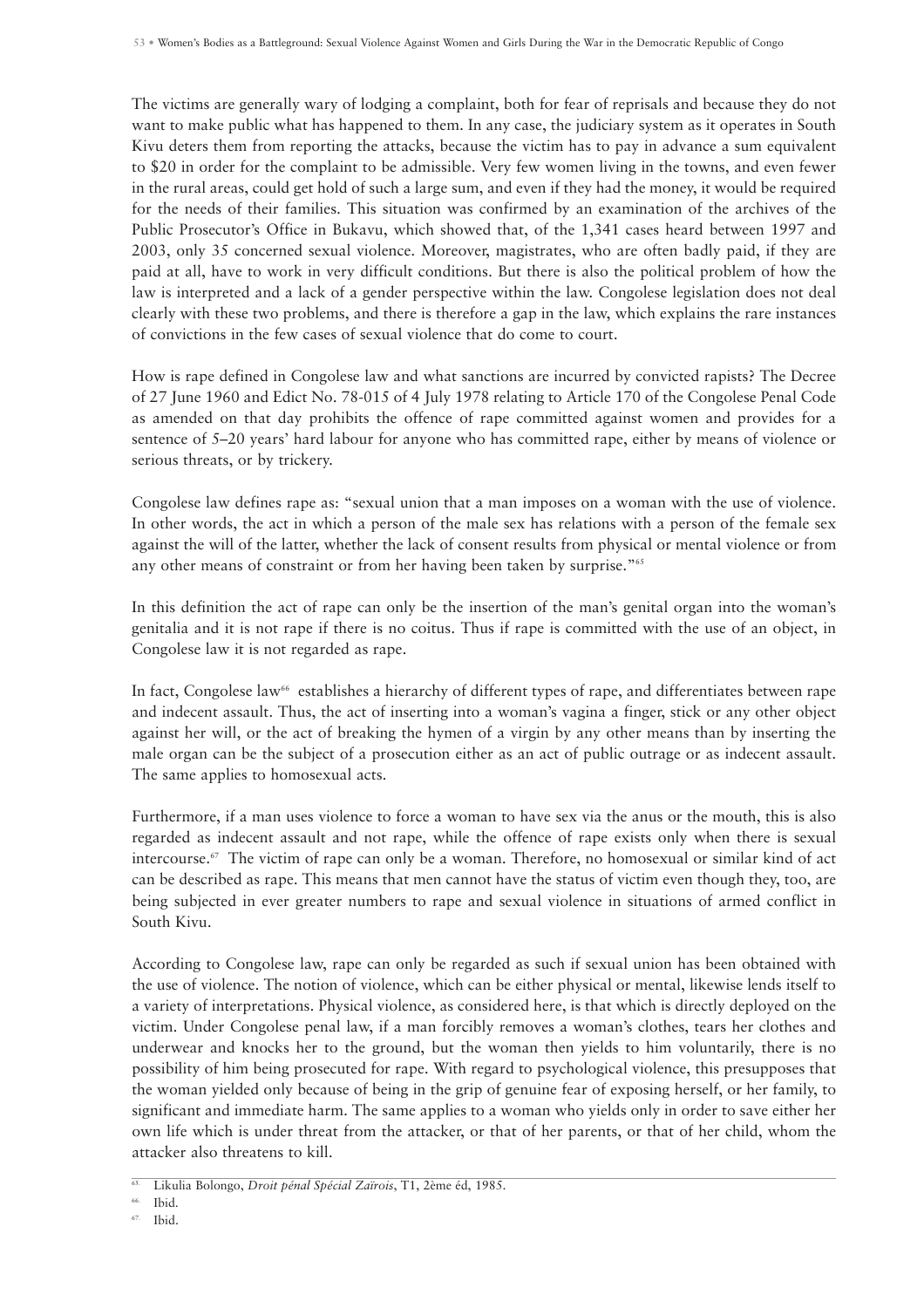The age of the rape victim is also taken into account and the attack will be considered as rape for the sole fact of the carnal act having been committed with a girl who is, or appears to be, under 14 years old, because a girl younger than 14 is regarded as incapable of giving her free and voluntary consent. In fact, what matters is to protect children beyond the age of puberty.

The ultimate aim of the attack is also an issue for debate. The use of violence, threats or trickery is on its own sufficient grounds for presuming guilt. Aggravating circumstances can be used against the guilty person, according to the consequences of the act, such as the death of the victim, for which the sentence can be capital punishment or life imprisonment; serious deterioration in the victim's health, punishable by ten years' imprisonment; or miscarriage following the rape.

There are also aggravating circumstances that arise from the guilty person's status, if they have some influence over the rape victim, or are in a position of authority over them (teacher, government official, minister of religion, medical doctor), or if the perpetrator was assisted in the rape by one or more persons. All these provisions are certainly applicable to acts of violence committed in South Kivu.

Although Congolese law does not regard as rape such practices as the insertion of the penis into the victim's anus or mouth, nor homosexual acts carried out by force, this by no means lessens the seriousness of these practices in the eyes of the law. They constitute a serious violation of morals and render their perpetrators liable to punishment as severe as that for rape, ranging from five to twenty years in prison.

Congolese law thus contains an abundance of provisions regarding rape and sexual violence but, in addition to the fact that they are in need of substantial amendments, putting them into practice is still difficult. Moreover, contrary to the provisions of international law, Congolese legislation does not regard rape and sexual violence committed during periods of conflict as war crimes, and the relevant international legal instruments that have been ratified by the Congolese government have nevertheless still not been incorporated into the country's statute book or applied in practice.

# 8.3 International legal instruments ratified by the DRC

One of the most important international legal instruments is undoubtedly Article 3 common to the four Geneva Conventions of 12 August 1949, which stipulates:

*"In the case of armed conflict… …occurring in the territory of one of the… …Contracting Parties, each Party to the conflict shall be bound to apply, as a minimum, the following provisions:*

*(1) Persons taking no active part in the hostilities… …shall in all circumstances be treated humanely, without any… …distinction founded on race… …sex… …or any other similar criteria.*

*To this end, the following acts are and shall remain prohibited at any time and in any place… …:*

- *(a) Violence to life and person, in particular murder of all kinds, mutilation, cruel treatment and torture;*
- *(b) Taking of hostages;*

*(c) Outrages upon personal dignity, in particular humiliating and degrading treatment…"*<sup>68</sup>

Article 76 of the Protocol to the Geneva Conventions of 12 August 1949 states that:

*"Women shall be the object of special respect and shall be protected in particular against rape, forced prostitution and any other form of indecent assault."*<sup>69</sup>

<sup>68.</sup> United Nations, *Geneva Conventions*, 12 August 1949.

<sup>69.</sup> United Nations, *Protocol Additional to the Geneva Conventions of 12 August 1949, and relating to the Protection of Victims of International Armed Conflicts (Protocol 1),* 8 June 1977.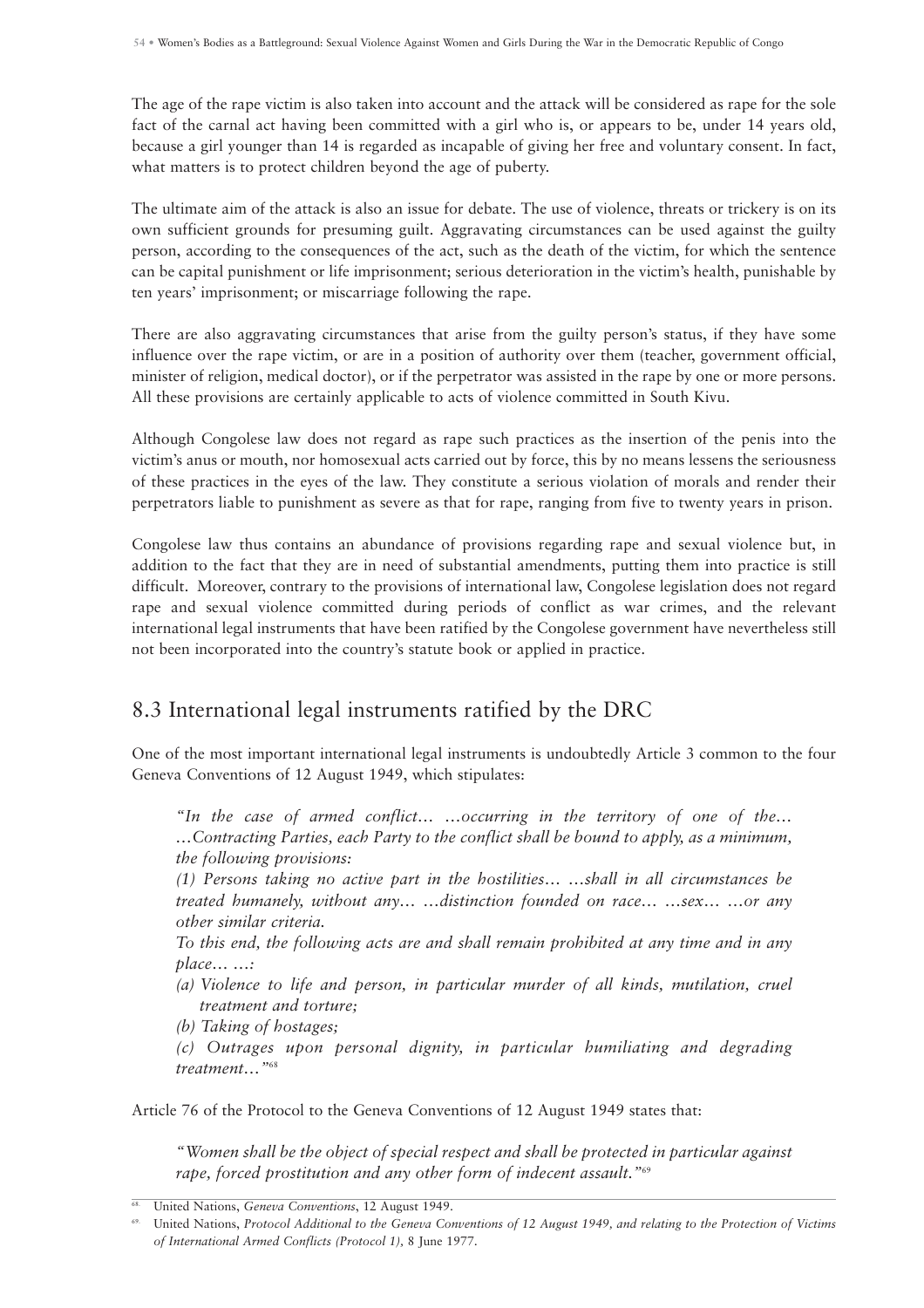The DRC is signatory to the Convention on the Elimination of All Forms of Discrimination Against Women (CEDAW), which was adopted by the General Assembly of the United Nations in 1979, and which reinforces the Protocol to the Geneva Conventions of 12 August 1949, particularly through the General Recommendation of the Committee for the elimination of discrimination against women, which emphasises the articles in the Geneva Convention that oblige States to take appropriate measures to protect women against violence of all kinds.

The CEDAW goes even further in that it considers violence as it occurs in three different types of environment: violence within the family (conjugal violence; sexual abuse of daughters, against children; violence in connection with dowry; conjugal rape; female circumcision); violence within the community (rape, sexual abuse, sexual harassment at work, at school, procuring and forced prostitution), and violence perpetrated by or tolerated by the State.

The combined application of national and international legal instruments ought to be able to protect women and guarantee their physical and mental integrity. The countries involved in armed conflict in the Great Lakes sub-region of Africa should therefore regard as essential the task of ensuring that all these specific legal instruments are respected, publicised and applied as part of international humanitarian law on the protection of women.

Armed with the provisions of this international legal framework, local human rights organisations have begun to mobilise and very courageously denounce sexual violence against women, though their activities have been restricted by their lack of resources. Since 2002 their cause has also been adopted by international NGOs, which in turn condemn this violence in all its forms.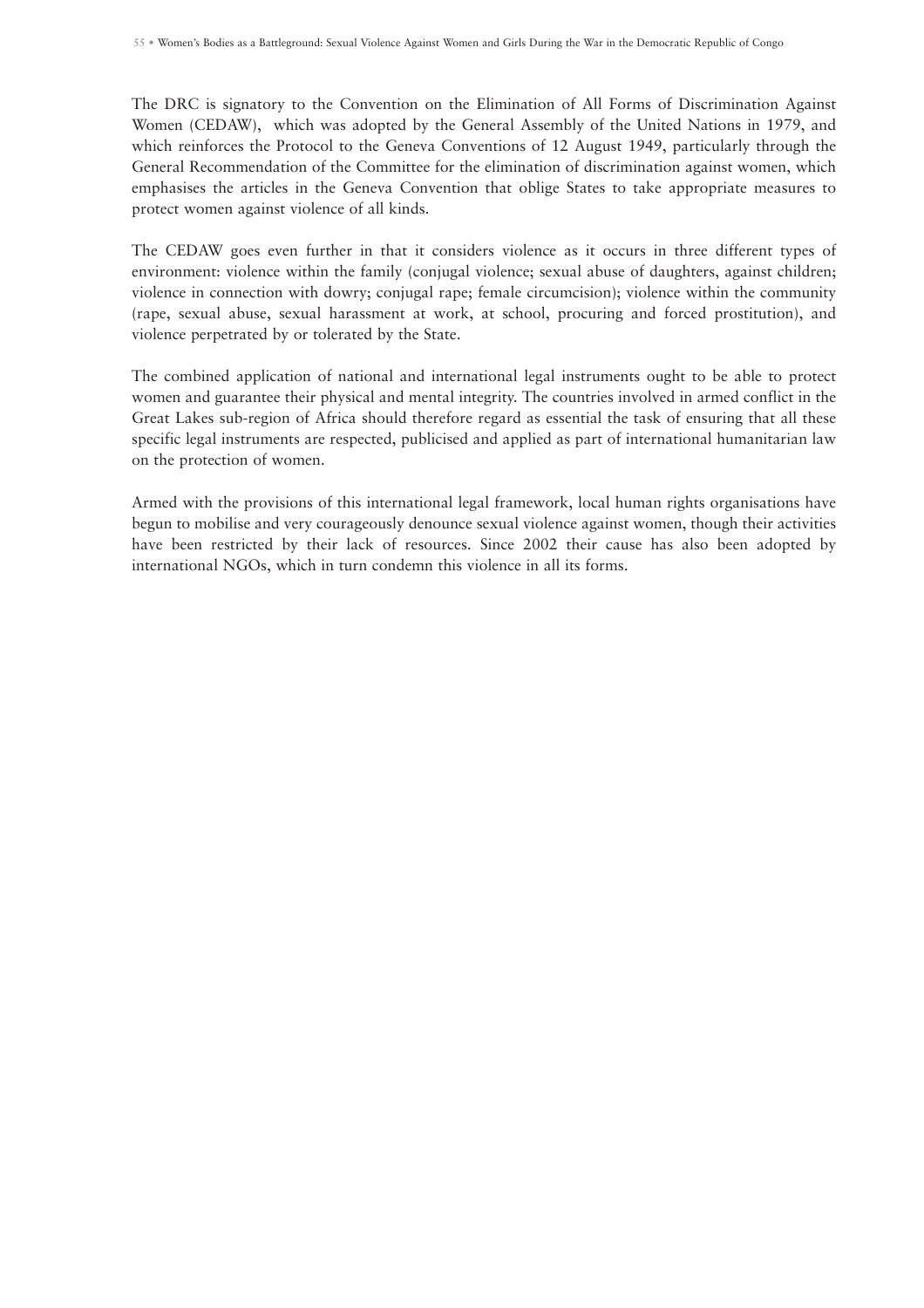# Civil Society and Support for the Victims of Rape and Sexual Violence 9

The disintegration of the state and the fact that it plays virtually no part in the day-to-day administration of society has encouraged the emergence, in South Kivu as in the rest of the DRC, of an extremely dynamic civil society. This takes the form of NGOs and associations set up to protect human rights and to work for peace, as well as women's groups. The massive scale on which sexual violence has taken place during the conflict in South Kivu has impelled a number of civil society actors to become involved in confronting this problem and, using what means they have, taking on the task of caring for the victims.

These associations are active in various fields: providing victims with health care, legal assistance, food, and psychological support, and organising political training designed to foster a culture of peace and to encourage people to claim their human rights and, more specifically, women's rights, without which there is no possibility of planning for the future.

In many cases these various activities are organised collectively through networks, created in order to achieve greater effectiveness. Likewise, local NGOs and associations work in conjunction with international NGOs and UN organisations. There have been a number of successes, but there are still challenges to be met, and structural and material problems in doing so.

## 9.1 Organisations working to care for victims: "Unity is strength"

#### **• RFDP - Le Réseau des Femmes pour la Défense des Droits et la Paix/Women's Network for the Defence of Rights and for Peace**

This network was set up by two women on their return from a workshop on conflict resolution at Entebbe in Uganda in 1999 at which they had represented the DRC. It brings together Congolese women from various groups of society who are involved either in a professional capacity or as volunteers in the promotion of women's rights and of peace, with the aim of contributing to the building of a just, equitable, harmonious and peaceful society.

It is concerned essentially with civic education designed to inform the women of South Kivu about their rights and organises workshops for exchanging views on women's rights, talks about the law, and human rights awareness-raising campaigns. It also takes part in radio programmes on these issues.

The network provides social and legal assistance through a system of fortnightly visits to women prisoners to check on the conditions in which they are being kept, the way they are being treated (meals, how they are guarded), and also on administrative matters such as whether the prisoners' files are in proper order, how far their cases have progressed, and the current legal status of their cases.

The RFDP is also active in condemning cases of violence and the violation of women's rights, and in conflict resolution. It monitors and documents cases of rights violations, using reports provided by witnesses and the victims themselves and by local partner organisations. They also visit the localities concerned.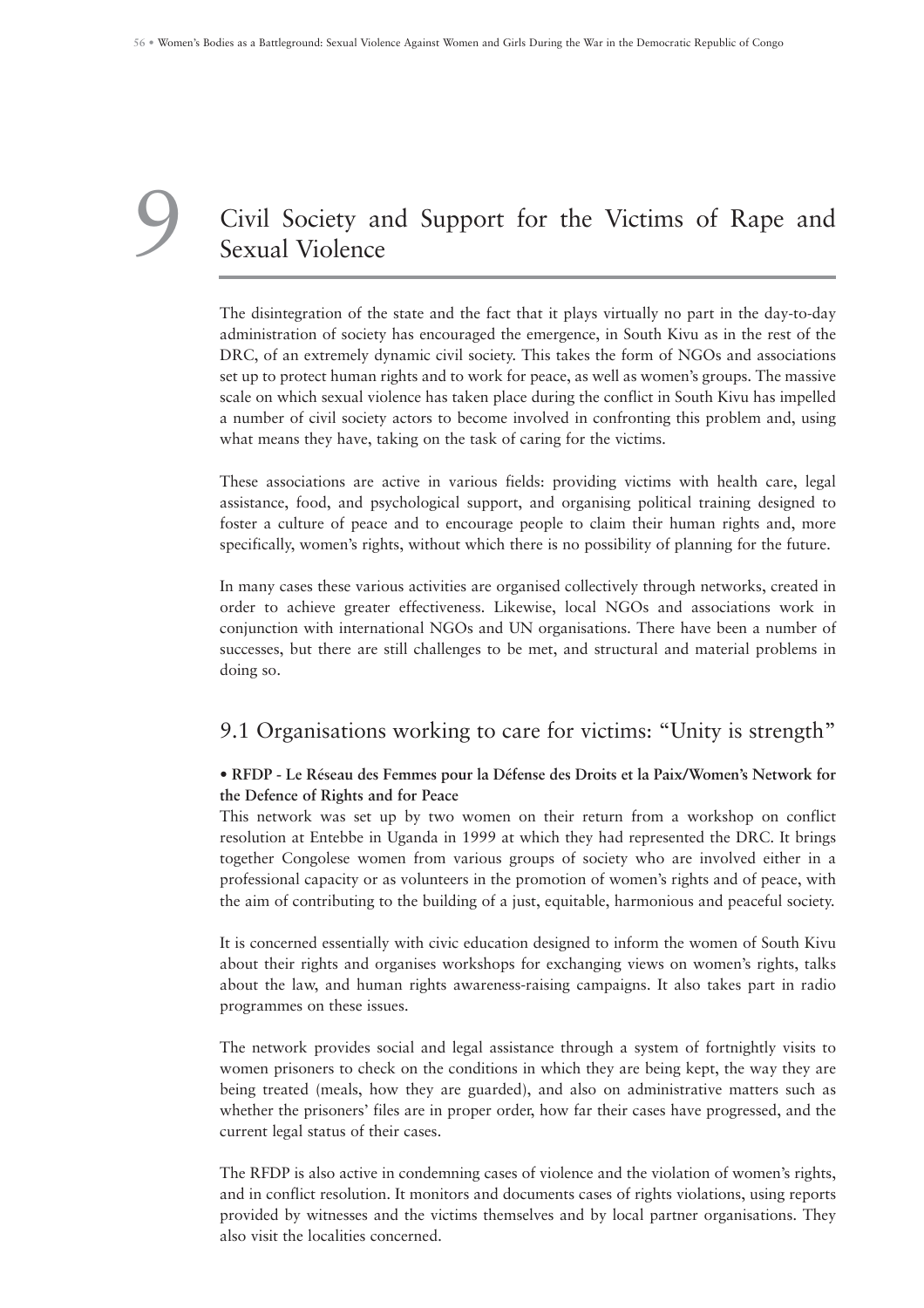#### **• RFDA - Le Réseau des Femmes pour un Développement Associatif/Women's Network for Community Development**

The RFDA is involved in training women in human rights issues through radio programmes, lectures on women's rights, and study days to discuss the concept of peaceful coexistence. The network is concerned with women who have been victims of violence: it identifies victims, trains social workers and provides social, medical and legal assistance. The network has been able to care for 800 victims of violence in its women's refuges. The network also provides men with information about women's rights.

The idea of setting up shelters for female victims of violence came from a group of women who were volunteer leaders in the network, after the Maï Maï recaptured Uvira and Fizi territories between12-19 October 2002. This recapture was accompanied by many incidents of rape and pillage, killings and the widespread torching of houses. Against this backdrop, on 22 October, three women leaders met for an exchange of ideas on sexual violence against women, with a view to raising awareness of the situation and making an appeal to national and international opinion. Their project, named "SOS Femmes en Danger" (SOS Women in Danger), quickly attracted support from the Swiss government development agency and it also began useful collaboration with Burundian organisations, in particular the Association Burundaise pour le Bien-Etre Familial (ABUBEF) and the Maison des Femmes de Bujumbura. The aim of the project is to help women who have been subjected to sexual violence to recover their psychological equilibrium and, above all, to assist them to reintegrate into community life. The psycho-social care workers at the women's refuges accompany the victims to the CEPAC health centre in Kabulimbo. They make daily visits to the women's homes, check that they are taking their medicines, and offer advice to women who do not want to get treatment at the health centre.

The organisation's activities cover the territories of Uvira and Fizi. The Maison des Femmes de Congo has its headquarters in Uvira and runs women's refuges in the north of the area (Katogota, Luvungi, Sange, Kiliba), in the centre (Uvira) and the south (Kabimba, Makobola, Swima, Mboko-Nundu, Baraka, Kazimia, Mushimbake, Kalundja).

#### **• CCVS - Associations and groups belonging to the Coalition Contre les Violences Sexuelles/Coalition against Sexual Violence**

There are five associations in this network: Réseau des Femmes pour un Développement Associatif (RFDA), The Centre Olame, ADIF - Association pour le Développement Intégral des Femmes/Association for Women's Integral Development, UEFA - Union pour l'Emancipation des Femmes Autochtones/Union for the Emancipation of Indigenous Women and SAF - Service des Activités Féminines/Women's Activities Service.

The network's creation arose out of the need for organisations working in the field of human rights to have some kind of central structure that would facilitate dialogue between the various associations operating in the area of rape or sexual violence against women and other human rights violations in the DRC, in order to achieve a greater degree of respect, at both local and international level, for cultural diversity. The network was established in Bukavu following a seminar organised at Shekinah House between 30 September - 2 October 2002, by the Law Group in partnership with other local organisations. The aim is to lobby at both local and international level.

CCVS, which has its headquarters at Bukavu, responds to cases of sexual abuse that are linked with the war in the DRC. Inspired by a desire to rebuild national unity, the Coalition invites all groups and individuals who care about peace and who want to bring an end to gender-based violence to help create appropriate ways of providing the victims of sexual violence with comprehensive, systematic and effective assistance.

It organises weekly meetings and monthly discussions among member organisations, lobbying activities at local and international level, and awareness-raising campaigns on the extent and consequences of rape, appealing to international opinion in the cause of solidarity with the women of Africa and the whole world. The Coalition has also established contacts with combatants.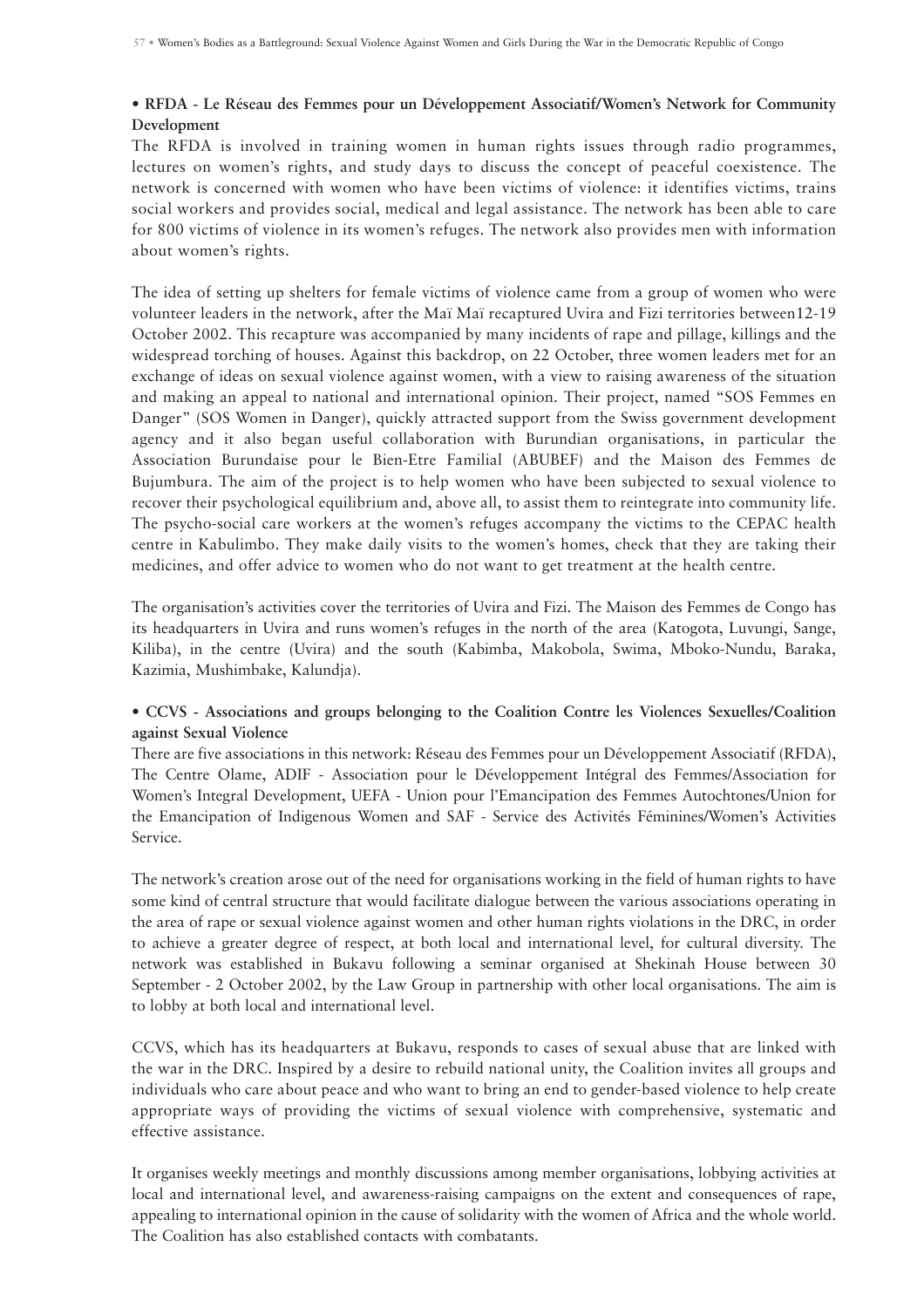The work of CCVS has an impact at national level in that it collaborates with sister organisations in other provinces, especially Kinshasa, on lobbying and awareness-raising in the capital and on fundraising for its members' activities.

Finally, the Coalition has set up a provincial commission to campaign against sexual violence, with the aim of drawing together the various types of approach adopted by its member organisations, while keeping in mind the enormous needs that the victims have and taking care to ensure that the partners all work in a complementary manner. This Commission is divided into four subcommissions: psycho-social, material/economic, medical and legal. The Lemera hospital in Panzi plays a key role in assisting thousands of victims of rape.

**• Arche de l'Alliance, Association de Lutte pour la Défense des Droits de la Femme et de l'Enfant/Organisation for the Defence of the Rights of Women and Children and Solidarité des Femmes Activistes pour la Défence des Droits Humains/Women Activists' Solidarity for the Defence of Human Rights**

These three associations, which work together in close collaboration have produced a number of radio programmes and organised awareness-raising campaigns on women's rights, with an emphasis on topics relating to sexual violence and discrimination against women.

The associations provide social assistance to the victims and play an important role in their medical care. In 2002 they financed medical treatment for 110 women in Fizi and Uvira. They also transferred 8 of the most severely affected women to Bujumbura (covering the costs of their transport) so they could get proper treatment.

Free legal assistance is also given to the families of girls and women who have been brave enough to report to the judicial authorities the fact that they have been raped. The three associations cover the legal costs of taking the cases to court.

#### **• SOFIBEF** - **La Solidarité des Femmes de Fizi pour le Bien-Être Familial/Fizi Women's Solidarity for Family Welfare**

SOFIBEF is a local organisation active in Fizi and Uvira territories. It was established in November 1994 to promote women's rights and runs a project researching the violence and assisting the victims. In August 2003 it identified 249 victims in Fizi.

The organisation's Service Défense de la Santé Mentale (DSM) provides a listening and counselling service for women who have been raped. Those who find the courage to denounce their attackers are assisted with preparing their case and are accompanied during the trial. Aware of the importance of the victims' returning to normal life again, SOFIBEF has made small loans to 20 of the most destitute women. It has also distributed mosquito nets to 30 victims in Baraka and Kazimia. Thanks to this assistance, a number of victims have, little by little, begun to overcome their trauma. They relearn to communicate and to take part in cultural activities organised by the local groups.

#### **• PSVS - Le Programme de Secours aux Vulnérables et Sinistrés/Emergency Programme for the Vulnerable and Victims of Disaster**

This programme, which started in 1998 in Uvira operates in the areas of Bafulero and Bavira in the Moyens Plateaux. Its activities range from the distribution of foodstuffs to families fostering abandoned children, to the conducting of inquiries into sexual violence against women, transferring serious cases to health centres with the medical support of the Agence Médicale Internationale (AMI). PSVS deplores the lack of attention paid to the Moyens Plateaux area; a province that, despite all the horrors it has undergone since the outbreak of war in 1998, has been neglected. Taking care of victims of sexual violence is an incredibly difficult task in this province, which is far away from any health centres.

PSVS intends to set up a women's refuge in the Moyens Plateaux, as the victims who come from this province are not accustomed to the hot climate of Uvira.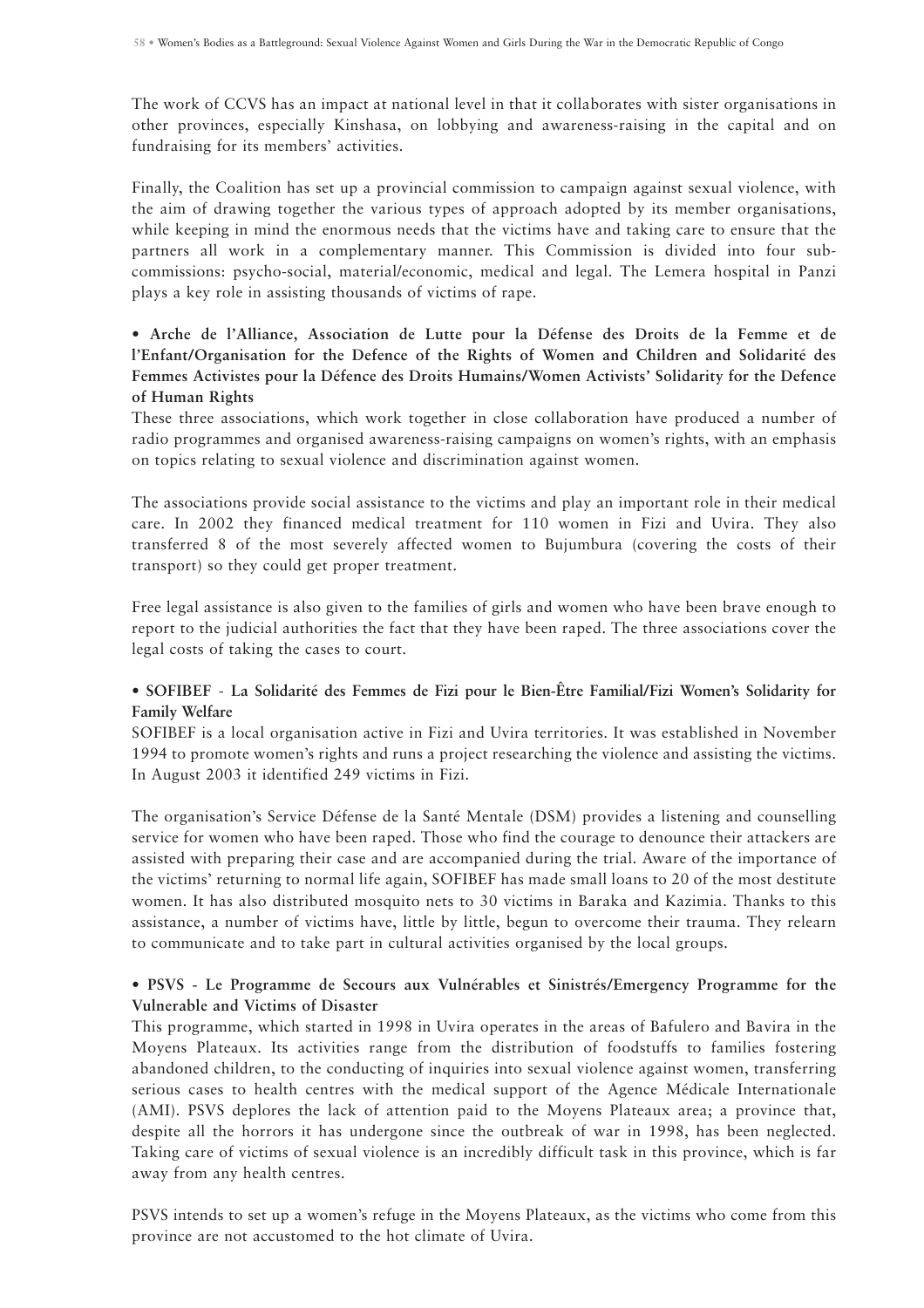# 9.2 Difficulties encountered by civil society

The NGOs and local associations active in South Kivu encounter difficulties of a structural, social and financial nature.

Even before the conflicts started, administrative neglect meant that certain parts of South Kivu, such as Minembwe and the more remote areas of Fizi and Shabunda Territories were virtually cut off. Access to them is very difficult, with air travel the best means of transport but too expensive for most people. Meeting the needs of victims in remote rural areas therefore often proves to be impossible.

Moreover, continuing insecurity in the region due to the recurrent conflicts and militia groups' operations means all activities outside the towns are dangerous, so the NGOs and local associations often have to confine themselves to working with victims who have managed to get themselves to a town.

The burden of stigmatisation and social censure weighs heavily on women victims, who often choose to keep silent about what has happened to them for fear of being repudiated by their husbands or out of respect for the prohibitions of local customs, and thus they are deprived of the assistance that they so greatly need.

Taking care of victims of rape and sexual violence is an extremely demanding undertaking. Even though civil society can count on the voluntary work of individuals, it simply does not have the funds to enable it to help the women who have been raped and to provide for their needs and those of their families and communities.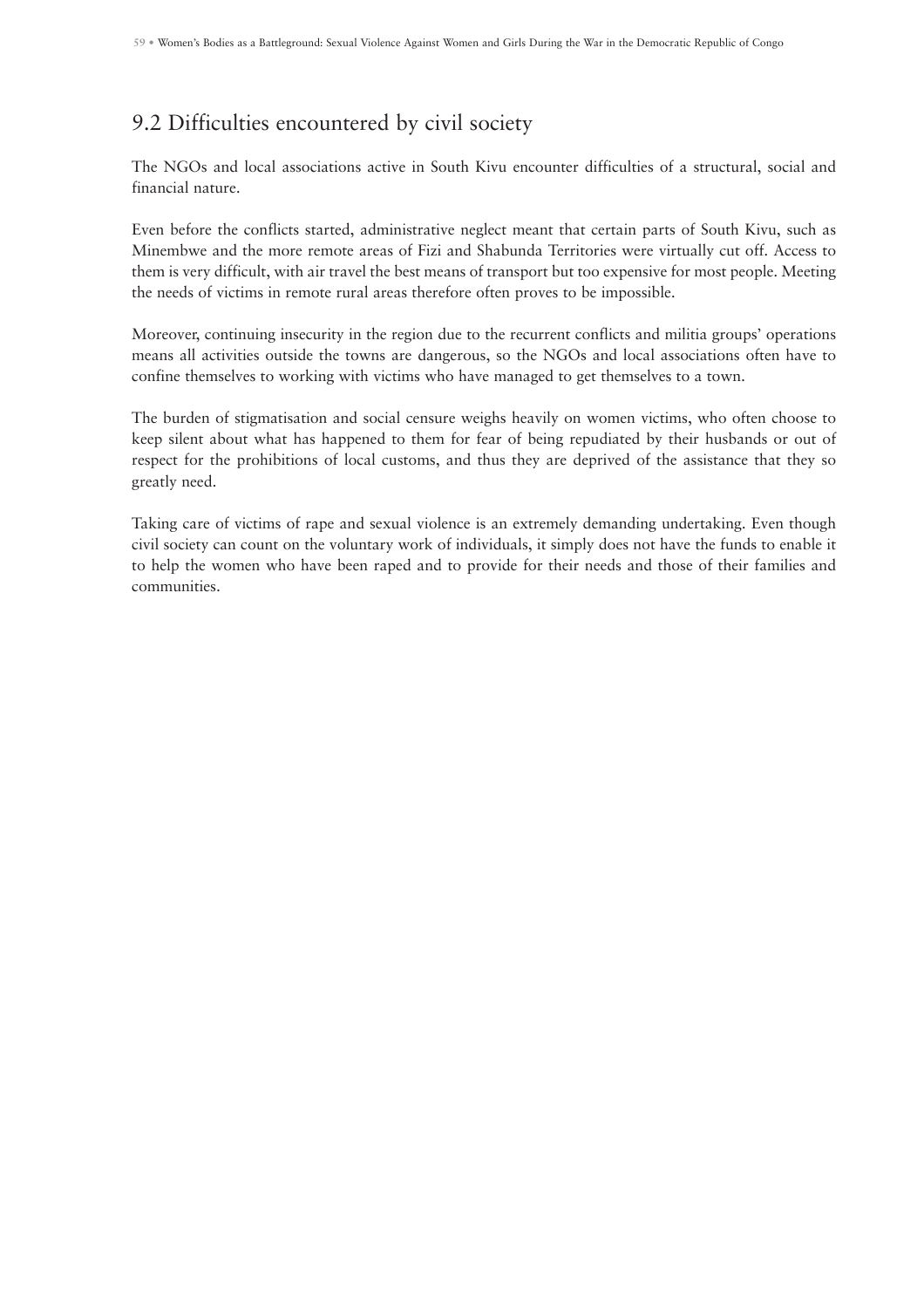# **CONCLUSION**

What have we learned at the end of this survey carried out among 492 women victims of rape who were interviewed in the South Kivu districts of Fizi, Uvira, Walungu, Kabare, Kalehe and Shabunda?

**Women from the most disadvantaged and vulnerable social groups have been the main victims of sexual violence and abuse committed by armed groups in South Kivu.** The women worst affected are the main producers - particularly women farmers, who are responsible for practically all (76%) of the subsistence economy of the region - and of childbearing age, which means that the region's socio-economic and demographic future is jeopardised. The interviewees belong to 19 different ethnic groups. The Bembe share a frontier with Burundi, and so Bembe women made up the majority of rape victims because they are easy targets for armed groups from that country, such as the Forces pour la Défense de la Démocratie (FDD). Next came Bashi women (26.6%), Balega (12.4%), Bahavu (9.1%) and Bafulero (8.1%). These are the largest ethnic groups in South Kivu province.

**Rape and sexual abuse, committed with unprecedented violence, include acts aimed at humiliating and degrading the victims.** Most of the rapes were committed in public places and in the presence of witnesses. Four types of rape have been identified: individual rape, committed by one attacker on one victim  $-21.3\%$  of the interviewees had been subjected to this type of rape; gang rape, committed by at least two attackers on one victim, either one after the other, or simultaneously – this was experienced by 79% of the informants; gang rape where the attackers force members of the same family to have sexual relations with each other or to witness the gang rape of a member of the family, usually the mother or the sister, and rape with the insertion of objects such as sticks, bottles, green bananas, pestles smeared with chilli pepper and rifle barrels into the genitals of the victim. A number of these rapes were accompanied by torture, especially beatings, wounding with a machete, mutilation or burning of genitals, especially if the victim resisted. The majority (70%) of the attackers appeared to be in a lucid and normal state of mind at the time of the rape, while the other 30% displayed nervous and irrational behaviour.

**Interahamwe (Hutu militias from Rwanda) make up the largest group of attackers.** Most victims were able to identify the origin of their attackers on the basis of the grievances that the latter expressed while raping the victim, the language they spoke, particular words used, their accent, and their physical features and build. Thus 27% of victims said they had been raped by Interahamwe, 26.6% by FDD troops, 20% by RCD fighters and Banyamulenge militias, 16% by Maï Maï , 3% by unidentified men in uniform and 1.8% by RPA soldiers.

**Most rapes are acts of social and economic violence and are often planned and organised in advance.** In fact, rape and pillaging almost always go together, as illustrated by those perpetrated by the Interahamwe, especially around the National Park of Kahuzi-Biega, in Kalehe and Izege, from 2000 onwards. When the attackers leave they take with them goods stolen from the community (livestock, farm produce, kitchen utensils, farm implements etc.), sometimes picking out a number of villagers and forcing them to carry the stolen goods. The attackers also abduct young women, well aware of their productive and reproductive capacities and of the benefits they can get from them, taking them to serve as sex slaves in their camps: 10% of the interviewees had suffered this fate.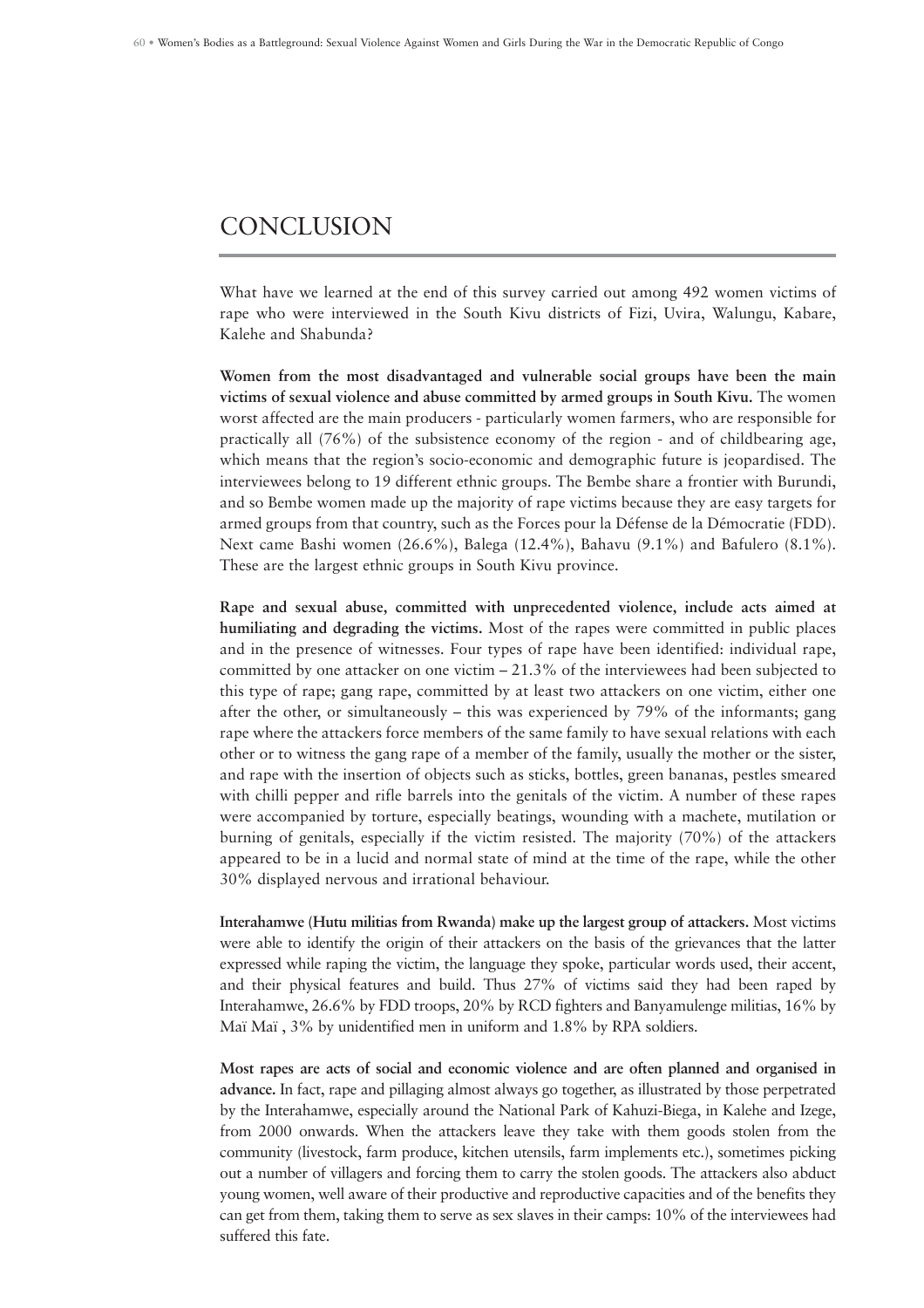**Given the extent, nature and devastating consequences of sexual violence on the victims and their communities, it represents a serious public health problem.** The rapes have severely affected the physical and mental health of the victims, the majority (91.5%) of whom suffer from one or more problems such as vesico-vaginal or rectovaginal fistulas, or prolapsed uterus, which require surgery; venereal diseases, which can lead to sterility if they are not treated appropriately and in good time, and above all HIV infection (as a large proportion of the fighting forces in South Kivu are HIV-positive). But 70% of the women interviewed had received no medical treatment after having been raped. Some of them had decided not to go to a health centre, so as not to reveal what had happened to them, for fear of the stigmatisation and ostracism that was bound to follow. In any case, access to care is almost impossible in a situation where the health care system has almost totally broken down: with no health centres at all or at any rate too far away from many people, looting then closure of numerous health care facilities in rural areas, departure of health personnel because of the insecurity, lack of appropriate equipment to treat the more complicated cases – and the majority of victims being too poor to get themselves to a specialised clinic in a town. Instead, they have had to rely on traditional medicine and medicinal plants.

Added to these troubles, the majority (91%) of victims suffer behavioural and psychological problems – constant fear, shame and self-loathing, sweating, insomnia, nightmares, memory loss, aggression – exacerbated by their experience of being ostracised and stigmatised, especially in the case of rapes resulting in pregnancy, which drives many victims to flee their community to lose themselves in the anonymity of large urban centres such as Bukavu or Goma.

**Sexual violence contributes to the erosion of the economic and social foundations of the rural communities of South Kivu.** Women and girls represent the main productive force in the rural economy. They are the backbone of small-scale local trading in products for everyday consumption and in essential goods, such as cassava, fish, vegetables, palm oil, salt and soap. Communities depend for their survival on the productive and reproductive work of women. War, sexual violence and the general situation of insecurity have driven many women away from their communities, which are thus left without their driving force. Girls and young women who are abducted and kept confined in the fighters' camps represent a loss to their communities in terms of workforce, especially when productive young men have been killed in the fighting, or forcibly conscripted into the rebellion. Women farmers who remain in their community can no longer cultivate their fields because their means of production, such as tools for tilling, were stolen from them, while they themselves have been weakened by illnesses resulting from the rapes. Women traders venture less and less on to the roads or to the local markets to sell their produce. This deprives numerous rural communities of one of their main sources of supply, leading to cases of severe malnutrition.

**A tangled web of political, ideological, psychological and socio-cultural factors underlies these acts of extreme violence.** This is borne out by the remarks made by women victims and by the few soldiers and militiamen who were interviewed. The women interpret the motivation of the fighting forces in various ways. Some of the interviewees believe the sexual violence is due to the absence in the armed groups of any organised structure and supervision and to the men's need to satisfy their sexual urges. Others see the acts of violence as a deliberate attempt to humiliate, through women's bodies, the Congolese people and the whole country, which, they say, is coveted by its neighbours for its vast wealth of resources. More than 50% of the victims are convinced that the neighbouring countries plan to destroy and exterminate the Congolese people. They also say that women's bodies are used as a battlefield by all the fighting forces, including the Congolese. Women are sexually abused because they symbolise their communities; it is through them and through their bodies that the men of the community are targeted. Also, rape is often ritualised, as a means of gaining magic powers or else neutralising them. According to beliefs held by many combatants, by raping young pygmy women and girls, or young virgins, they will be rendered invincible on the battlefield. Most of the elderly women who are raped, by the RCD and RPA in particular, are accused of being witches in the pay of the Maï Maï. The popular belief is that they are the guardians of fetishes which endow the Maï Maï with strength and invulnerability in the field. Raping these women causes the destruction of the power of the fetishes and therefore that of the Maï Maï.

The analysis of what drove the fighting forces to commit sexual violence also took into account the sociocultural context and women's status in society in South Kivu and in the whole sub-region, because acts of sexual violence can be properly understood only in relation to existing social structures and practices. South Kivu, like the whole of the DRC and the sub-region, is a patriarchal and hierarchical society, where women still generally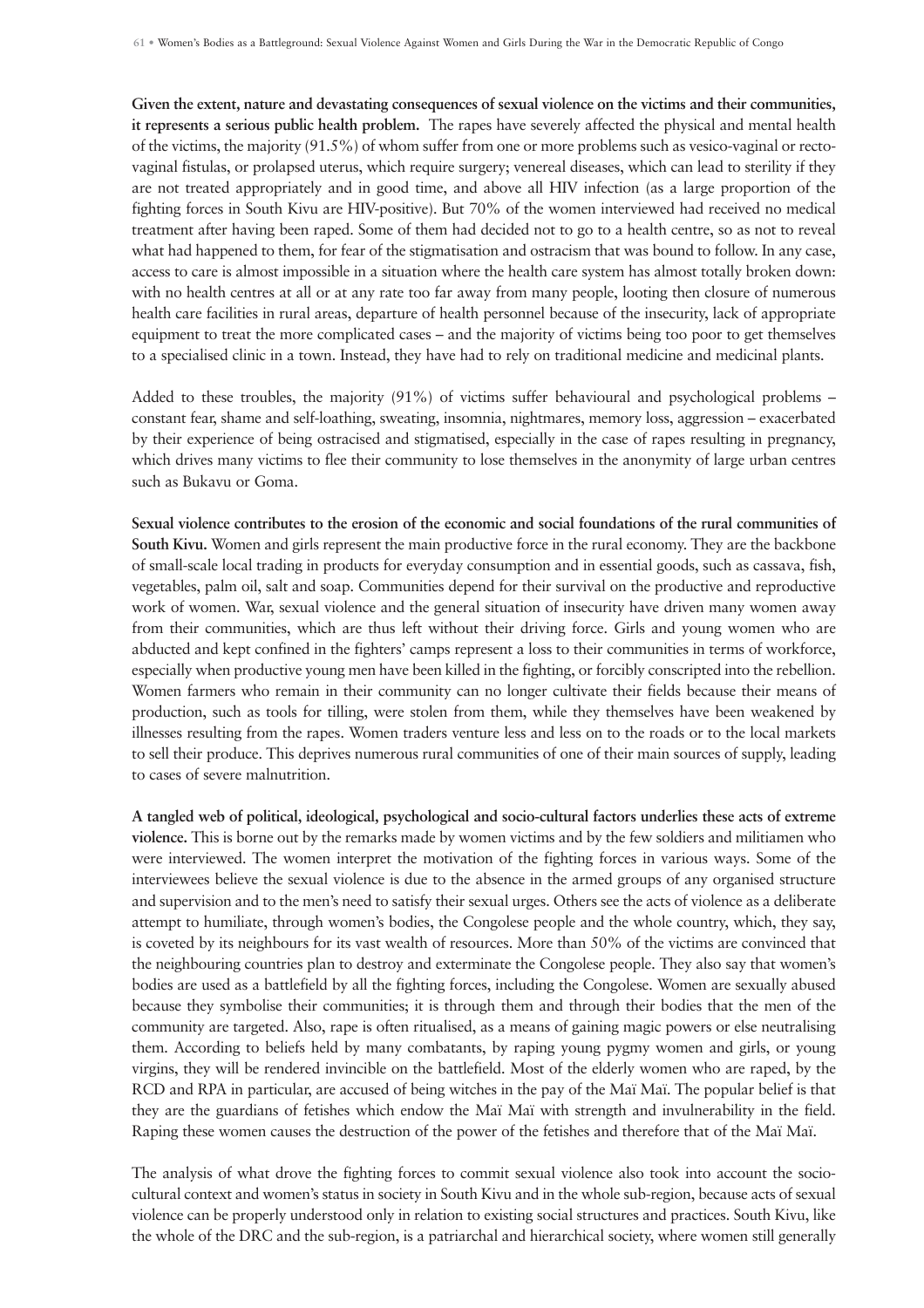occupy a subordinate position. Certain traditional and discriminatory practices in which women are regarded as private property, shared by the men of the clan, are still prevalent. These institutionalised practices partly explain some of the combatants' most extreme behaviour.

**With regard to the institutional response to sexual violence committed against women, the victims have generally been disappointed.** They are disappointed by the apathy of the local authorities, which themselves are out of their depth, powerless and terrorised by the presence of armed militias. They are also disappointed by Congolese law, which does include national-level provisions (although these require amendments) and which are not applied, for both structural and material reasons. Moreover, in contrast with international law, Congolese law does not regard rape and sexual violence committed during a time of conflict as being war crimes. The international legal instruments that have been ratified by the Congolese government have still not been incorporated and applied and a gender perspective is not taken into account.

**Civil society is playing an important role.** In this context of the disintegration of the state and its failure to take responsibility for the day-to-day care of victims of rape and sexual violence, civil society is showing courage in getting involved in this sphere. By making use of networking and the concept of working jointly for greater efficacy, civil society is active in essential areas such as providing food, health and legal assistance, and training in citizenship and in women's rights – despite the meagre resources at its disposal. It is supported in this by international NGOs. Its ultimate objective is to be in a position to lobby for wide-ranging action at both national and international level.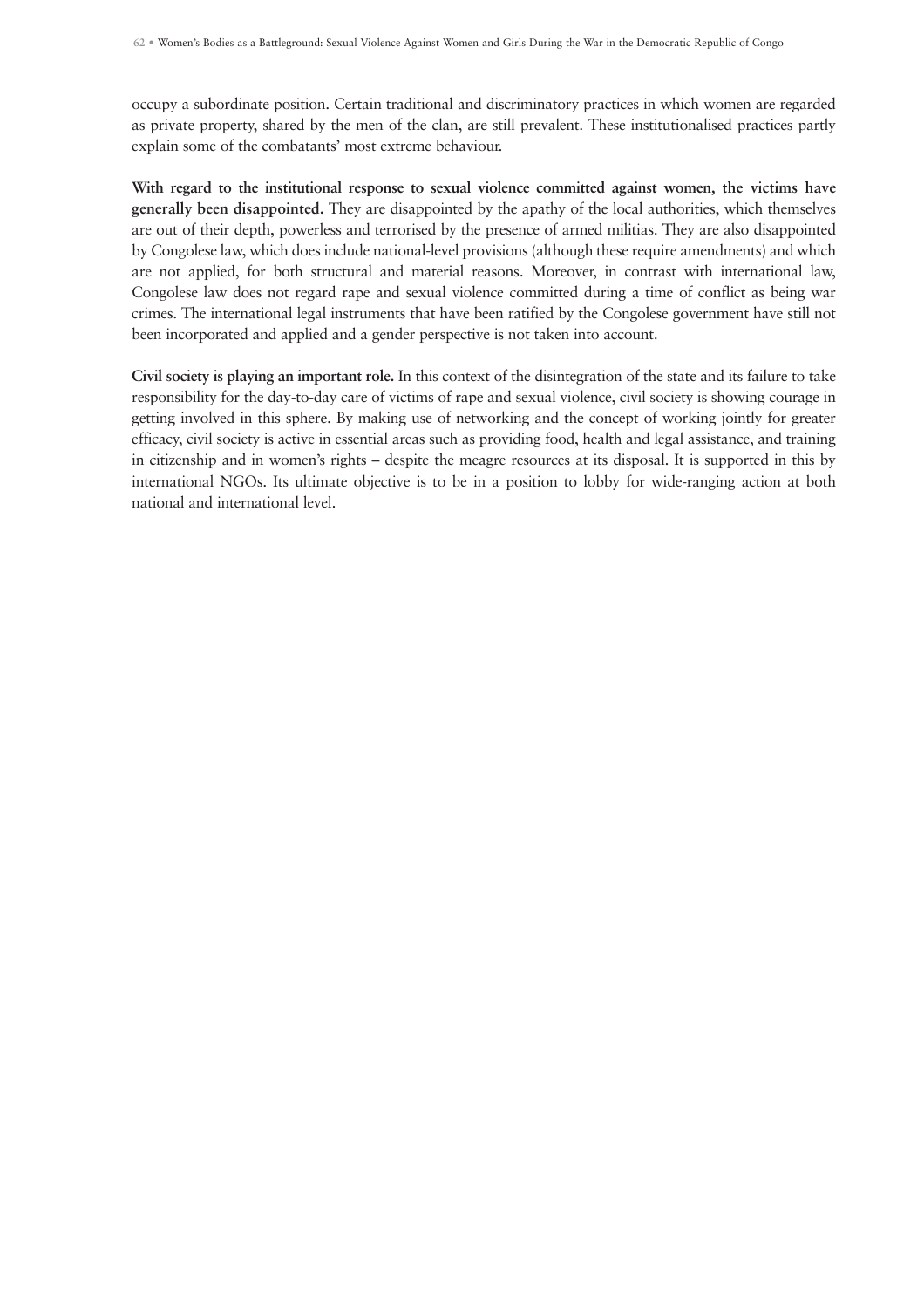# RECOMMENDATIONS

The atrocities committed against women and girls in South Kivu represent without question an unprecedented degree of barbarism and are both an insult and a challenge to human civilisation at the start of the third millennium. Everything possible must be done to ensure that they never happen again. The extent of the rapes and sexual violence against women in South Kivu is a direct result of the military and security situation in the Great Lakes region and the proliferation of foreign or national armed groups operating on the ground. Massive violations of human rights, war crimes and crimes against humanity have taken place. In view of this we recommend:

# A. To the UN Security Council:

- To require the governments of countries that have attacked the DRC to make reparation for the various crimes committed, including rapes and sexual violence that women have been subjected to by compensating the victims through the government of the DRC;
- To consider creating appropriate structures with regard to the DRC, particularly an international structure on the model of the International Tribunal for Rwanda in order to eradicate the culture of impunity that exists in Congo and the Great Lakes region;
- To set up, as soon as possible, an independent international inquiry, with a view to establishing individual and collective responsibility with regard to sexual violence committed against women;
- To ensure that the restructuring and reintegration of the fighting forces into the new army is carried out in a rigorous and transparent manner, so as to promote a true national republican army in the DRC;
- To ensure that the process of disarmament, demobilisation and repatriation (DDR) takes place, adopting appropriate effective measures for the return of foreign militias to their country of origin, in compliance with Chapter 7 of the United Nations Charter.

# B. To the international community:

- To ensure that the financial support given to the government of the DRC by the World Bank, the European Union and other international institutions takes into account the needs of Congolese women, especially rural women who constitute the most disadvantaged social group and the one most affected by the sexual violence perpetrated during the war;
- To give adequate support to local organisations that protect and promote women's rights so that sustainable projects can be established, since the construction of a state based on the rule of law requires that women's rights be promoted;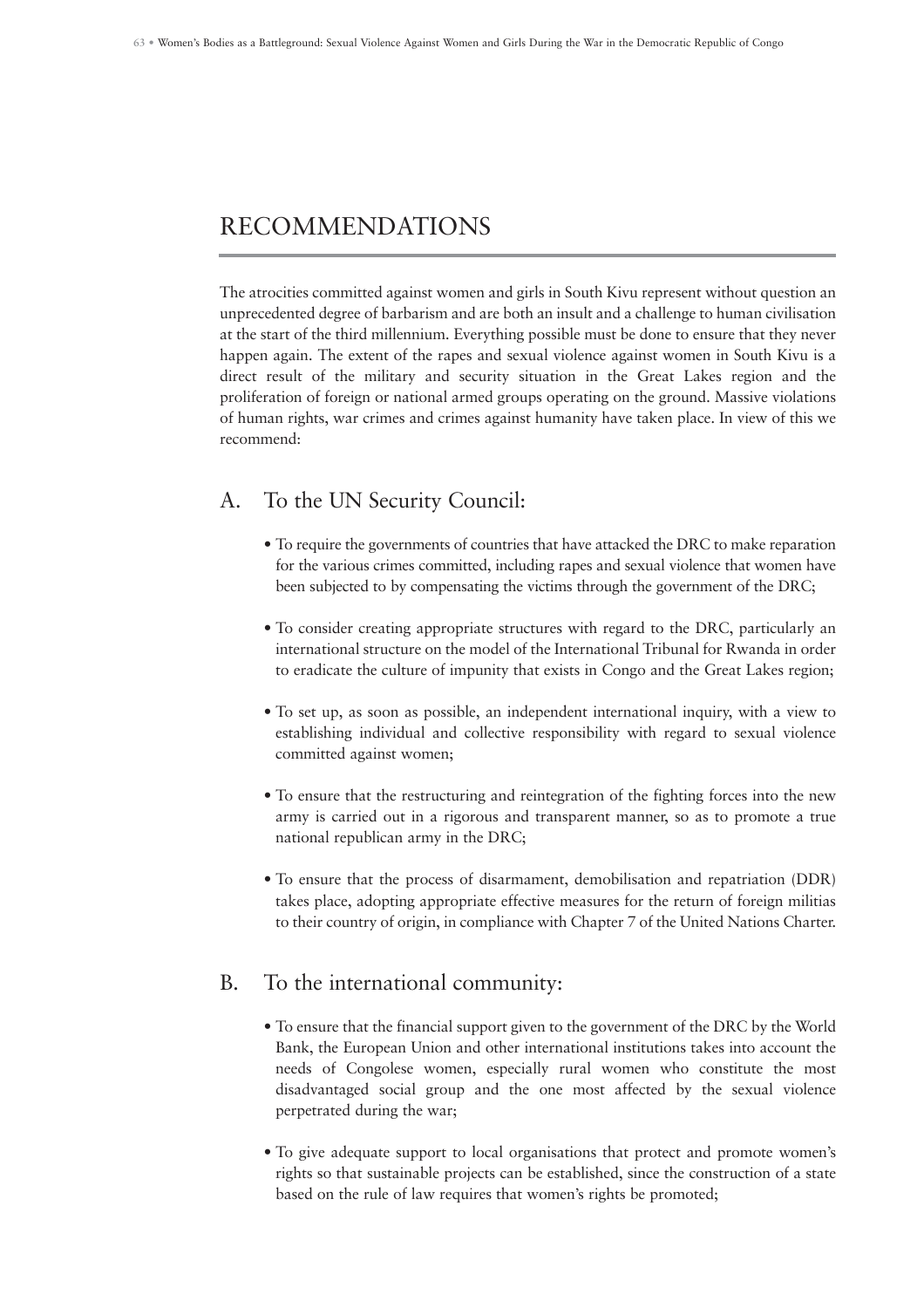- To promote that state based on the rule of law by upholding good governance in the DRC and neighbouring countries;
- To require the governments of Rwanda and Burundi to compensate the victims of the atrocities committed by their militias and national armies.

# C. To the government of the DRC:

- To take all possible action to compensate the women victims of sexual violence perpetrated by Congolese fighting forces, keeping in mind the fact that a number of those responsible for these crimes, rapes and sexual violence occupy posts in transitional institutions;
- To strengthen national legislation in respect of rape and sexual harassment by redefining the concept of rape and taking account of all types of rape and sexual abuse, their causes and consequences and a gender perspective;
- To incorporate into Congolese legislation the provisions of international law with respect to sexual violence;
- To give priority, in national reconstruction programmes, to the needs of rural women, especially those who have been the worst affected by the sexual violence committed during the war;
- To take urgent and effective administrative measures that will guarantee that all girls and women victims of sexual violence will be fully taken care of;
- To ensure that the national army is restructured as quickly as possible, so as to guarantee inviolability of the whole national territory;
- To compensate the victims of violence committed by the Congolese Maï Maï forces.

# D. To the Bureau de Coordination de la Société Civile du Sud-Kivu (South Kivu Civil Society Co-ordination Office):

• To collaborate closely with national and international organisations that campaign against sexual violence against women and girls.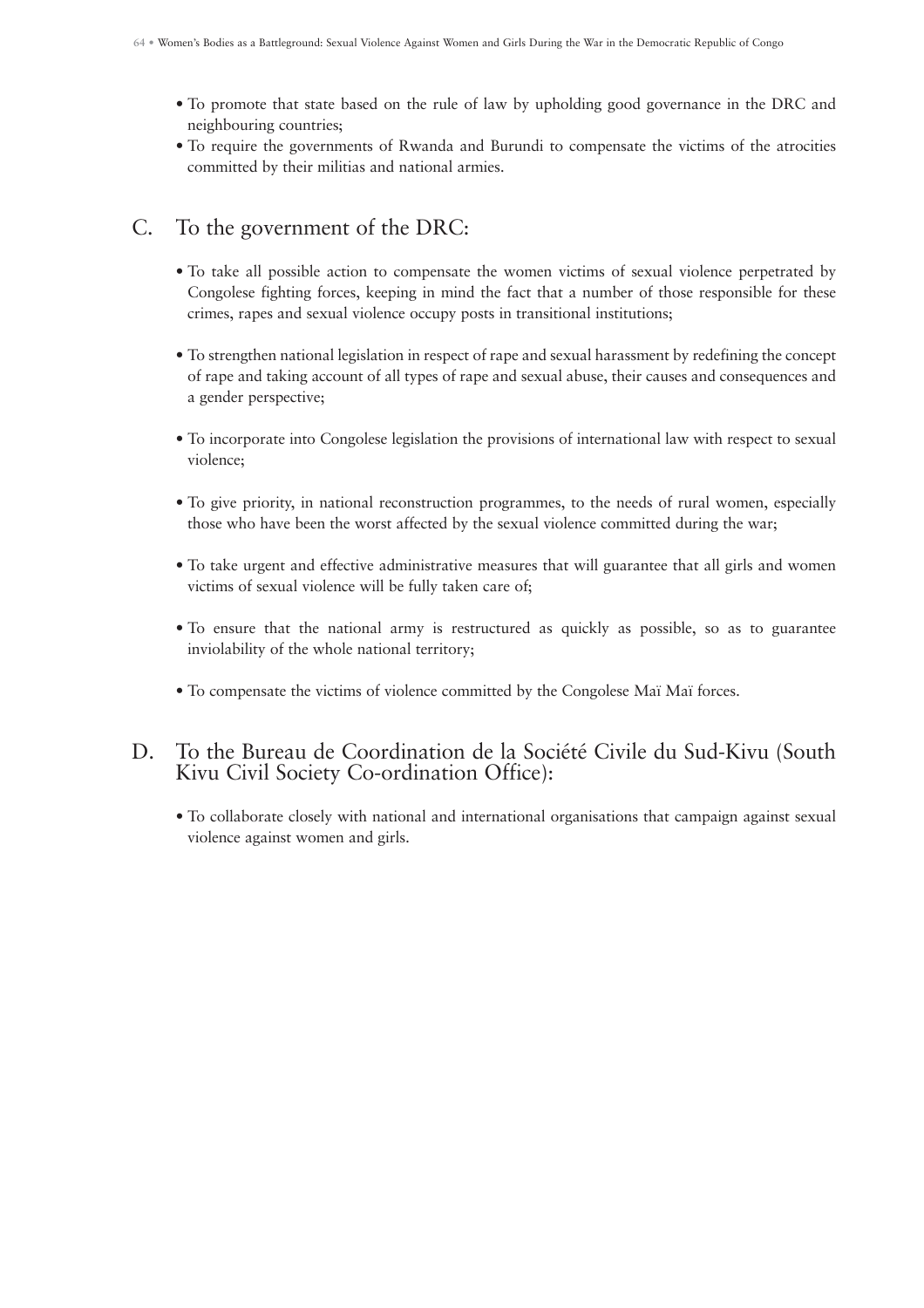# BIBLIOGRAPHY

African Union, *Protocol to the African Charter on Human and People's Rights Relating to the Rights of Women in Africa*, Maputo, 2003.

Amnesty International, *Human Rights are Women's Rights*, London, March 1995.

Andre, C., 'Guerre et pillage en République Démocratique du Congo', in *L'Afrique des Grands Lacs, Annuaire 2000-2001*, eds. Marysse, S., and Reyntjens, F., Centre d'Etudes de la Région des Grands Lacs, L'Harmattan, Paris, 2001, pp. 307- 332.

Association Dushirehamwe, *La Veilleuse*, Bujumbura, 3 August 2003.

Boute, J., and Moulin, L.S., *Perpectives régionales, 1975 – 1985 et 1984 – 1991*, Département du Plan, Kinshasha /Limete, 2003.

Caritas Uvira, *Distribution des responsabilités en rapport avec le genre*, Uvira, 20-22 November 2000.

Cifende, M., *Impact socio-démographique de l'Insécurité à Kalehe sous les mouvements de «Libération » AFDL et RCD*, Master's degree thesis, Centre Universitaire de Bukavu, 2002.

Failly, D. de, 'L'économie du Sud- Kivu 1990-2000 : Mutations profondes cachées par une panne' in *L'Afrique des Grands Lacs, Annuaire 1999-2000*, eds. Marysse, S., and Reyntjens, F., Centre d'Etudes de la Région des Grands Lacs, L'Harmattan, Paris, 2000, pp. 161-188.

Heusch, L. de, *Essais sur le symbolisme de l'inceste royal en Afrique*, ULB Institut de Sociologie Solvay, Brussels, 1958.

ECA-WIDNET, Centre des Femmes en Développement d'Afrique Orientale et Centrale, *Violence à l'égard des femmes : Manuel des Animateurs*, Pauline Publications, Africa, 2002.

Fédération Internationale des Ligues des Droits de l'Homme (FIDH), *Les violences sexuelles lors du génocide rwandais et leurs conséquences*, La Lettre Hebdomadaire de la FIDH, Paris, 1997.

Callamard, A., *Méthodologie de recherche sexospécifique*, Centre International des Droits de la Personne et du Développement Démocratique, Québec, 1999.

Héritiers de la Justice, *Congo, terre d'impunité et d'arbitraire*, Bukavu, 2003.

Human Rights Watch:

- *Les civils pris pour cibles. Une guerre civile par personnes interposées au Burundi*, New York, 1998.
- *La guerre dans la guerre Violence sexuelle contre les femmes et les filles dans l'Est du Congo*, New York, 2002.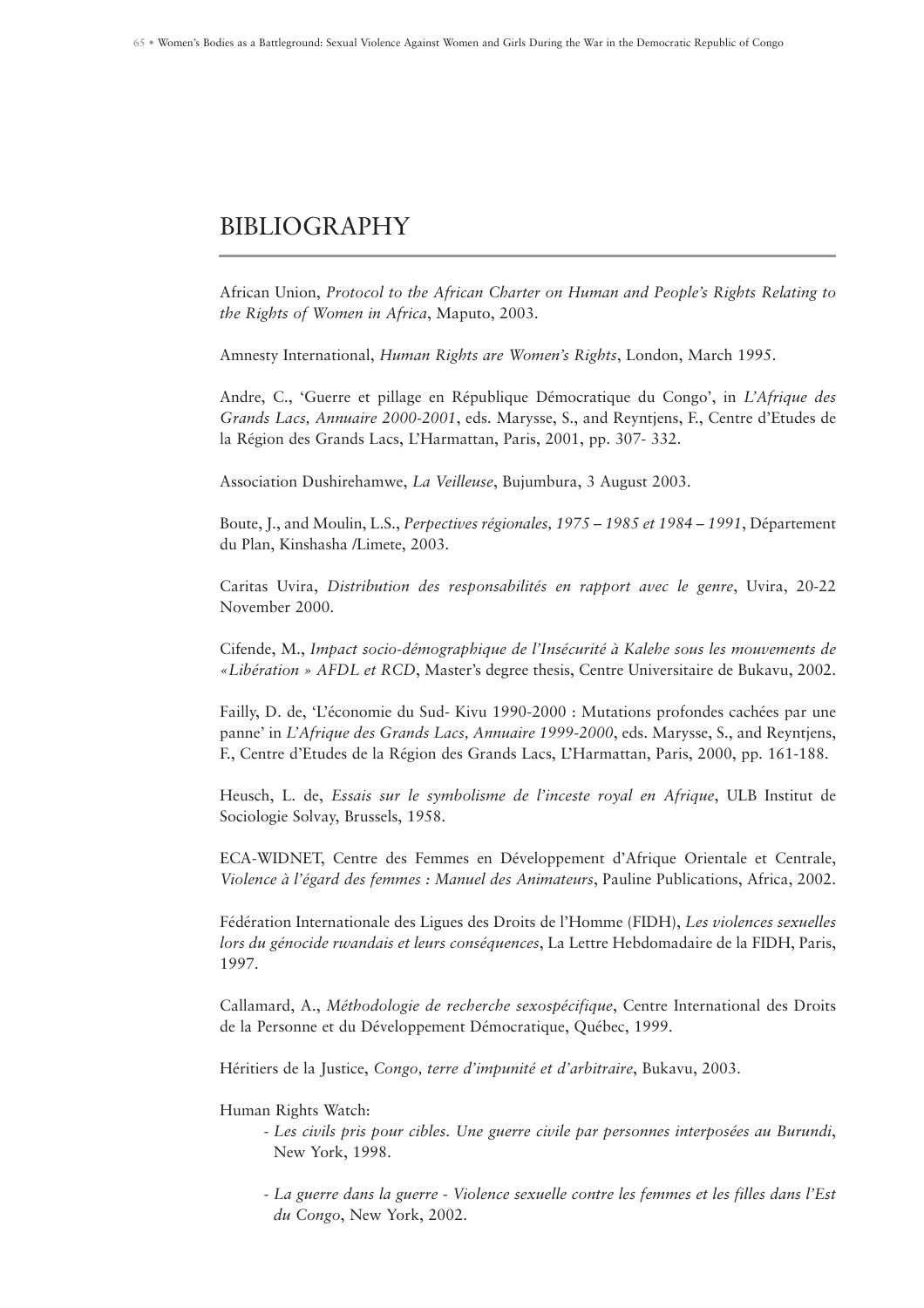International Crisis Group:

- *S'éloigner du gouffre au Congo*, Africa Report No 18, Kinshasa/ Nairobi/Brussels, 7 July 2004.
- *The Kivus: The forgotten crucible of the Congo conflict*, Africa Report No 56, Nairobi/Brussels, 24 January 2003.
- *Les rebelles hutu rwandais au Congo. Pour une nouvelle approche du désarmement et de la réintégration*, Africa Report No. 63, Nairobi/Brussels, 23 May 2003.

International Monetary Fund, *Interim Poverty Reduction Strategy Paper*, Democratic Republic of the Congo, Kinshasa, March 2002.

Likulia Bolongo, *Droit Pénal Spécial Zaïrois*, T1, 2ème éd, 1985.

Lorentzen, L.A., and Turpin, J. (eds.), *The Women and War Reader*, New York University Press, New York, 1998.

Lowie, R., *Histoire de l'ethnologie classique*, PBP, Paris, 1971.

Lubala Mugisho, E., 'L'émergence d'un phénomène résistant au Sud-Kivu (1996-2000)' in *L'Afrique des Grands Lacs, Annuaire 1999-2000* eds. Marysse, S., and Reyntjens, F., Centre d'Etudes de la Région des Grands Lacs, L'Harmattan, Paris, 2000, pp.188-223.

Médecins Sans Frontières (Holland), *The humanitarian situation in the Territories of Uvira, Nundu and Fizi, South Kivu, Democratic Republic of the Congo. An Assessment Report*, Netherlands, September 2002.

Mercier, P., *Histoire de l'anthropologie*, P.U.F., Paris, 1966.

Ministère de la Santé Publique (DRC), *Etats des lieux de la santé*, Kinshasa, 1998.

Turshen, M., and Twagiramariya, C. (eds.), *Ce que font les femmes en temps de guerre: Genre et conflit en Afrique*, L'Harmattan, Paris, 2001.

#### United Nations:

- *Geneva Conventions*, 12 August 1949: *Convention I: For the Amelioration of the Condition of the Wounded and Sick in Armed Forces in the Field. Convention II: For the Amelioration of the Condition of Wounded, Sick and Shipwrecked Members of Armed Forces at Sea. Convention III: Relative to the Treatment of Prisoners of War, Geneva. Convention IV: Relative to the Protection of Civilian Persons in Time of War, Geneva.*
- *Protocol Additional to the Geneva Conventions of 12 August 1949, and relating to the Protection of Victims of International Armed Conflicts (Protocol 1)*, 8 June 1977.
- *Convention on the Elimination of All Forms of Discrimination against Women*, 18 December 1979.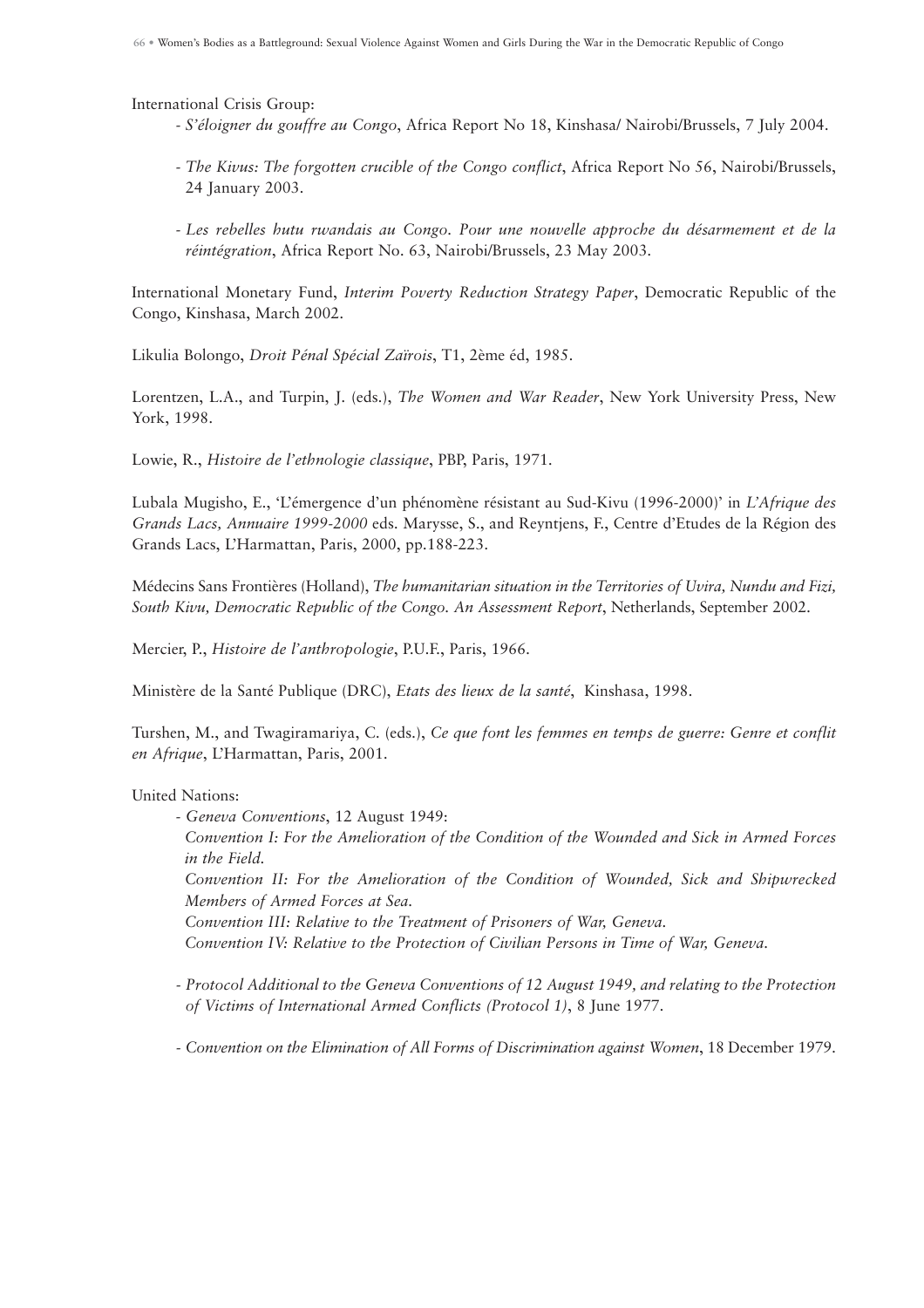United Nations Security Council:

- *Resolution 1325 on Women, Peace and Security*, 2000.
- *Report of the Panel of Experts on the Illegal Exploitation of Natural Resources and Other Forms of Wealth of the Democratic Republic of the Congo, S/2001/357*, 12 April 2001.
- *Report of the Secretary-General on Women, Peace and Security, 16 October 2002, S/2002/1154*, 2002.
- *Report of the Secretary-General on Women, Peace and Security, 13 October 2004, S/2004/814*, 2004.

Verhaegen, B., *Rébellion au Congo*, T.2, C.R.I.P. Bruxelles, IR.E.S. Kinshasa, 1969.

Vlassenroot, K., 'Violences et constitution des milices dans l'Est du Congo : le cas des Mayis Mayis', in *L'Afrique des Grands Lacs, Annuaire 1999-2000* eds. Marysse, S., and Reyntjens, F., Centre d'Etudes de la Région des Grands Lacs, L'Harmattan, Paris, 2003, pp. 115-152.

Willame, J. C., *L'Odyssée Kabila. Trajectoire pour un Congo nouveau*, Karthala, 1999.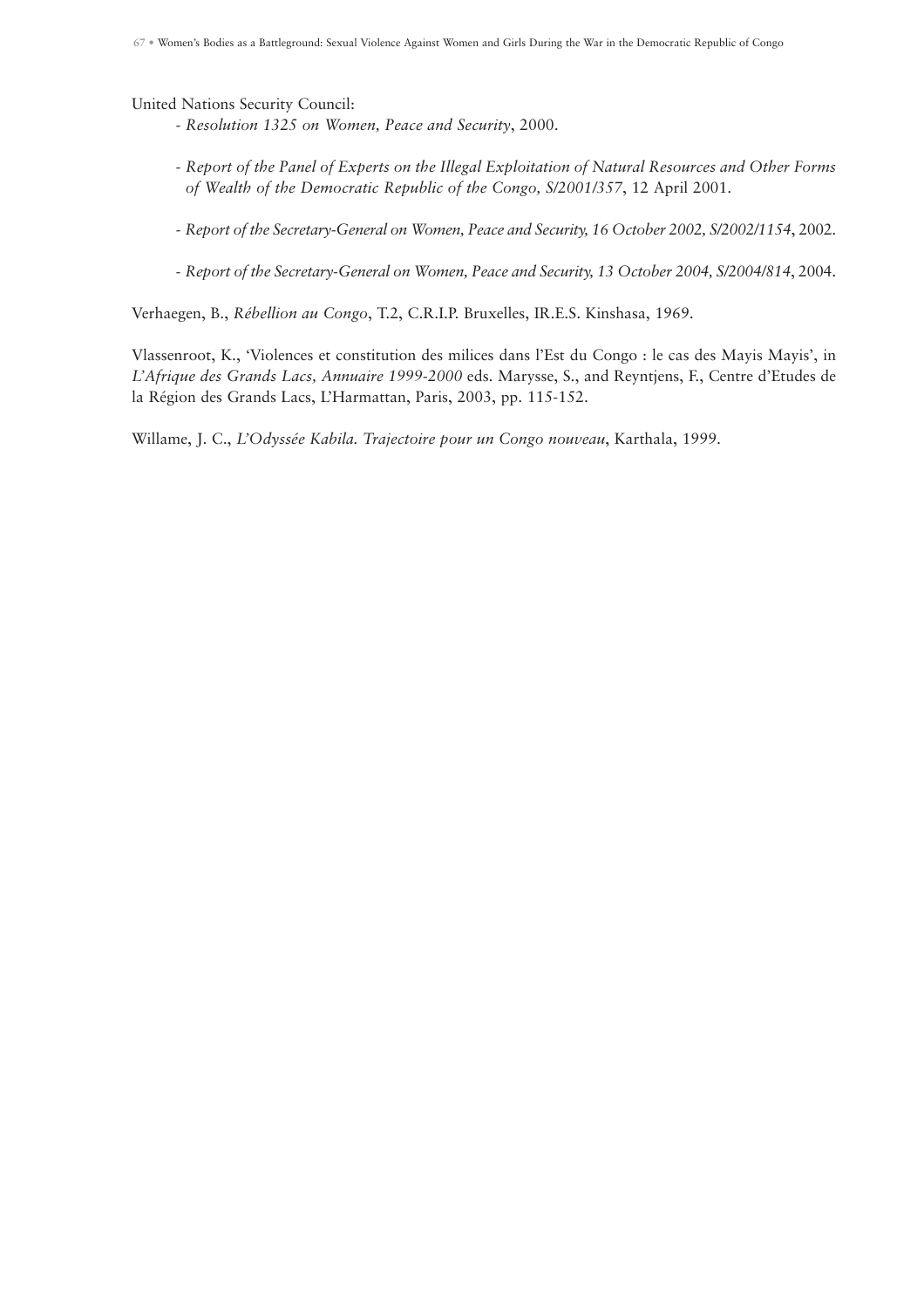# APPENDIXES

# 1. Questionnaires used in the survey

#### 1.1. Questionnaire for rape victims

#### **A. General information**

- A1. Age
- A2. Marital status
- A3. Level of education
- A4. Number of children
- A5. Ethnic group
- A6. Religion
- A7. Whether or not displaced
- A8. Occupation
- A9. Duration of rape
- A10. Whether or not the victim knew her attacker
- A11. Whether the rape was committed in seclusion or in public
- A12. Type of housing
- A13. Place of residence
- A14. Nationality/origin of rapist(s)

#### **B. Causes of the rapes and sexual violence**

- B1. In your opinion, which categories of girls and women are the most likely to be raped and sexually abused?
- B2. In your experience, which particular cultural practices encourage rape and sexual abuse?
- B3. In your opinion, what social group do women and girls who have been raped and sexually abused belong to?
- B4. In your community, is it generally the same individuals who commit rape?
- B5. What are the most usual circumstances (place, time of day) in which the attackers operate?
- B6. What was their state of mind when they committed the rape?
- B7. According to you, what drives them to rape and to torture their victims?
- B8. Are there any facts or events that show that the groups to which the perpetrators of rape and sexual violence belong encourage these practices?
- B9. What is the role and attitude of the women partners of the soldiers and militiamen with regard to the violence inflicted on other women?
- B10. According to you, why are there so many incidents of rape?
- B11. In what times of year has rape occurred most frequently? What in particular was happening during those periods?
- B12. Are there any indications that rapes are co-ordinated? If so, what?
- B13. Are there any prostitutes in the local community? Have they too been raped?
- B14. Have there been any incidents of rape and sexual violence committed against men? If so, how many? Which groups of attackers perpetrated these rapes?
- B15. How do you explain these incidents of rape and sexual violence committed against men?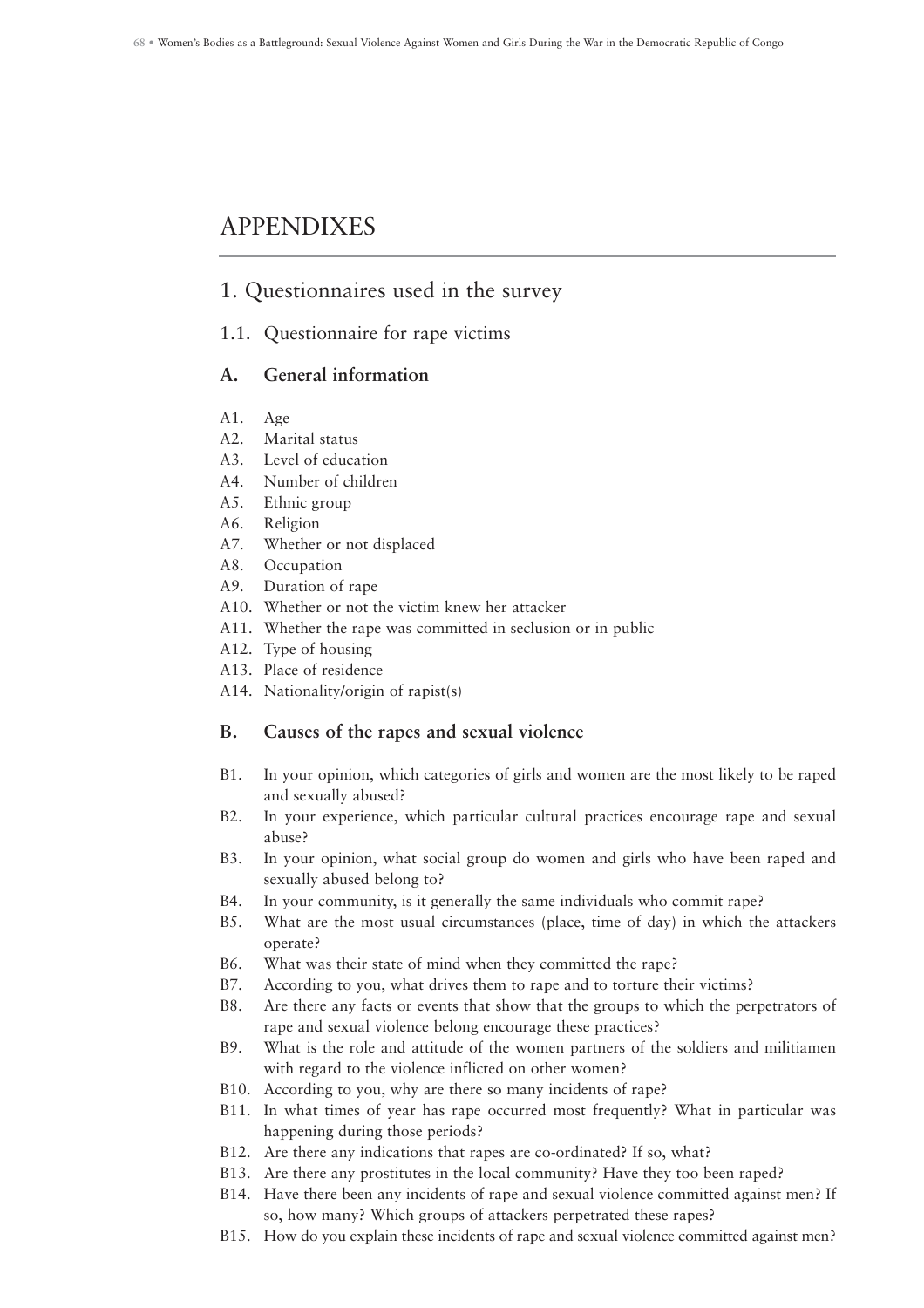## **C. How victims and their families perceive the rapes and the consequence of the rapes**

- C1. What is your family's and your community's attitude towards you?
- C2. What is the attitude of your community towards children born as a result of rape?
- C3. What harm is caused by the attackers who commit these rapes?
- C4. What happens to women who report having been raped?
- C5. What are the consequences of rape and sexual violence for the victims' health?
- C6. What are the consequences for the victims' families?
- C7. Do rape victims suffer from any behavioural problems? If so, what kind?

#### **D. Types of rape and the various groups involved**

- D1. According to you, what different types of rape and sexual violence have been committed against women in South Kivu?
- D2. How many women and girls have been raped in your local community?
- D3. Which communities have been affected the most? Can you explain why?
- D4. Can you describe the way in which the rape was committed?
- D5. Do the military leaders of the various fighting forces use particular methods for obtaining women? If so, which ones?

#### **E. How victims try to recover from their ordeal**

- E1. What have you yourself done to recover from, or to alleviate, the distress that you have suffered?
- E2. What should support organisations do to give you better assistance?
- E3. Have your immediate circle, your family and community helped to reintegrate you socially? If so, what do they do, or what have they done for you?

#### 1.2. Questionnaire for members of fighting forces

#### **A. General information**

- A1. Age
- A2. Marital status
- A3. Number of children
- A4. Religion
- A5. Rank
- A6. Length of service
- A7. Which army/armed group

#### **B. Motives of armed forces**

- B1. In your opinion, why has rape been committed on such a large scale?
- B2. Which categories of soldiers/militiamen are generally responsible for the rapes?
- B3. Among those soldiers who committed rape, are any of them carriers of the HIV virus or did any contract it following the rapes?
- B4. What drives members of the various armies involved in the war in the DRC to perpetrate acts of violence against girls and women?
- B5. Are these acts of violence motivated by political or ideological factors?
- B6. How many cases of rape have you heard about? Do you know who committed them?
- B7. What do you think should be done to put an end to the sexual violence and abuse?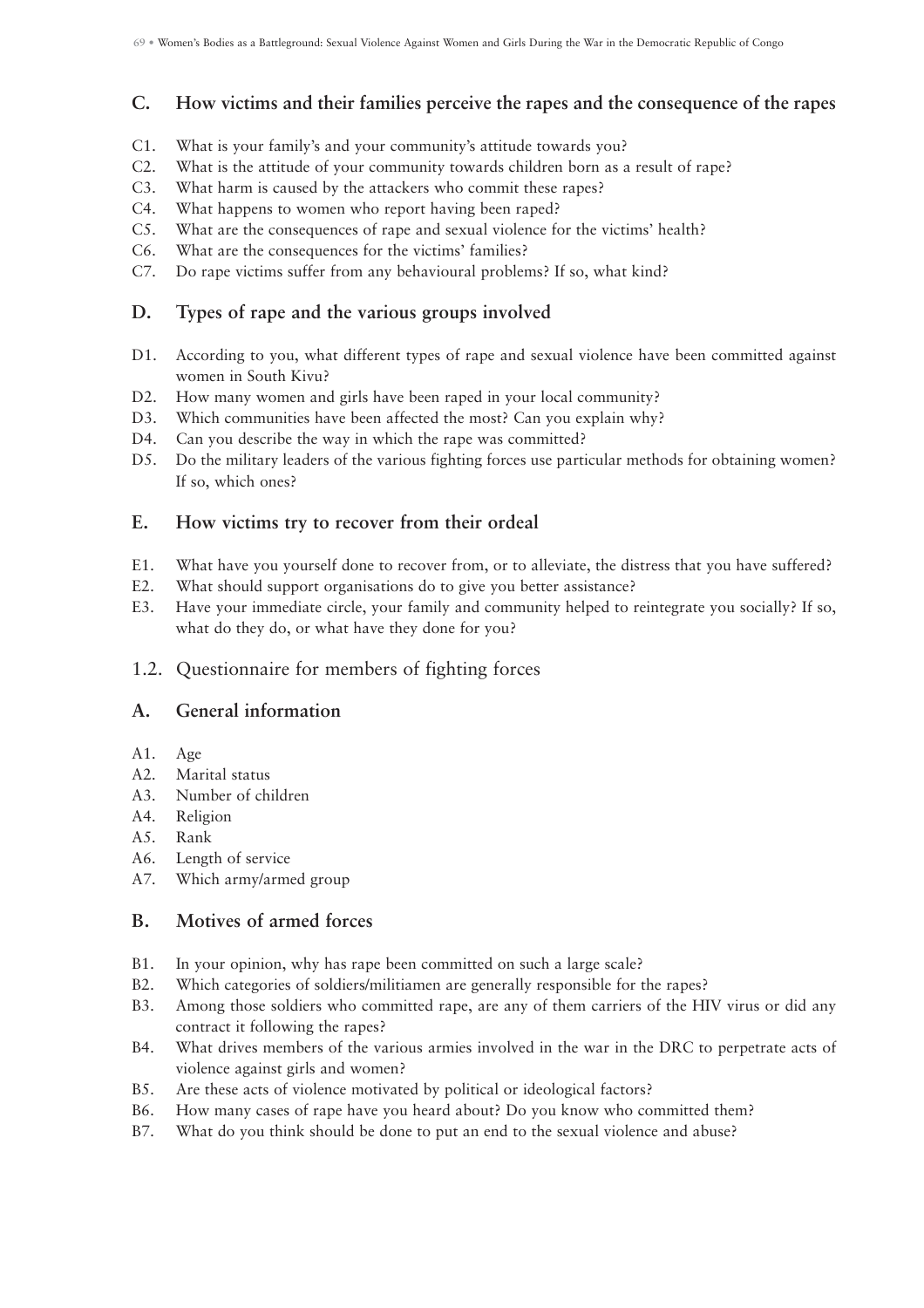# 2. Information from other sources

- 2.1. Records kept by centres providing assistance to victims, which included the following:
	- No.
	- Victim's civil status (name, age, marital state)
	- Number of children
	- District/locality/settlement
	- Month/year when rape took place
	- Number and category of rapists
	- Rapists' origin/language spoken
	- Statements made by rapists
	- Any signs of abnormal mental state in rapists
	- Description of how the rape was carried out
	- Place where the rape was committed
	- Immediate and subsequent consequences
	- Consequences for victim's health
	- Who was told about the rape
	- Relations with husband following the rape
	- Members of the community who treated victim with contempt
	- Support received
	- Source of information
	- Comments

#### 2.2. Records relating to sexually transmitted diseases

- No.

- Date
- Health centre
- Number of women treated
- Number of tests for HIV
- Number of HIV-positive results
- Number of vaginal smears taken
- Number of positive vaginal smears found
- Number of cytobacteriological tests
- Number of positive cytobacteriological results
- Number of patients not responding to first treatment
- Total.

## 2.3. Records regarding victims interviewed

- No.

- Marital status
- Level of education
- Number of children
- Ethnic origin
- Religion
- Occupation
- Place of residence and type of housing
- Whether or not displaced
- Date on which rape took place
- Whether the victim had ever previously seen or spoken to the rapist
- Place where the rape was committed (in seclusion/in public)
- Category/origin of the rapists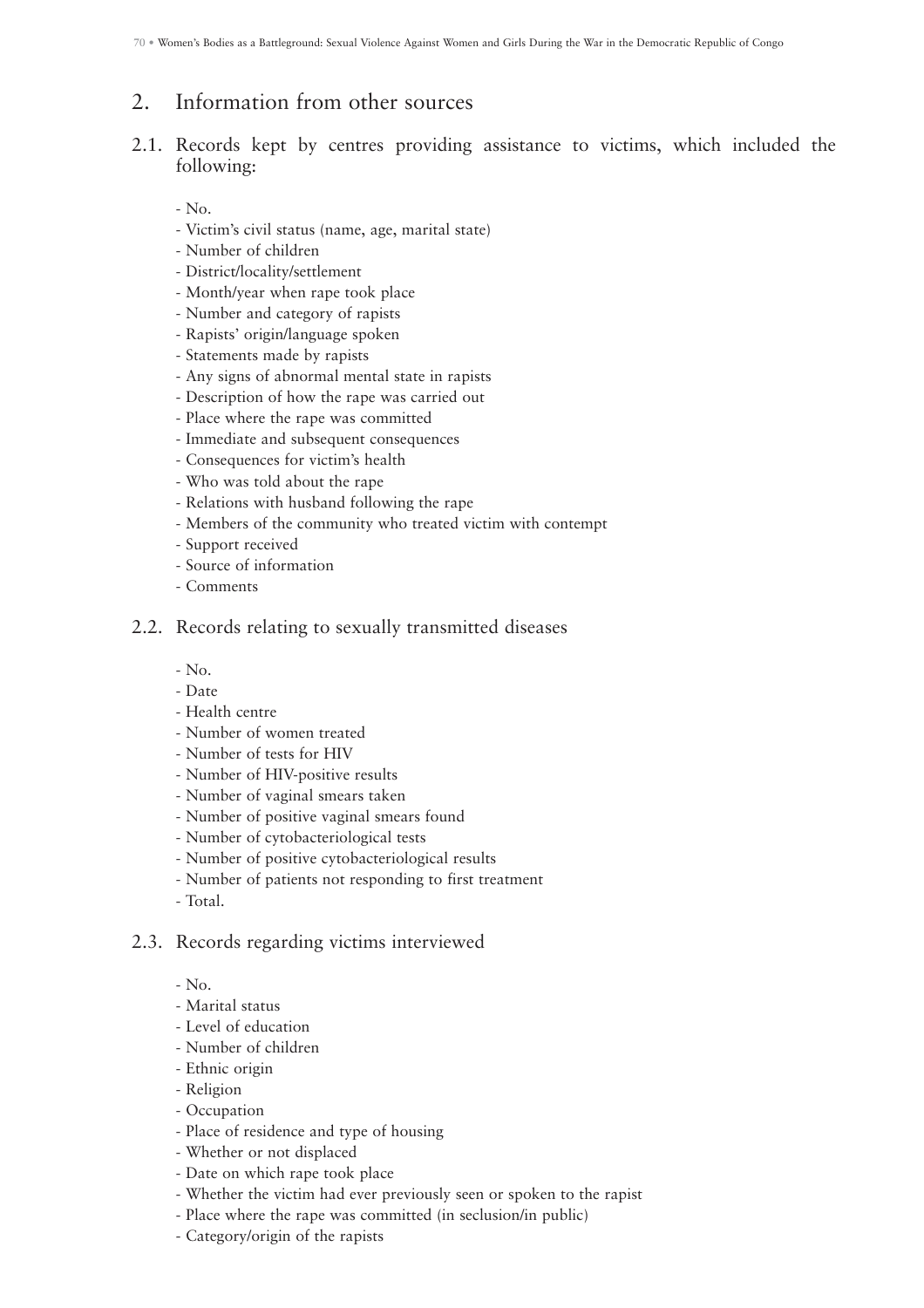- Duration of rape
- Number of rapists
- Whether the victim was tortured

## 3. Preparatory stage before data collection began

- Data-collectors prepare the ground for research by gathering together the target groups who will provide information in each selected locality.
- Training the data-collectors on how to carry out the interviews:
- Understanding the survey questionnaire
- Methodology for extracting information from the files of health centres and women's refuges
- Statement of ethical considerations and ground rules
- Joint translating of questionnaire into the regional language Kiswahili and, as far as possible, into local languages
- Studying methodology for creating focus groups
- Studying methodology for leading focus groups and conducting individual interviews
- How to collect and record information

## 4. Criteria for selecting data collectors

They should:

- be a member of a women's organisation
- be carrying out work on the ground on the issue of violence against women
- be keen to strengthen the research team's capacities
- be a woman (for ethical reasons, given the sensitive nature of the subject of the survey)

## 5. Organisations that provided reports and records of statements by victims

- ADIF: Association pour le Développement Intégral des Femmes
- AFIP: Action des Femmes pour les Initiatives de Paix
- ALUDROFE: Association de Lutte pour la Défense des Droits de la Femme et de l'Enfant
- Arche de l'Alliance
- Bureau central de la Zone de Santé (ZS) de Shabunda, 123
- Centres médicaux Junior et Saint Paul
- Centre Olamé
- Dispensaire Ordonnance Baraka
- Maison des Femmes
- PSVS: Programme de Secours aux Vulnérables et Sinistrés
- RFDA: Réseau des Femmes pour un Développement Associatif
- RFDP: Réseau des Femmes pour la Défense des Droits et la Paix
- SOFAD: Solidarité des Femmes Activistes pour la Défense des Droits Humains
- SOFIBEF: Solidarité des Femmes de Fizi pour le Bien-Etre Familial
- UEFA: Union pour l'Emancipation des Femmes Autochtones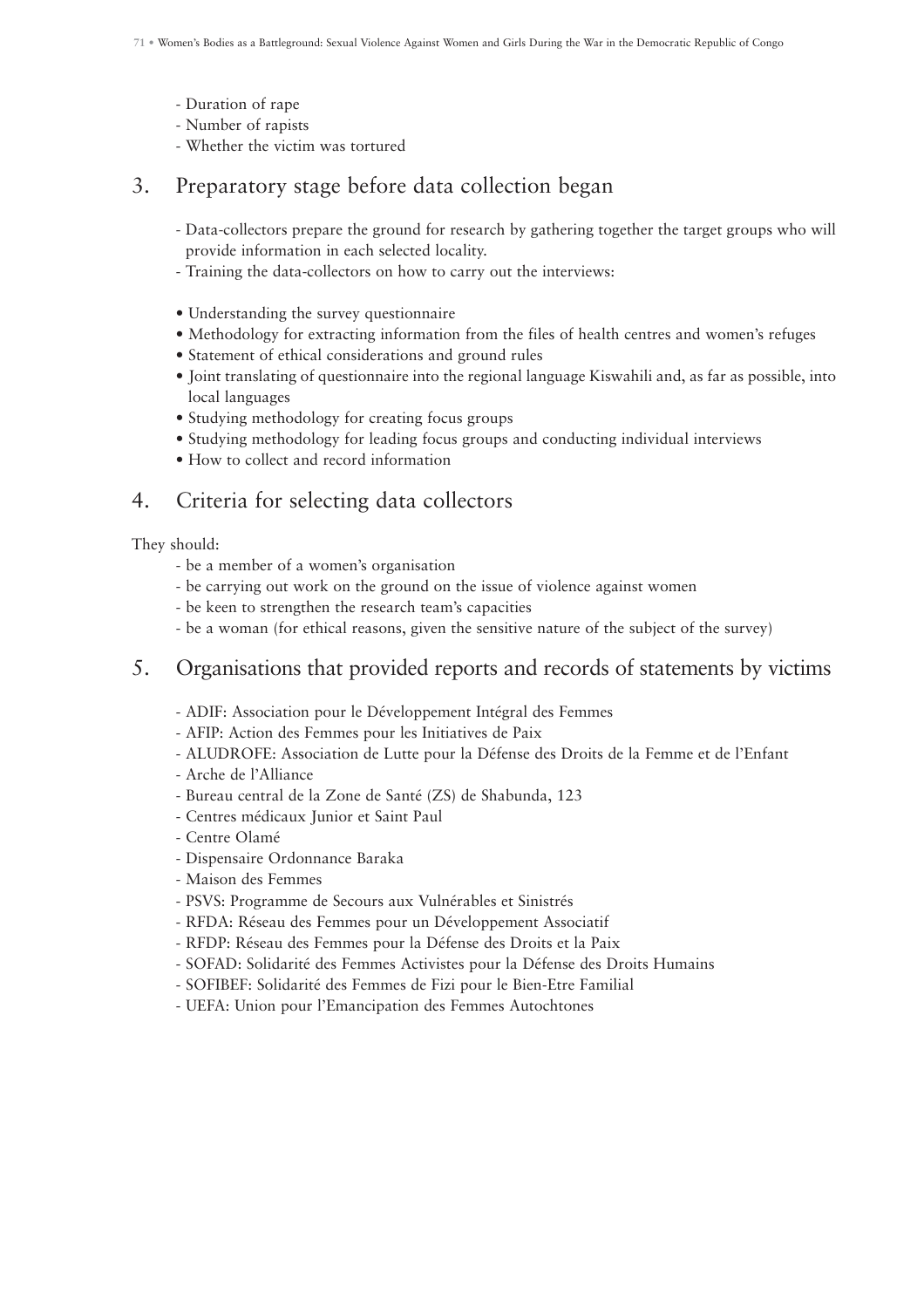**72 •** Women's Bodies as a Battleground: Sexual Violence Against Women and Girls During the War in the Democratic Republic of Congo